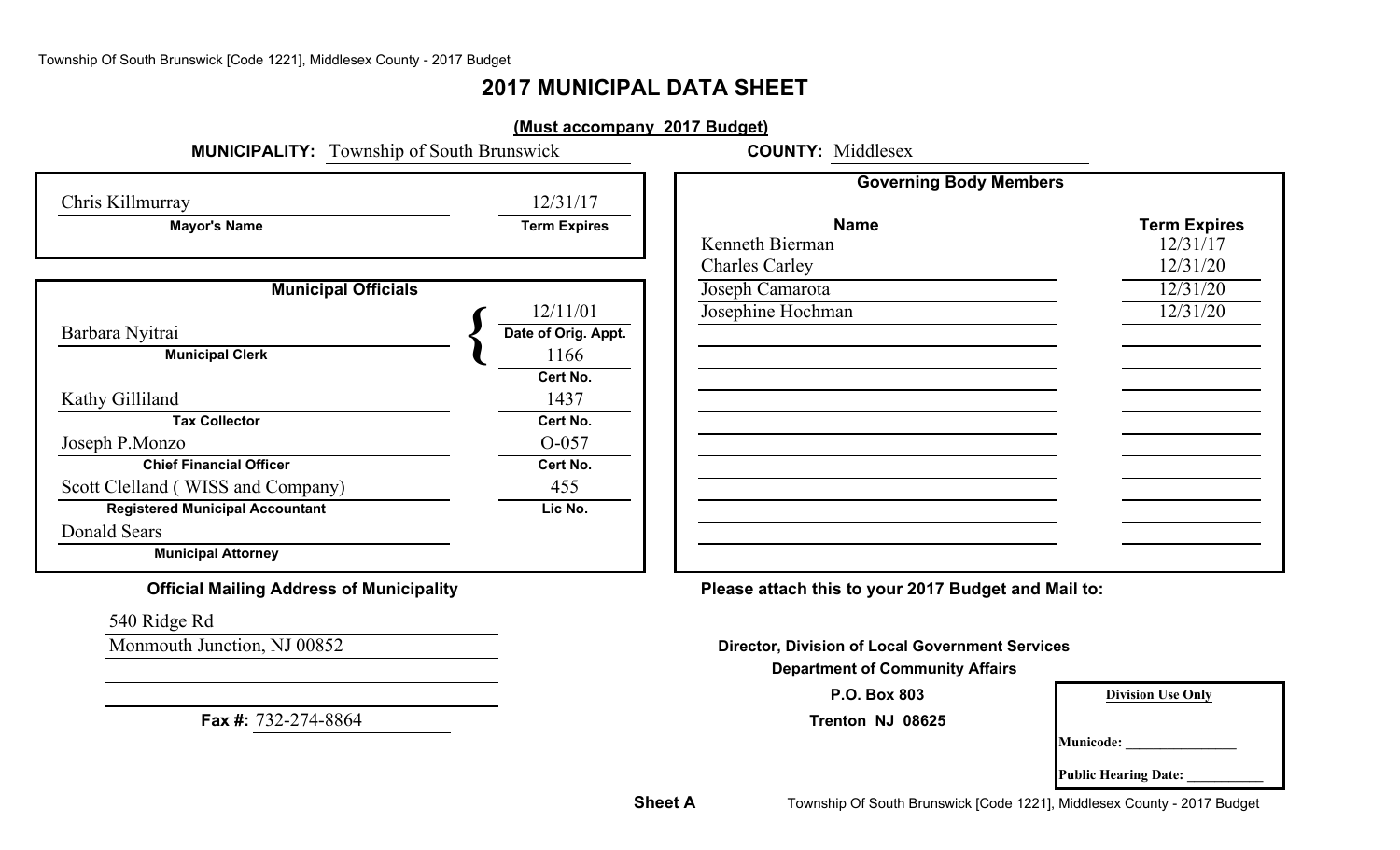# **2017 MUNICIPAL BUDGET**

|                                     |         |                                                                                                                                                                                                                                                                                               |        |                                                                                                                               |                     |                                          | MUNIUM AL DUDUL I       |                                                            |                                |                                                                                                                                                                                                                                                                                                                                                                                |
|-------------------------------------|---------|-----------------------------------------------------------------------------------------------------------------------------------------------------------------------------------------------------------------------------------------------------------------------------------------------|--------|-------------------------------------------------------------------------------------------------------------------------------|---------------------|------------------------------------------|-------------------------|------------------------------------------------------------|--------------------------------|--------------------------------------------------------------------------------------------------------------------------------------------------------------------------------------------------------------------------------------------------------------------------------------------------------------------------------------------------------------------------------|
|                                     |         | Municipal Budget of the Township                                                                                                                                                                                                                                                              |        | of South Brunswick                                                                                                            |                     |                                          |                         | , County of Middlesex                                      |                                | for the Fiscal Year 2017.                                                                                                                                                                                                                                                                                                                                                      |
|                                     |         | It is hereby certified that the Budget and Capital budget annexed hereto and hereby made a part                                                                                                                                                                                               |        |                                                                                                                               |                     |                                          |                         |                                                            |                                |                                                                                                                                                                                                                                                                                                                                                                                |
|                                     |         | hereof is a true copy of the Budget and Capital Budget approved by resolution of the Governing Body on the                                                                                                                                                                                    |        |                                                                                                                               |                     |                                          |                         |                                                            |                                | <b>Clerk</b>                                                                                                                                                                                                                                                                                                                                                                   |
|                                     |         |                                                                                                                                                                                                                                                                                               |        |                                                                                                                               |                     |                                          |                         |                                                            | 540 Ridge Rd                   |                                                                                                                                                                                                                                                                                                                                                                                |
| 25 <sub>th</sub>                    | day of  | April                                                                                                                                                                                                                                                                                         |        | , 2017                                                                                                                        |                     |                                          |                         |                                                            |                                | Address                                                                                                                                                                                                                                                                                                                                                                        |
|                                     |         | and that public advertisement will be made in accordance with the provisions of N.J.S. 40A:4-6 and                                                                                                                                                                                            |        |                                                                                                                               |                     |                                          |                         |                                                            |                                | Monmouth Junction, NJ08882                                                                                                                                                                                                                                                                                                                                                     |
| N.J.A.C. 5:30-4.4(d).               |         |                                                                                                                                                                                                                                                                                               |        |                                                                                                                               |                     |                                          |                         |                                                            |                                | Address                                                                                                                                                                                                                                                                                                                                                                        |
|                                     |         | Certified by me, this 25th                                                                                                                                                                                                                                                                    |        |                                                                                                                               | day of              | April                                    |                         | , 2017                                                     | 732-329-4000                   |                                                                                                                                                                                                                                                                                                                                                                                |
|                                     |         |                                                                                                                                                                                                                                                                                               |        |                                                                                                                               |                     |                                          |                         |                                                            |                                | <b>Phone Number</b>                                                                                                                                                                                                                                                                                                                                                            |
| equals the total of appropriations. |         | It is hereby certified that the approved Budget annexed hereto and hereby made a part<br>is an exact copy of the original on file with the Clerk of the Governing Body, that all additions<br>are correct, all statements contained herein are in proof and the total of anticipated revenues |        |                                                                                                                               |                     |                                          |                         |                                                            |                                | It is hereby certified that the approved Budget annexed hereto and hereby made a part<br>is an exact copy of the original on file with the Clerk of the Governing Body, that all additions<br>are correct, all statements contained herein are in proof, the total of anticipated revenues<br>equals the total of appropriations and the budget is in full compliance with the |
| Certified by me, this               |         | 25 <sup>th</sup>                                                                                                                                                                                                                                                                              | day of | April                                                                                                                         |                     | , 2017                                   |                         | Local Budget Law, N.J.S. 40A:4-1 et seq.                   |                                |                                                                                                                                                                                                                                                                                                                                                                                |
|                                     |         |                                                                                                                                                                                                                                                                                               |        |                                                                                                                               |                     |                                          | Certified by me, this   | 25 <sup>th</sup>                                           |                                | April<br>day of                                                                                                                                                                                                                                                                                                                                                                |
|                                     |         |                                                                                                                                                                                                                                                                                               |        | 354 Eisenhower Parkway                                                                                                        |                     |                                          |                         |                                                            |                                |                                                                                                                                                                                                                                                                                                                                                                                |
|                                     |         | Registered Municipal Accountant                                                                                                                                                                                                                                                               |        |                                                                                                                               | Address             |                                          |                         |                                                            |                                |                                                                                                                                                                                                                                                                                                                                                                                |
| Livingston, NJ 07039                |         |                                                                                                                                                                                                                                                                                               |        | 973-994-9400                                                                                                                  |                     |                                          |                         |                                                            | <b>Chief Financial Officer</b> |                                                                                                                                                                                                                                                                                                                                                                                |
|                                     | Address |                                                                                                                                                                                                                                                                                               |        |                                                                                                                               | <b>Phone Number</b> |                                          |                         |                                                            |                                |                                                                                                                                                                                                                                                                                                                                                                                |
|                                     |         |                                                                                                                                                                                                                                                                                               |        |                                                                                                                               |                     |                                          | DO NOT USE THESE SPACES |                                                            |                                |                                                                                                                                                                                                                                                                                                                                                                                |
|                                     |         |                                                                                                                                                                                                                                                                                               |        |                                                                                                                               |                     |                                          |                         |                                                            |                                |                                                                                                                                                                                                                                                                                                                                                                                |
|                                     |         |                                                                                                                                                                                                                                                                                               |        |                                                                                                                               |                     |                                          |                         |                                                            |                                |                                                                                                                                                                                                                                                                                                                                                                                |
|                                     |         |                                                                                                                                                                                                                                                                                               |        |                                                                                                                               |                     |                                          |                         |                                                            |                                |                                                                                                                                                                                                                                                                                                                                                                                |
|                                     |         |                                                                                                                                                                                                                                                                                               |        |                                                                                                                               |                     |                                          |                         |                                                            |                                |                                                                                                                                                                                                                                                                                                                                                                                |
|                                     |         | <b>CERTIFICATION OF ADOPTED BUDGET</b><br>It is hereby certified that the amount to be raised by taxation for local purposes has been compared                                                                                                                                                |        |                                                                                                                               |                     | Do Not Advertise This Certification Form |                         |                                                            |                                | <b>CERTIFICATION OF APPROVED BUDGET</b><br>It is hereby certified that the Approved Budget made part hereof complies with the requirements                                                                                                                                                                                                                                     |
|                                     |         | with the approved Budget previously certified by me and any changes required as a condition to<br>such approval have been made. The adopted budget is certified with respect to the foregoing only.                                                                                           |        |                                                                                                                               |                     |                                          |                         | of law, and approval is given pursuant to N.J.S. 40A:4-79. |                                |                                                                                                                                                                                                                                                                                                                                                                                |
|                                     |         |                                                                                                                                                                                                                                                                                               |        | <b>STATE OF NEW JERSEY</b><br><b>Department of Community Affairs</b><br>Director of the Division of Local Government Services |                     |                                          |                         |                                                            |                                | <b>STATE OF NEW JERSEY</b><br><b>Department of Community Affairs</b><br>Director of the Division of Local Government Services                                                                                                                                                                                                                                                  |
| Dated:                              |         | 2017                                                                                                                                                                                                                                                                                          | By:    |                                                                                                                               |                     |                                          | Dated:                  |                                                            | , 2017                         | By:                                                                                                                                                                                                                                                                                                                                                                            |
|                                     |         |                                                                                                                                                                                                                                                                                               |        |                                                                                                                               |                     |                                          |                         |                                                            |                                |                                                                                                                                                                                                                                                                                                                                                                                |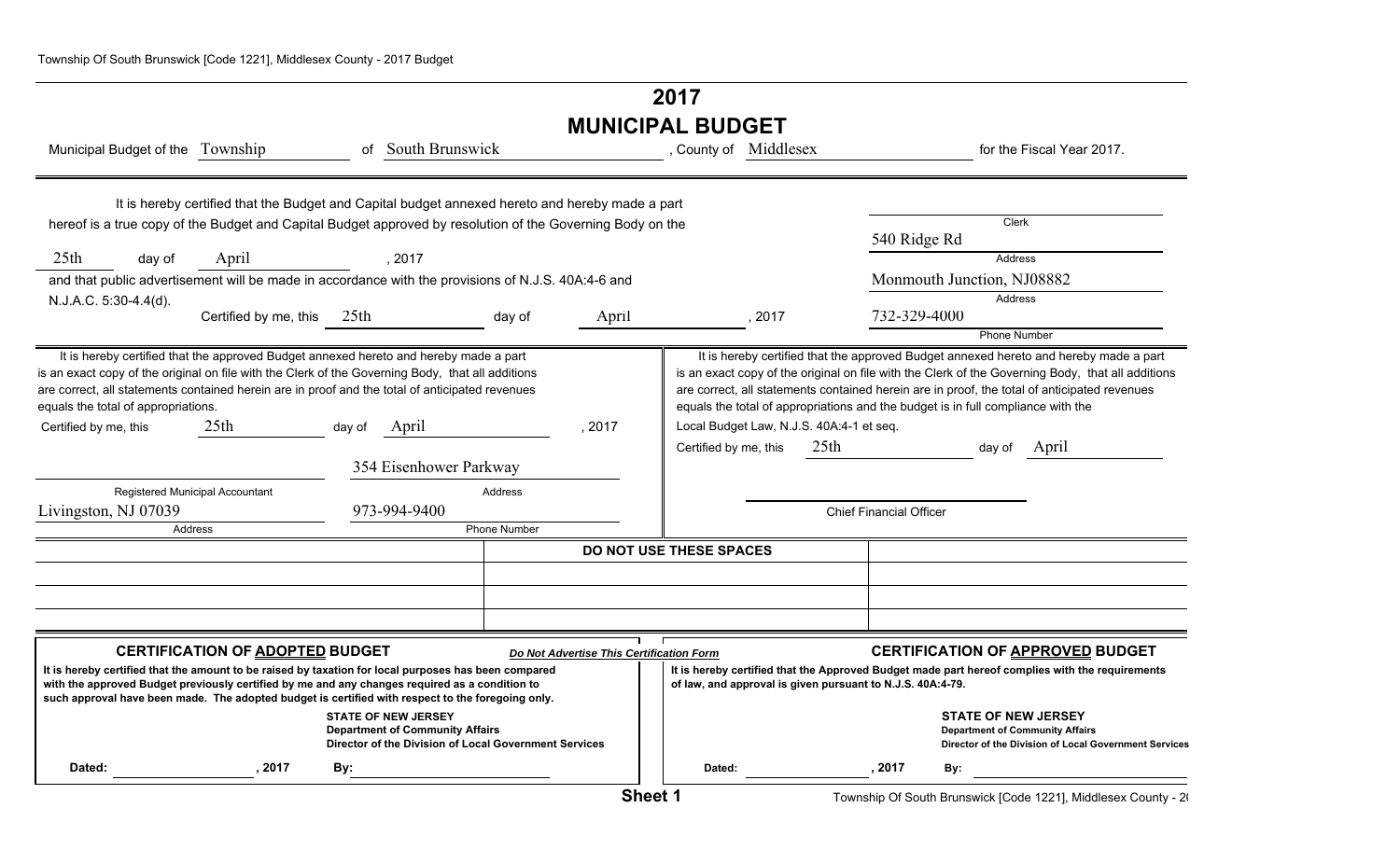# **MUNICIPAL BUDGET NOTICE**

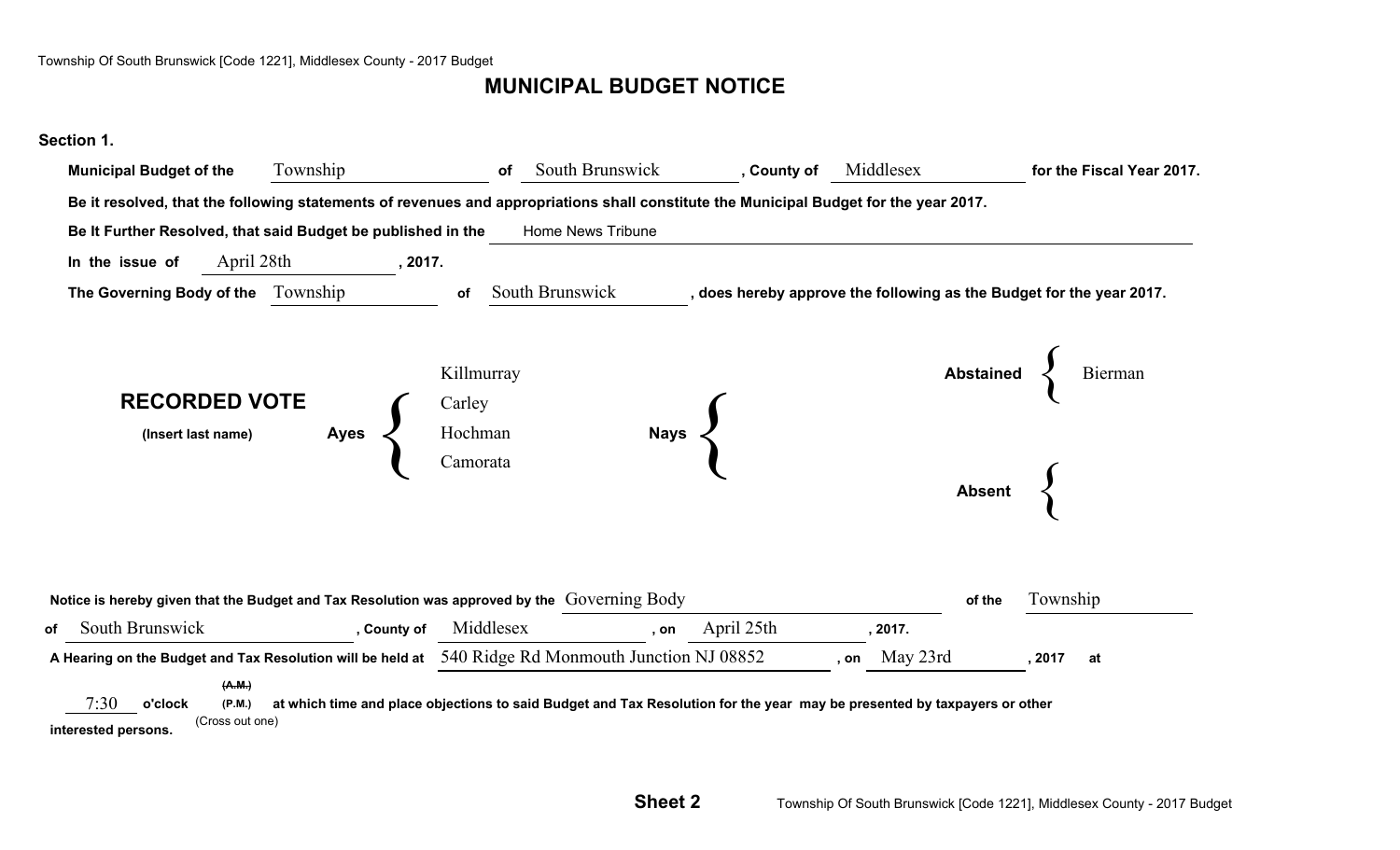### **EXPLANATORY STATEMENT SUMMARY OF CURRENT FUND SECTION OF APPROVED BUDGET**

|                                                                                                                                                          | <b>YEAR 2017</b>    |
|----------------------------------------------------------------------------------------------------------------------------------------------------------|---------------------|
| General Appropriations For: (Reference to item and sheet number should be omitted in advertised budget)                                                  | XXXXXXXXX.XX        |
| 1. Appropriations within "CAPS" -                                                                                                                        | XXXXXXXXX.XX        |
| (a) Municipal Purposes {(Item H-1, Sheet 19)(N.J.S. 40A:4-45.2)}                                                                                         | 42,324,010.69       |
| 2. Appropriations excluded from "CAPS"                                                                                                                   | XXXXXXXXX.XX        |
| (a) Municipal Purposes {(Item H-2, Sheet 28)(N.J.S. 40A:4-45.3 as amended)}                                                                              | 10,780,595.11       |
| (b) Local School District Purposes in Municipal Budget (Item K, Sheet 29)                                                                                | 0.00                |
| Total General Appropriations excluded from "CAPS" (Item O, Sheet 29)                                                                                     | 10,780,595.11       |
| 3. Reserve for Uncollected Taxes (Item M, Sheet 29) - Based on Estimated<br>99.0% Percent of Tax Collections                                             | 1,860,897.26        |
| $2017 - $$<br><b>Building Aid Allowance</b><br>0.00<br>4. Total General Appropriations (Item 9, Sheet 29)<br>for Schools-State Aid<br>$2016 - $$<br>0.00 | 54,965,503.06       |
| 5. Less: Anticipated Revenues Other Than Current Property Tax (Item 5, Sheet 11)                                                                         |                     |
| (i.e. Surplus, Miscellaneous Revenues and Receipts from Delinquent Taxes)                                                                                | 21,255,839.34       |
| 6. Difference: Amounts to be Raised by Taxes for Support of Municipal Budget (as follows)                                                                | <b>XXXXXXXXX.XX</b> |
| (a) Local Tax for Municipal Purposes Including Reserve for Uncollected Taxes (Item 6(a), Sheet 11)                                                       | 30,864,032.72       |
| (b) Addition to Local District School Tax (Item 6(b), Sheet 11)                                                                                          | 0.00                |
| (c) Minimum Library Tax                                                                                                                                  | 2,845,631.00        |
|                                                                                                                                                          |                     |
|                                                                                                                                                          |                     |
|                                                                                                                                                          |                     |
|                                                                                                                                                          |                     |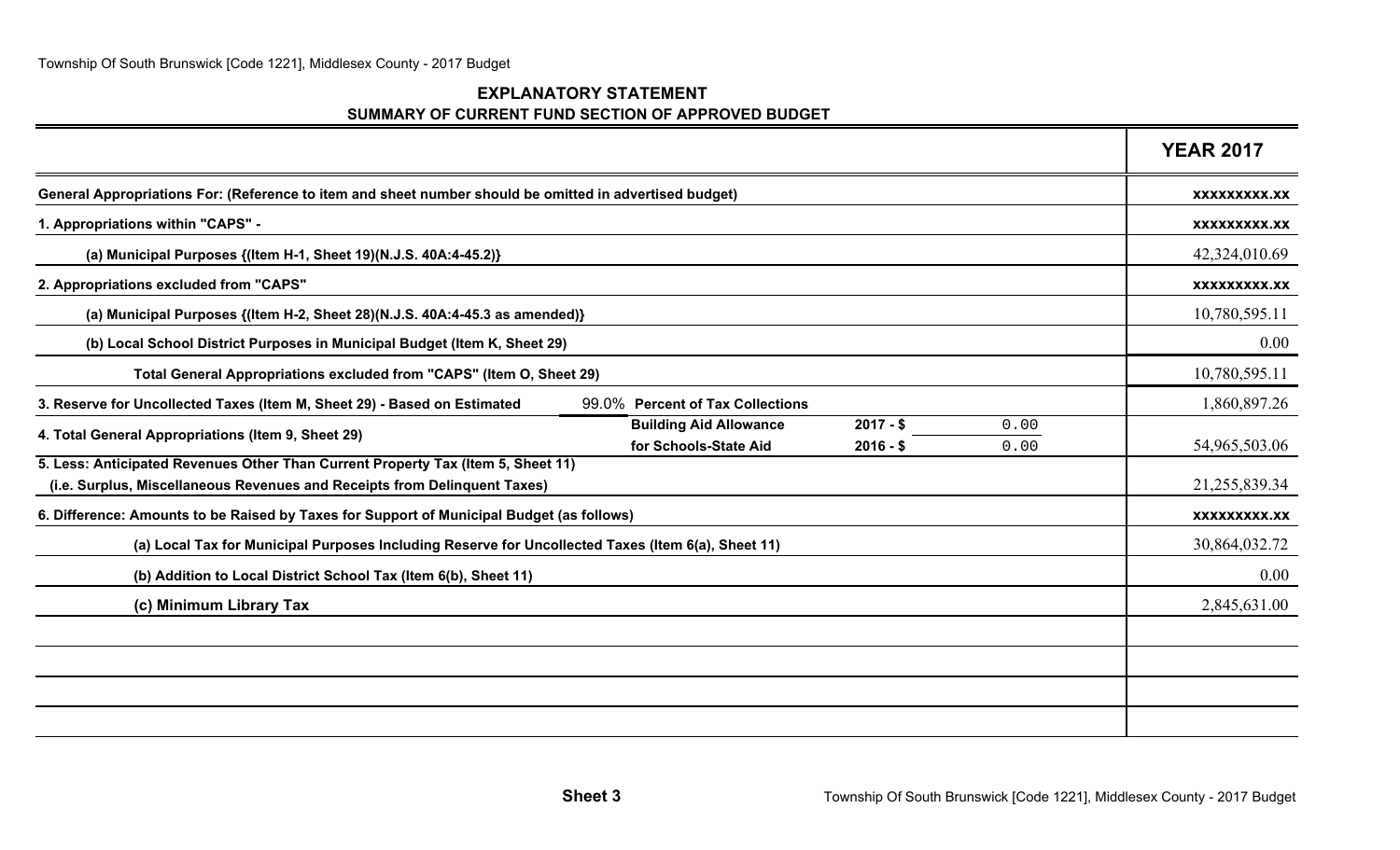## **EXPLANATORY STATEMENT - (Continued)**

#### **SUMMARY OF 2016 APPROPRIATIONS EXPENDED AND CANCELED**

|                                                                                      | <b>General Budget</b> | <b>Nater and Sewer Utilit</b> | Second<br><b>Utility</b> | Third<br><b>Utility</b> | Fourth<br><b>Utility</b> | Fifth<br><b>Utility</b> |
|--------------------------------------------------------------------------------------|-----------------------|-------------------------------|--------------------------|-------------------------|--------------------------|-------------------------|
| <b>Budget Appropriations - Adopted Budget</b>                                        | 52, 355, 267. 71      | 27,018,394.00                 | 0.00                     | #REF!                   | 0.00                     | #REF!                   |
| Budget Appropriations Added by N.J.S. 40A:4-87                                       | 148,991.28            | 0.00                          | $0.00\,$                 | 0.00                    | $0.00\,$                 | $0.00\,$                |
| <b>Emergency Appropriations</b>                                                      | 425,000.00            | $0.00\,$                      | 0.00                     | 0.00                    | $0.00\,$                 | 0.00                    |
| <b>Total Appropriations</b>                                                          | 52,929,258.99         | 27,018,394.00                 | $0.00\,$                 | #REF!                   | 0.00                     | #REF!                   |
| Expenditures:<br>Paid or Charged (Including Reserve for<br><b>Uncollected Taxes)</b> | 51,912,261.71         | 26, 102, 537.52               | 0.00                     | 0.00                    | 0.00                     | 0.00                    |
| <b>Reserved</b>                                                                      | 1,013,093.16          | 915,822.98                    | $0.00\,$                 | $0.00\degree$           | 0.00                     | 0.00                    |
| <b>Unexpended Balances Cancelled</b>                                                 | 3,904.12              | 33.50                         | $0.00\,$                 | #REF!                   | $0.00\,$                 | #REF!                   |
| <b>Total Expenditures and Unexpended</b><br><b>Balances Cancelled</b>                | 52,929,258.99         | 27,018,394.00                 | $0.00\,$                 | #REF!                   | 0.00                     | #REF!                   |
| Overexpenditures *                                                                   | 0.00                  | 0.00                          | 0.00                     | $0.00\parallel$         | $0.00\,$                 | 0.00                    |

**\* See Budget appropriation Items so marked to the right of column "Expended 2016 Reserved." <b>#REF!** 

**Explanation of Appropriations for "Other Expenses"**

**The amounts appropriated under the title of "Other Expenses" are for operating costs other than "Salaries & Wages"**

**Some of the items included in "Other Expenses" are:**

**Materials, supplies and non-bondable equipment;**

**Repairs and maintenance of buildings, equipment, roads, etc.,**

**Contractual services for garbage and trash removal, fire hydrant service, aid to volunteer fire companies, etc.;**

**Printing and advertising, utility services, Insurance and many other items essential to the services rendered by municipal government.**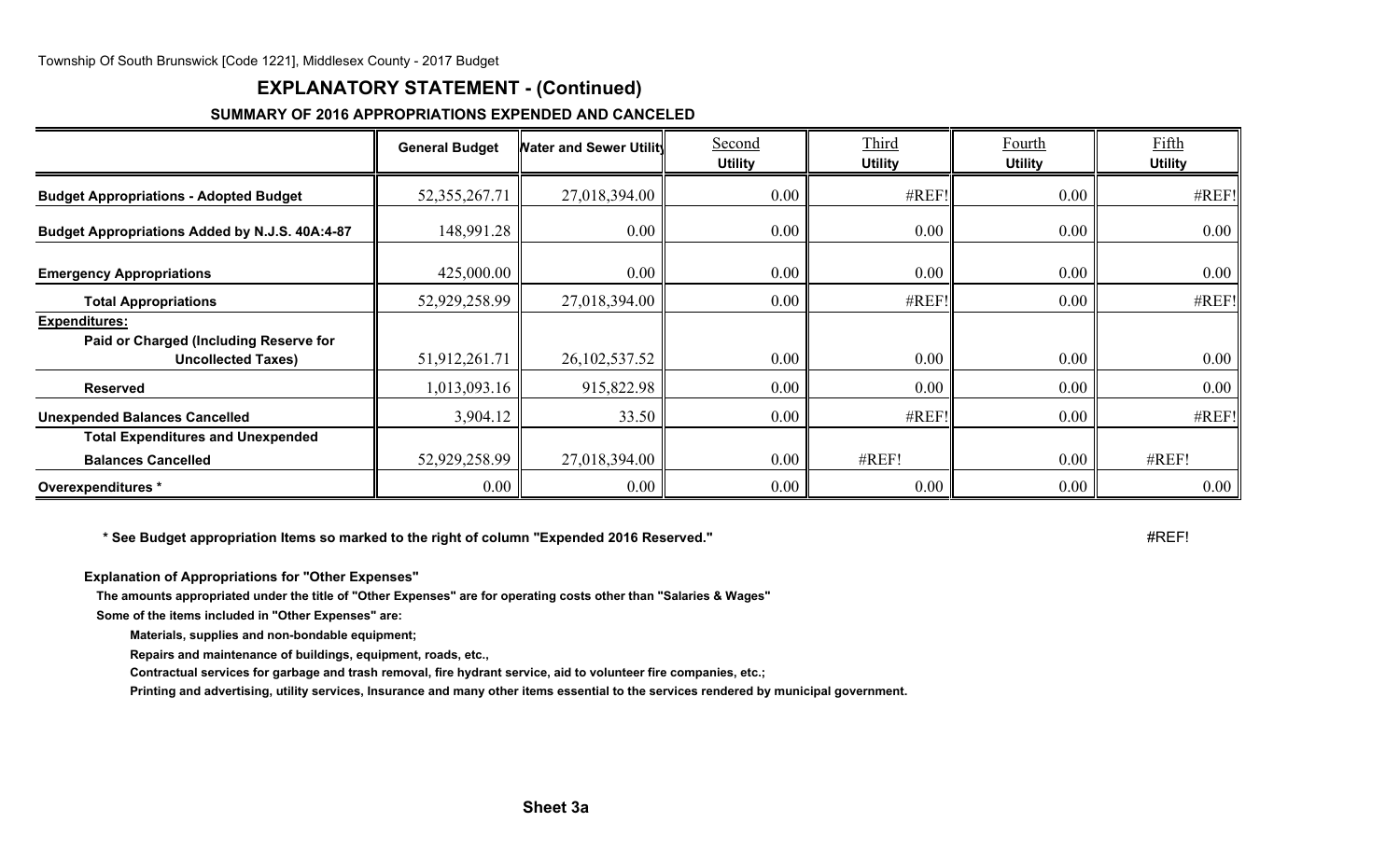|                                                                                                                                |                                                                                                     | <b>EXPLANATORY STATEMENT - (Continued)</b>  |                       |                                                                                                                                   |                                                  |
|--------------------------------------------------------------------------------------------------------------------------------|-----------------------------------------------------------------------------------------------------|---------------------------------------------|-----------------------|-----------------------------------------------------------------------------------------------------------------------------------|--------------------------------------------------|
|                                                                                                                                |                                                                                                     |                                             | <b>BUDGET MESSAGE</b> |                                                                                                                                   |                                                  |
| <b>1977 Spending Cap Appropriation</b>                                                                                         |                                                                                                     |                                             |                       | <b>2017 Levy Cap Calculation</b>                                                                                                  |                                                  |
| 2016 Budget Adopted                                                                                                            |                                                                                                     | 52,355,268.00                               |                       | PY Amt to be raised by Taxation                                                                                                   | 29,821,800.00                                    |
| Less: Outside CAP                                                                                                              |                                                                                                     |                                             |                       | Plus 2% Increase                                                                                                                  | 596,436.00                                       |
| Other<br>Interlocal<br><b>Public Private</b><br><b>CIF</b><br>Debt<br>Deferred Charges<br><b>Reserve for Uncollected Taxes</b> | 3,241,166.00<br>476,000.00<br>28,038.00<br>100,000.00<br>5,928,371.00<br>430,000.00<br>1,810,645.00 |                                             |                       | Exclusions<br>Pension Increase<br>Capital Improvements<br>Group Insurance Increase<br>Debt Service Increase                       | 8,551.00<br>50,000.00<br>29,520.00<br>262,754.00 |
| <b>Total Outside Cap Appropriations</b>                                                                                        |                                                                                                     | 12,014,220.00                               |                       | <b>Adjusted Tax Levy After Exclusions</b>                                                                                         | 30,769,061.00                                    |
| Case Base for 2017<br>3.5 % permitted by COLA Ordinance<br>2016 Bank                                                           |                                                                                                     | 40,341,048.00<br>1,411,936.68<br>859,988.10 |                       | Additions<br>Increased in Assessed Valuation 51,133,600.00<br>PY Local Purpose Tax Rate<br>0.82<br>New Ratable Adjustment to Levy |                                                  |
|                                                                                                                                | Increase in Assessed Value Ratable Adjust                                                           | 418,784.18                                  |                       | PY Levy Cap Banks                                                                                                                 | 418,784.18<br>856,071.00                         |
| Max in Cap Appropriations 2017<br>Proposed In Cap Appropriations                                                               |                                                                                                     | 43,031,756.96<br>42,324,010.69              |                       | Maximum Allowable Amt to be raised                                                                                                | 32,043,916.18                                    |
|                                                                                                                                |                                                                                                     |                                             |                       | Amount to be raised (introduced budget)                                                                                           | 30,864,032.72                                    |
| <b>NOTE:</b>                                                                                                                   |                                                                                                     |                                             | Sheet 3b              | [a.k.a. Sheet3b(1)]                                                                                                               |                                                  |

**MANDATORY MINIMUM BUDGET MESSAGE MUST INCLUDE A SUMMARY OF:**

Township Of South Brunswick [Code 1221], Middlesex County - 2017 Budget

**1. HOW THE 1977 "CAP" WAS CALCULATED. (Explain in words what the "CAPS" mean and show the figures.)**

**2. 2010 "CAP'" LEVY CAP WORKBOOK SUMMARY**

**3. A SUMMARY BY FUNCTION OF THE APPROPRIATIONS THAT ARE SPREAD AMONG MORE THAN ONE OFFICIAL LINE ITEM**

**(e.g. if Police S&W appears in the regular section and also under "Operations Excluded from "CAPS" section, combine the**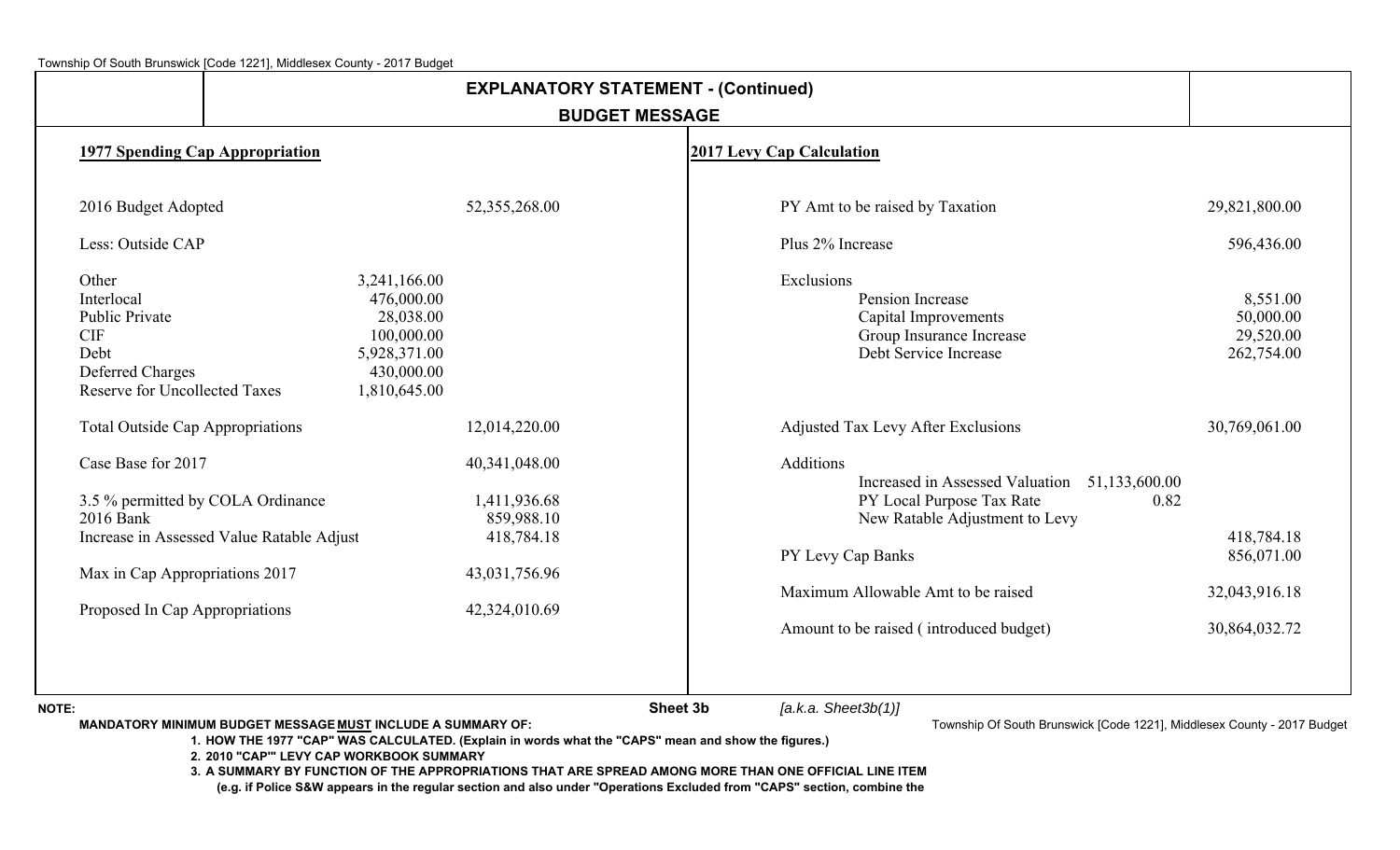## **CURRENT FUND - ANTICIPATED REVENUES**

|                                                                                            |                 | Anticipated          |                      | <b>Realized in</b>   |
|--------------------------------------------------------------------------------------------|-----------------|----------------------|----------------------|----------------------|
| <b>GENERAL REVENUES</b>                                                                    | <b>FCOA</b>     | 2017                 | 2016                 | <b>Cash in 2016</b>  |
| 1. Surplus Anticipated                                                                     | 08-101          | 3,700,000.00         | 3,000,000.00         | 3,000,000.00         |
| 2. Surplus Anticipated with Prior Written Consent of Director of Local Government Services | 08-102          |                      |                      |                      |
| <b>Total Surplus Anticipated</b>                                                           | 08-100          | 3,700,000.00         | 3,000,000.00         | 3,000,000.00         |
| 3. Miscellaneous Revenues - Section A: Local Revenues                                      | <b>XXXXXXXX</b> | <b>XXXXXXXXXX.XX</b> | <b>XXXXXXXXXX.XX</b> | <b>XXXXXXXXXX.XX</b> |
| Licenses:                                                                                  | <b>XXXXXXXX</b> | <b>XXXXXXXXXX.XX</b> | <b>XXXXXXXXXX.XX</b> | <b>XXXXXXXXXX.XX</b> |
| <b>Alcoholic Beverages</b>                                                                 | 08-103          | 55,000.00            | 55,000.00            | 58,760.00            |
| Other                                                                                      | 08-104          | 45,000.00            | 40,000.00            | 45,503.00            |
| <b>Fees and Permits</b>                                                                    | 08-105          | 626,000.00           | 651,000.00           | 635,851.70           |
| Fines and Costs:                                                                           | <b>XXXXXXXX</b> | <b>XXXXXXXXXX.XX</b> | <b>XXXXXXXXXX.XX</b> | <b>XXXXXXXXX.XX</b>  |
| <b>Municipal Court</b>                                                                     | 08-110          | 850,000.00           | 690,000.00           | 852,152.96           |
| Other                                                                                      | 08-109          |                      |                      |                      |
| Interest and Costs on Taxes                                                                | 08-112          | 385,000.00           | 485,000.00           | 385,834.76           |
| Interest and Costs on Assessments                                                          | 08-115          |                      |                      |                      |
| <b>Parking Meters</b>                                                                      | 08-111          |                      |                      |                      |
| Interest on Investments and Deposits                                                       | 08-113          | 58,000.00            | 25,000.00            | 58,409.92            |
| <b>Anticipated Utility Operating Surplus</b>                                               | 08-114          |                      |                      |                      |
| Cable TV Franchise Fee                                                                     | 08-118          | 500,000.00           | 500,000.00           | 516,612.65           |
|                                                                                            |                 |                      |                      |                      |
|                                                                                            |                 |                      |                      |                      |
|                                                                                            |                 |                      |                      |                      |
|                                                                                            |                 |                      |                      |                      |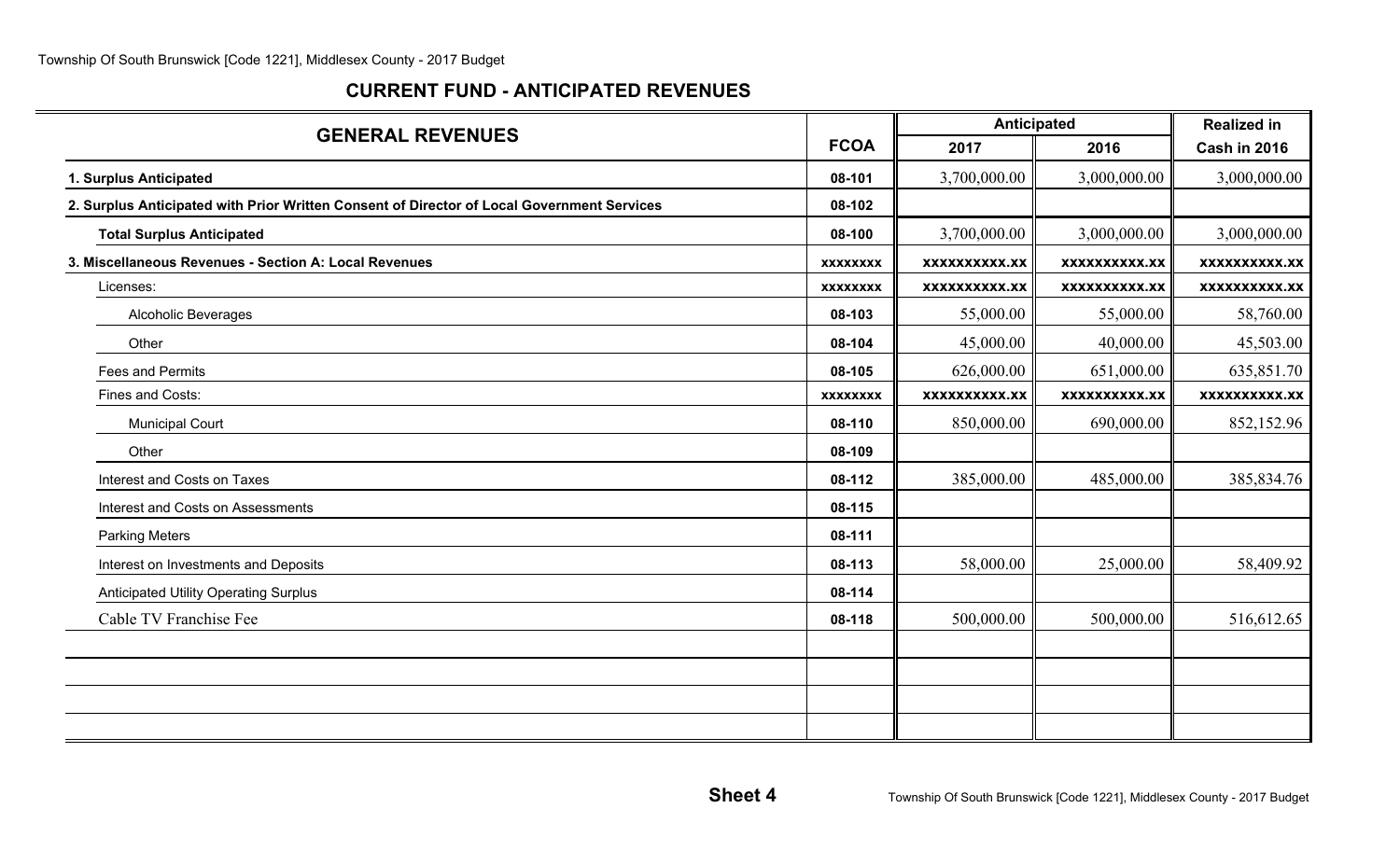| <b>GENERAL REVENUES</b>                                                          |             |              | <b>Anticipated</b> |                     |  |
|----------------------------------------------------------------------------------|-------------|--------------|--------------------|---------------------|--|
|                                                                                  | <b>FCOA</b> | 2017         | 2016               | <b>Cash in 2016</b> |  |
| 3. Miscellaneous Revenues - Section A: Local Revenues (Continued):               |             |              |                    |                     |  |
|                                                                                  |             |              |                    |                     |  |
|                                                                                  |             |              |                    |                     |  |
|                                                                                  |             |              |                    |                     |  |
|                                                                                  |             |              |                    |                     |  |
|                                                                                  |             |              |                    |                     |  |
|                                                                                  |             |              |                    |                     |  |
|                                                                                  |             |              |                    |                     |  |
|                                                                                  |             |              |                    |                     |  |
|                                                                                  |             |              |                    |                     |  |
|                                                                                  |             |              |                    |                     |  |
|                                                                                  |             |              |                    |                     |  |
|                                                                                  |             |              |                    |                     |  |
|                                                                                  |             |              |                    |                     |  |
|                                                                                  |             |              |                    |                     |  |
|                                                                                  |             |              |                    |                     |  |
|                                                                                  |             |              |                    |                     |  |
|                                                                                  |             |              |                    |                     |  |
|                                                                                  |             |              |                    |                     |  |
|                                                                                  |             |              |                    |                     |  |
|                                                                                  |             |              |                    |                     |  |
| Total Section A: Local Revenue - Includes Total of "Group 3." items from Sheet 4 | 08-001      | 2,519,000.00 | 2,446,000.00       | 2,553,124.99        |  |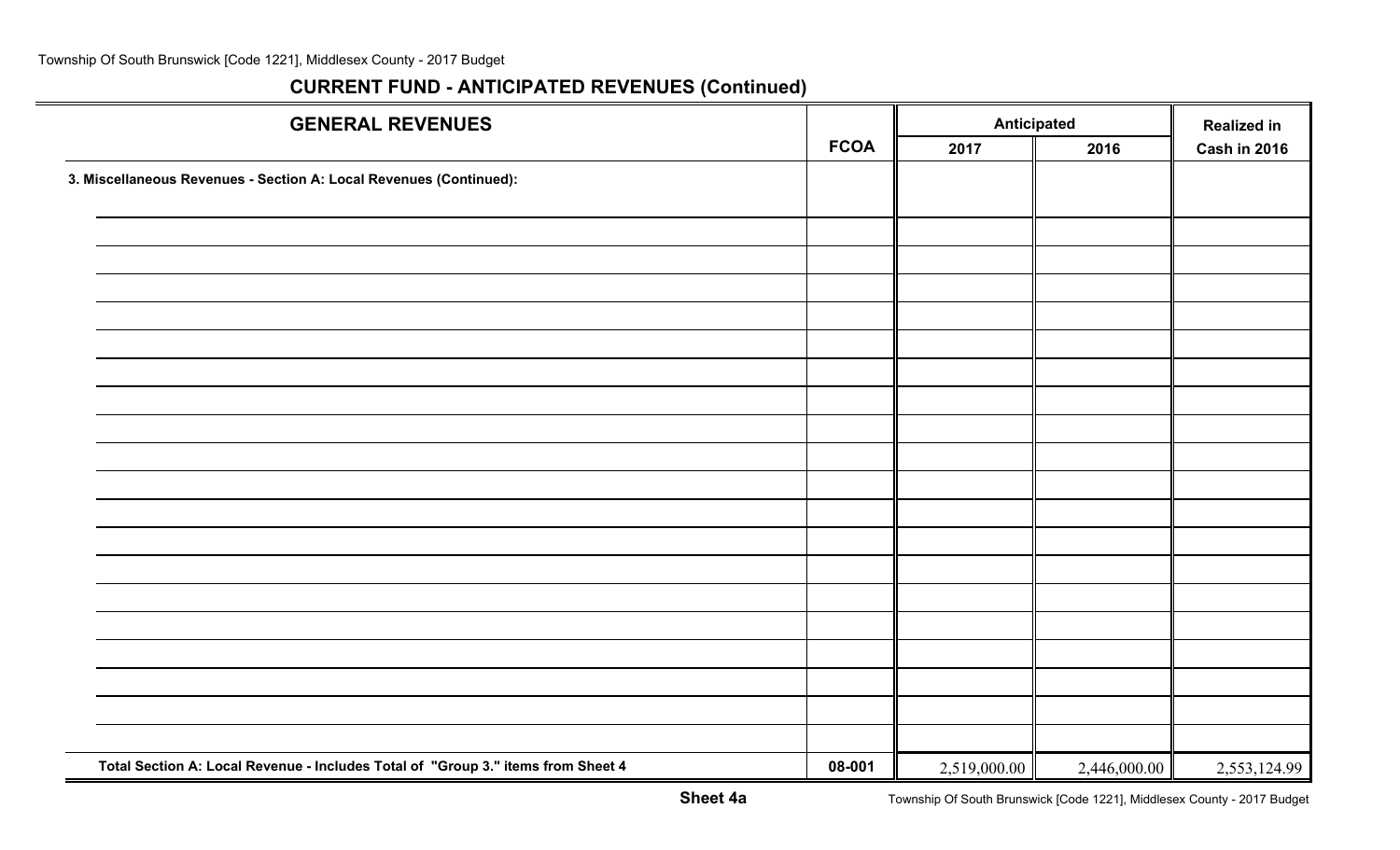| <b>GENERAL REVENUES</b>                                                            |             | <b>Anticipated</b> |              | <b>Realized in</b>  |
|------------------------------------------------------------------------------------|-------------|--------------------|--------------|---------------------|
|                                                                                    | <b>FCOA</b> | 2017               | 2016         | <b>Cash in 2016</b> |
| 3. Miscellaneous Revenues - Section B: State Aid Without Offsetting Appropriations |             |                    |              |                     |
|                                                                                    |             |                    |              |                     |
|                                                                                    |             |                    |              |                     |
| Energy Receipts Tax (P.L. 1997, Chapters 162 & 167)                                | 09-202      | 4,882,235.00       | 4,882,235.00 | 4,882,235.00        |
| Supplemental Energy Receipts Tax                                                   | 09-203      | 281,706.00         | 281,706.00   | 281,706.00          |
| Watershed Moratorium Offset Aid                                                    | 09-212      | 987.00             | 987.00       | 987.00              |
|                                                                                    | 09-205      |                    |              |                     |
|                                                                                    |             |                    |              |                     |
| Garden State Trust Fund                                                            |             | 26,751.00          | 26,751.00    | 26,751.00           |
|                                                                                    |             |                    |              |                     |
|                                                                                    |             |                    |              |                     |
|                                                                                    |             |                    |              |                     |
|                                                                                    |             |                    |              |                     |
|                                                                                    |             |                    |              |                     |
|                                                                                    |             |                    |              |                     |
| Total Section B: State Aid Without Offsetting Appropriations                       | 09-001      | 5, 191, 679.00     | 5,191,679.00 | 5,191,679.00        |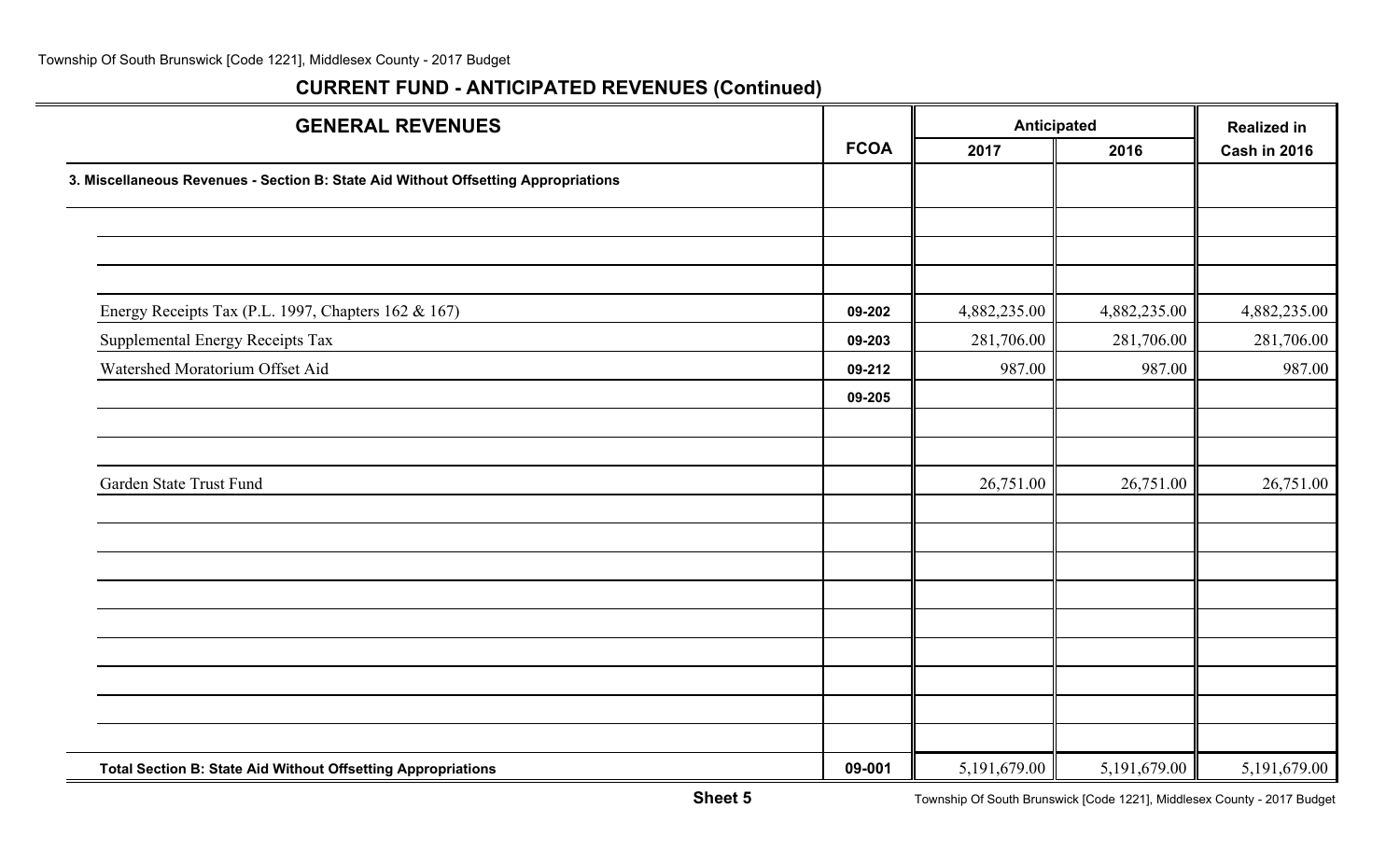# **CURRENT FUND - ANTICIPATED REVENUES (Continued)**

| <b>GENERAL REVENUES</b>                                                              |               | Anticipated          |                      | <b>Realized in</b>   |  |
|--------------------------------------------------------------------------------------|---------------|----------------------|----------------------|----------------------|--|
|                                                                                      | <b>FCOA</b>   | 2017                 | 2016                 | <b>Cash in 2016</b>  |  |
| 3. Miscellaneous Revenues - Section C: Dedicated Uniform Construction Code Fees      |               |                      |                      |                      |  |
| Offset with Appropriations (N.J.S. 40A:4-36 and N.J.A.C. 5:23-4.17)                  | <b>XXXXXX</b> | <b>XXXXXXXXXX.XX</b> | <b>XXXXXXXXXX.XX</b> | <b>XXXXXXXXXX.XX</b> |  |
| Uniform Construction Code Fees                                                       | 08-160        | 2,850,000.00         | 2,500,000.00         | 2,912,093.00         |  |
|                                                                                      |               |                      |                      |                      |  |
|                                                                                      |               |                      |                      |                      |  |
|                                                                                      |               |                      |                      |                      |  |
|                                                                                      |               |                      |                      |                      |  |
|                                                                                      |               |                      |                      |                      |  |
|                                                                                      |               |                      |                      |                      |  |
| Special Item of General Revenue Anticipated with Prior Written                       |               |                      |                      |                      |  |
| <b>Consent of Director of Local Government Services:</b>                             | <b>XXXXXX</b> | <b>XXXXXXXXXX.XX</b> | <b>XXXXXXXXXX.XX</b> | <b>XXXXXXXXXX.XX</b> |  |
| Additional Dedicated Uniform Construction Code Fees offset with Appropriations       |               |                      |                      |                      |  |
| (N.J.S. 40A:4-45.3h and N.J.S.A. 5:23-4.17):                                         | <b>XXXXXX</b> | XXXXXXXXXX.XX        | XXXXXXXXXX.XX        | <b>XXXXXXXXXX.XX</b> |  |
| <b>Uniform Construction Code Fees</b>                                                | 08-160        |                      |                      |                      |  |
|                                                                                      |               |                      |                      |                      |  |
|                                                                                      |               |                      |                      |                      |  |
|                                                                                      |               |                      |                      |                      |  |
|                                                                                      |               |                      |                      |                      |  |
|                                                                                      |               |                      |                      |                      |  |
|                                                                                      |               |                      |                      |                      |  |
|                                                                                      |               |                      |                      |                      |  |
| Total Section C: Dedicated Uniform Construction Code Fees Offset with Appropriations | 08-002        | 2,850,000.00         | 2,500,000.00         | 2,912,093.00         |  |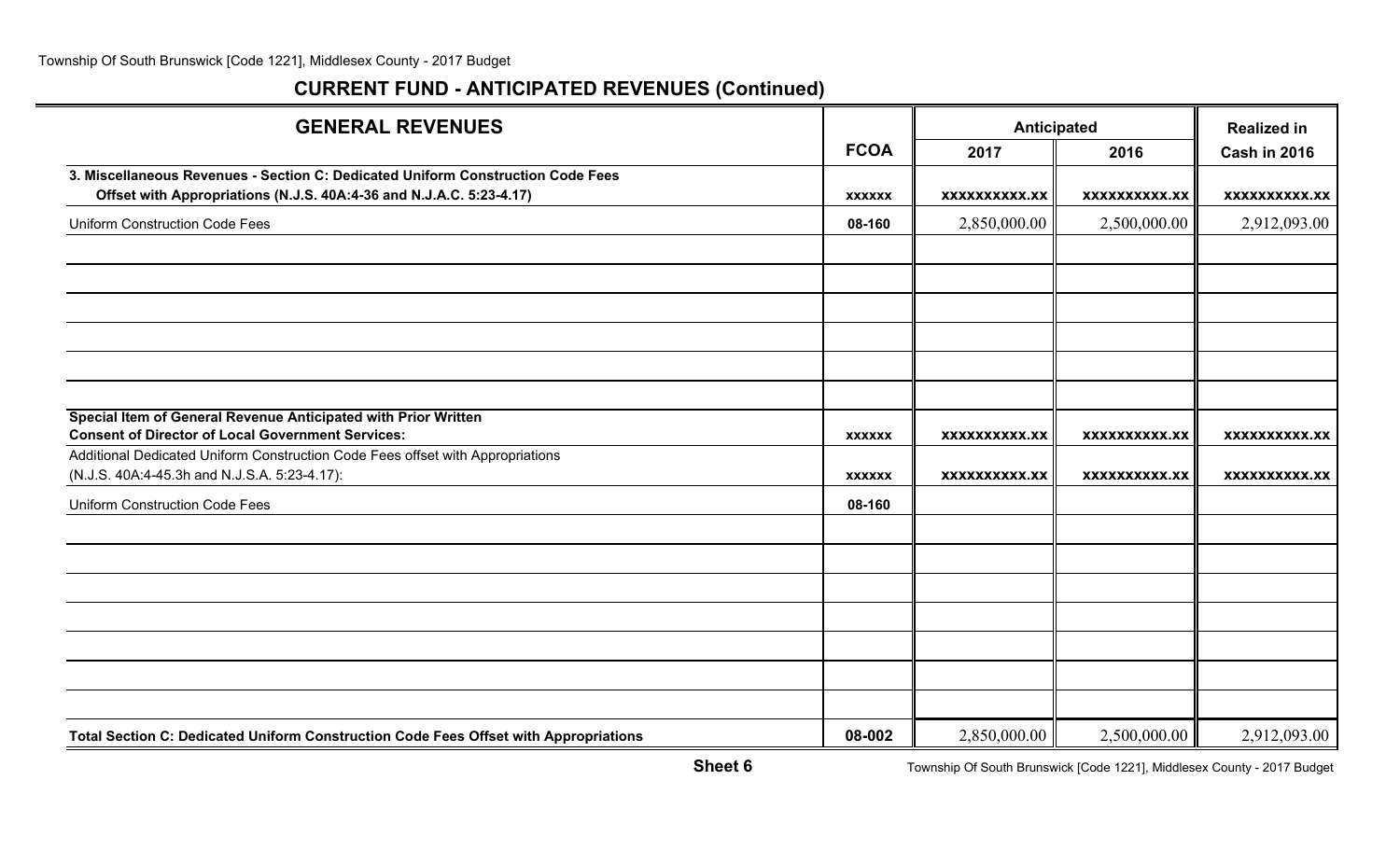| <b>GENERAL REVENUES</b>                                                                                                                                                                                                          |               |                     | Anticipated<br>2016<br><b>XXXXXXXXX.XX</b><br>115,000.00<br>190,000.00<br>75,000.00<br>16,000.00<br>21,000.00<br>36,000.00<br>13,000.00<br>4,000.00<br>0.00<br>120,000.00 | <b>Realized in</b>  |
|----------------------------------------------------------------------------------------------------------------------------------------------------------------------------------------------------------------------------------|---------------|---------------------|---------------------------------------------------------------------------------------------------------------------------------------------------------------------------|---------------------|
|                                                                                                                                                                                                                                  | <b>FCOA</b>   | 2017                |                                                                                                                                                                           | <b>Cash in 2016</b> |
| 3. Miscellaneous Revenues - Section D: Special Items of General Revenue Anticipated with<br>Prior Written Consent of the Director of Local Government Services -<br><b>Shared Service Agreements Offset With Appropriations:</b> | <b>XXXXXX</b> | <b>XXXXXXXXX.XX</b> |                                                                                                                                                                           | <b>XXXXXXXXX.XX</b> |
| Fire District #1                                                                                                                                                                                                                 | 11-330        | 125,000.00          |                                                                                                                                                                           | 125,473.24          |
| Fire District #2                                                                                                                                                                                                                 | 11-265        | 200,000.00          |                                                                                                                                                                           | 202,742.59          |
| Fire District #3                                                                                                                                                                                                                 | 11-265        | 85,000.00           |                                                                                                                                                                           | 87,630.94           |
| MDC-Milltown                                                                                                                                                                                                                     | 11-140        | 12,000.00           |                                                                                                                                                                           | 12,296.07           |
| MDC- Cranbury                                                                                                                                                                                                                    | 11-140        | 24,000.00           |                                                                                                                                                                           | 24,675.00           |
| <b>MDC-Monroe</b>                                                                                                                                                                                                                | 11-140        | 60,000.00           |                                                                                                                                                                           | 60,000.00           |
| <b>MDC-</b> Middlesex County College                                                                                                                                                                                             | 11-140        | 9,500.00            |                                                                                                                                                                           | 9,825.00            |
| MDC-Helmetta                                                                                                                                                                                                                     | 11-140        | 7,500.00            |                                                                                                                                                                           | 7,500.00            |
| MDC-Spotswood                                                                                                                                                                                                                    | 11-140        | 17,000.00           |                                                                                                                                                                           | 17,054.14           |
| Cranbury Twp- Dispatch                                                                                                                                                                                                           | 11-140        | 120,000.00          |                                                                                                                                                                           | 123,287.67          |
|                                                                                                                                                                                                                                  | 11-140        |                     |                                                                                                                                                                           |                     |
|                                                                                                                                                                                                                                  | 11-140        |                     |                                                                                                                                                                           |                     |
|                                                                                                                                                                                                                                  | 11-265        |                     |                                                                                                                                                                           |                     |
|                                                                                                                                                                                                                                  |               |                     |                                                                                                                                                                           |                     |
|                                                                                                                                                                                                                                  |               |                     |                                                                                                                                                                           |                     |
|                                                                                                                                                                                                                                  |               |                     |                                                                                                                                                                           |                     |
| Total Section D: Interlocal Municipal Service Agreements Offset With Appropriations                                                                                                                                              | 11-001        | 660,000.00          | 590,000.00                                                                                                                                                                | 670,484.65          |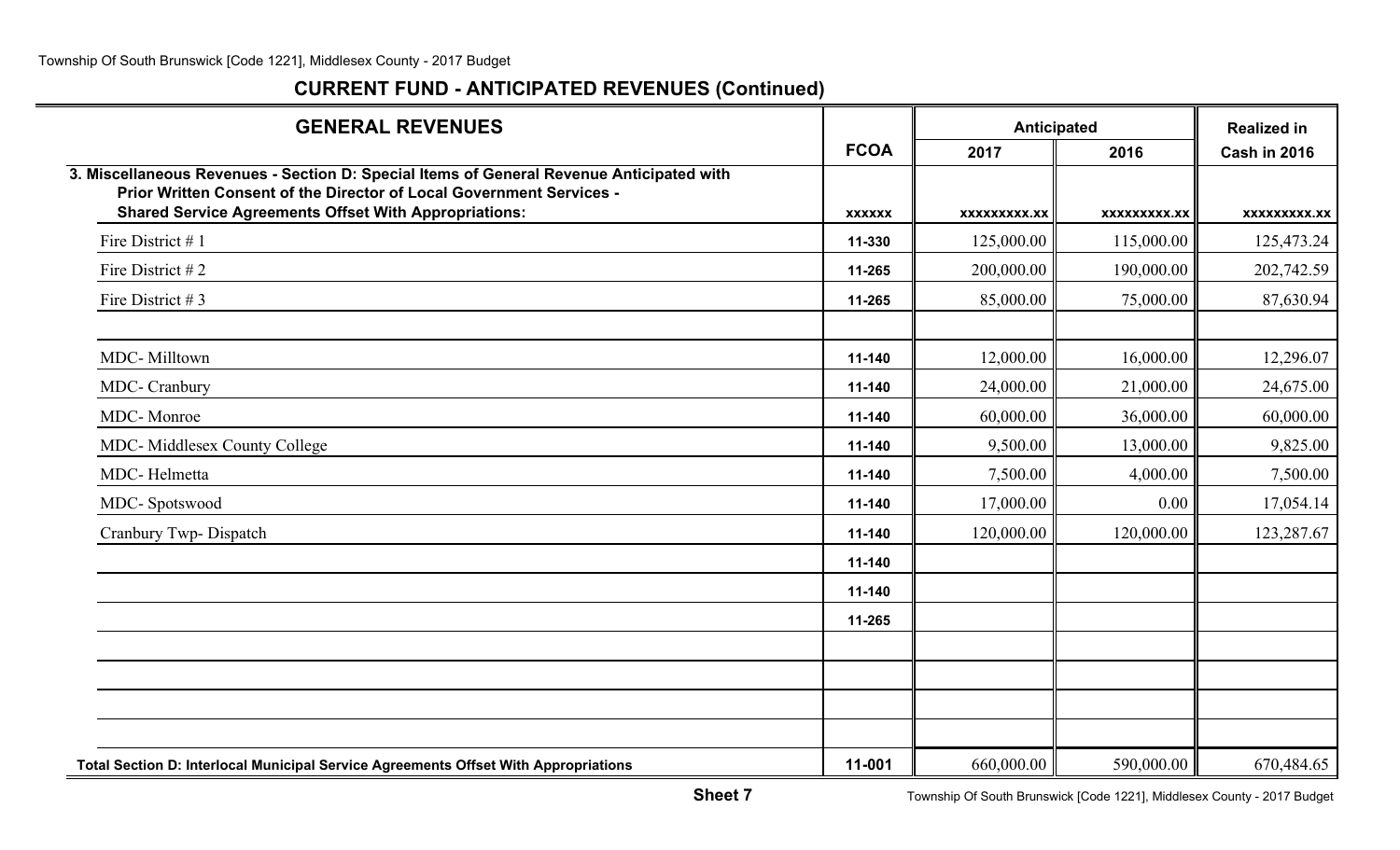| <b>GENERAL REVENUES</b>                                                                                                                                                 |                  |               | Anticipated         | <b>Realized in</b>  |                     |
|-------------------------------------------------------------------------------------------------------------------------------------------------------------------------|------------------|---------------|---------------------|---------------------|---------------------|
|                                                                                                                                                                         |                  | <b>FCOA</b>   | 2017                | 2016                | <b>Cash in 2016</b> |
| 3. Miscellaneous Revenues - Section E: Special Items of General Revenue Anticipated<br>with Prior Written Consent of Director of Local Government Services - Additional |                  |               |                     |                     |                     |
| Revenue Offset with Appropriations (N.J.S.A. 40A:4-45.3h):                                                                                                              |                  | <b>XXXXXX</b> | XXXXXXXXX.XX        | XXXXXXXXX.XX        | XXXXXXXXX.XX        |
|                                                                                                                                                                         |                  | 12-704        |                     |                     |                     |
|                                                                                                                                                                         |                  |               |                     |                     |                     |
|                                                                                                                                                                         |                  |               |                     |                     |                     |
|                                                                                                                                                                         |                  |               |                     |                     |                     |
|                                                                                                                                                                         |                  |               |                     |                     |                     |
|                                                                                                                                                                         |                  |               |                     |                     |                     |
|                                                                                                                                                                         |                  |               |                     |                     |                     |
|                                                                                                                                                                         |                  |               |                     |                     |                     |
|                                                                                                                                                                         |                  |               |                     |                     |                     |
|                                                                                                                                                                         |                  |               |                     |                     |                     |
|                                                                                                                                                                         |                  |               |                     |                     |                     |
|                                                                                                                                                                         |                  |               |                     |                     |                     |
|                                                                                                                                                                         |                  |               |                     |                     |                     |
|                                                                                                                                                                         |                  |               |                     |                     |                     |
|                                                                                                                                                                         |                  |               |                     |                     |                     |
|                                                                                                                                                                         |                  |               |                     |                     |                     |
|                                                                                                                                                                         |                  |               |                     |                     |                     |
| Total Section E: Special Item of General Revenue Anticipated with Prior Written Consent                                                                                 |                  | <b>XXXXXX</b> | <b>XXXXXXXXX.XX</b> | <b>XXXXXXXXX.XX</b> | <b>XXXXXXXXX.XX</b> |
| of Director of Local Government Services - Additional Revenues                                                                                                          | [Sheet Not Used] | 08-003        | 0.00                | 0.00                | 0.00                |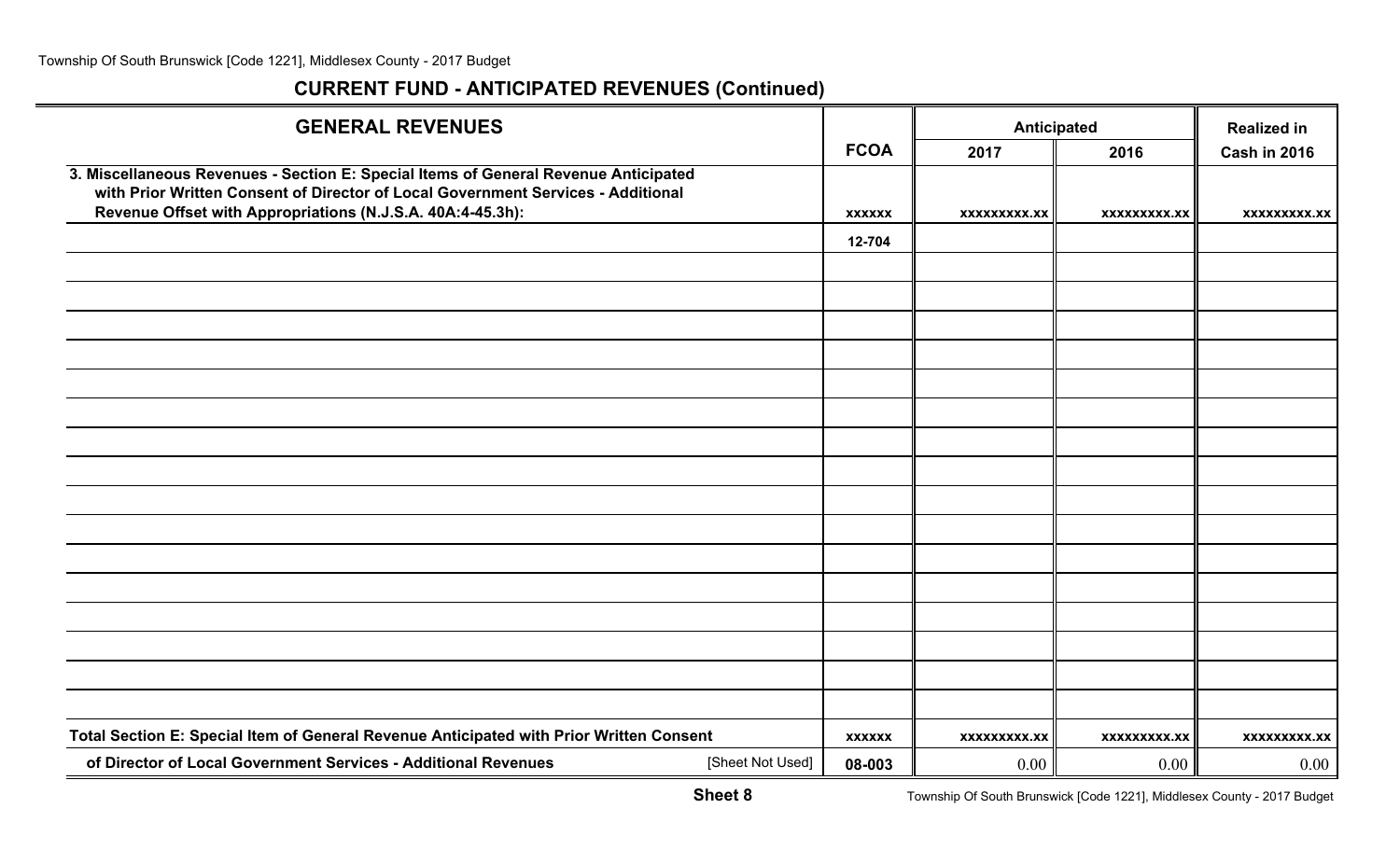| <b>GENERAL REVENUES</b>                                                                                                                                                                                                        |               | <b>Anticipated</b>  | <b>Realized in</b>  |                     |
|--------------------------------------------------------------------------------------------------------------------------------------------------------------------------------------------------------------------------------|---------------|---------------------|---------------------|---------------------|
|                                                                                                                                                                                                                                | <b>FCOA</b>   | 2017                | 2016                | <b>Cash in 2016</b> |
| 3. Miscellaneous Revenues - Section F: Special Items of General Revenue Anticipated with<br>Prior Written Consent of Director of Local Government Services - Public and<br><b>Private Revenues Offset with Appropriations:</b> | <b>XXXXXX</b> | <b>XXXXXXXXX.XX</b> | <b>XXXXXXXXX.XX</b> | <b>XXXXXXXXX.XX</b> |
|                                                                                                                                                                                                                                |               |                     |                     |                     |
|                                                                                                                                                                                                                                |               |                     |                     |                     |
|                                                                                                                                                                                                                                |               |                     |                     |                     |
|                                                                                                                                                                                                                                |               |                     |                     |                     |
|                                                                                                                                                                                                                                |               |                     |                     |                     |
|                                                                                                                                                                                                                                |               |                     |                     |                     |
|                                                                                                                                                                                                                                |               |                     |                     |                     |
|                                                                                                                                                                                                                                |               |                     |                     |                     |
|                                                                                                                                                                                                                                |               |                     |                     |                     |
|                                                                                                                                                                                                                                |               |                     |                     |                     |
|                                                                                                                                                                                                                                |               |                     |                     |                     |
|                                                                                                                                                                                                                                |               |                     |                     |                     |
|                                                                                                                                                                                                                                |               |                     |                     |                     |
|                                                                                                                                                                                                                                |               |                     |                     |                     |
|                                                                                                                                                                                                                                |               |                     |                     |                     |
|                                                                                                                                                                                                                                |               |                     |                     |                     |
|                                                                                                                                                                                                                                |               |                     |                     |                     |
|                                                                                                                                                                                                                                |               |                     |                     |                     |
|                                                                                                                                                                                                                                |               |                     |                     |                     |
|                                                                                                                                                                                                                                |               |                     |                     |                     |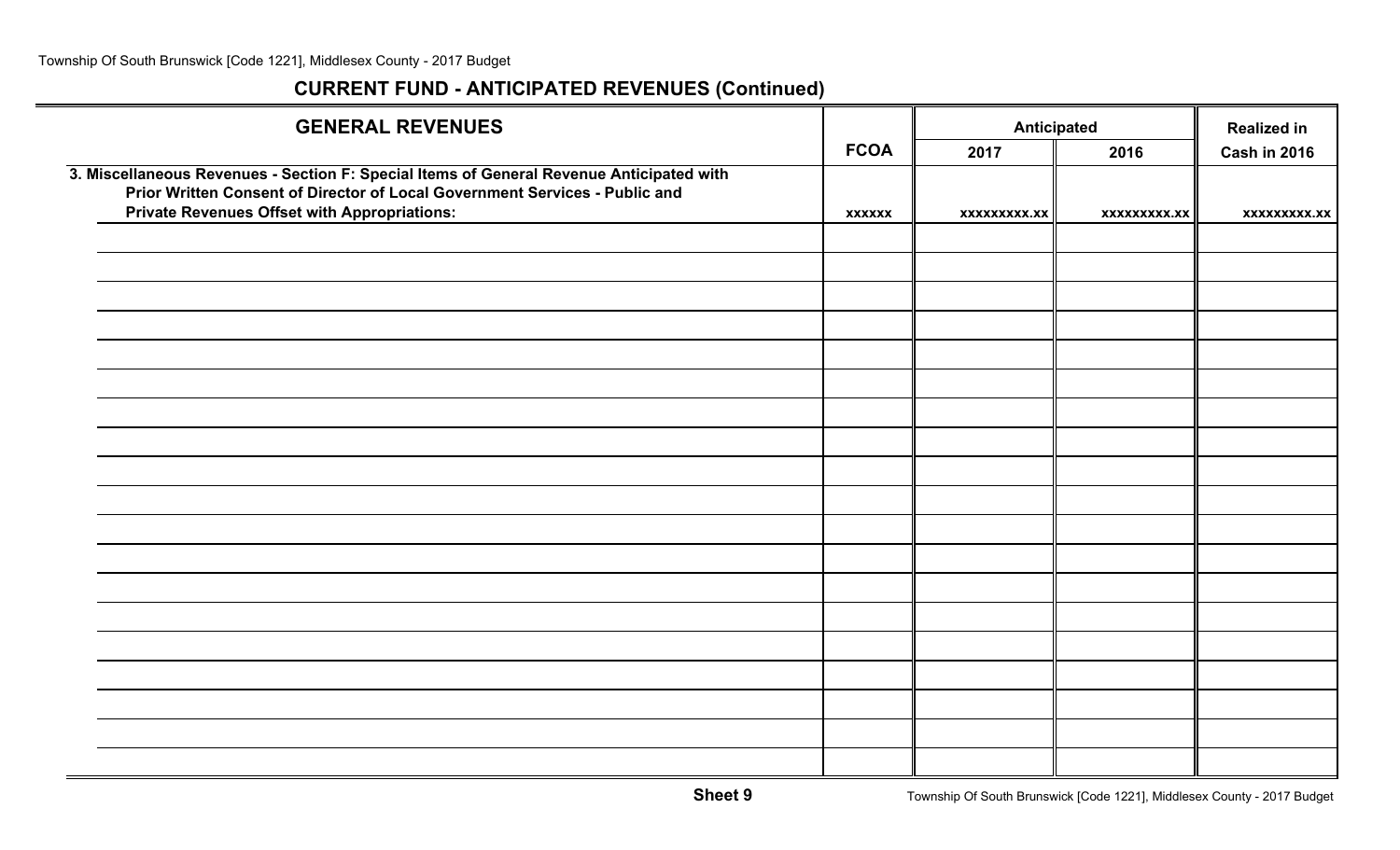| <b>GENERAL REVENUES</b>                                                                                                                                                                                                             |               | Anticipated         | <b>Realized in</b> |                     |
|-------------------------------------------------------------------------------------------------------------------------------------------------------------------------------------------------------------------------------------|---------------|---------------------|--------------------|---------------------|
|                                                                                                                                                                                                                                     | <b>FCOA</b>   | 2017                | 2016               | <b>Cash in 2016</b> |
| 3. Miscellaneous Revenues - Section F: Special Items of General Revenue Anticipated with<br>Prior Written Consent of Director of Local Government Services - Public and<br>Private Revenues Offset with Appropriations (continued): | <b>XXXXXX</b> | XXXXXXXXX.XX        | XXXXXXXXX.XX       | XXXXXXXXX.XX        |
| Click it or Ticket                                                                                                                                                                                                                  |               |                     | 5,000.00           | 5,000.00            |
| <b>Distrcated Driver</b>                                                                                                                                                                                                            |               |                     | 7,827.82           | 7,827.82            |
| <b>ROID</b>                                                                                                                                                                                                                         |               |                     | 537.50             | 537.50              |
| <b>Clean Communities</b>                                                                                                                                                                                                            |               |                     | 99,851.27          | 99,851.27           |
| <b>State Forestry</b>                                                                                                                                                                                                               |               |                     | 10,000.00          | 10,000.00           |
| Recycling Tonnage                                                                                                                                                                                                                   |               | 175,783.34          |                    |                     |
| Drive Sober                                                                                                                                                                                                                         |               | 3,750.00            | 5,975.00           | 5,975.00            |
| <b>DDEF</b>                                                                                                                                                                                                                         |               |                     | 9,158.80           | 9,158.80            |
| Ebola                                                                                                                                                                                                                               |               |                     | 2,100.00           | 2,100.00            |
| Federal Bullet Prof Vest Program                                                                                                                                                                                                    |               |                     |                    |                     |
| <b>Body Armor</b>                                                                                                                                                                                                                   |               |                     | 6,915.89           | 6,915.89            |
| Safe Corridors                                                                                                                                                                                                                      |               |                     |                    |                     |
| <b>UNAPPROPRIATED GRANTS</b>                                                                                                                                                                                                        |               |                     |                    |                     |
| <b>County Recycling</b>                                                                                                                                                                                                             | 10-705        | 24,307.00           | 28,037.99          | 28,037.99           |
| Senior Transportation                                                                                                                                                                                                               |               |                     | 1,625.00           | 1,625.00            |
| <b>Body Armor</b>                                                                                                                                                                                                                   |               |                     |                    |                     |
| NJ DOT Beekman Rd                                                                                                                                                                                                                   |               | 310,000.00          |                    |                     |
| Total Section F: Special Item of General Revenue Anticipated with Prior Written                                                                                                                                                     | <b>XXXXXX</b> | <b>XXXXXXXXX.XX</b> | XXXXXXXXX.XX       | <b>XXXXXXXXX.XX</b> |
| <b>Consent of Director of Local Government Services - Public and Private Revenues</b>                                                                                                                                               | 10-001        | 513,840.34          | 177,029.27         | 177,029.27          |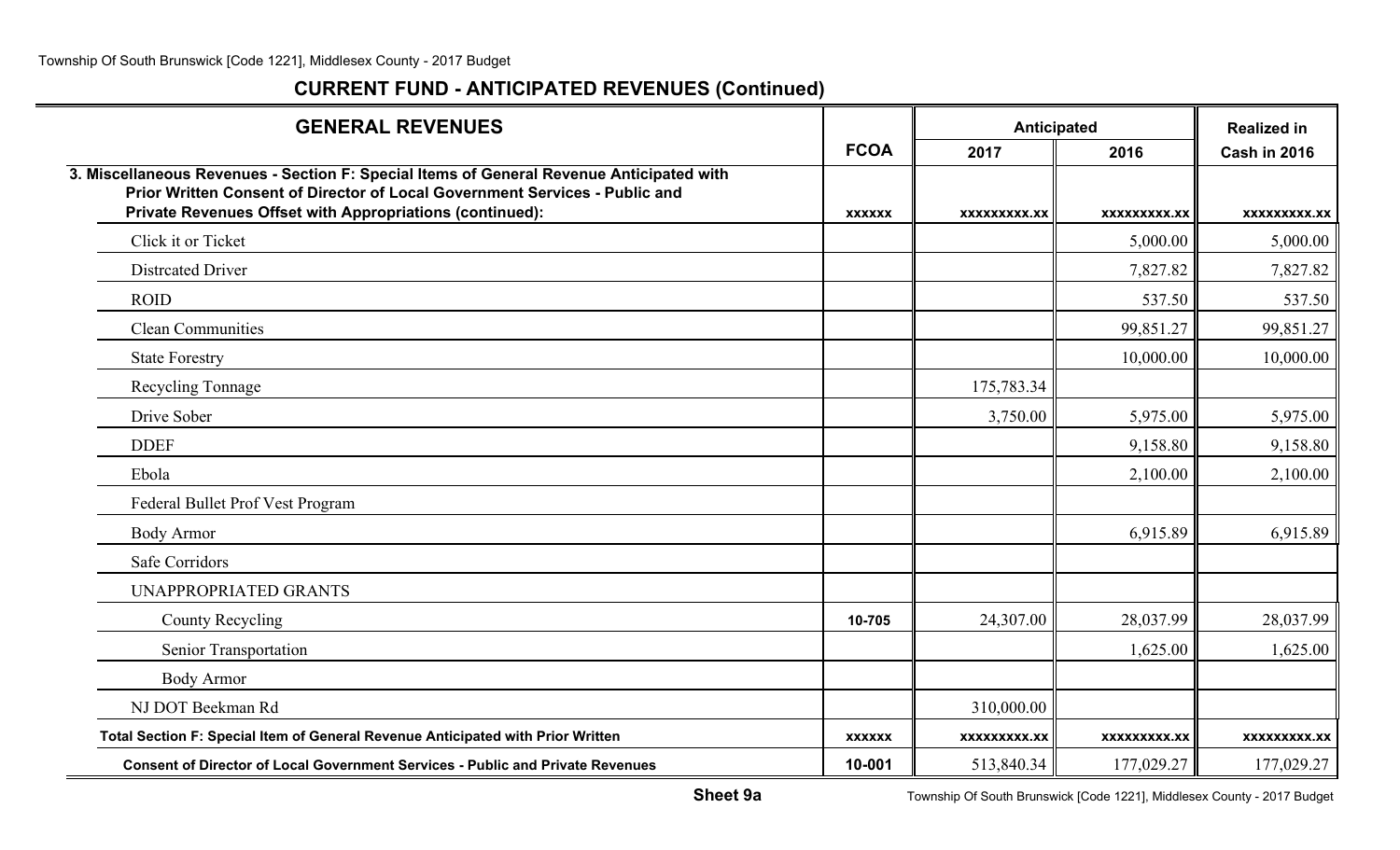| <b>GENERAL REVENUES</b>                                                                                                                                                              |                  | Anticipated  | <b>Realized in</b> |                     |
|--------------------------------------------------------------------------------------------------------------------------------------------------------------------------------------|------------------|--------------|--------------------|---------------------|
|                                                                                                                                                                                      | <b>FCOA</b>      | 2017         | 2016               | <b>Cash in 2016</b> |
| 3. Miscellaneous Revenues - Section G: Special Items of General Revenue Anticipated with<br>Prior Written Consent of Director of Local Government Services - Other Special<br>Items: | <b>XXXXXX</b>    | XXXXXXXXX.XX | XXXXXXXXX.XX       | XXXXXXXXX.XX        |
|                                                                                                                                                                                      |                  |              |                    |                     |
| Utility Operating Surplus of Prior Year                                                                                                                                              | 08-116           |              |                    |                     |
| Uniform Fire Safety Act                                                                                                                                                              | 08-106           | 265,000.00   | 265,000.00         | 268,186.49          |
|                                                                                                                                                                                      |                  |              |                    |                     |
|                                                                                                                                                                                      |                  |              |                    |                     |
|                                                                                                                                                                                      | 08-210<br>08-132 |              |                    |                     |
| Sale of Recycling Materials                                                                                                                                                          | 08-133           | 1,000.00     | 2,000.00           | 1,052.27            |
| Site Leasing Antennae                                                                                                                                                                | 08-134           | 275,000.00   | 270,000.00         | 277,819.04          |
| Payments in Lieu of Taxes - South Brunswick Comm. Dev. Corp.                                                                                                                         | 08-210           | 35,000.00    | 35,000.00          | 35,265.44           |
| Contribution from Library Board of Trustees                                                                                                                                          | 08-749           | 0.00         | 100,000.00         | 0.00                |
| In Lieu of Tax - CIL Woods/ VOA                                                                                                                                                      | 08-751           | 12,300.00    | 14,300.00          | 13,185.58           |
| In Lieu of Tax - Oakwoods                                                                                                                                                            | 08-752           | 40,000.00    | 42,000.00          | 40,164.00           |
|                                                                                                                                                                                      | 08-206           |              |                    |                     |
|                                                                                                                                                                                      |                  |              |                    |                     |
| Utility Payments for SW Chargebacks                                                                                                                                                  |                  | 1,410,020.00 | 1,000,000.00       | 1,000,000.00        |
| Hotel/Motel Tax                                                                                                                                                                      |                  | 825,000.00   | 800,000.00         | 828,784.85          |
| <b>Reserve for Quasi Duty</b>                                                                                                                                                        |                  | 100,000.00   | 106,000.00         | 100,000.00          |
|                                                                                                                                                                                      |                  |              |                    |                     |
|                                                                                                                                                                                      |                  |              |                    |                     |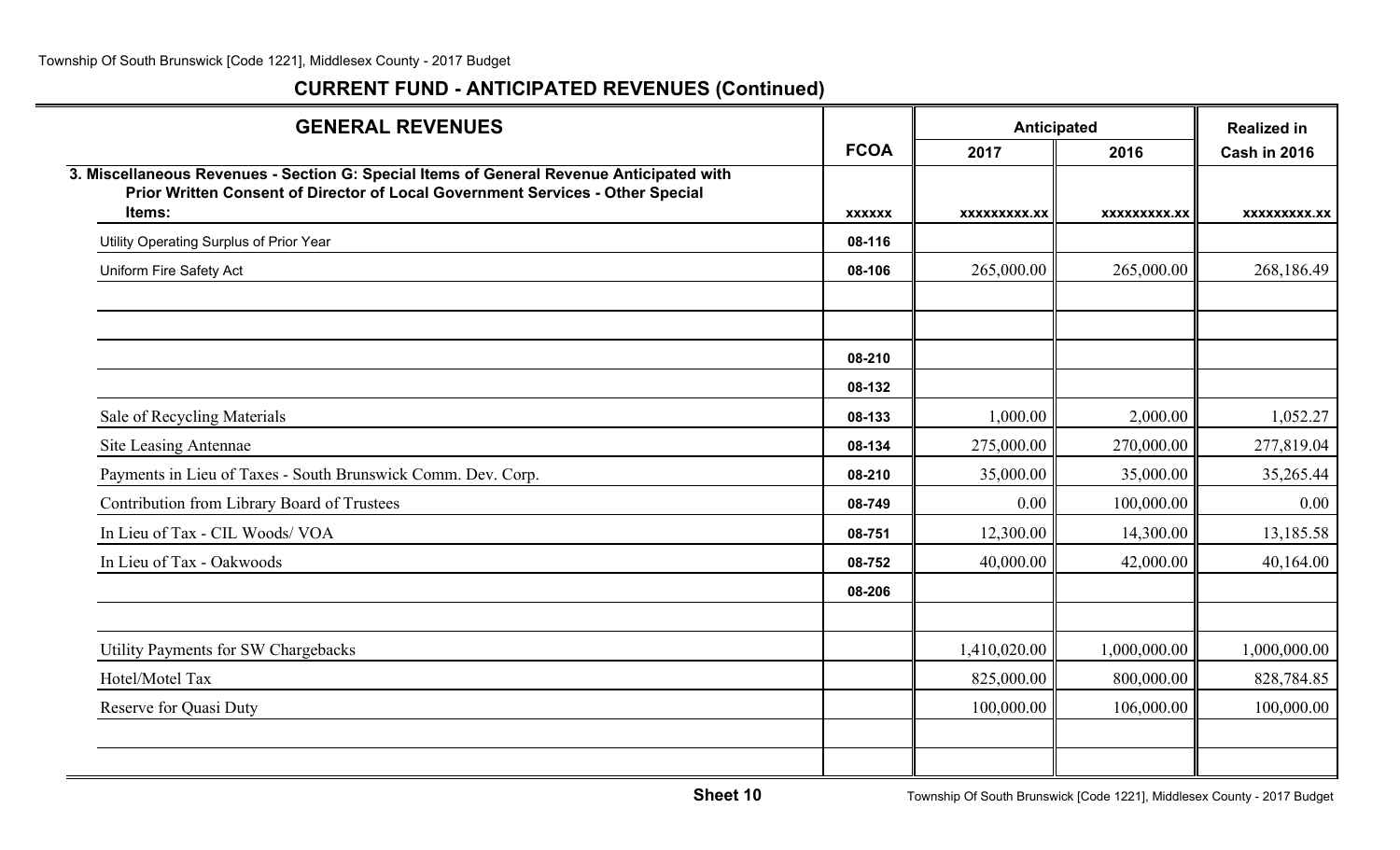| <b>GENERAL REVENUES</b>                                                                                                                                                                          |               | Anticipated         | <b>Realized in</b>  |                     |
|--------------------------------------------------------------------------------------------------------------------------------------------------------------------------------------------------|---------------|---------------------|---------------------|---------------------|
|                                                                                                                                                                                                  | <b>FCOA</b>   | 2017                | 2016                | <b>Cash in 2016</b> |
| 3. Miscellaneous Revenues - Section G: Special Items of General Revenue Anticipated with<br>Prior Written Consent of Director of Local Government Services - Other Special<br>Items (continued): | <b>XXXXXX</b> | XXXXXXXXX.XX        | XXXXXXXXX.XX        | XXXXXXXXX.XX        |
|                                                                                                                                                                                                  |               |                     |                     |                     |
| Reserve for Debt Service                                                                                                                                                                         |               |                     |                     |                     |
| Charback to COAH for prior year admin costs                                                                                                                                                      |               |                     |                     |                     |
|                                                                                                                                                                                                  |               |                     |                     |                     |
|                                                                                                                                                                                                  |               |                     |                     |                     |
|                                                                                                                                                                                                  |               |                     |                     |                     |
| Planning - Land Use Charges                                                                                                                                                                      |               | 8,000.00            | 55,000.00           | 8,722.82            |
| Prior Year Utility Fund Surplus                                                                                                                                                                  |               | 1,500,000.00        | 1,500,000.00        | 1,500,000.00        |
|                                                                                                                                                                                                  |               |                     |                     |                     |
| <b>School Resorce Officer</b>                                                                                                                                                                    |               | 100,000.00          | 140,000.00          | 100,376.00          |
|                                                                                                                                                                                                  |               |                     |                     |                     |
|                                                                                                                                                                                                  |               |                     |                     |                     |
|                                                                                                                                                                                                  |               |                     |                     |                     |
|                                                                                                                                                                                                  |               |                     |                     |                     |
|                                                                                                                                                                                                  |               |                     |                     |                     |
|                                                                                                                                                                                                  |               |                     |                     |                     |
|                                                                                                                                                                                                  |               |                     |                     |                     |
| Total Section G: Special Item of General Revenue Anticipated with Prior Written                                                                                                                  | <b>XXXXXX</b> | <b>XXXXXXXXX.XX</b> | <b>XXXXXXXXX.XX</b> | <b>XXXXXXXXX.XX</b> |
| <b>Consent of Director of Local Government Services - Other Special Items</b>                                                                                                                    | 08-004        | 4,571,320.00        | 4,329,300.00        | 4,173,556.49        |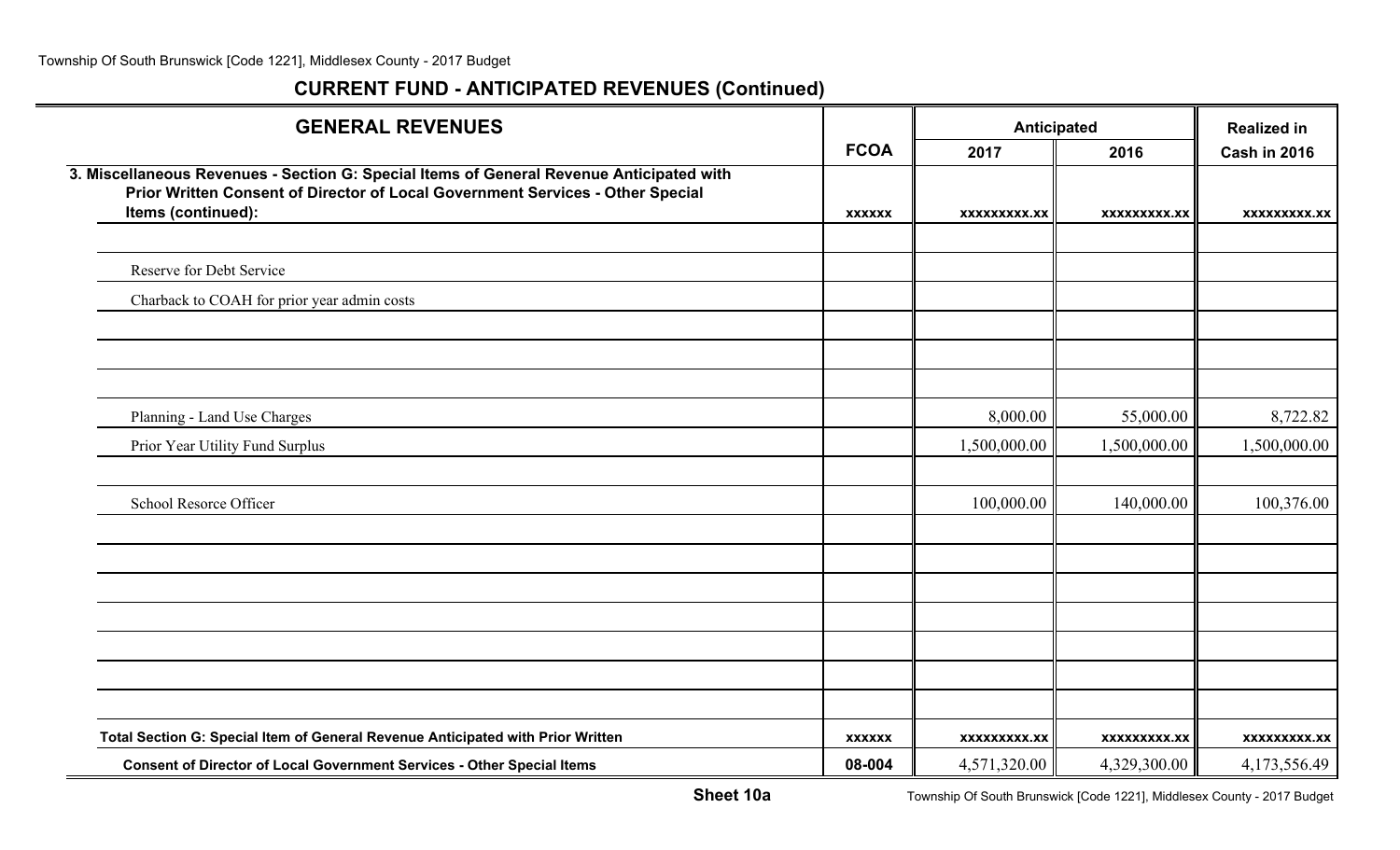| <b>GENERAL REVENUES</b>                                                                                                                                                                                 |               | <b>Anticipated</b>  |                     | <b>Realized in</b>  |
|---------------------------------------------------------------------------------------------------------------------------------------------------------------------------------------------------------|---------------|---------------------|---------------------|---------------------|
|                                                                                                                                                                                                         | <b>FCOA</b>   | 2017                | 2016                | <b>Cash in 2016</b> |
| <b>SUMMARY OF REVENUES</b>                                                                                                                                                                              | <b>XXXXXX</b> | <b>XXXXXXXXX.XX</b> | <b>XXXXXXXXX.XX</b> | <b>XXXXXXXXX.XX</b> |
| 1. Surplus Anticipated (Sheet 4, #1)                                                                                                                                                                    | 08-101        | 3,700,000.00        | 3,000,000.00        | 3,000,000.00        |
| 2. Surplus Anticipated with Prior Written Consent of Director of Local Government Services (Sheet 4, #2)                                                                                                | 08-102        | 0.00                | 0.00                | 0.00                |
| 3. Miscellaneous Revenues:                                                                                                                                                                              | <b>XXXXXX</b> | XXXXXXXXX.XX        | <b>XXXXXXXXX.XX</b> | <b>XXXXXXXXX.XX</b> |
| Total Section A: Local Revenues                                                                                                                                                                         | 08-001        | 2,519,000.00        | 2,446,000.00        | 2,553,124.99        |
| Total Section B: State Aid Without Offsetting Appropriations                                                                                                                                            | 09-001        | 5,191,679.00        | 5,191,679.00        | 5,191,679.00        |
| Total Section C: Dedicated Uniform Construction Code Fees Offset with Appropriations                                                                                                                    | 08-002        | 2,850,000.00        | 2,500,000.00        | 2,912,093.00        |
| Special Items of General Revenue Anticipated with Prior Written Consent of<br>Total Section D:<br>Director of Local Government Service-Shared Services Agreements                                       | 11-001        | 660,000.00          | 590,000.00          | 670,484.65          |
| Special Items of General Revenue Anticipated with Prior Written Consent of<br>Total Section E:<br>Director of Local Government Services - Additional Revenues Offset with Appropriations                | 08-003        | 0.00                | 0.00                | 0.00                |
| Special Items of General Revenue Anticipated with Prior Written Consent of<br><b>Total Section F:</b><br>Director of Local Government Services - Public and Private Revenues Offset with Appropriations | 10-001        | 513,840.34          | 177,029.27          | 177,029.27          |
| Special Items of General Revenue Anticipated with Prior Written Consent of<br><b>Total Section G:</b><br>Director of Local Government Services - Other Special Items                                    | 08-004        | 4,571,320.00        | 4,329,300.00        | 4,173,556.49        |
| <b>Total Miscellaneous Revenues</b>                                                                                                                                                                     | 13-099        | 16,305,839.34       | 15,234,008.27       | 15,677,967.40       |
| 4. Receipts from Delinquent Taxes                                                                                                                                                                       | 15-499        | 1,250,000.00        | 1,555,000.00        | 1,640,617.35        |
| 5. Subtotal General Revenues (Items 1,2,3 and 4)                                                                                                                                                        | 13-199        | 21,255,839.34       | 19,789,008.27       | 20,318,584.75       |
| 6. Amount to be Raised by Taxes for Support of Municipal Budget:                                                                                                                                        | <b>XXXXXX</b> |                     |                     |                     |
| a) Local Tax for Municipal Purposes Including Reserve for Uncollected Taxes                                                                                                                             | 07-190        | 30,864,032.72       | 29,821,799.72       | 32,489,499.92       |
| b) Addition to Local District School Tax                                                                                                                                                                | 07-191        |                     |                     | <b>XXXXXXXXX.XX</b> |
| c) Minimum Library Tax                                                                                                                                                                                  | 07-192        | 2,845,631.00        | 2,893,451.00        | 2,893,451.00        |
| Total Amount to be Raised by Taxes for Support of Municipal Budget                                                                                                                                      | 07-199        | 33,709,663.72       | 32,715,250.72       | 35,382,950.92       |
| 7. Total General Revenues                                                                                                                                                                               | 13-299        | 54,965,503.06       | 52,504,258.99       | 55,701,535.67       |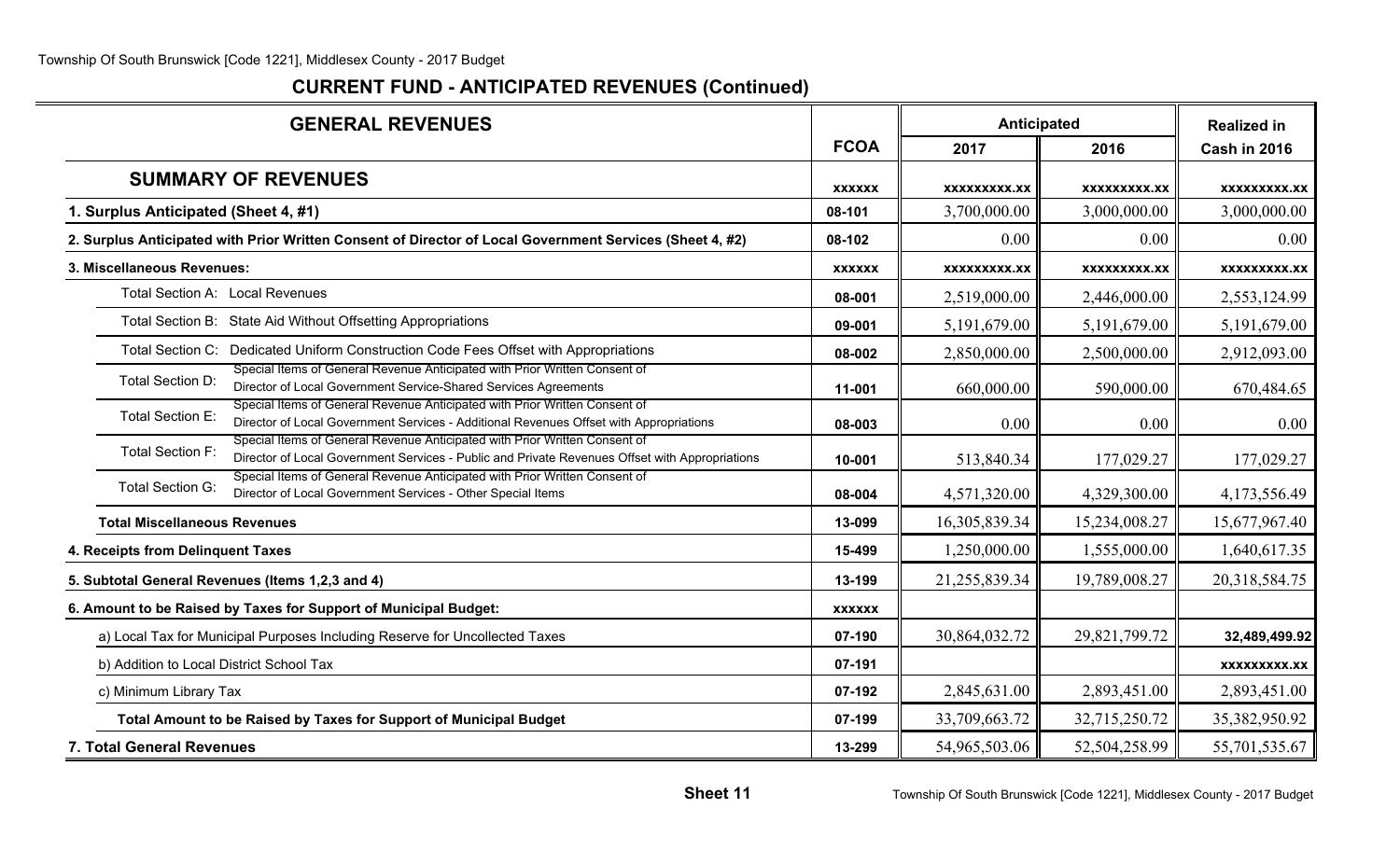| <b>8. GENERAL APPROPRIATIONS</b>           |             |            | <b>Appropriated</b> | Expended 2016                   |                                         |            |                 |
|--------------------------------------------|-------------|------------|---------------------|---------------------------------|-----------------------------------------|------------|-----------------|
| (A) Operations - within "CAPS"             | <b>FCOA</b> | for 2017   | for 2016            | for 2016 By<br><b>Emergency</b> | Total for 2016<br><b>As Modified By</b> | Paid or    | <b>Reserved</b> |
|                                            |             |            |                     | Appropriation                   | <b>All Transfers</b>                    | Charged    |                 |
| <b>GENERAL GOVERNMENT</b>                  |             |            |                     |                                 |                                         |            |                 |
|                                            |             |            |                     |                                 | $\ddotsc$                               |            | $\ddotsc$       |
| Mayor and Council/Bd of Chosen Freeholders | 20-110      |            |                     |                                 |                                         |            |                 |
| Salaries and Wages                         | 20-110-1    | 45,700.00  | 44,852.00           |                                 | 44,853.00                               | 44,852.08  | 0.92            |
| Other Expenses                             | 20-110-2    | 23,315.00  | 18,515.00           |                                 | 18,515.00                               | 14,505.04  | 4,009.96        |
|                                            |             |            |                     |                                 |                                         |            |                 |
| General Administration (Managers Office)   | 20-100      |            |                     |                                 |                                         |            |                 |
| Salaries and Wages                         | 20-100-1    | 365,800.00 | 351,969.70          |                                 | 352,534.70                              | 352,530.19 | 4.51            |
| Other Expenses                             | 20-100-2    | 60,300.00  | 32,050.00           |                                 | 62,050.00                               | 59,767.41  | 2,282.59        |
|                                            |             |            |                     |                                 |                                         |            |                 |
| Municipal Clerk                            | 20-120      |            |                     |                                 |                                         |            |                 |
| Salaries and Wages                         | 20-120-1    | 261,000.00 | 269,778.00          |                                 | 270,503.00                              | 269,733.42 | 769.58          |
| Other Expenses                             | 20-120-2    | 32,165.00  | 29,890.00           |                                 | 29,890.00                               | 26,102.62  | 3,787.38        |
|                                            |             |            |                     |                                 |                                         |            |                 |
| Elections                                  | 20-120      |            |                     |                                 |                                         |            |                 |
| Salaries and Wages                         | 20-120-1    | 4,000.00   | 4,000.00            |                                 | 3,405.00                                | 3,401.30   | 3.70            |
| Other Expenses                             | 20-120-2    | 17,100.00  | 14,100.00           |                                 | 2,100.00                                | 2,041.63   | 58.37           |
|                                            |             |            |                     |                                 | $\ddots$                                |            | $\ldots$        |
| Cable TV Advisory Commission               | 20-100      |            |                     |                                 |                                         |            |                 |
| Salaries and Wages                         | 20-100-1    | 4,000.00   | 4,000.00            |                                 | 4,000.00                                | 2,648.91   | 1,351.09        |
| Other Expenses                             | 20-100-2    | 700.00     | 700.00              |                                 | 700.00                                  | 431.89     | 268.11          |
|                                            |             |            |                     |                                 | $\ddotsc$                               |            | $\ddotsc$       |
|                                            |             |            |                     |                                 | $\ddots$                                |            | $\ddots$        |
|                                            |             |            |                     |                                 | $\ddots$                                |            | $\ddotsc$       |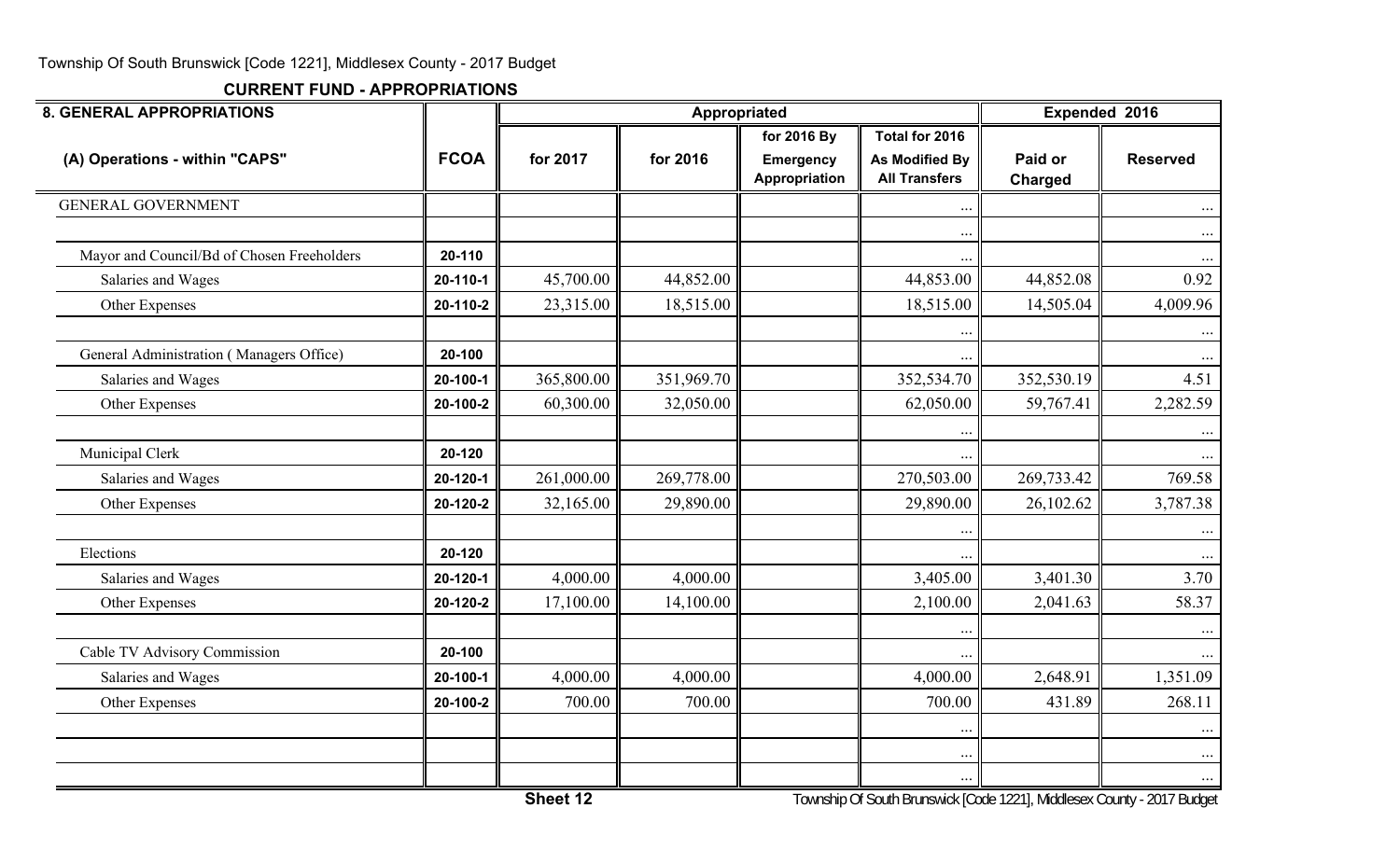**CURRENT FUND - APPROPRIATIONS**

| <b>8. GENERAL APPROPRIATIONS</b>          |             | Appropriated |            |                                                  |                                                                 | Expended 2016             |                 |
|-------------------------------------------|-------------|--------------|------------|--------------------------------------------------|-----------------------------------------------------------------|---------------------------|-----------------|
| (A) Operations - within "CAPS" - (cont'd) | <b>FCOA</b> | for 2017     | for 2016   | for 2016 By<br><b>Emergency</b><br>Appropriation | Total for 2016<br><b>As Modified By</b><br><b>All Transfers</b> | Paid or<br><b>Charged</b> | <b>Reserved</b> |
|                                           |             |              |            |                                                  |                                                                 |                           |                 |
| Financial Administration (Treasury)       | 20-130      |              |            |                                                  |                                                                 |                           |                 |
| Salaries and Wages                        | 20-130-1    | 476,700.00   | 463,019.00 |                                                  | 453,019.00                                                      | 435,866.21                | 17,152.79       |
| Other Expenses                            | 20-130-2    | 24,600.00    | 11,100.00  |                                                  | 11,100.00                                                       | 11,083.45                 | 16.55           |
| Purchasing                                | 20-130      |              |            |                                                  |                                                                 |                           |                 |
| Salaries and Wages                        | 20-130-1    | 117,544.69   | 116,237.00 |                                                  | 116,237.00                                                      | 114,102.98                | 2,134.02        |
| Other Expenses                            | 20-130-2    | 79,000.00    | 79,000.00  |                                                  | 79,000.00                                                       | 68,949.98                 | 10,050.02       |
| <b>Computerized Data Processing</b>       | 20-140      |              |            |                                                  |                                                                 |                           |                 |
| Salaries and Wages                        | 20-140-1    | 183,500.00   | 317,644.00 |                                                  | 322,849.00                                                      | 322,848.39                | 0.61            |
| Other Expenses                            | 20-140-2    | 164,200.00   | 127,000.00 |                                                  | 127,000.00                                                      | 126,880.85                | 119.15          |
| Revenue Administration (Tax Collection)   | 20-145      |              |            |                                                  |                                                                 |                           | $\cdots$        |
| Salaries and Wages                        | 20-145-1    | 221,500.00   | 200,417.00 |                                                  | 204,453.00                                                      | 204,452.79                | 0.21            |
| Other Expenses                            | 20-145-2    | 11,700.00    | 9,700.00   |                                                  | 10,700.00                                                       | 10,673.96                 | 26.04           |
|                                           | 20-145-2    |              |            |                                                  |                                                                 |                           |                 |
| <b>Audit Services</b>                     | 20-135      |              |            |                                                  |                                                                 |                           | $\ddots$        |
| Other Expenses                            | 20-135-2    | 15,000.00    | 15,000.00  |                                                  | 15,000.00                                                       | 15,000.00                 | $\cdots$        |
| Tax Assessment Administration             | 20-150      |              |            |                                                  | $\ddotsc$                                                       |                           | $\ldots$        |
| Salaries and Wages                        | 20-150-1    | 252,000.00   | 238,165.00 |                                                  | 236,165.00                                                      | 235,310.53                | 854.47          |
| Other Expenses                            | 20-150-2    | 157,470.00   | 189,470.00 |                                                  | 189,470.00                                                      | 152,734.14                | 36,735.86       |
|                                           |             | 71.147       |            |                                                  |                                                                 | $A \cap A \cap A$         |                 |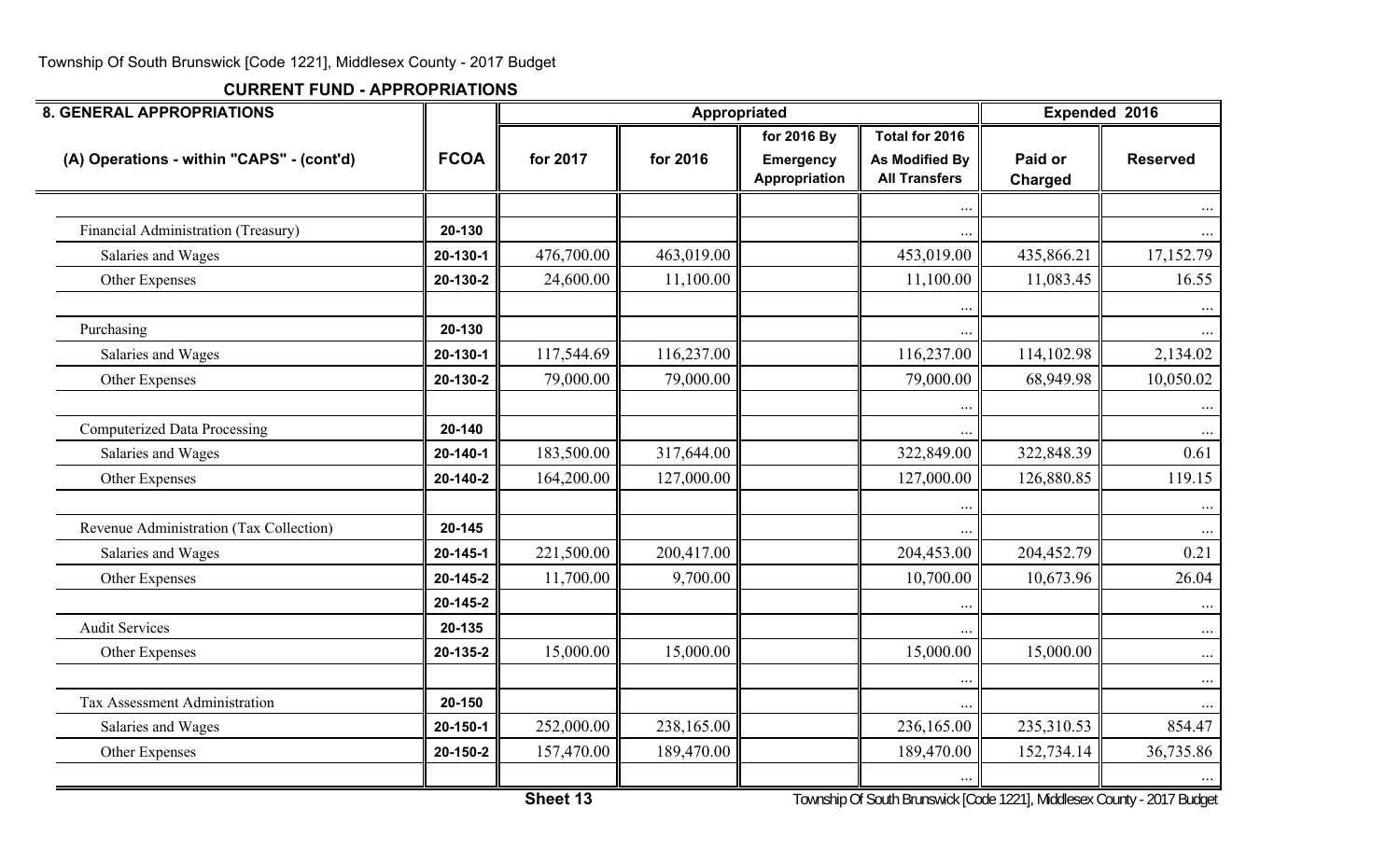| <b>8. GENERAL APPROPRIATIONS</b>          |             |            | Appropriated | Expended 2016                     |                                               |                    |                      |
|-------------------------------------------|-------------|------------|--------------|-----------------------------------|-----------------------------------------------|--------------------|----------------------|
|                                           |             |            |              | for 2016 By                       | Total for 2016                                |                    |                      |
| (A) Operations - within "CAPS" - (cont'd) | <b>FCOA</b> | for 2017   | for 2016     | <b>Emergency</b><br>Appropriation | <b>As Modified By</b><br><b>All Transfers</b> | Paid or<br>Charged | <b>Reserved</b>      |
|                                           |             |            |              |                                   | $\ddots$                                      |                    |                      |
| <b>Engineering Services</b>               | 20-165      |            |              |                                   | $\cdots$                                      |                    | $\ldots$             |
| Other Expenses                            | 20-165-2    | 5,000.00   | 5,000.00     |                                   | $\ldots$                                      |                    | $\ldots$             |
| Law                                       | 20-155      |            |              |                                   | $\ddots$<br>$\ddotsc$                         |                    | $\ldots$<br>$\cdots$ |
| Salaries and Wages                        | 20-155-1    | 60,800.00  | 95,123.90    |                                   | 95,977.90                                     | 95,974.97          | 2.93                 |
| Other Expenses                            | 20-155-2    | 52,500.00  | 57,500.00    |                                   | 57,500.00                                     | 50,703.20          | 6,796.80             |
|                                           |             |            |              |                                   | $\ddotsc$                                     |                    | $\ldots$             |
| Affordable Housing Agency                 | 21-190      |            |              |                                   | $\ldots$                                      |                    | $\ldots$             |
| Salaries and Wages                        | 21-190-1    |            |              |                                   | $\ddots$                                      |                    | $\ldots$             |
| Other Expenses                            | 21-190-2    | 400,000.00 |              |                                   | $\cdots$                                      |                    | $\ldots$             |
| MUNICIPAL LAND USE LAW                    |             |            |              |                                   | $\ldots$<br>$\ddots$                          |                    | $\ldots$<br>$\ldots$ |
|                                           |             |            |              |                                   | $\cdots$                                      |                    | $\dots$              |
| Zoning Board of Adjustment                | 21-185      |            |              |                                   |                                               |                    | $\cdots$             |
| Salaries and Wages                        | 21-185-1    | 13,500.00  | 13,500.00    |                                   | 13,500.00                                     | 13,299.38          | 200.62               |
| Other Expenses                            | 21-185-2    | 12,000.00  | 3,000.00     |                                   | 15,000.00                                     | 11,016.37          | 3,983.63             |
| Community Development (Planning)          | 21-180      |            |              |                                   |                                               |                    | $\cdots$             |
| Salaries and Wages                        | 21-180-1    | 337,350.00 | 411,288.00   |                                   | $\ddots$<br>353,288.00                        | 352,482.68         | $\cdots$<br>805.32   |
|                                           | 21-180-2    | 53,600.00  | 42,000.00    |                                   | 53,000.00                                     | 52,974.49          | 25.51                |
| Other Expenses                            |             |            |              |                                   |                                               |                    |                      |
|                                           |             |            |              |                                   | $\cdots$                                      |                    | $\dots$              |
|                                           |             |            |              |                                   | $\ddots$                                      |                    | $\cdots$             |
|                                           |             |            |              |                                   | $\ldots$                                      |                    | $\dots$              |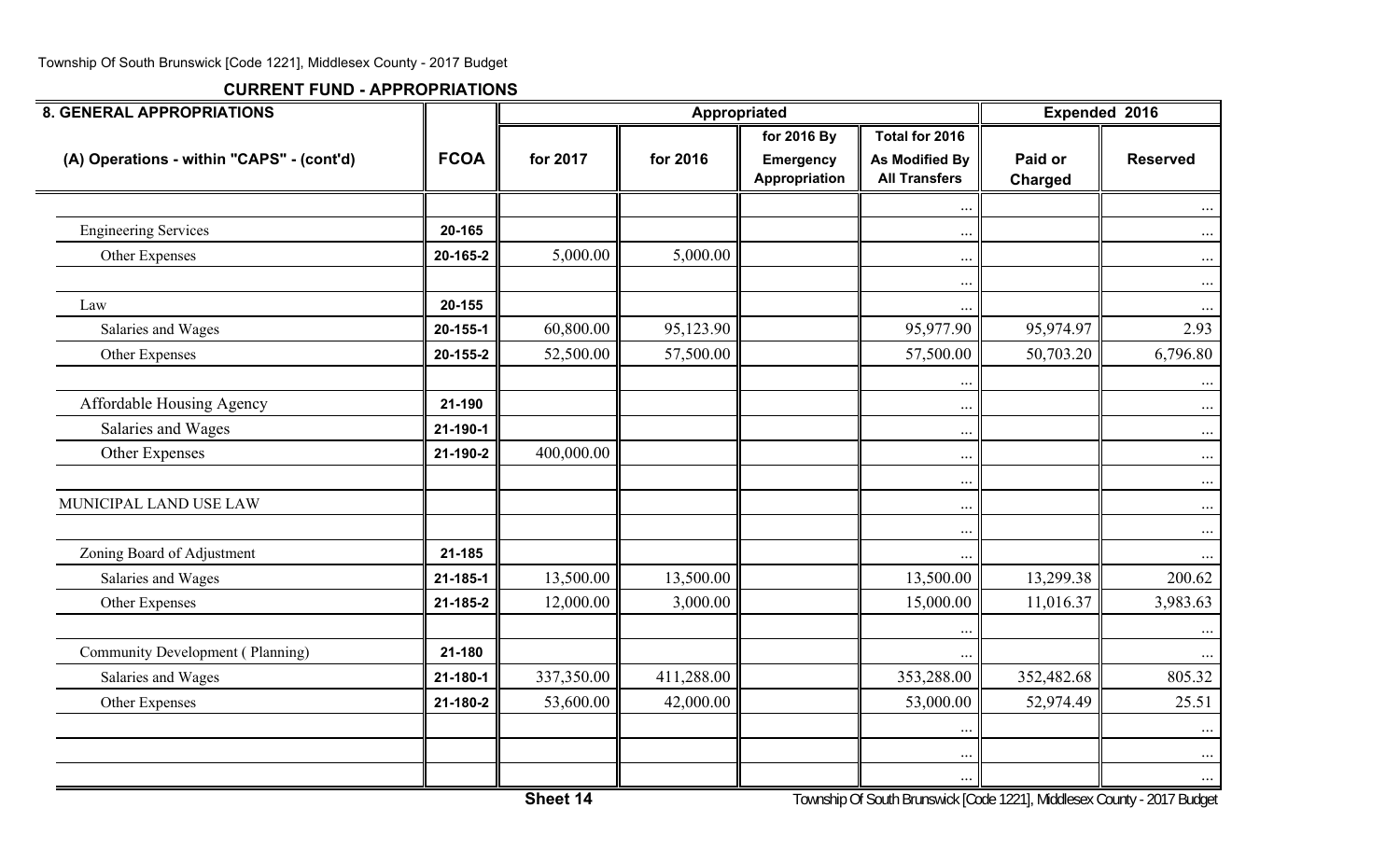**CURRENT FUND - APPROPRIATIONS**

| <b>8. GENERAL APPROPRIATIONS</b>          |             |                                              | Appropriated |                                   |                                               |                    | Expended 2016       |  |
|-------------------------------------------|-------------|----------------------------------------------|--------------|-----------------------------------|-----------------------------------------------|--------------------|---------------------|--|
|                                           |             |                                              |              | for 2016 By                       | Total for 2016                                |                    |                     |  |
| (A) Operations - within "CAPS" - (cont'd) | <b>FCOA</b> | for 2017                                     | for 2016     | <b>Emergency</b><br>Appropriation | <b>As Modified By</b><br><b>All Transfers</b> | Paid or<br>Charged | <b>Reserved</b>     |  |
|                                           |             |                                              |              |                                   | $\cdot$ .                                     |                    |                     |  |
| <b>Industrial Commission</b>              | 20-170      |                                              |              |                                   |                                               |                    |                     |  |
| Salaries and Wages                        | 20-170-1    | 2,000.00                                     | 1,000.00     |                                   | 1,750.00                                      | 1,737.40           | 12.60               |  |
| Other Expenses                            | 20-170-2    | 3,000.00                                     | 3,000.00     |                                   | 2,250.00                                      | 1,078.53           | 1,171.47            |  |
| <b>Environmental Commission</b>           | 21-180      |                                              |              |                                   | $\ddotsc$                                     |                    |                     |  |
| Salaries and Wages                        | 21-180-1    | 1,000.00                                     | 1,225.00     |                                   | 1,225.00                                      | 260.61             | 964.39              |  |
| Other Expenses                            | 21-180-2    | 500.00                                       | 500.00       |                                   | 500.00                                        |                    | 500.00              |  |
| <b>Transportation Advisory Committee</b>  | 21-180      |                                              |              |                                   | $\ddots$<br>$\ddotsc$                         |                    | $\dots$<br>$\cdots$ |  |
| Salaries and Wages                        | 21-180-1    | 300.00                                       | 300.00       |                                   | 300.00                                        |                    | 300.00              |  |
| Other Expenses                            | 21-180-2    | 1,000.00                                     | 1,000.00     |                                   | 1,000.00                                      | 817.92             | 182.08              |  |
|                                           |             |                                              |              |                                   | $\ddotsc$                                     |                    | $\cdots$            |  |
| PUBLIC WORKS                              |             |                                              |              |                                   | $\ddotsc$<br>$\ddots$                         |                    | $\ldots$            |  |
|                                           |             |                                              |              |                                   | $\ddotsc$                                     |                    | $\ldots$            |  |
| <b>Building and Grounds</b>               | 26-310      |                                              |              |                                   |                                               |                    |                     |  |
| Salaries and Wages                        | 26-310-1    | 174,500.00                                   | 165,742.00   |                                   | 171,522.00                                    | 171,520.64         | 1.36                |  |
| Other Expenses                            | 26-310-2    | 170,015.00                                   | 152,384.00   |                                   | 152,384.00                                    | 150,640.19         | 1,743.81            |  |
| Maintenance of Parks                      | 28-375      |                                              |              |                                   | $\ldots$                                      |                    | $\ddots$            |  |
| Salaries and Wages                        | 28-375-1    | 859,000.00                                   | 828,104.00   |                                   | 829,404.00                                    | 829,401.76         | 2.24                |  |
| Other Expenses                            | 28-375-2    | 63,700.00                                    | 63,700.00    |                                   | 63,700.00                                     | 62,545.83          | 1,154.17            |  |
|                                           |             | $\overline{a}$ $\overline{a}$ $\overline{a}$ |              |                                   |                                               |                    | $\dots$             |  |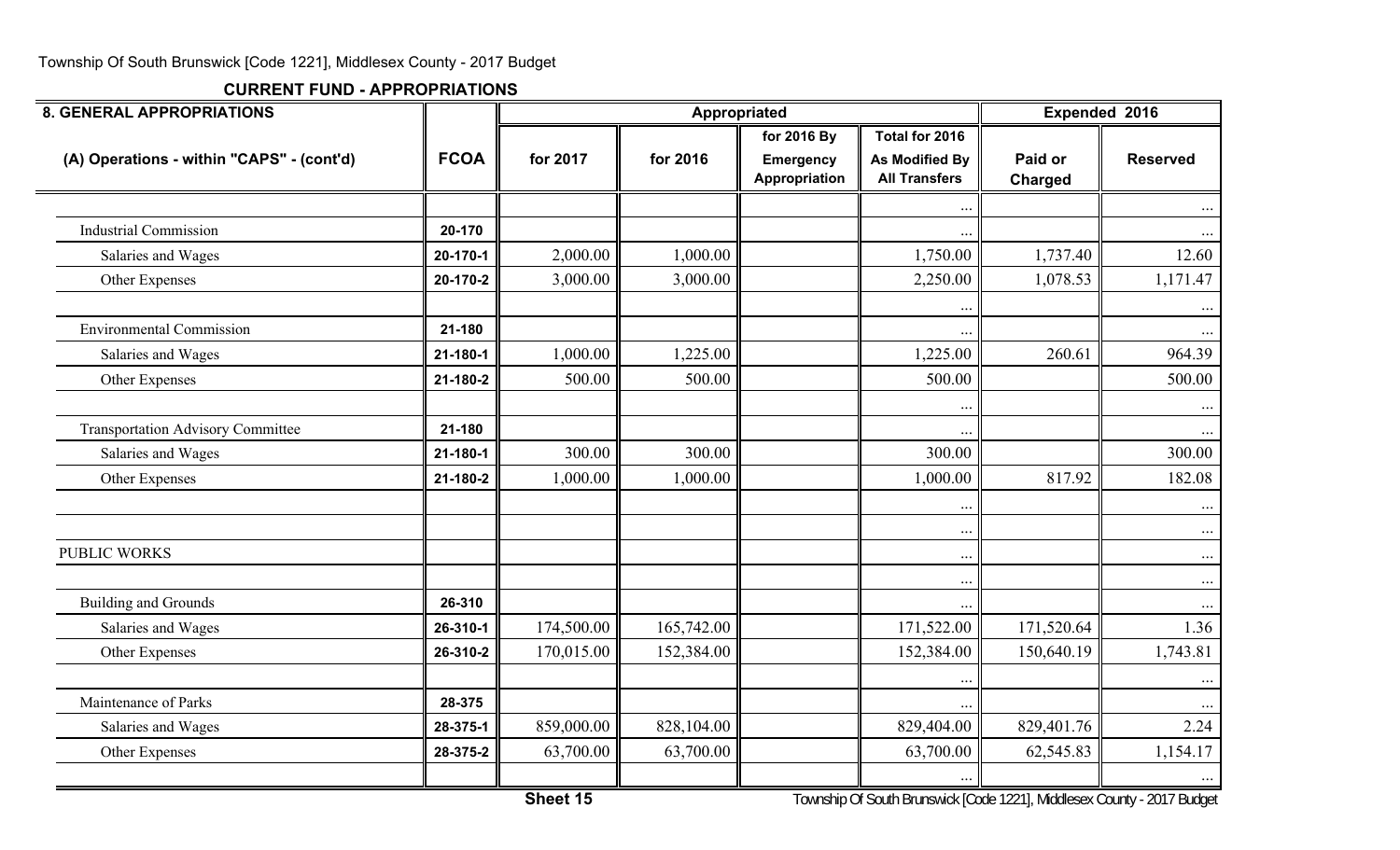| <b>8. GENERAL APPROPRIATIONS</b>                                                                      |             |              | Appropriated | Expended 2016                     |                                        |                    |                     |
|-------------------------------------------------------------------------------------------------------|-------------|--------------|--------------|-----------------------------------|----------------------------------------|--------------------|---------------------|
|                                                                                                       |             |              |              | for 2016 By                       | Total for 2016                         |                    |                     |
| (A) Operations - within "CAPS" - (cont'd)                                                             | <b>FCOA</b> | for 2017     | for 2016     | <b>Emergency</b><br>Appropriation | As Modified By<br><b>All Transfers</b> | Paid or<br>Charged | <b>Reserved</b>     |
|                                                                                                       |             |              |              |                                   |                                        |                    |                     |
| <b>Shade Tree Commission</b>                                                                          | 26-313      |              |              |                                   |                                        |                    |                     |
| Salaries and Wages                                                                                    | 26-313-1    | 700.00       | 700.00       |                                   | 700.00                                 | 479.08             | 220.92              |
| Other Expenses                                                                                        | 26-313-2    | 1,500.00     | 2,000.00     |                                   | 2,000.00                               | 805.00             | 1,195.00            |
| <b>Streets and Road Maintenance</b>                                                                   | 26-290      |              |              |                                   |                                        |                    | $\dots$             |
| Salaries and Wages                                                                                    | 26-290-1    | 1,890,500.00 | 1,771,302.00 |                                   | 1,796,302.00                           | 1,791,165.48       | 5,136.52            |
| Other Expenses                                                                                        | 26-290-2    | 145,365.00   | 145,365.00   |                                   | 145,365.00                             | 142,756.70         | 2,608.30            |
| <b>Snow Removal</b>                                                                                   | 26-290      |              |              |                                   |                                        |                    | $\cdots$<br>$\dots$ |
| Salaries and Wages                                                                                    | 26-290-1    | 100,000.00   | 133,000.00   |                                   | 333,000.00                             | 333,000.00         | $\cdots$            |
| Other Expenses                                                                                        | 26-290-2    |              |              |                                   |                                        |                    | $\ldots$            |
|                                                                                                       |             |              |              |                                   |                                        |                    | $\cdots$            |
| Vehicle Maintenance (Including Police Vehicles)                                                       | 26-315      |              |              |                                   |                                        |                    |                     |
| Salaries and Wages                                                                                    | 26-315-1    | 560,500.00   | 543,099.00   |                                   | 543,774.00                             | 543,769.81         | 4.19                |
| Other Expenses                                                                                        | 26-315-2    | 171,825.00   | 171,825.00   |                                   | 171,825.00                             | 170,639.03         | 1,185.97            |
| Recycling                                                                                             | 26-305      |              |              |                                   |                                        |                    | $\ldots$            |
| Salaries and Wages                                                                                    | 26-305-1    | 182,500.00   | 194,965.00   |                                   | 179,965.00                             | 162,174.55         | 17,790.45           |
| Other Expenses                                                                                        | 26-305-2    | 7,200.00     | 7,200.00     |                                   | 7,200.00                               | 6,170.43           | 1,029.57            |
| Transit                                                                                               |             |              |              |                                   |                                        |                    |                     |
| Other Public Works Functions                                                                          | 26-300      |              |              |                                   |                                        |                    |                     |
| Salaries and Wages                                                                                    | 26-300-1    | 350,650.00   | 363,700.00   |                                   | 368,820.00                             | 349,318.94         | 19,501.06           |
| Other Expenses                                                                                        | 26-300-2    | 5,150.00     | 5,150.00     |                                   | 5,150.00                               | 1,888.08           | 3,261.92            |
| Sheet 15a<br>[Extra Sheet]<br>Township Of South Brunswick [Code 1221], Middlesex County - 2017 Budget |             |              |              |                                   |                                        |                    |                     |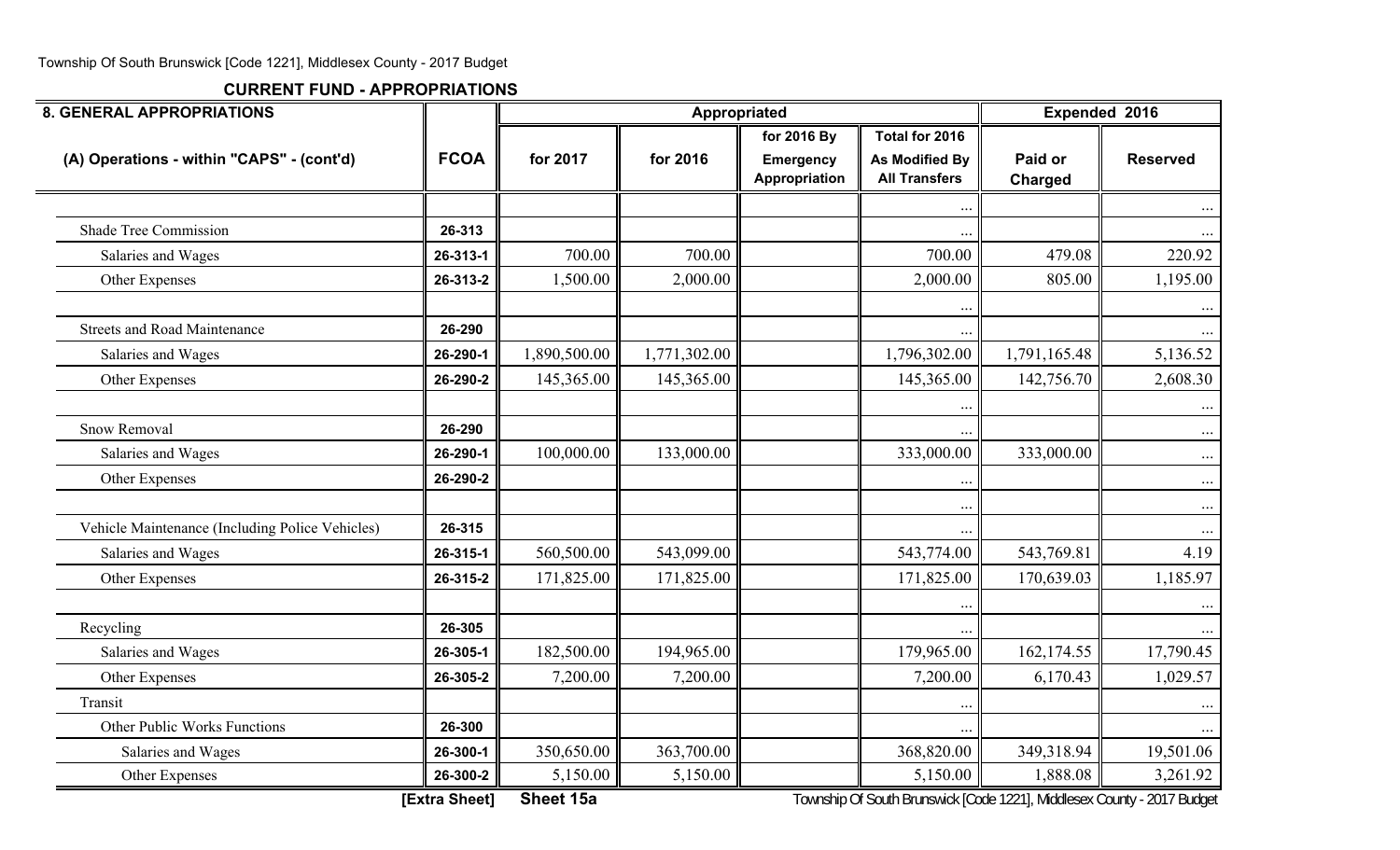**CURRENT FUND - APPROPRIATIONS**

| <b>8. GENERAL APPROPRIATIONS</b>                        |                      |              | Appropriated | Expended 2016              |                                                                      |                    |                 |
|---------------------------------------------------------|----------------------|--------------|--------------|----------------------------|----------------------------------------------------------------------|--------------------|-----------------|
|                                                         |                      |              |              | for 2016 By                | Total for 2016                                                       |                    |                 |
| (A) Operations - within "CAPS" - (cont'd)               | <b>FCOA</b>          | for 2017     | for 2016     | Emergency<br>Appropriation | <b>As Modified By</b><br><b>All Transfers</b>                        | Paid or<br>Charged | <b>Reserved</b> |
| <b>PUBLIC SAFETY</b>                                    |                      |              |              |                            |                                                                      |                    |                 |
|                                                         |                      |              |              |                            | $\ddots$                                                             |                    | $\cdots$        |
| Aid to Volunteer Ambulance Companies                    | 25-260               |              |              |                            | $\ddotsc$                                                            |                    | $\ldots$        |
| Contractual (NJ 40:5-2)                                 | 25-260-2             | 105,000.00   | 105,000.00   |                            | 105,000.00                                                           | 105,000.00         | $\ldots$        |
| Other Expenses                                          | 25-260-2             | 30,000.00    | 30,000.00    |                            | 30,000.00                                                            | 30,000.00          | $\ldots$        |
| <b>EMS</b> Commission                                   | 25-262               |              |              |                            | $\ddotsc$                                                            |                    | $\ldots$        |
| Other Expenses                                          | 25-262-2             |              |              |                            | $\ddotsc$                                                            |                    | $\ldots$        |
|                                                         |                      |              |              |                            | $\cdots$                                                             |                    | $\cdots$        |
| Fire Department (incl. Fire Prevention/Uniform Fire Coo | 25-265               |              |              |                            |                                                                      |                    | $\cdots$        |
| Salaries and Wages                                      | 25-265-1             | 340,000.00   | 313,451.14   |                            | 313,451.14                                                           | 313,451.14         |                 |
| Other Expenses                                          | 25-265-2             | 7,350.00     | 7,350.00     |                            | 7,350.00                                                             | 4,891.75           | 2,458.25        |
| Other Fire District Payments                            | 42-265-2             | 13,122.00    | 13,122.00    |                            | 13,122.00                                                            | 13,122.00          |                 |
| Police Department                                       | 25-240               |              |              |                            |                                                                      |                    | $\cdots$        |
| Salaries and Wages                                      | 25-240-1             | 9,676,000.00 | 9,265,090.00 |                            | 9,383,540.00                                                         | 9,383,535.62       | 4.38            |
| Other Expenses                                          | 25-240-2             | 343,984.00   | 296,421.00   |                            | 296,421.00                                                           | 239,777.01         | 56,643.99       |
|                                                         |                      |              |              |                            |                                                                      |                    | $\cdots$        |
| <b>Crossing Guards</b>                                  | 25-240               |              |              |                            |                                                                      |                    |                 |
| Salaries and Wages                                      | 25-240-1             | 140,000.00   | 145,000.00   |                            | 145,000.00                                                           | 134,022.85         | 10,977.15       |
| Other Expenses                                          | 25-240-2             | 2,374.00     | 2,374.00     |                            | 2,374.00                                                             | 2,186.29           | 187.71          |
|                                                         |                      |              |              |                            |                                                                      |                    |                 |
| Police Dispatch/911                                     | 25-250               |              |              |                            |                                                                      |                    |                 |
| Salaries and Wages                                      | 25-250-1             | 938,000.00   | 865,000.00   |                            | 869,950.00                                                           | 869,931.41         | 18.59           |
| Other Expenses                                          | 25-250-2             | 15,983.00    | 14,833.00    |                            | 14,833.00                                                            | 13,527.67          | 1,305.33        |
|                                                         |                      |              |              |                            |                                                                      |                    |                 |
|                                                         | <b>IEvira Chootl</b> | Shoot 15h    |              |                            | Township Of South Prunswick [Code 1991] Middlesox County 2017 Rudget |                    |                 |

**[Extra Sheet] Sheet 15b** Township Of South Brunswick [Code 1221], Middlesex County - 2017 Budget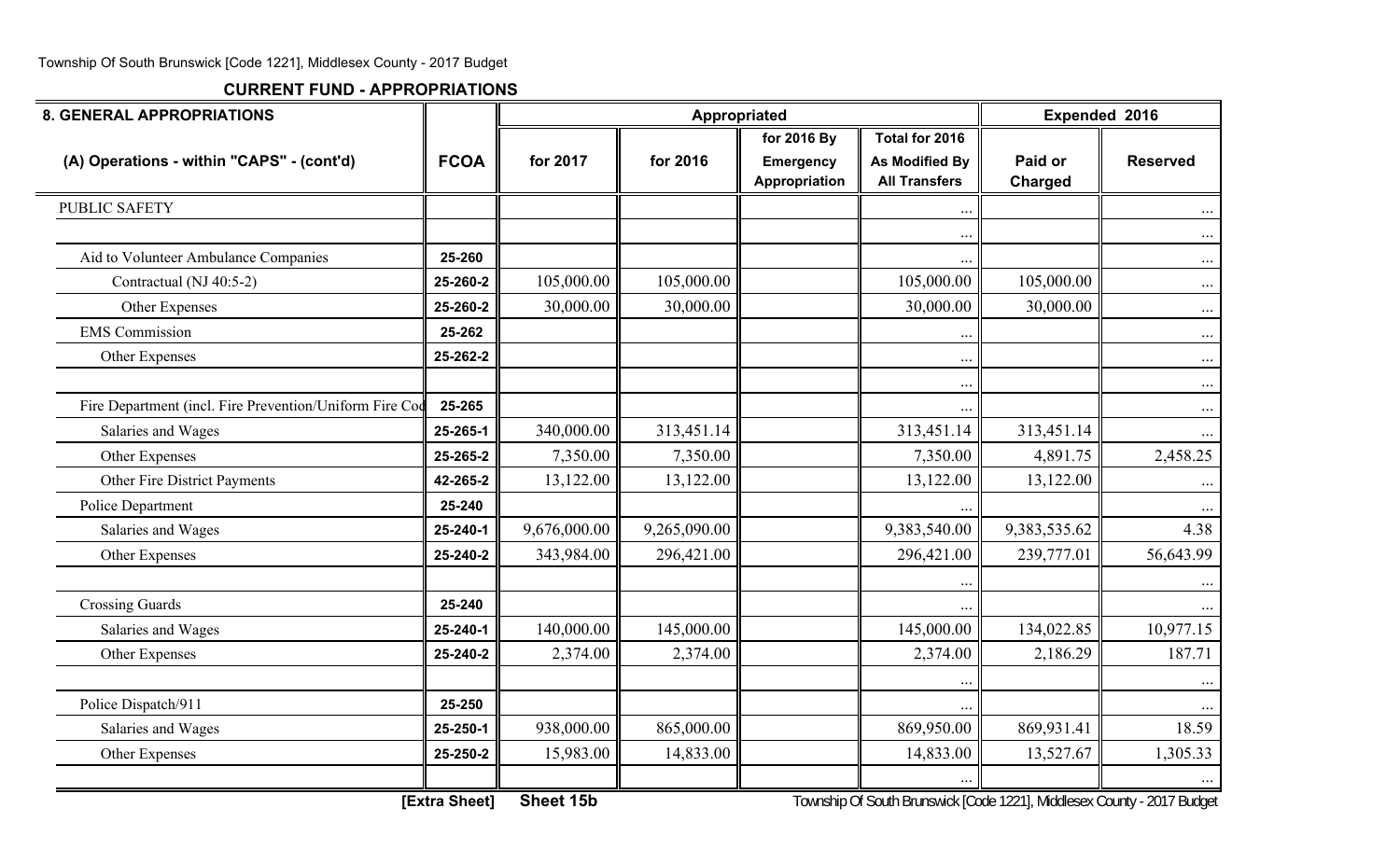| <b>8. GENERAL APPROPRIATIONS</b>          |                    |            | Appropriated | <b>Expended 2016</b>                             |                                                                 |                    |                       |
|-------------------------------------------|--------------------|------------|--------------|--------------------------------------------------|-----------------------------------------------------------------|--------------------|-----------------------|
| (A) Operations - within "CAPS" - (cont'd) | <b>FCOA</b>        | for 2017   | for 2016     | for 2016 By<br><b>Emergency</b><br>Appropriation | Total for 2016<br><b>As Modified By</b><br><b>All Transfers</b> | Paid or<br>Charged | <b>Reserved</b>       |
|                                           |                    |            |              |                                                  | $\ddots$                                                        |                    | $\cdots$              |
| Office of Emergency Management            | 25-252             |            |              |                                                  | $\ldots$                                                        |                    | $\cdots$              |
| Salaries and Wages                        | 25-252-1           | 16,500.00  | 16,500.00    |                                                  | 16,500.00                                                       | 12,119.25          | 4,380.75              |
| Other Expenses                            | 25-252-2           | 2,500.00   | 2,500.00     |                                                  | 2,500.00                                                        | 723.58             | 1,776.42              |
| Municipal Prosecutor's Office             | 25-275             |            |              |                                                  | $\ddotsc$                                                       |                    | $\ldots$<br>$\cdots$  |
| Salaries and Wages                        | 25-275-1           | 45,000.00  | 42,500.00    |                                                  | 42,500.00                                                       | 42,500.00          | $\ldots$              |
|                                           |                    |            |              |                                                  | $\ddotsc$<br>$\ldots$                                           |                    | $\cdots$<br>$\ldots$  |
| HEALTH, RECREATION AND WELFARE            |                    |            |              |                                                  | $\cdots$                                                        |                    | $\ldots$              |
| Contributions to Social Service Agencies  | 27-360             |            |              |                                                  | $\ddots$                                                        |                    | $\cdots$              |
| Other Expenses                            | 27-360-2           | 33,300.00  | 33,300.00    |                                                  | $\ddotsc$<br>33,300.00                                          | 0.00               | $\cdots$<br>33,300.00 |
| Public Health Services (Board of Health)  |                    |            |              |                                                  |                                                                 |                    |                       |
|                                           | 27-330<br>27-330-1 | 339,300.00 | 296,464.00   |                                                  | 296,464.00                                                      | 278,279.02         | 18,184.98             |
| Salaries and Wages                        |                    |            | 76,480.00    |                                                  |                                                                 |                    |                       |
| Other Expenses                            | 27-330-2           | 76,480.00  |              |                                                  | 76,480.00                                                       | 71,441.61          | 5,038.39              |
| <b>Animal Control Services</b>            | 27-340             |            |              |                                                  | $\ddotsc$<br>$\ldots$                                           |                    | $\ldots$              |
| Salaries and Wages                        | 27-340-1           | 92,250.00  | 90,612.06    |                                                  | 90,612.06                                                       | 89,468.45          | 1,143.61              |
| Other Expenses                            | 27-340-2           | 21,675.00  | 21,675.00    |                                                  | 21,675.00                                                       | 17,877.88          | 3,797.12              |
|                                           |                    |            |              |                                                  |                                                                 |                    | $\ldots$              |
|                                           |                    |            |              |                                                  | $\cdots$                                                        |                    |                       |
|                                           |                    |            |              |                                                  | $\ddotsc$                                                       |                    | $\cdots$              |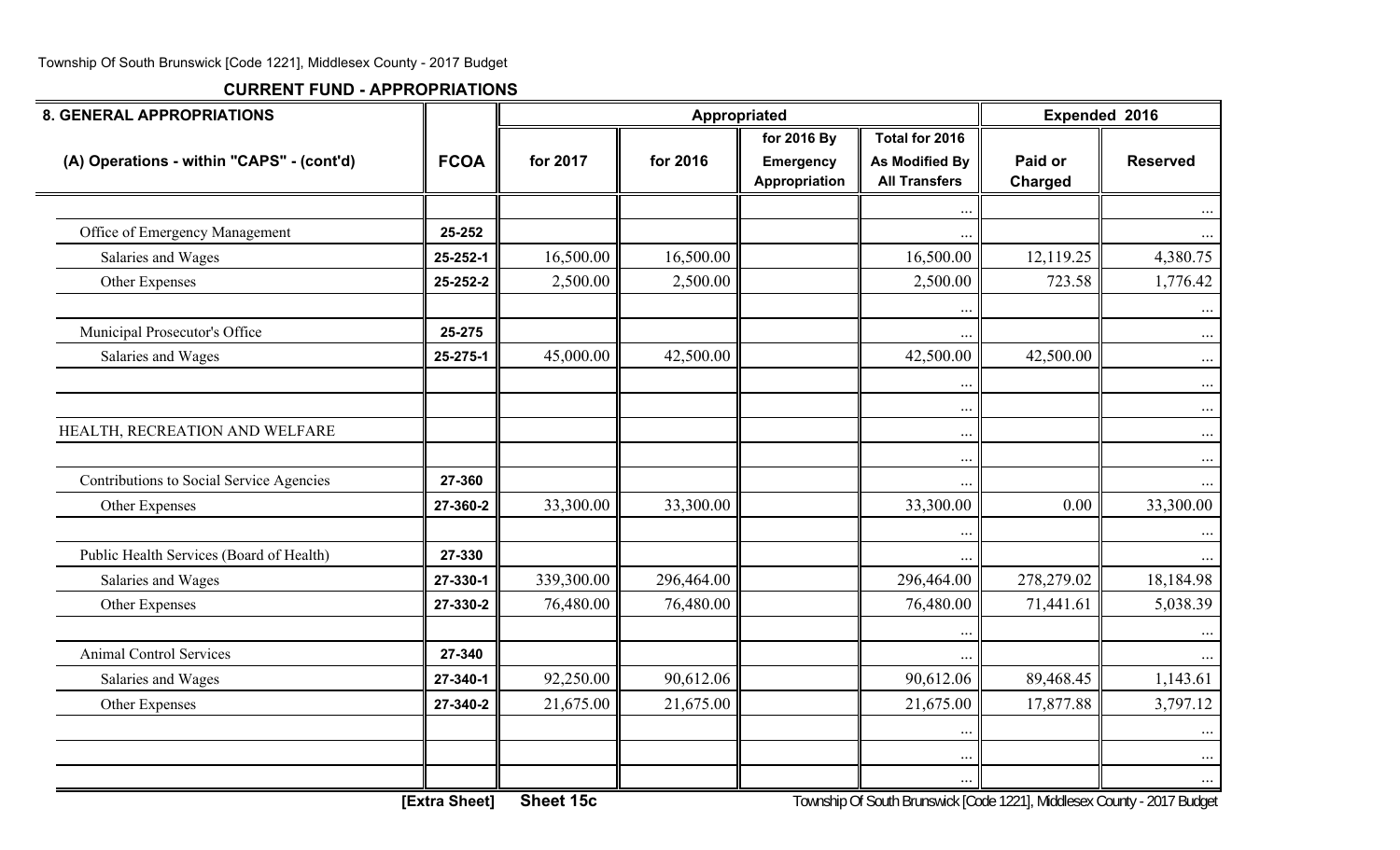**CURRENT FUND - APPROPRIATIONS**

| <b>8. GENERAL APPROPRIATIONS</b>                |                      |              | Appropriated |                                                  |                                                                       | Expended 2016      |                 |
|-------------------------------------------------|----------------------|--------------|--------------|--------------------------------------------------|-----------------------------------------------------------------------|--------------------|-----------------|
| (A) Operations - within "CAPS" - (cont'd)       | <b>FCOA</b>          | for 2017     | for 2016     | for 2016 By<br><b>Emergency</b><br>Appropriation | Total for 2016<br>As Modified By<br><b>All Transfers</b>              | Paid or<br>Charged | <b>Reserved</b> |
|                                                 |                      |              |              |                                                  | $\ddots$                                                              |                    | $\cdots$        |
| Recreation Services and Programs                | 28-370               |              |              |                                                  |                                                                       |                    |                 |
| Salaries and Wages                              | 28-370-1             | 536,000.00   | 547,369.00   |                                                  | 532,369.00                                                            | 482,268.58         | 50,100.42       |
| Other Expenses                                  | 28-370-2             | 94,450.00    | 85,500.00    |                                                  | 100,500.00                                                            | 100,487.02         | 12.98           |
| <b>Senior Services</b>                          | 28-370               |              |              |                                                  |                                                                       |                    |                 |
| Salaries and Wages                              | 28-370-1             | 459,500.00   | 445,417.00   |                                                  | 445,417.00                                                            | 431,654.10         | 13,762.90       |
| Other Expenses                                  | 28-370-2             | 61,115.00    | 54,590.00    |                                                  | 54,590.00                                                             | 52,370.06          | 2,219.94        |
| <b>Administration of Public Assistance</b>      | 27-345               |              |              |                                                  |                                                                       |                    | $\cdots$        |
| Salaries and Wages                              | 27-345-1             | 85,000.00    | 94,087.00    |                                                  | 94,087.00                                                             | 77,878.74          | 16,208.26       |
| Other Expenses                                  | 27-345-2             | 1,000.00     | 1,250.00     |                                                  | 1,250.00                                                              | 566.76             | 683.24          |
| <b>Celebration of Public Events</b>             | 28-370               |              |              |                                                  |                                                                       |                    |                 |
| Other Expenses                                  | 28-370-2             | 12,000.00    | 12,000.00    |                                                  | 12,000.00                                                             | 11,387.04          | 612.96          |
| Solid Waste Collection                          | 26-305               |              |              |                                                  |                                                                       |                    | $\cdots$        |
| Other Expenses                                  | 26-305-2             | 2,343,600.00 | 1,917,311.00 |                                                  | 1,917,311.00                                                          | 1,907,566.27       | 9,744.73        |
|                                                 |                      |              |              |                                                  |                                                                       |                    |                 |
| Landfill/Solid Waste Disposal Costs             | 32-465               |              |              |                                                  |                                                                       |                    |                 |
| Other Expenses                                  | 32-465-2             | 915,000.00   | 925,000.00   |                                                  | 925,000.00                                                            | 888,323.10         | 36,676.90       |
| Community Services Act (Condominium Community C | 26-325               |              |              |                                                  |                                                                       |                    | $\cdots$        |
| Other Expenses                                  | 26-325-2             | 162,800.00   | 131,000.00   |                                                  | 142,500.00                                                            | 142,364.37         | 135.63          |
|                                                 | <b>IEvtro Chootl</b> | Choot 15d    |              |                                                  | Township Of South Prunswick [Code 1221] Middlesov County, 2017 Pudget |                    |                 |

**[Extra Sheet] Sheet 15d** Township Of South Brunswick [Code 1221], Middlesex County - 2017 Budget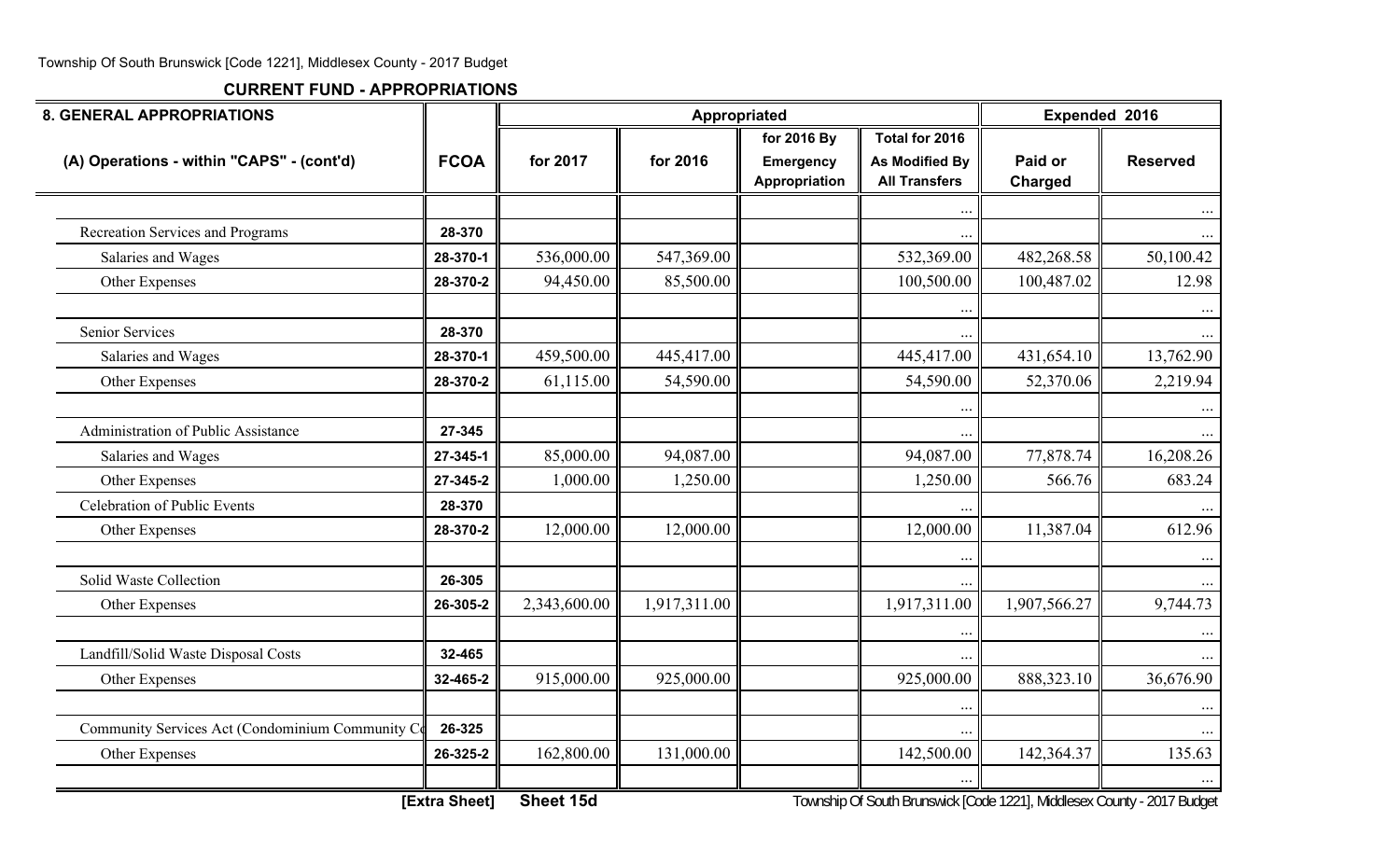| <b>8. GENERAL APPROPRIATIONS</b>          |               |              | Appropriated |                                   |                                                                         | Expended 2016      |                 |
|-------------------------------------------|---------------|--------------|--------------|-----------------------------------|-------------------------------------------------------------------------|--------------------|-----------------|
|                                           |               |              |              | for 2016 By                       | Total for 2016                                                          |                    |                 |
| (A) Operations - within "CAPS" - (cont'd) | <b>FCOA</b>   | for 2017     | for 2016     | <b>Emergency</b><br>Appropriation | <b>As Modified By</b><br><b>All Transfers</b>                           | Paid or<br>Charged | <b>Reserved</b> |
|                                           |               |              |              |                                   | $\ddotsc$                                                               |                    |                 |
| Municipal Court                           | 43-490        |              |              |                                   |                                                                         |                    |                 |
| Salaries and Wages                        | 43-490-1      | 475,000.00   | 464,143.00   |                                   | 434,952.00                                                              | 424,551.31         | 10,400.69       |
| Other Expenses                            | 43-490-2      | 20,950.00    | 20,950.00    |                                   | 20,950.00                                                               | 17,898.50          | 3,051.50        |
|                                           |               |              |              |                                   |                                                                         |                    | $\cdots$        |
| Public Defender (P.L. 1997, c.256)        | 43-495        |              |              |                                   |                                                                         |                    | $\dots$         |
| Other Expenses                            | 43-495-1      | 35,000.00    | 33,000.00    |                                   | 33,000.00                                                               | 33,000.00          | $\dots$         |
|                                           |               |              |              |                                   | $\cdots$                                                                |                    | $\dots$         |
| <b>Employee Group Insurance</b>           | 23-220        |              |              |                                   |                                                                         |                    |                 |
| Other Expenses                            | 23-220-2      | 8,184,300.00 | 7,297,355.00 |                                   | 7,264,355.00                                                            | 7,263,495.81       | 859.19          |
|                                           |               |              |              |                                   | $\ddotsc$                                                               |                    |                 |
| Liability Insurance                       | 23-210        |              |              |                                   |                                                                         |                    |                 |
| Other Expenses                            | 23-210-2      | 428,650.00   | 484,250.00   |                                   | 439,250.00                                                              | 437,159.99         | 2,090.01        |
|                                           |               |              |              |                                   | $\ddotsc$                                                               |                    | $\cdots$        |
| Unemployment Insurance                    | 23-225        |              |              |                                   |                                                                         |                    |                 |
| Other Expenses                            | 23-225-2      | 10,000.00    | 10,000.00    |                                   | 10,000.00                                                               | 10,000.00          | $\ldots$        |
|                                           |               |              |              |                                   |                                                                         |                    | $\dots$         |
| <b>Workers Compensation Insurance</b>     | 23-215        |              |              |                                   | $\ldots$                                                                |                    | $\dots$         |
| Other Expenses                            | 23-215-2      | 135,000.00   | 152,000.00   |                                   | 152,000.00                                                              | 152,000.00         | $\ldots$        |
|                                           |               |              |              |                                   |                                                                         |                    | $\cdots$        |
| Waiver of Health benefits                 | 23-220        |              |              |                                   | $\ldots$                                                                |                    | $\dots$         |
| Other Expenses                            | 23-220-2      | 110,000.00   | 100,000.00   |                                   | 107,250.00                                                              | 107,246.97         | 3.03            |
|                                           |               |              |              |                                   | $\ddots$                                                                |                    | $\dots$         |
|                                           | [Extra Sheet] | Sheet 15e    |              |                                   | Township Of South Brunswick [Code 1221], Middlesex County - 2017 Budget |                    |                 |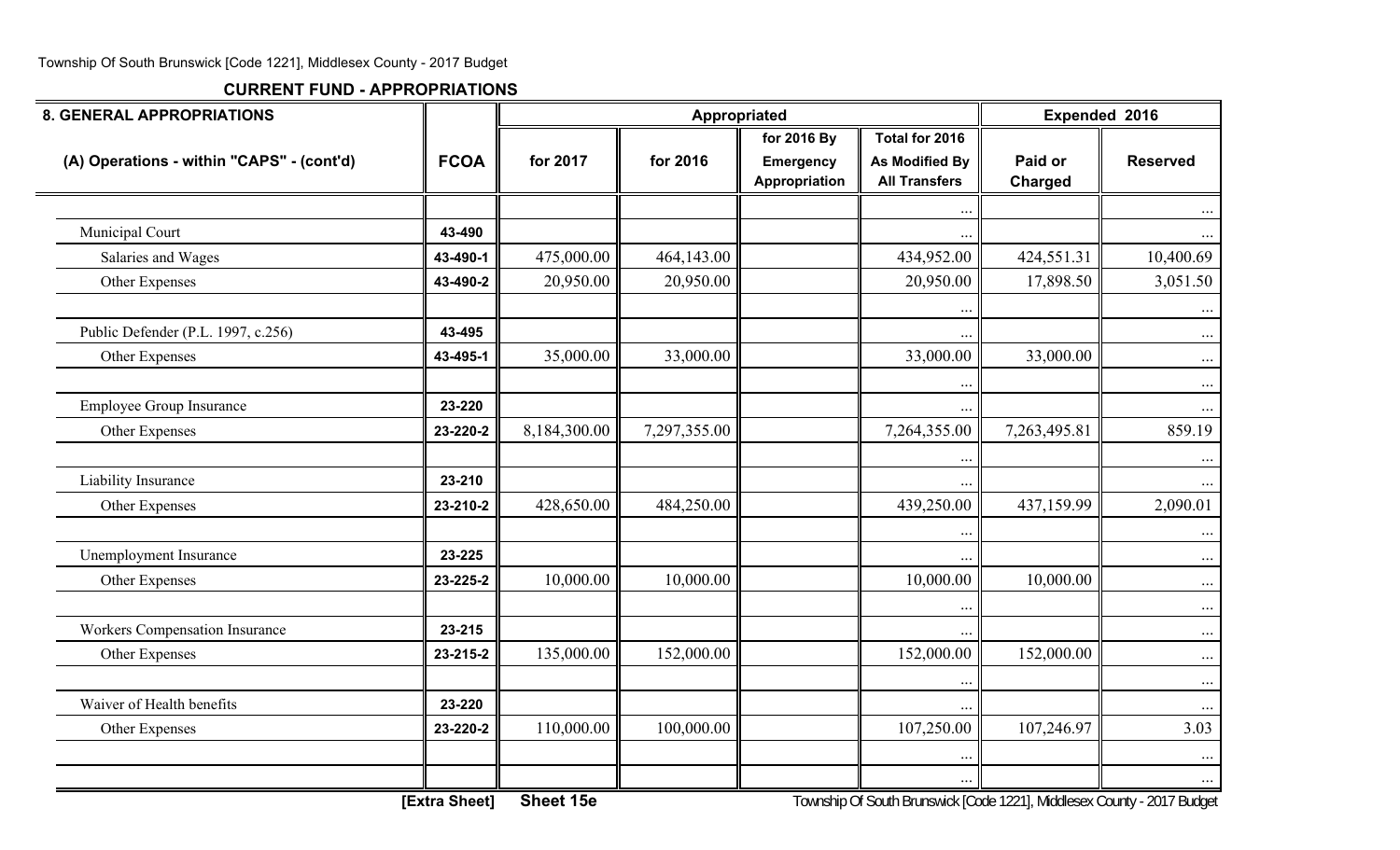| <b>8. GENERAL APPROPRIATIONS</b>                                           |               |                    | Appropriated        |                                                         |                                                                 | Expended 2016       |                     |
|----------------------------------------------------------------------------|---------------|--------------------|---------------------|---------------------------------------------------------|-----------------------------------------------------------------|---------------------|---------------------|
| (A) Operations - within "CAPS" - (continued)                               | <b>FCOA</b>   | for 2017           | for 2016            | for 2016 By<br><b>Emergency</b><br><b>Appropriation</b> | Total for 2016<br><b>As Modified By</b><br><b>All Transfers</b> | Paid or<br>Charged  | <b>Reserved</b>     |
| <b>Uniform Construction Code-</b>                                          | <b>XXXXXX</b> | <b>XXXXXXXX.XX</b> | <b>XXXXXXXXX.XX</b> | <b>XXXXXXXXX.XX</b>                                     | <b>XXXXXXXXX.XX</b>                                             | <b>XXXXXXXXX.XX</b> | <b>XXXXXXXXX.XX</b> |
| <b>Appropriations Offset by Dedicated</b><br>Revenues (N.J.A.C. 5:23-4.17) | <b>XXXXXX</b> | <b>XXXXXXXX.XX</b> | <b>XXXXXXXXX.XX</b> | <b>XXXXXXXXX.XX</b>                                     | <b>XXXXXXXXX.XX</b>                                             | <b>XXXXXXXXX.XX</b> | <b>XXXXXXXXX.XX</b> |
| <b>State Uniform Constuction Code</b>                                      |               |                    |                     |                                                         | $\ddotsc$                                                       |                     |                     |
| <b>Construction Official</b>                                               | 22-195        |                    |                     |                                                         |                                                                 |                     |                     |
| Salaries and Wages                                                         | 22-195-1      | 1,022,500.00       | 1,064,618.00        |                                                         | 988,618.00                                                      | 987,411.20          | 1,206.80            |
| <b>Other Expenses</b>                                                      | 22-195-2      | 13,600.00          | 12,000.00           |                                                         | 12,000.00                                                       | 8,390.66            | 3,609.34            |
|                                                                            |               |                    |                     |                                                         | $\ddotsc$                                                       |                     |                     |
|                                                                            |               |                    |                     |                                                         | $\ddots$                                                        |                     |                     |
| Rent Leveling Board                                                        | 22-195        |                    |                     |                                                         | $\ldots$                                                        |                     |                     |
| Salaries and Wages                                                         | 22-195-2      |                    |                     |                                                         | $\ldots$                                                        |                     |                     |
|                                                                            |               |                    |                     |                                                         | $\ldots$                                                        |                     |                     |
|                                                                            |               |                    |                     |                                                         | $\ddots$                                                        |                     |                     |
|                                                                            |               |                    |                     |                                                         | $\ldots$                                                        |                     |                     |
|                                                                            |               |                    |                     |                                                         | $\ldots$                                                        |                     |                     |
|                                                                            |               |                    |                     |                                                         | $\ddots$                                                        |                     |                     |
|                                                                            |               |                    |                     |                                                         | $\ddots$                                                        |                     |                     |
|                                                                            |               |                    |                     |                                                         | $\ldots$                                                        |                     |                     |
|                                                                            |               |                    |                     |                                                         | $\ddots$                                                        |                     |                     |
|                                                                            |               |                    |                     |                                                         | $\ddots$                                                        |                     |                     |
|                                                                            |               |                    |                     |                                                         | $\ddots$                                                        |                     |                     |
|                                                                            |               |                    |                     |                                                         | $\cdots$                                                        |                     |                     |
|                                                                            |               |                    |                     |                                                         | $\ddots$                                                        |                     |                     |
|                                                                            |               |                    |                     |                                                         | $\ldots$                                                        |                     |                     |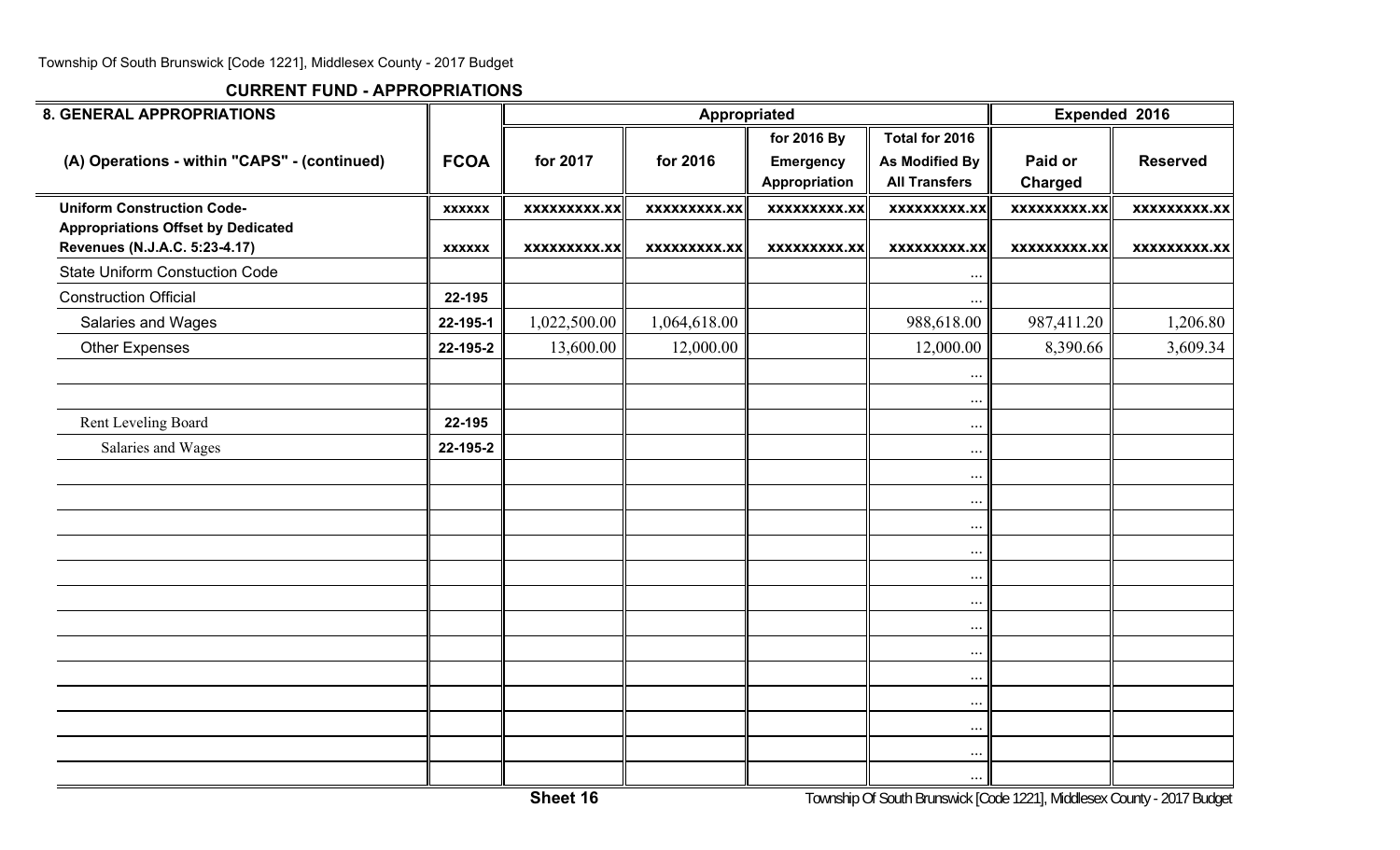**CURRENT FUND - APPROPRIATIONS**

| <b>8. GENERAL APPROPRIATIONS</b>                              |               |                     |                     | Appropriated                    |                                         | Expended 2016       |                     |  |
|---------------------------------------------------------------|---------------|---------------------|---------------------|---------------------------------|-----------------------------------------|---------------------|---------------------|--|
| (A) Operations - within "CAPS" - (continued)                  | <b>FCOA</b>   | for 2017            | for 2016            | for 2016 By<br><b>Emergency</b> | Total for 2016<br><b>As Modified By</b> | Paid or             | <b>Reserved</b>     |  |
|                                                               |               |                     |                     | Appropriation                   | <b>All Transfers</b>                    | <b>Charged</b>      |                     |  |
| <b>UNCLASSIFIED:</b>                                          | <b>XXXXXX</b> | <b>XXXXXXXXX.XX</b> | <b>XXXXXXXXX.XX</b> | <b>XXXXXXXXX.XX</b>             | <b>XXXXXXXXX.XX</b>                     | <b>XXXXXXXXX.XX</b> | <b>XXXXXXXXX.XX</b> |  |
| <b>Salary Adjustments</b>                                     |               |                     |                     |                                 |                                         |                     |                     |  |
| Salaries and Wages                                            | 30-415-1      | 0.00                | 174,500.00          |                                 | 76,763.00                               | 47,009.59           | 29,753.41           |  |
| <b>Accumulated Leave Compensation</b>                         | 30-415        |                     |                     |                                 |                                         |                     |                     |  |
| Salaries and Wages                                            | 30-415-1      |                     |                     | 425,000.00                      | 425,000.00                              | 425,000.00          | 0.00                |  |
|                                                               |               |                     |                     |                                 |                                         |                     |                     |  |
| Electricity                                                   | 31-430-2      | 570,000.00          | 625,000.00          |                                 | 625,000.00                              | 463,960.62          | 161,039.38          |  |
| <b>Street Lighting</b>                                        | 31-435-2      | 525,000.00          | 525,000.00          |                                 | 525,000.00                              | 445,913.97          | 79,086.03           |  |
| Telephone                                                     | 31-440-2      | 146,500.00          | 125,000.00          |                                 | 140,500.00                              | 140,025.42          | 474.58              |  |
| Water                                                         | 31-445-2      | 34,000.00           | 27,400.00           |                                 | 33,900.00                               | 33,662.43           | 237.57              |  |
| Sewerage Disposal                                             | 31-445-2      | 14,000.00           | 10,000.00           |                                 | 14,100.00                               | 14,013.22           | 86.78               |  |
| Natural Gas                                                   | 31-446-2      | 1,000.00            | 2,250.00            |                                 | 2,250.00                                | 773.11              | 1,476.89            |  |
| Fuel Oil                                                      | 31-447-2      | 73,000.00           | 135,000.00          |                                 | 135,000.00                              | 55,489.93           | 79,510.07           |  |
| Gasoline                                                      | 31-460-2      | 125,000.00          | 241,000.00          |                                 | 141,000.00                              | 110,993.48          | 30,006.52           |  |
| Fire Hydrant                                                  | 25-265-2      | 38,000.00           | 38,000.00           |                                 | 38,000.00                               | 30,859.75           | 7,140.25            |  |
|                                                               |               |                     |                     |                                 |                                         |                     |                     |  |
|                                                               |               |                     |                     |                                 |                                         |                     |                     |  |
| Total Operations {Item 8(A)} within "CAPS"                    | 34-199        | 37,013,732.69       | 35,111,941.80       | 425,000.00                      | 35,524,929.80                           | 34,696,116.37       | 828,813.43          |  |
| <b>B. Contingent</b>                                          | 35-470        |                     |                     |                                 |                                         |                     |                     |  |
| <b>Total Operations Including Contingent</b><br>within "CAPS" | 34-201        | 37,013,732.69       | 35,111,941.80       | 425,000.00                      | 35,524,929.80                           | 34,696,116.37       | 828,813.43          |  |
| Detail:                                                       |               |                     |                     |                                 |                                         |                     |                     |  |
| <b>Salaries &amp; Wages</b>                                   | 34-201-1      | 20,630,094.69       | 20,357,881.80       | 425,000.00                      | 20,852,769.80                           | 20,629,413.36       | 223,356.44          |  |
| <b>Other Expenses (Including Contingent)</b>                  | 34-201-2      | 16,383,638.00       | 14,754,060.00       | 0.00                            | 14,672,160.00                           | 14,066,703.01       | 605,456.99          |  |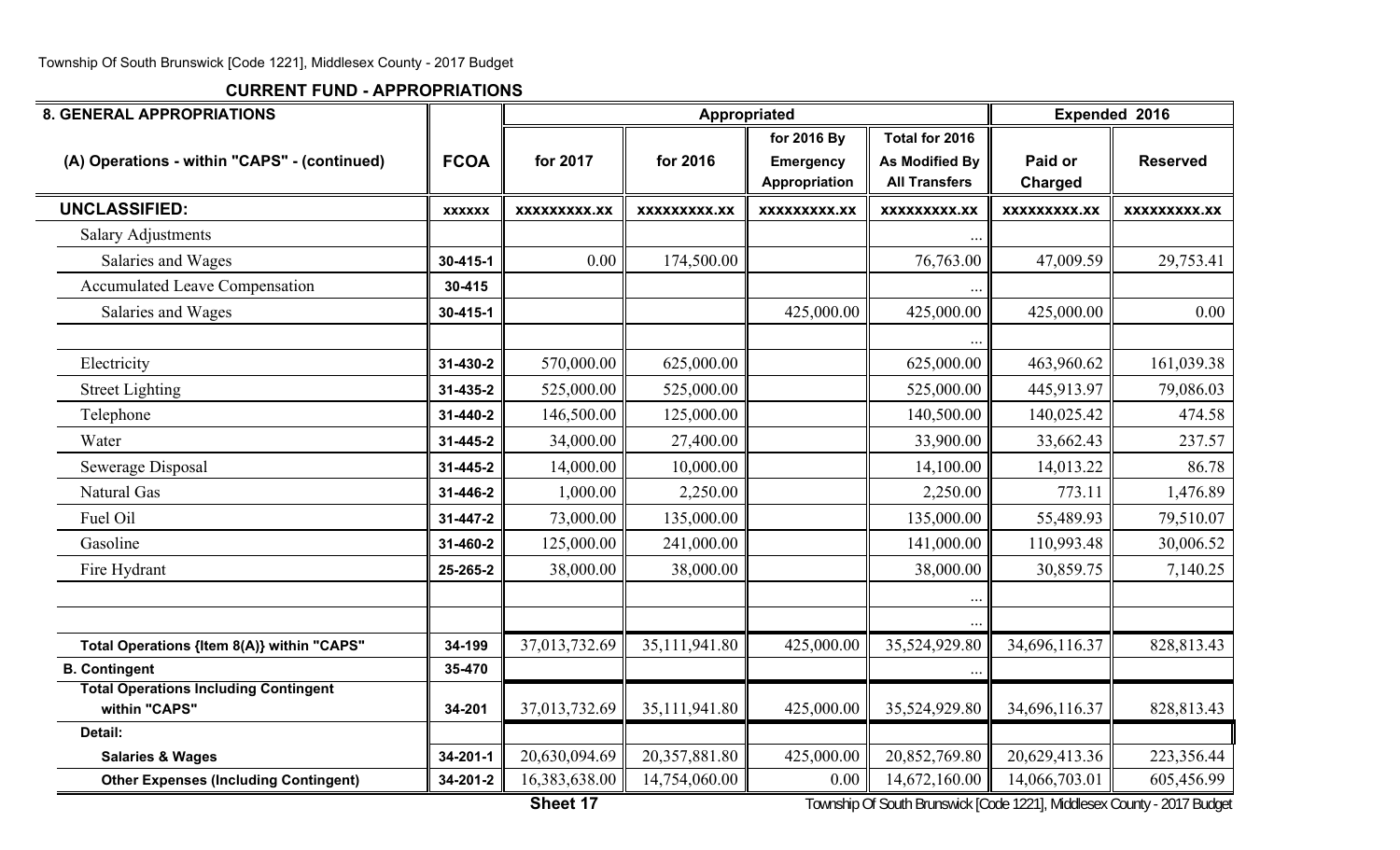| <b>8. GENERAL APPROPRIATIONS</b>                  |               |                     |                     | Appropriated        |                       |                     | Expended 2016       |
|---------------------------------------------------|---------------|---------------------|---------------------|---------------------|-----------------------|---------------------|---------------------|
|                                                   |               |                     |                     | for 2016 By         | Total for 2016        |                     |                     |
|                                                   | <b>FCOA</b>   | for 2017            | for 2016            | <b>Emergency</b>    | <b>As Modified By</b> | Paid or             | <b>Reserved</b>     |
|                                                   |               |                     |                     | Appropriation       | <b>All Transfers</b>  | <b>Charged</b>      |                     |
| (E) Deferred Charges and Statutory Expenditures - |               |                     |                     |                     |                       |                     |                     |
| <b>Municipal within "CAPS"</b>                    | <b>XXXXXX</b> | <b>XXXXXXXXX.XX</b> | <b>XXXXXXXXX.XX</b> | <b>XXXXXXXXX.XX</b> | <b>XXXXXXXXX.XX</b>   | <b>XXXXXXXXX.XX</b> | <b>XXXXXXXXX.XX</b> |
| (1) DEFERRED CHARGES                              | <b>XXXXXX</b> | XXXXXXXXX.XX        | XXXXXXXXX.XX        | XXXXXXXXX.XX        | XXXXXXXXX.XX          | <b>XXXXXXXXX.XX</b> | XXXXXXXXX.XX        |
| <b>Emergency Authorizations</b>                   | 46-870        |                     |                     | <b>XXXXXXXXX.XX</b> | $\ddotsc$             |                     | XXXXXXXX.XX         |
|                                                   |               |                     |                     | <b>XXXXXXXXX.XX</b> | $\ddotsc$             |                     | XXXXXXXXX.XX        |
|                                                   |               |                     |                     | XXXXXXXXX.XX        | $\ddotsc$             |                     | XXXXXXXXX.XX        |
|                                                   |               |                     |                     | <b>XXXXXXXXX.XX</b> | $\cdots$              |                     | XXXXXXXXX.XX        |
|                                                   |               |                     |                     | XXXXXXXXX.XX        | $\cdot \cdot \cdot$   |                     | XXXXXXXXX.XX        |
|                                                   |               |                     |                     | XXXXXXXXX.XX        | $\ddotsc$             |                     | XXXXXXXXX.XX        |
|                                                   |               |                     |                     | XXXXXXXXX.XX        | $\ddots$              |                     | XXXXXXXXX.XX        |
|                                                   |               |                     |                     | XXXXXXXXX.XX        | $\ddotsc$             |                     | XXXXXXXXX.XX        |
|                                                   |               |                     |                     | XXXXXXXXX.XX        | $\ddotsc$             |                     | XXXXXXXXX.XX        |
|                                                   |               |                     |                     | <b>XXXXXXXXX.XX</b> | $\cdots$              |                     | XXXXXXXXX.XX        |
|                                                   |               |                     |                     | XXXXXXXXX.XX        | $\ddotsc$             |                     | XXXXXXXXX.XX        |
|                                                   |               |                     |                     | <b>XXXXXXXXX.XX</b> | $\ddotsc$             |                     | XXXXXXXXX.XX        |
|                                                   |               |                     |                     | XXXXXXXXX.XX        | $\cdots$              |                     | XXXXXXXXX.XX        |
|                                                   |               |                     |                     | XXXXXXXXX.XX        | $\ddotsc$             |                     | XXXXXXXXX.XX        |
|                                                   |               |                     |                     | <b>XXXXXXXXX.XX</b> | $\ddotsc$             |                     | XXXXXXXXX.XX        |
|                                                   |               |                     |                     | XXXXXXXXX.XX        | $\cdots$              |                     | XXXXXXXXX.XX        |
|                                                   |               |                     |                     | <b>XXXXXXXXX.XX</b> | $\ddotsc$             |                     | XXXXXXXXX.XX        |
|                                                   |               |                     |                     | <b>XXXXXXXXX.XX</b> | $\cdots$              |                     | XXXXXXXXX.XX        |
|                                                   |               |                     |                     | XXXXXXXXX.XX        | $\cdots$              |                     | XXXXXXXXX.XX        |
|                                                   |               |                     |                     | <b>XXXXXXXXX.XX</b> | $\ddots$              |                     | <b>XXXXXXXXX.XX</b> |
|                                                   |               |                     |                     | <b>XXXXXXXXX.XX</b> | $\ddotsc$             |                     | XXXXXXXXX.XX        |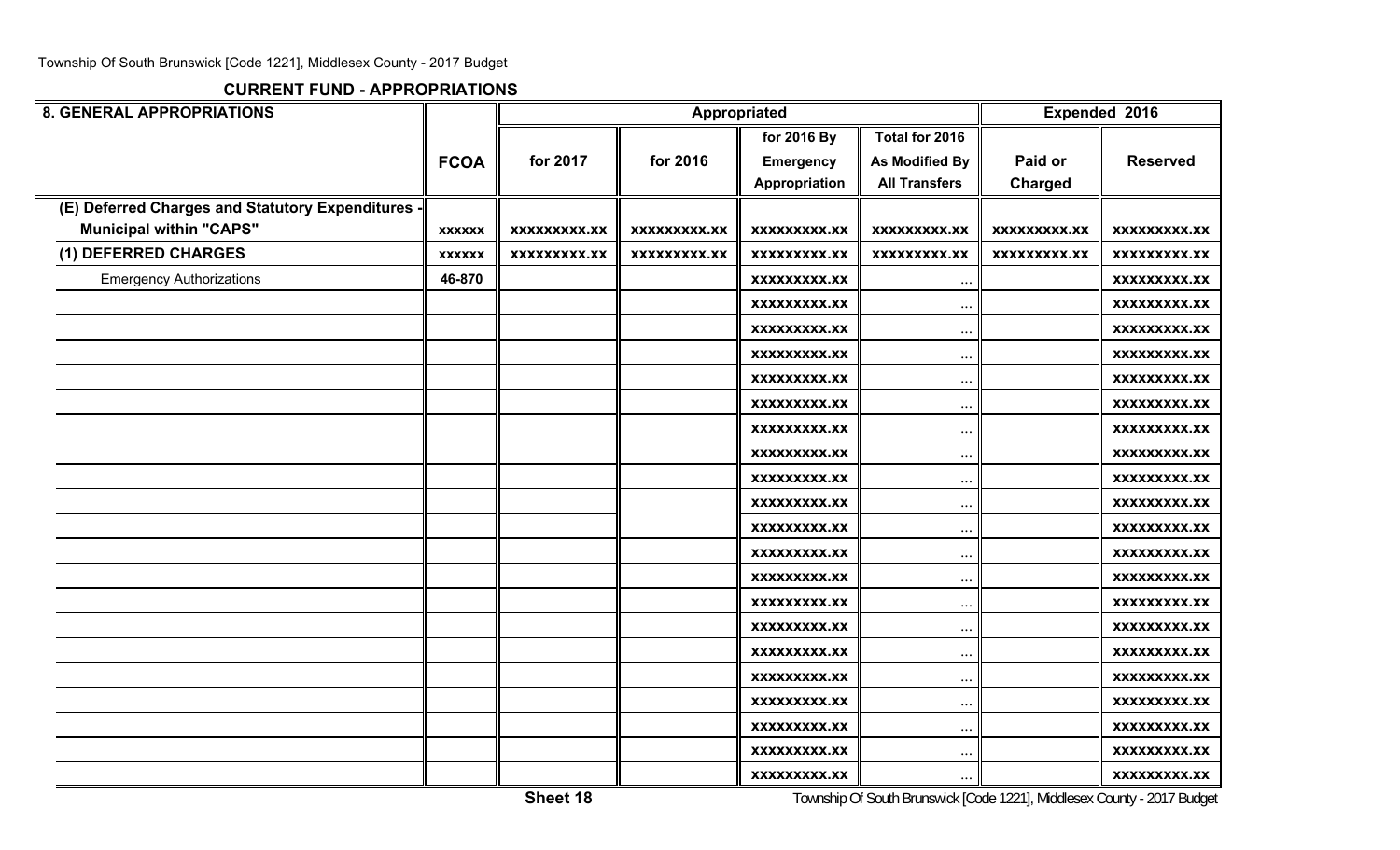**CURRENT FUND - APPROPRIATIONS**

| <b>8. GENERAL APPROPRIATIONS</b>                                                         |               |                     |                     | Appropriated                                     |                                                                 |                           | Expended 2016       |
|------------------------------------------------------------------------------------------|---------------|---------------------|---------------------|--------------------------------------------------|-----------------------------------------------------------------|---------------------------|---------------------|
|                                                                                          | <b>FCOA</b>   | for 2017            | for 2016            | for 2016 By<br><b>Emergency</b><br>Appropriation | Total for 2016<br><b>As Modified By</b><br><b>All Transfers</b> | Paid or<br><b>Charged</b> | <b>Reserved</b>     |
| (E) Deferred Charges and Statutory Expenditures -<br>Municipal within "CAPS" (continued) | <b>XXXXXX</b> | <b>XXXXXXXXX.XX</b> | <b>XXXXXXXXX.XX</b> | <b>XXXXXXXXX.XX</b>                              | XXXXXXXXX.XX                                                    | XXXXXXXX.XX               | <b>XXXXXXXXX.XX</b> |
| (2) STATUTORY EXPENDITURES:                                                              | <b>XXXXXX</b> | <b>XXXXXXXXX.XX</b> | <b>XXXXXXXXX.XX</b> | XXXXXXXXX.XX                                     | XXXXXXXXX.XX                                                    | XXXXXXXXX.XX              | <b>XXXXXXXXX.XX</b> |
| Contribution to:<br>Public Employees' Retirement System                                  | 36-471        | 1,425,902.00        | 1,382,350.00        |                                                  | 1,389,561.00                                                    | 1,389,560.24              | 0.76                |
| Social Security System (O.A.S.I.)                                                        | 36-472        | 1,800,000.00        | 1,700,000.00        |                                                  | 1,715,000.00                                                    | 1,654,403.19              | 60,596.81           |
| <b>Consolidated Police and Firemen's</b><br>Pension Fund                                 | 36-474        |                     |                     |                                                  |                                                                 |                           |                     |
| Police and Firemen's Retirement System<br>of N.J.                                        | 36-475        | 2,066,376.00        | 2,095,030.00        |                                                  | 2,103,831.00                                                    | 2,103,830.38              | 0.62                |
| Unemployment Insurance                                                                   | 23-225        |                     |                     |                                                  |                                                                 |                           |                     |
| Defined Contribution Retirement Program                                                  | 36-477        | 18,000.00           | 13,000.00           |                                                  | 16,000.00                                                       | 16,000.00                 | 0.00                |
|                                                                                          | 36-475        |                     |                     |                                                  |                                                                 |                           |                     |
|                                                                                          |               |                     |                     |                                                  |                                                                 |                           |                     |
| Overexpenditure of Grants                                                                | 36-478        | 0.00                | 18,750.00           |                                                  | 18,750.00                                                       | 18,750.00                 | 0.00                |
| Overexpenditure of Appr Reserves                                                         | 36-478        | 0.00                | 629.14              |                                                  | 629.14                                                          | 629.14                    | 0.00                |
| Deferred Charges to Future Tax Unfunded                                                  | 36-478        | 0.00                | 19,347.35           |                                                  | 19,347.35                                                       | 19,347.35                 | 0.00                |
|                                                                                          |               |                     |                     |                                                  | $\ddotsc$                                                       |                           |                     |
|                                                                                          |               |                     |                     |                                                  | $\ddots$                                                        |                           |                     |
|                                                                                          |               |                     |                     |                                                  |                                                                 |                           |                     |
| Total Deferred Charges and Statutory<br>Expenditures - Municipal within "CAPS"           | 34-209        | 5,310,278.00        | 5,229,106.49        | 0.00                                             | 5,263,118.49                                                    | 5,202,520.30              | 60,598.19           |
|                                                                                          |               |                     |                     |                                                  |                                                                 |                           |                     |
| (G) Cash Deficit of Preceeding Year                                                      | 46-855        |                     |                     |                                                  | $\ddotsc$                                                       |                           |                     |
|                                                                                          |               |                     |                     |                                                  |                                                                 |                           |                     |
| (H-1) Total General Appropriations for Municipal<br><b>Purposes within "CAPS"</b>        | 34-299        | 42,324,010.69       | 40,341,048.29       | 425,000.00                                       | 40,788,048.29                                                   | 39,898,636.67             | 889,411.62          |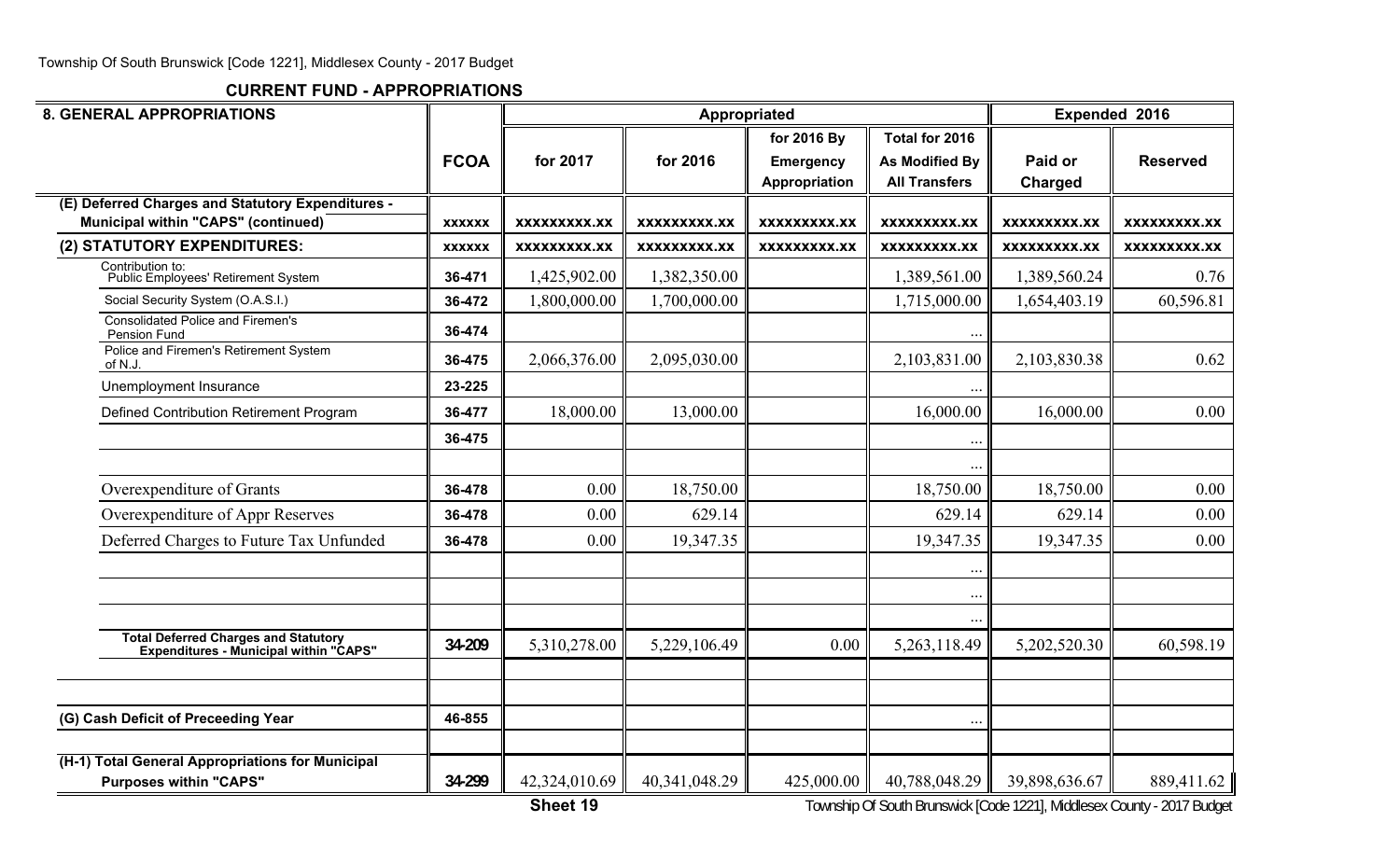| <b>8. GENERAL APPROPRIATIONS</b>                 |             |              |              | Appropriated                                     |                                                                 | Expended 2016      |                      |
|--------------------------------------------------|-------------|--------------|--------------|--------------------------------------------------|-----------------------------------------------------------------|--------------------|----------------------|
| (A) Operations - Excluded from "CAPS"            | <b>FCOA</b> | for 2017     | for 2016     | for 2016 By<br><b>Emergency</b><br>Appropriation | Total for 2016<br><b>As Modified By</b><br><b>All Transfers</b> | Paid or<br>Charged | <b>Reserved</b>      |
|                                                  |             |              |              |                                                  |                                                                 |                    | $\cdots$             |
| <b>Employee Group Insurance</b>                  |             |              |              |                                                  | $\cdots$                                                        |                    | $\cdots$             |
| Other Expenses                                   | 23-220-2    | 0.00         | 115,715.00   |                                                  | 115,715.00                                                      | 115,715.00         | $\cdots$             |
|                                                  |             |              |              |                                                  | $\ddotsc$                                                       |                    | $\cdots$             |
| Free Public Library                              | 29-390      |              |              |                                                  | $\ldots$<br>$\ldots$                                            |                    | $\cdots$<br>$\cdots$ |
| Salaries and Wages                               | 29-390-1    | 1,844,000.00 | 1,772,000.00 |                                                  | 1,772,000.00                                                    | 1,711,265.39       | 60,734.61            |
| Other Expenses                                   | 29-390-2    | 1,051,631.00 | 1,121,451.00 |                                                  | 1,121,451.00                                                    | 1,087,386.60       | 34,064.40            |
|                                                  |             |              |              |                                                  | $\ddots$                                                        |                    | $\ldots$             |
|                                                  |             |              |              |                                                  | $\ddots$                                                        |                    | $\cdots$             |
|                                                  |             |              |              |                                                  | $\ldots$                                                        |                    | $\cdots$             |
|                                                  |             |              |              |                                                  | $\cdots$                                                        |                    | $\cdots$             |
| Affordable Housing Agency                        | 21-190      |              |              |                                                  | $\ddots$                                                        |                    | $\ldots$             |
| Salaries and Wages                               | 21-190-1    |              |              |                                                  | $\cdots$                                                        |                    | $\ldots$             |
| Other Expenses                                   | 21-190-2    |              |              |                                                  | $\ddots$                                                        |                    | $\cdots$             |
|                                                  |             |              |              |                                                  | $\ldots$                                                        |                    | $\dots$              |
| <b>LOSAP</b>                                     | 36-471      |              |              |                                                  | $\ddots$                                                        |                    | $\dots$              |
| Other Expenses                                   | 36-471-2    | 50,000.00    | 65,000.00    |                                                  | 43,000.00                                                       | 40,626.80          | 2,373.20             |
|                                                  |             |              |              |                                                  | $\cdots$                                                        |                    | $\cdots$             |
| "Declared State of Emergency costs for Snow Remo | 26-290      |              |              |                                                  | $\ldots$                                                        |                    | $\cdots$             |
| Other Expenses                                   | 26-290-2    |              | 167,000.00   |                                                  | 167,000.00                                                      | 167,000.00         | $\dots$              |
|                                                  |             |              |              |                                                  | $\cdots$                                                        |                    | $\cdots$             |
|                                                  |             |              |              |                                                  | $\cdots$                                                        |                    | $\cdots$             |
|                                                  |             |              |              |                                                  | $\ldots$                                                        |                    | $\cdots$             |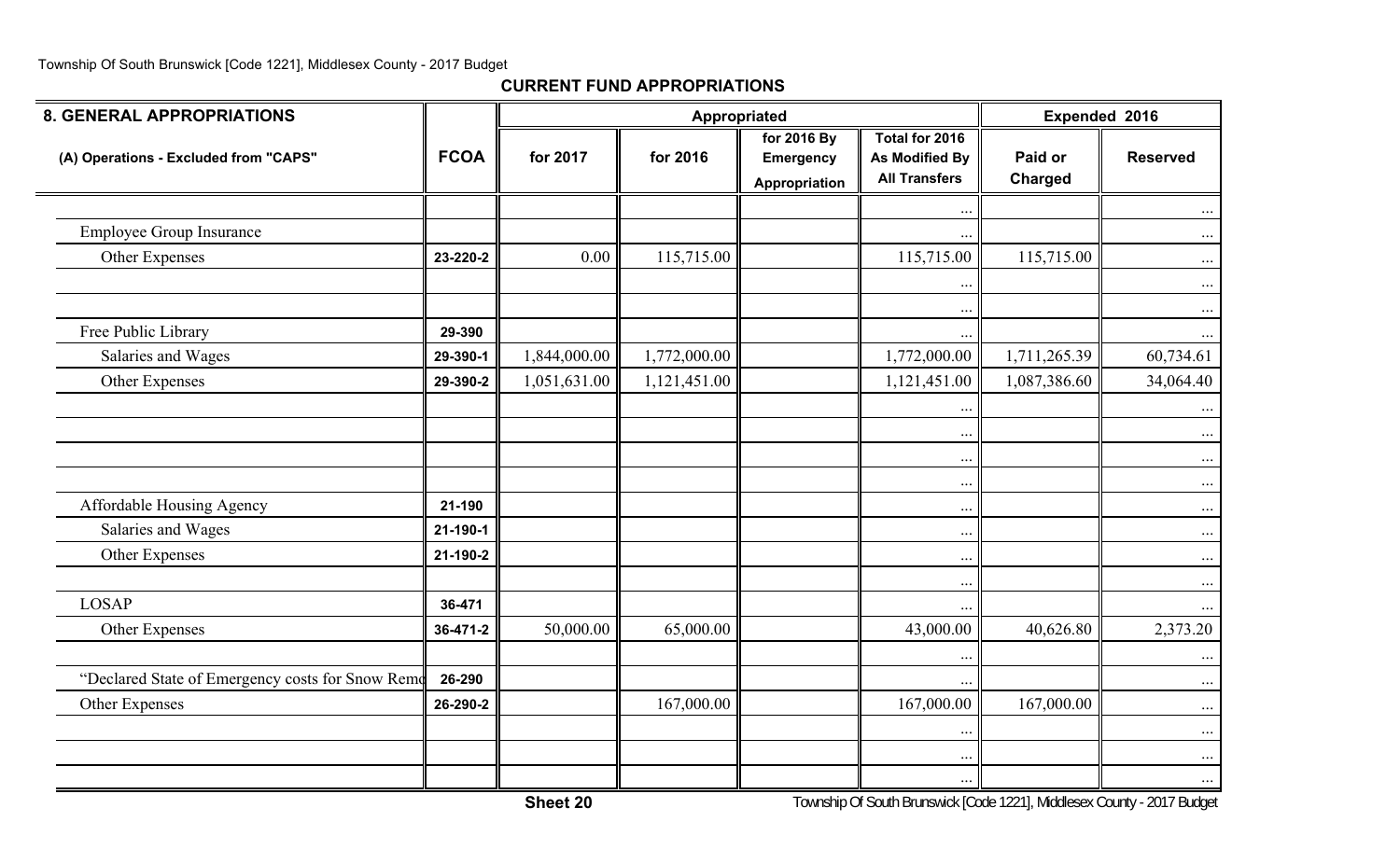**CURRENT FUND APPROPRIATIONS**

| <b>8. GENERAL APPROPRIATIONS</b>              |             |              | Appropriated | Expended 2016                             |                                                          |                           |                 |
|-----------------------------------------------|-------------|--------------|--------------|-------------------------------------------|----------------------------------------------------------|---------------------------|-----------------|
| (A) Operations - Excluded from "CAPS"         | <b>FCOA</b> | for 2017     | for 2016     | for 2016 By<br>Emergency<br>Appropriation | Total for 2016<br>As Modified By<br><b>All Transfers</b> | Paid or<br><b>Charged</b> | <b>Reserved</b> |
|                                               |             |              |              |                                           | $\ddots$                                                 |                           |                 |
|                                               |             |              |              |                                           | $\cdots$                                                 |                           |                 |
|                                               |             |              |              |                                           | $\ldots$                                                 |                           |                 |
|                                               |             |              |              |                                           | $\ldots$                                                 |                           |                 |
|                                               |             |              |              |                                           | $\cdots$                                                 |                           |                 |
|                                               |             |              |              |                                           | $\cdots$                                                 |                           |                 |
|                                               |             |              |              |                                           | $\cdots$                                                 |                           |                 |
|                                               |             |              |              |                                           | $\cdots$                                                 |                           |                 |
|                                               |             |              |              |                                           | $\cdots$                                                 |                           |                 |
|                                               |             |              |              |                                           | $\ddots$                                                 |                           |                 |
|                                               |             |              |              |                                           | $\ldots$                                                 |                           |                 |
|                                               |             |              |              |                                           | $\cdots$                                                 |                           |                 |
|                                               |             |              |              |                                           | $\cdot \cdot \cdot$                                      |                           |                 |
|                                               |             |              |              |                                           | $\cdots$                                                 |                           |                 |
|                                               |             |              |              |                                           | $\ldots$                                                 |                           |                 |
|                                               |             |              |              |                                           | $\cdots$                                                 |                           |                 |
|                                               |             |              |              |                                           | $\cdots$                                                 |                           |                 |
|                                               |             |              |              |                                           | $\ldots$                                                 |                           |                 |
|                                               |             |              |              |                                           | $\ldots$                                                 |                           |                 |
|                                               |             |              |              |                                           | $\cdots$                                                 |                           |                 |
|                                               |             |              |              |                                           | $\cdots$                                                 |                           |                 |
|                                               |             |              |              |                                           | $\ldots$                                                 |                           |                 |
|                                               |             |              |              |                                           |                                                          |                           |                 |
| Total Other Operations - Excluded from "CAPS" | 34-300      | 2,945,631.00 | 3,241,166.00 | 0.00                                      | 3,219,166.00                                             | 3, 121, 993. 79           | 97,172.21       |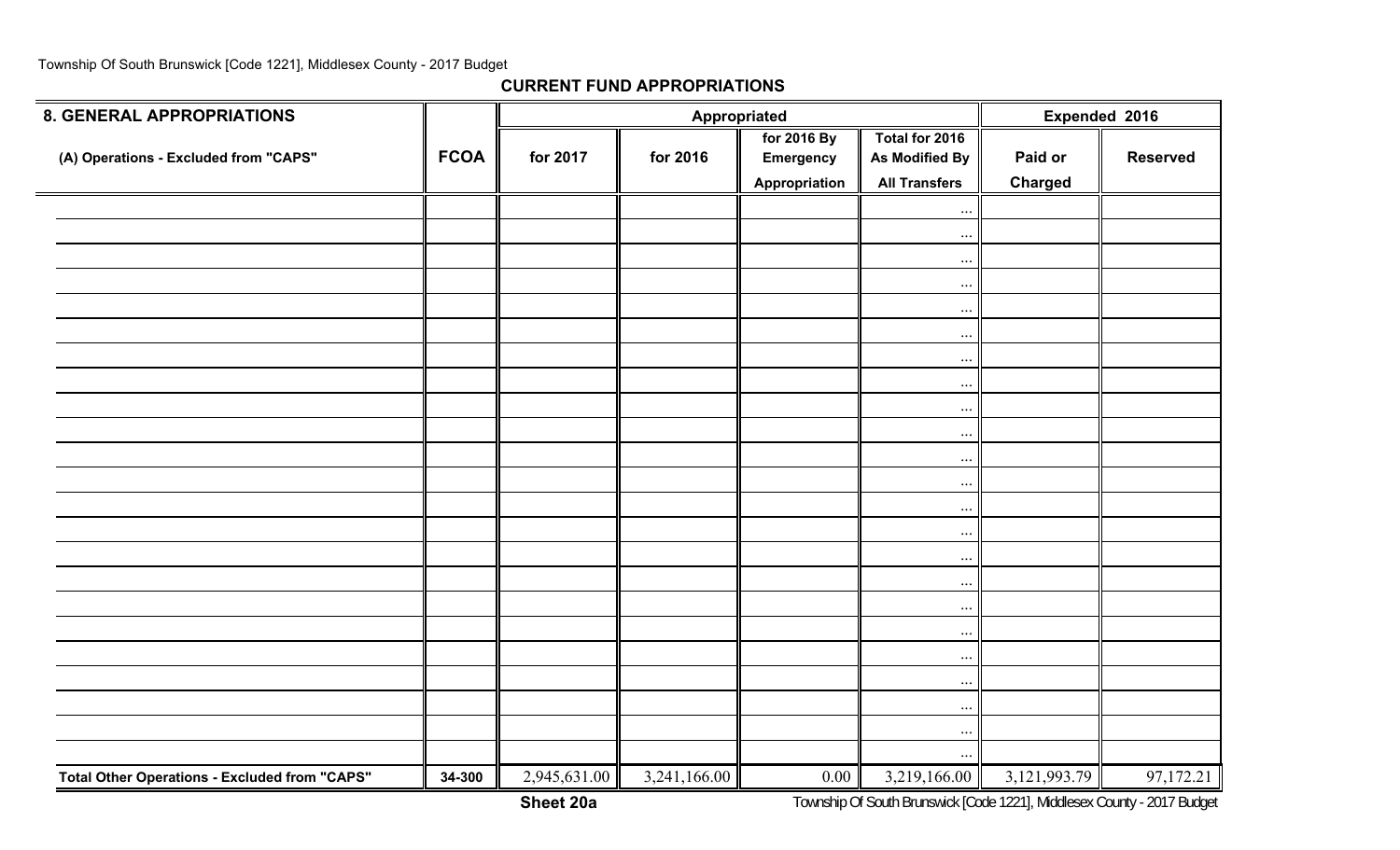| <b>8. GENERAL APPROPRIATIONS</b>                      |               |                    |                    | Appropriated       |                       |                    | Expended 2016      |
|-------------------------------------------------------|---------------|--------------------|--------------------|--------------------|-----------------------|--------------------|--------------------|
|                                                       |               |                    |                    | for 2016 By        | Total for 2016        |                    |                    |
| (A) Operations - Excluded from "CAPS"                 | <b>FCOA</b>   | for 2017           | for 2016           | <b>Emergency</b>   | <b>As Modified By</b> | Paid or            | <b>Reserved</b>    |
|                                                       |               |                    |                    | Appropriation      | <b>All Transfers</b>  | <b>Charged</b>     |                    |
| <b>Uniform Construction Code</b>                      |               |                    |                    |                    |                       |                    |                    |
| <b>Appropriations Offset by Increased</b>             | <b>XXXXXX</b> | <b>XXXXXXXXXXX</b> | <b>XXXXXXXXXXX</b> | <b>XXXXXXXXXXX</b> | <b>XXXXXXXXXXX</b>    | <b>XXXXXXXXXXX</b> | <b>XXXXXXXXXXX</b> |
| Fee Revenues (N.J.A.C. 5:23-4.17)                     | <b>XXXXXX</b> | <b>XXXXXXXXXXX</b> | <b>XXXXXXXXXXX</b> | <b>XXXXXXXXXXX</b> | <b>XXXXXXXXXXX</b>    | <b>XXXXXXXXXXX</b> | <b>XXXXXXXXXXX</b> |
|                                                       |               |                    |                    |                    | $\ddotsc$             |                    |                    |
|                                                       |               |                    |                    |                    | $\ldots$              |                    |                    |
|                                                       |               |                    |                    |                    | $\ldots$              |                    |                    |
|                                                       |               |                    |                    |                    | $\ddots$              |                    |                    |
|                                                       |               |                    |                    |                    | $\ddots$              |                    |                    |
|                                                       |               |                    |                    |                    | $\ddots$              |                    |                    |
|                                                       |               |                    |                    |                    | $\ldots$              |                    |                    |
|                                                       |               |                    |                    |                    | $\ddots$              |                    |                    |
|                                                       |               |                    |                    |                    | $\ddots$              |                    |                    |
|                                                       |               |                    |                    |                    | $\ddotsc$             |                    |                    |
|                                                       |               |                    |                    |                    | $\ldots$              |                    |                    |
|                                                       |               |                    |                    |                    | $\ldots$              |                    |                    |
|                                                       |               |                    |                    |                    | $\ldots$              |                    |                    |
|                                                       |               |                    |                    |                    | $\ddots$              |                    |                    |
|                                                       |               |                    |                    |                    | $\ldots$              |                    |                    |
|                                                       |               |                    |                    |                    | $\ddots$              |                    |                    |
|                                                       |               |                    |                    |                    | $\ddotsc$             |                    |                    |
|                                                       |               |                    |                    |                    | $\ddots$              |                    |                    |
|                                                       |               |                    |                    |                    | $\ddots$              |                    |                    |
|                                                       |               |                    |                    |                    |                       |                    |                    |
| <b>Total Uniform Construction Code Appropriations</b> | 22-999        | 0.00               | 0.00               | 0.00               | 0.00                  | 0.00               | 0.00               |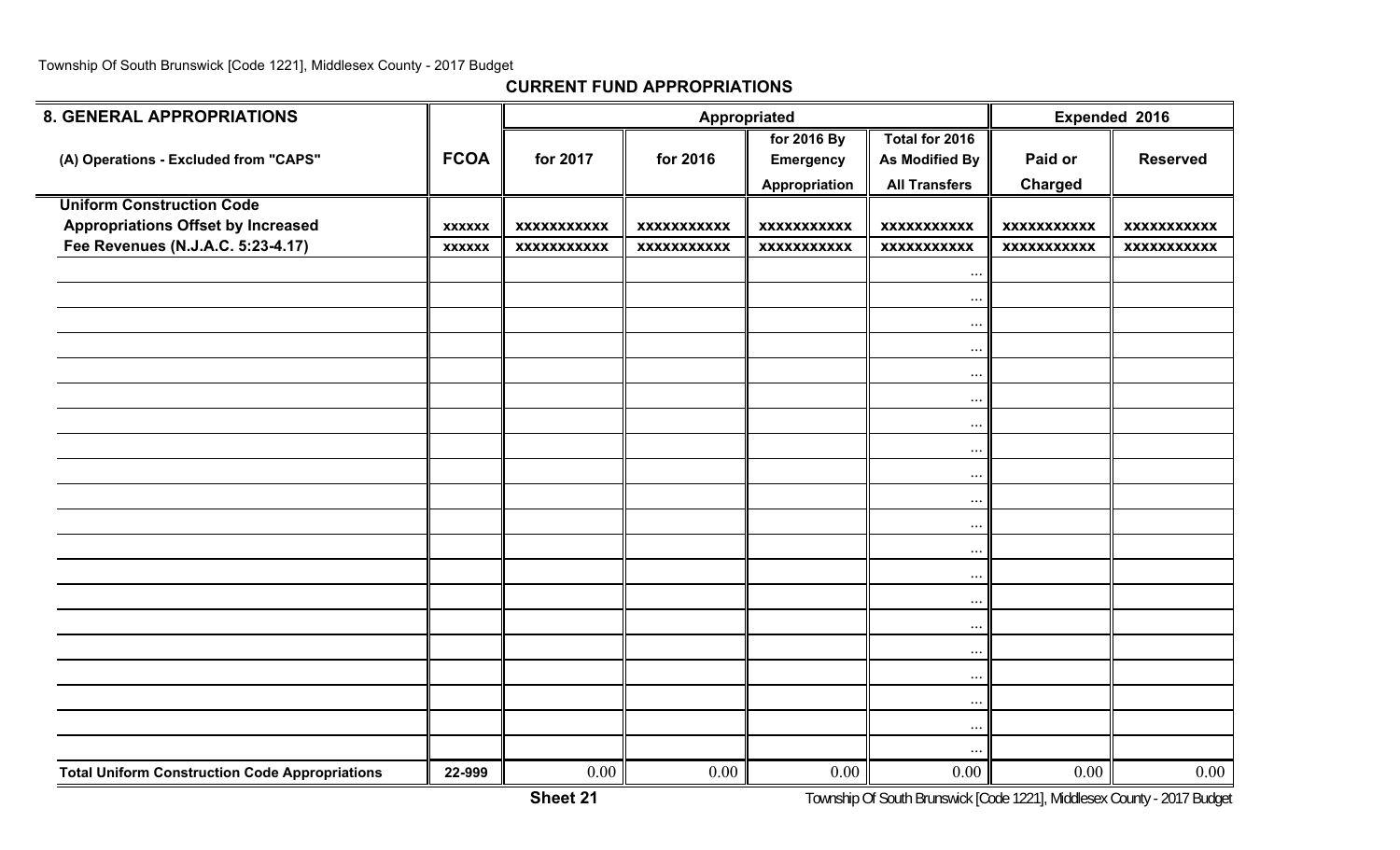| <b>8. GENERAL APPROPRIATIONS</b>       |               |                    | Appropriated       | Expended 2016      |                       |                    |                    |
|----------------------------------------|---------------|--------------------|--------------------|--------------------|-----------------------|--------------------|--------------------|
|                                        |               |                    |                    | for 2016 By        | Total for 2016        |                    |                    |
| (A) Operations - Excluded from "CAPS"  | <b>FCOA</b>   | for 2017           | for 2016           | <b>Emergency</b>   | <b>As Modified By</b> | Paid or            | <b>Reserved</b>    |
|                                        |               |                    |                    | Appropriation      | <b>All Transfers</b>  | <b>Charged</b>     |                    |
| <b>Shared Service Agreements</b>       | <b>XXXXXX</b> | <b>XXXXXXXXXXX</b> | <b>XXXXXXXXXXX</b> | <b>XXXXXXXXXXX</b> | <b>XXXXXXXXXXX</b>    | <b>XXXXXXXXXXX</b> | <b>XXXXXXXXXXX</b> |
|                                        |               |                    |                    |                    |                       |                    |                    |
| Fire Services                          | 42-265        |                    |                    |                    |                       |                    |                    |
| Salaries and Wages                     | 42-265-1      | 365,000.00         | 385,000.00         |                    | 385,000.00            | 358,490.67         | 26,509.33          |
| Other Expenses                         | 42-265-2      |                    |                    |                    | 0.00                  |                    |                    |
|                                        |               |                    |                    |                    |                       |                    |                    |
| Data Processing                        | 42-140        |                    |                    |                    |                       |                    |                    |
| Salaries and Wages                     | 42-140-1      | 250,000.00         | 91,000.00          |                    | 91,000.00             | 91,000.00          | 0.00               |
|                                        |               |                    |                    |                    |                       |                    |                    |
|                                        |               |                    |                    |                    |                       |                    |                    |
|                                        |               |                    |                    |                    |                       |                    |                    |
|                                        |               |                    |                    |                    |                       |                    |                    |
|                                        |               |                    |                    |                    |                       |                    |                    |
|                                        |               |                    |                    |                    |                       |                    |                    |
|                                        |               |                    |                    |                    |                       |                    |                    |
|                                        |               |                    |                    |                    |                       |                    |                    |
|                                        |               |                    |                    |                    |                       |                    |                    |
|                                        |               |                    |                    |                    |                       |                    |                    |
|                                        |               |                    |                    |                    |                       |                    |                    |
|                                        |               |                    |                    |                    |                       |                    |                    |
|                                        |               |                    |                    |                    |                       |                    |                    |
|                                        |               |                    |                    |                    |                       |                    |                    |
|                                        |               |                    |                    |                    |                       |                    |                    |
| <b>Total Shared Service Agreements</b> | 42-999        | 615,000.00         | 476,000.00         | 0.00               | 476,000.00            | 449,490.67         | 26,509.33          |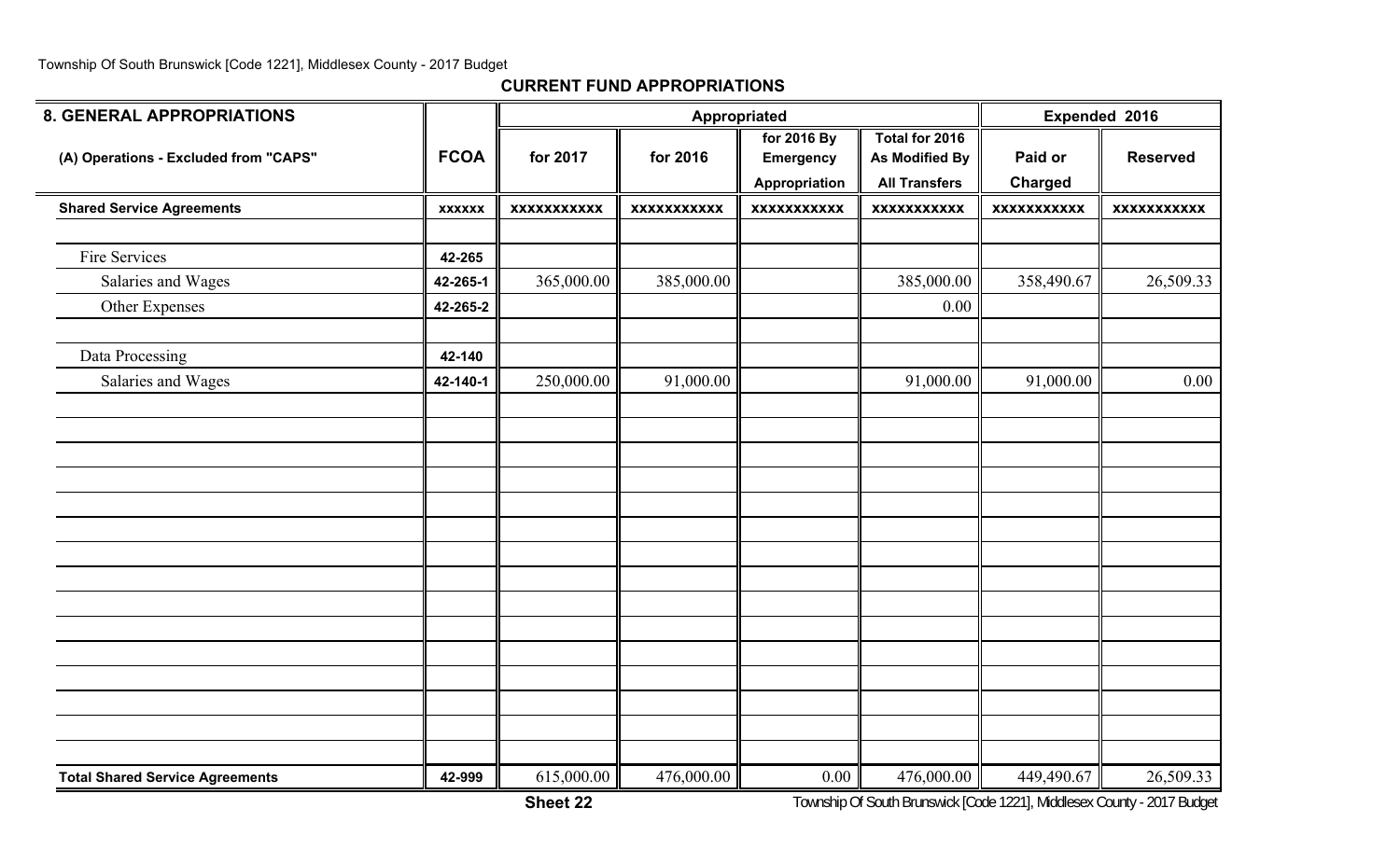| <b>8. GENERAL APPROPRIATIONS</b>                 |               |                    |                    | Appropriated         |                      | Expended 2016      |                    |
|--------------------------------------------------|---------------|--------------------|--------------------|----------------------|----------------------|--------------------|--------------------|
|                                                  |               |                    |                    | for 2016 By          | Total for 2016       |                    |                    |
| (A) Operations - Excluded from "CAPS"            | <b>FCOA</b>   | for 2017           | for 2016           | <b>Emergency</b>     | As Modified By       | Paid or            | <b>Reserved</b>    |
|                                                  |               |                    |                    | <b>Appropriation</b> | <b>All Transfers</b> | <b>Charged</b>     |                    |
| <b>Additional Appropriations Offset by</b>       |               |                    |                    |                      |                      |                    |                    |
| Revenues (N.J.S. 40A:4-45.3h)                    | <b>XXXXXX</b> | <b>XXXXXXXXXXX</b> | <b>XXXXXXXXXXX</b> | <b>XXXXXXXXXXX</b>   | <b>XXXXXXXXXXX</b>   | <b>XXXXXXXXXXX</b> | <b>XXXXXXXXXXX</b> |
|                                                  |               |                    |                    |                      | $\cdots$             |                    |                    |
|                                                  |               |                    |                    |                      | $\ddots$             |                    |                    |
|                                                  |               |                    |                    |                      | $\cdots$             |                    |                    |
|                                                  |               |                    |                    |                      | $\ldots$             |                    |                    |
|                                                  |               |                    |                    |                      | $\cdots$             |                    |                    |
|                                                  |               |                    |                    |                      | $\ldots$             |                    |                    |
|                                                  |               |                    |                    |                      | $\cdots$             |                    |                    |
|                                                  |               |                    |                    |                      | $\cdots$             |                    |                    |
|                                                  |               |                    |                    |                      | $\cdots$             |                    |                    |
|                                                  |               |                    |                    |                      | $\ddots$             |                    |                    |
|                                                  |               |                    |                    |                      | $\cdots$             |                    |                    |
|                                                  |               |                    |                    |                      | $\cdots$             |                    |                    |
|                                                  |               |                    |                    |                      | $\cdots$             |                    |                    |
|                                                  |               |                    |                    |                      | $\ddots$             |                    |                    |
|                                                  |               |                    |                    |                      | $\ldots$             |                    |                    |
|                                                  |               |                    |                    |                      | $\cdots$             |                    |                    |
|                                                  |               |                    |                    |                      | $\ldots$             |                    |                    |
|                                                  |               |                    |                    |                      |                      |                    |                    |
|                                                  |               |                    |                    |                      | $\ddots$             |                    |                    |
|                                                  |               |                    |                    |                      | $\ldots$             |                    |                    |
| <b>Total Additional Appropriations Offset by</b> |               |                    |                    |                      | $\ddotsc$            |                    |                    |
| Revenues (N.J.S. 40A:4-45.3h)                    | 34-303        | 0.00               | 0.00               | 0.00                 | 0.00                 | 0.00               | 0.00               |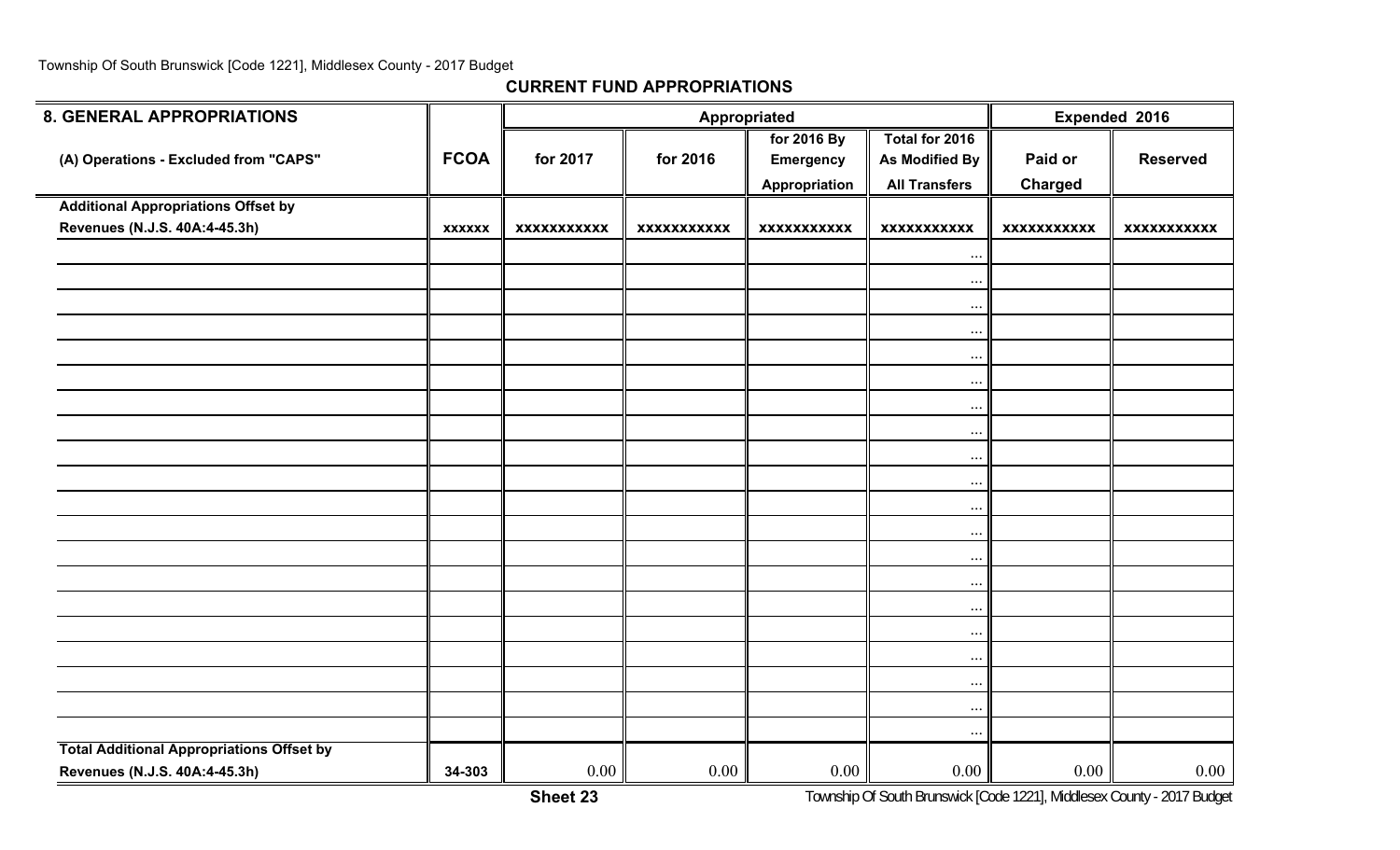| <b>8. GENERAL APPROPRIATIONS</b>                      |              |                    | Appropriated       |                    |                      | Expended 2016      |                    |  |
|-------------------------------------------------------|--------------|--------------------|--------------------|--------------------|----------------------|--------------------|--------------------|--|
|                                                       |              |                    |                    | for 2016 By        | Total for 2016       |                    |                    |  |
| (A) Operations - Excluded from "CAPS"                 | <b>FCOA</b>  | for 2017           | for 2016           | <b>Emergency</b>   | As Modified By       | Paid or            | <b>Reserved</b>    |  |
|                                                       |              |                    |                    | Appropriation      | <b>All Transfers</b> | <b>Charged</b>     |                    |  |
| <b>Public and Private Programs Offset by Revenues</b> | <b>XXXXX</b> | <b>XXXXXXXXXXX</b> | <b>XXXXXXXXXXX</b> | <b>XXXXXXXXXXX</b> | <b>XXXXXXXXXXX</b>   | <b>XXXXXXXXXXX</b> | <b>XXXXXXXXXXX</b> |  |
|                                                       |              |                    |                    |                    | $\cdots$             |                    |                    |  |
| <b>DDEF GRANT</b>                                     |              |                    |                    |                    |                      |                    |                    |  |
| Salaries and Wages                                    | 26-240-1     |                    | 9,158.80           |                    | 9,158.80             | 9,158.80           | 0.00               |  |
|                                                       |              |                    |                    |                    | $\ddots$             |                    |                    |  |
|                                                       |              |                    |                    |                    | $\cdots$             |                    |                    |  |
| <b>Body Armor</b>                                     |              |                    |                    |                    | $\ddotsc$            |                    |                    |  |
| Other Expenses                                        | 26-240-1     |                    | 6,915.89           |                    | 6,915.89             | 6,915.89           | 0.00               |  |
| <b>CLICK IT OR TICKET</b>                             |              |                    |                    |                    |                      |                    |                    |  |
| Other Expenses                                        | 26-240-1     |                    | 5,000.00           |                    | 5,000.00             | 5,000.00           | 0.00               |  |
|                                                       |              |                    |                    |                    | $\ddotsc$            |                    |                    |  |
|                                                       |              |                    |                    |                    | $\ldots$             |                    |                    |  |
| <b>ROID</b>                                           |              |                    |                    |                    |                      |                    |                    |  |
| Other Expenses                                        | 28-370-2     |                    | 537.50             |                    | 537.50               | 537.50             | 0.00               |  |
| Senior Transportation                                 |              |                    |                    |                    |                      |                    |                    |  |
| Other Expenses                                        | 28-370-2     |                    | 1,625.00           |                    | 1,625.00             | 1,625.00           | 0.00               |  |
| <b>Distracted Driver</b>                              |              |                    |                    |                    |                      |                    |                    |  |
| Other Expenses                                        | 26-240-1     |                    | 7,827.82           |                    | 7,827.82             | 7,827.82           | 0.00               |  |
|                                                       |              |                    |                    |                    | $\ddots$             |                    |                    |  |
|                                                       |              |                    |                    |                    | $\cdots$             |                    |                    |  |
| NJ Forestry                                           |              |                    |                    |                    |                      |                    |                    |  |
| Other Expenses                                        | 26-305-2     |                    | 10,000.00          |                    | 10,000.00            | 10,000.00          | 0.00               |  |
|                                                       |              |                    |                    |                    | $\ddotsc$            |                    |                    |  |
|                                                       |              |                    |                    |                    | $\ddotsc$            |                    |                    |  |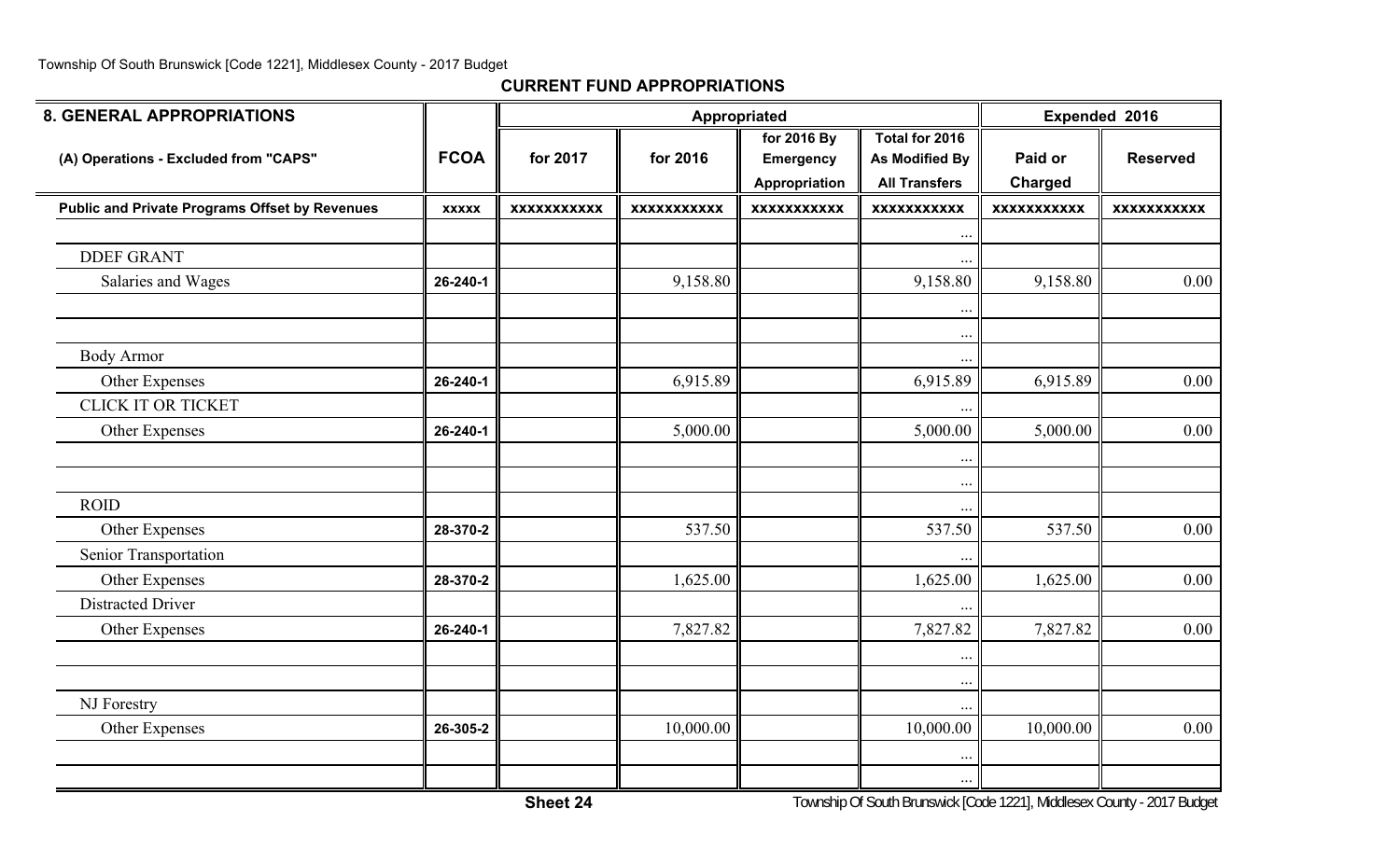| <b>8. GENERAL APPROPRIATIONS</b>                       |               |                    | Appropriated       |                    | Expended 2016         |                    |                    |
|--------------------------------------------------------|---------------|--------------------|--------------------|--------------------|-----------------------|--------------------|--------------------|
|                                                        |               |                    |                    | for 2016 By        | Total for 2016        |                    |                    |
| (A) Operations - Excluded from "CAPS"                  | <b>FCOA</b>   | for 2017           | for 2016           | <b>Emergency</b>   | <b>As Modified By</b> | Paid or            | <b>Reserved</b>    |
|                                                        |               |                    |                    | Appropriation      | <b>All Transfers</b>  | Charged            |                    |
| Public and Private Programs Offset by Revenues (contil | <b>XXXXXX</b> | <b>XXXXXXXXXXX</b> | <b>XXXXXXXXXXX</b> | <b>XXXXXXXXXXX</b> | <b>XXXXXXXXXXX</b>    | <b>XXXXXXXXXXX</b> | <b>XXXXXXXXXXX</b> |
|                                                        |               |                    |                    |                    | $\cdots$              |                    |                    |
| <b>Ebola Monitoring</b>                                |               |                    |                    |                    |                       |                    |                    |
| Other Expenses                                         | 26-240-2      |                    | 2,100.00           |                    | 2,100.00              | 2,100.00           | 0.00               |
| Drive Sober or Get Pulled Over                         |               |                    |                    |                    |                       |                    |                    |
| Other Expenses                                         | 26-240-2      | 3,750.00           | 5,975.00           |                    | 5,975.00              | 5,975.00           | 0.00               |
|                                                        |               |                    |                    |                    |                       |                    |                    |
|                                                        |               |                    |                    |                    | $\ddots$              |                    |                    |
|                                                        |               |                    |                    |                    | $\ddotsc$             |                    |                    |
|                                                        |               |                    |                    |                    | $\ddotsc$             |                    |                    |
| <b>Unappropriated Grants</b>                           |               |                    |                    |                    | $\ddotsc$             |                    |                    |
|                                                        |               |                    |                    |                    | $\ddotsc$             |                    |                    |
| <b>County Recycling</b>                                | 26-305-2      | 24,307.00          | 24,307.99          |                    | 24,307.99             | 24,307.99          | 0.00               |
| Senior Transportation                                  | 28-370-2      |                    | 3,250.00           |                    | 3,250.00              | 3,250.00           | 0.00               |
| <b>Body Armor</b>                                      | 25-240-2      |                    |                    |                    |                       |                    |                    |
| H1N1                                                   | 27-330-2      |                    | 480.00             |                    | 480.00                | 480.00             | 0.00               |
|                                                        |               |                    |                    |                    | $\bullet$ $\bullet$   |                    |                    |
|                                                        |               |                    |                    |                    | $\ddotsc$             |                    |                    |
| <b>Clean Communities</b>                               |               |                    |                    |                    |                       |                    |                    |
| Other Expenses                                         | 26-290-2      |                    | 99,851.27          |                    | 99,851.27             | 99,851.27          | 0.00               |
| Recycling tonnage                                      |               |                    |                    |                    |                       |                    |                    |
| Other Expenses                                         | 26-240-2      | 175,783.34         |                    |                    | $\ddots$              |                    |                    |
|                                                        |               |                    |                    |                    | $\cdots$              |                    |                    |
|                                                        |               |                    |                    |                    | $\ddotsc$             |                    |                    |
|                                                        |               |                    |                    |                    |                       |                    |                    |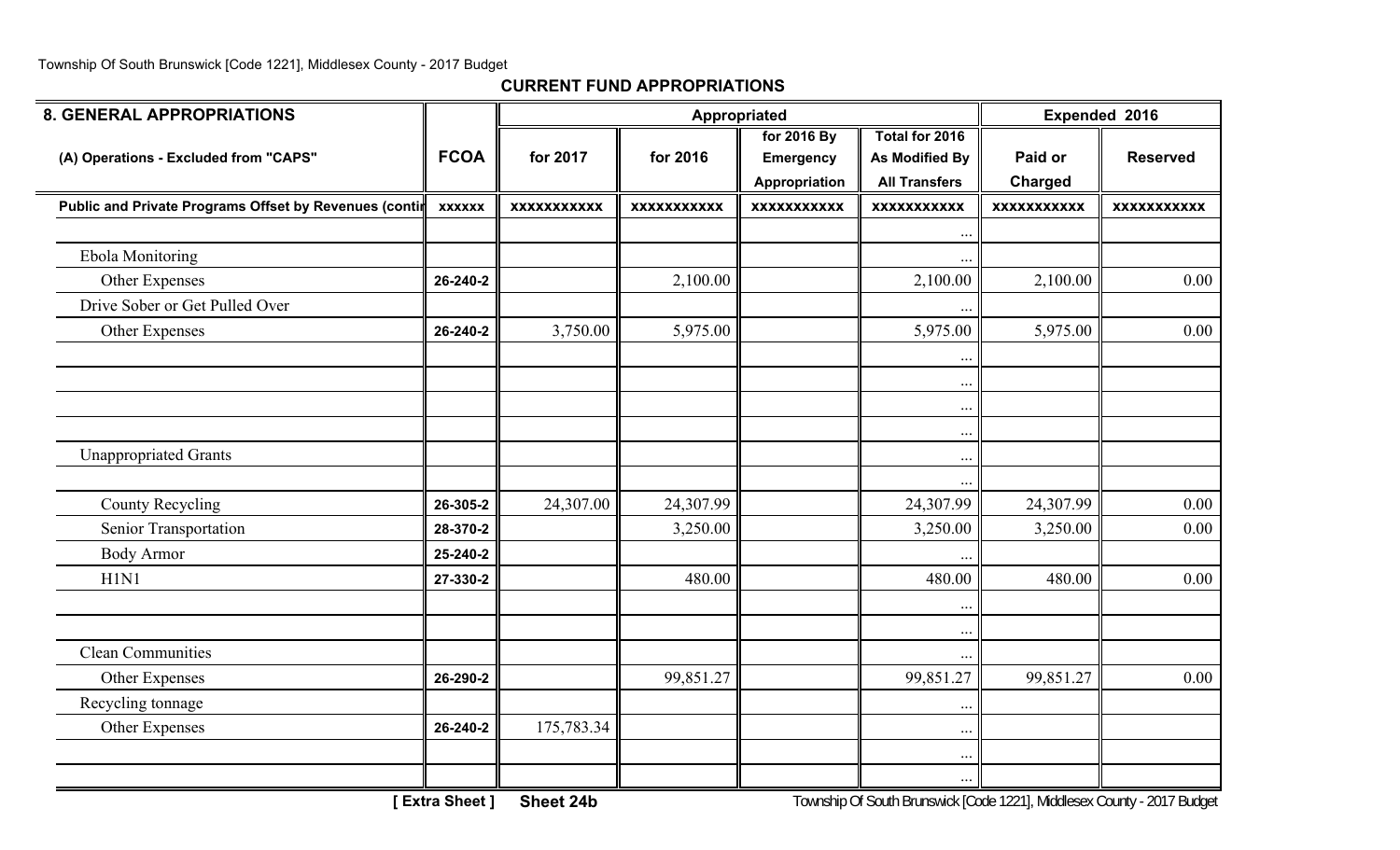#### **CURRENT FUND APPROPRIATIONS**

| <b>8. GENERAL APPROPRIATIONS</b>                              |               |                    |                           | Appropriated       |                       | Expended 2016      |                    |  |
|---------------------------------------------------------------|---------------|--------------------|---------------------------|--------------------|-----------------------|--------------------|--------------------|--|
|                                                               |               |                    |                           | for 2016 By        | Total for 2016        |                    |                    |  |
| (A) Operations - Excluded from "CAPS" (continued)             | <b>FCOA</b>   | for 2017           | for 2016                  | <b>Emergency</b>   | <b>As Modified By</b> | Paid or            | <b>Reserved</b>    |  |
|                                                               |               |                    |                           | Appropriation      | <b>All Transfers</b>  | <b>Charged</b>     |                    |  |
| <b>Public and Private Programs Offset</b>                     |               |                    |                           |                    |                       |                    |                    |  |
| by Revenues (continued)                                       | <b>XXXXXX</b> | <b>XXXXXXXXXXX</b> | <b>XXXXXXXXXXX</b>        | <b>XXXXXXXXXXX</b> | <b>XXXXXXXXXXX</b>    | <b>XXXXXXXXXXX</b> | <b>XXXXXXXXXXX</b> |  |
|                                                               |               |                    |                           |                    | $\cdot \cdot$         |                    |                    |  |
|                                                               |               |                    |                           |                    | $\ddotsc$             |                    |                    |  |
|                                                               |               |                    |                           |                    | $\ddotsc$             |                    |                    |  |
|                                                               |               |                    |                           |                    | $\ddots$              |                    |                    |  |
|                                                               |               |                    |                           |                    | $\ddotsc$             |                    |                    |  |
|                                                               |               |                    |                           |                    | $\ddotsc$             |                    |                    |  |
|                                                               |               |                    |                           |                    | $\ldots$              |                    |                    |  |
|                                                               |               |                    |                           |                    |                       |                    |                    |  |
|                                                               |               |                    |                           |                    | $\ldots$              |                    |                    |  |
|                                                               |               |                    |                           |                    | $\ddots$              |                    |                    |  |
|                                                               |               |                    |                           |                    | $\ddots$              |                    |                    |  |
|                                                               |               |                    |                           |                    | $\cdots$              |                    |                    |  |
|                                                               |               |                    |                           |                    | $\ddotsc$             |                    |                    |  |
|                                                               |               |                    |                           |                    | $\ddots$              |                    |                    |  |
|                                                               |               |                    |                           |                    | $\ddotsc$             |                    |                    |  |
|                                                               |               |                    |                           |                    | $\cdots$              |                    |                    |  |
| <b>Total Public and Private Programs Offset</b><br>by Revenue | 40-999        | 203,840.34         | 177,029.27                | 0.00               | 177,029.27            | 177,029.27         | 0.00               |  |
|                                                               |               |                    |                           |                    |                       |                    |                    |  |
| <b>Total Operations - Excluded from "CAPS"</b>                | 34-305        | 3,764,471.34       | 3,894,195.27              | 0.00               | 3,872,195.27          | 3,748,513.73       | 123,681.54         |  |
| Detail:                                                       |               |                    |                           |                    |                       |                    |                    |  |
| <b>Salaries &amp; Wages</b>                                   | 34-305-1      | 2,459,000.00       | 2,257,158.80              | 0.00               | 2,257,158.80          | 2,169,914.86       | 87,243.94          |  |
| <b>Other Expenses</b>                                         | 34-305-2      | 1,305,471.34       | $1,\overline{637,036.47}$ | 0.00               | 1,615,036.47          | 1,578,598.87       | 36,437.60          |  |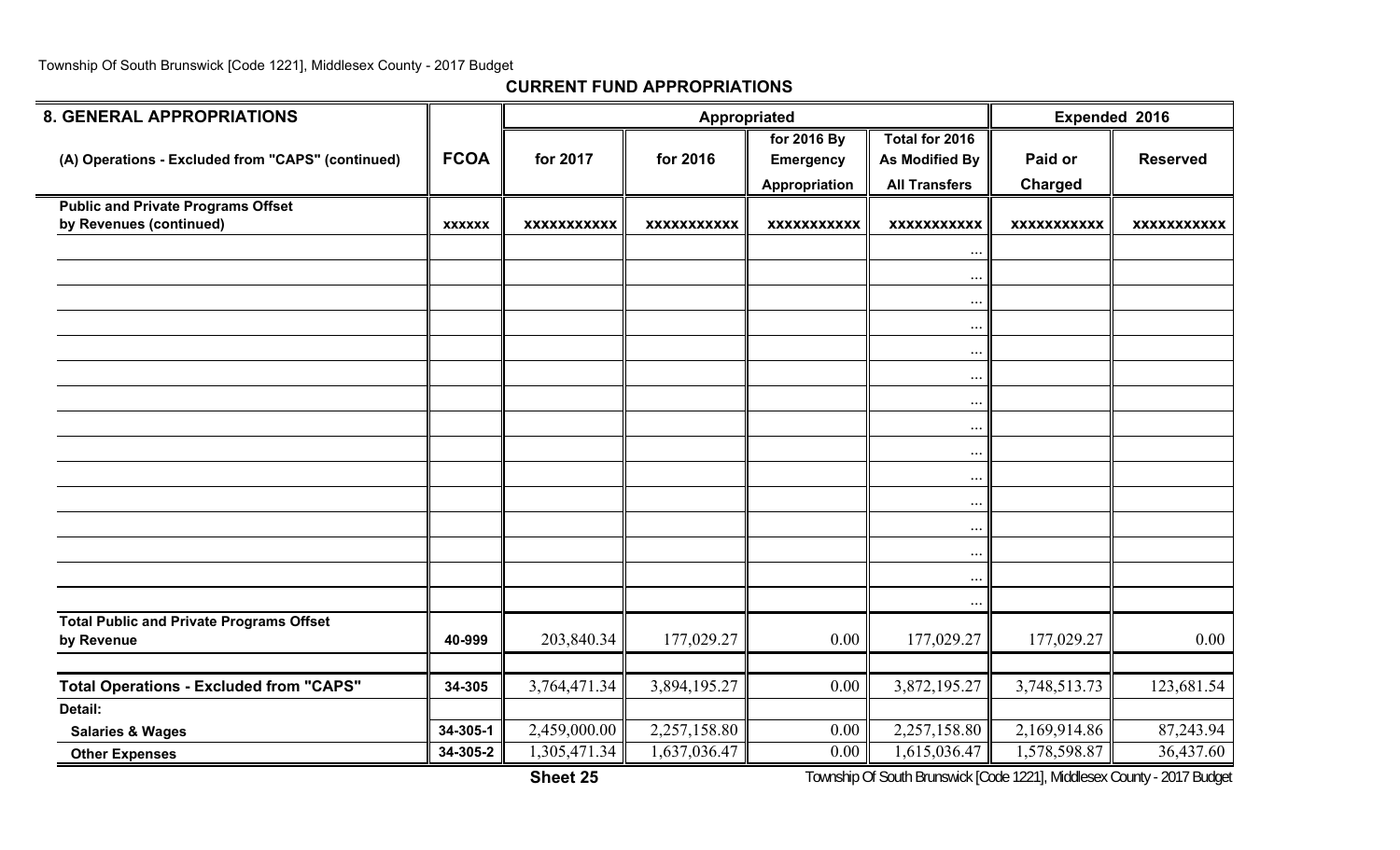| 8. GENERAL APPROPRIATIONS                       |             |            |            | Appropriated                                     |                                                                 | Expended 2016             |                 |  |
|-------------------------------------------------|-------------|------------|------------|--------------------------------------------------|-----------------------------------------------------------------|---------------------------|-----------------|--|
| (C) Capital Improvements - Excluded from "CAPS" | <b>FCOA</b> | for 2017   | for 2016   | for 2016 By<br><b>Emergency</b><br>Appropriation | Total for 2016<br><b>As Modified By</b><br><b>All Transfers</b> | Paid or<br><b>Charged</b> | <b>Reserved</b> |  |
| <b>Down Payments on Improvements</b>            | 44-902      |            |            |                                                  | $\ddots$                                                        |                           | $\cdots$        |  |
| <b>Capital Improvement Fund</b>                 | 44-901      | 100,000.00 | 100,000.00 | <b>XXXXXXXXXX</b>                                | 100,000.00                                                      | 100,000.00                | $\dots$         |  |
|                                                 |             |            |            |                                                  | $\ldots$                                                        |                           | $\dots$         |  |
|                                                 |             |            |            |                                                  | $\ddots$                                                        |                           | $\ldots$        |  |
|                                                 |             |            |            |                                                  | $\ddots$                                                        |                           | $\ldots$        |  |
|                                                 |             |            |            |                                                  | $\ldots$                                                        |                           | $\dots$ .       |  |
|                                                 |             |            |            |                                                  | $\ldots$                                                        |                           | $\cdots$        |  |
|                                                 |             |            |            |                                                  | $\cdot \cdot \cdot$                                             |                           | $\ldots$        |  |
|                                                 |             |            |            |                                                  | $\cdots$                                                        |                           | $\dots$ .       |  |
|                                                 |             |            |            |                                                  | $\cdots$                                                        |                           | $\cdots$        |  |
|                                                 |             |            |            |                                                  | $\ddots$                                                        |                           | $\ldots$        |  |
|                                                 |             |            |            |                                                  | $\cdots$                                                        |                           | $\dots$ .       |  |
|                                                 |             |            |            |                                                  | $\cdots$                                                        |                           | $\ldots$        |  |
|                                                 |             |            |            |                                                  | $\ldots$                                                        |                           | $\ldots$        |  |
|                                                 |             |            |            |                                                  | $\ldots$                                                        |                           | $\dots$         |  |
|                                                 |             |            |            |                                                  | $\cdots$                                                        |                           | $\ldots$        |  |
|                                                 |             |            |            |                                                  | .                                                               |                           | $\dots$         |  |
|                                                 |             |            |            |                                                  | $\ddotsc$                                                       |                           | $\cdots$        |  |
|                                                 |             |            |            |                                                  | $\ldots$                                                        |                           | $\cdots$        |  |
|                                                 |             |            |            |                                                  | $\ddots$                                                        |                           | $\ldots$        |  |
|                                                 |             |            |            |                                                  | $\ddots$                                                        |                           | $\ldots$        |  |
|                                                 |             |            |            |                                                  | $\cdot \cdot \cdot$                                             |                           | $\dots$         |  |
|                                                 |             |            |            |                                                  | $\ldots$                                                        |                           | $\ldots$        |  |
|                                                 |             |            |            |                                                  | $\ddotsc$                                                       |                           | $\dots$         |  |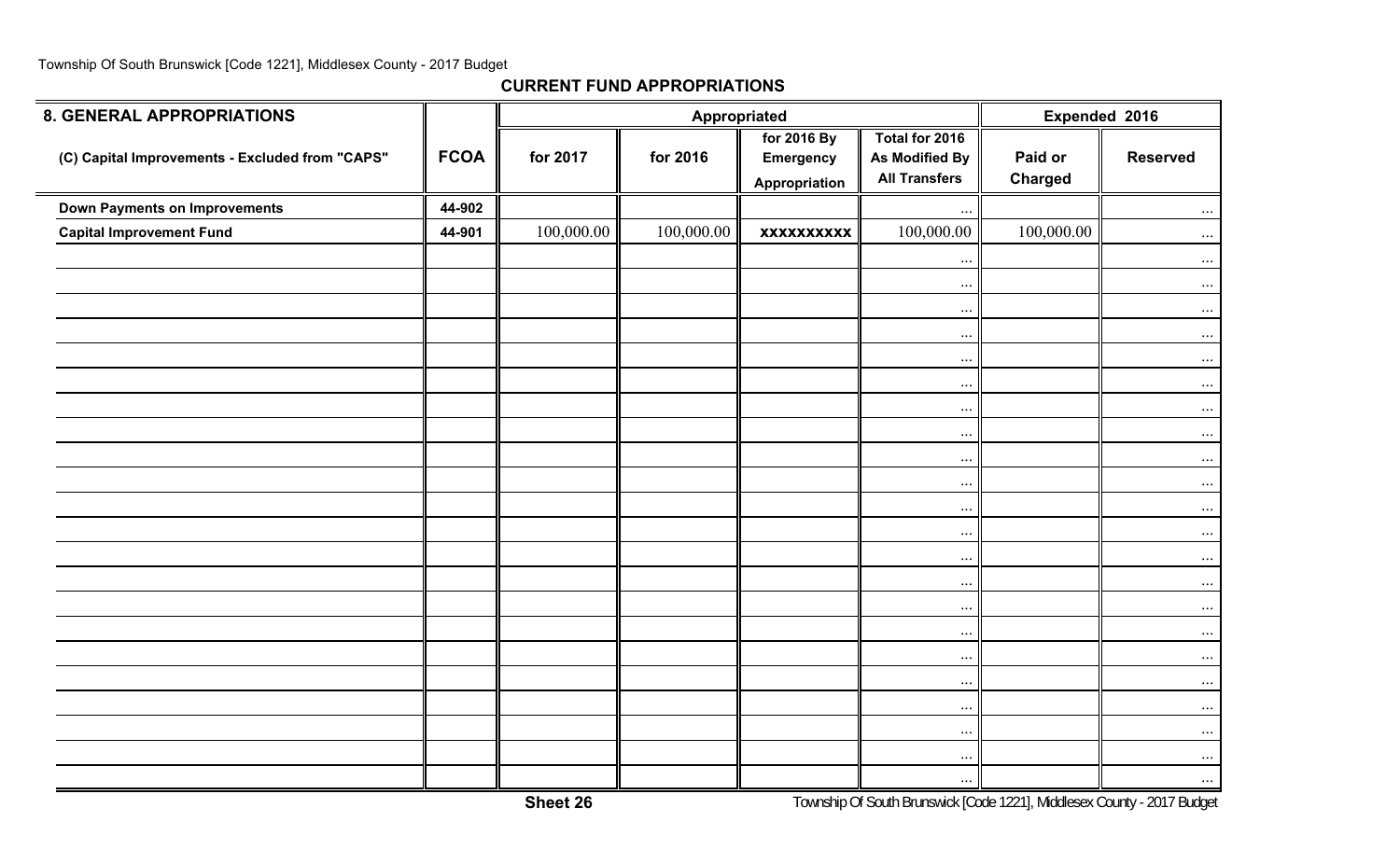**CURRENT FUND APPROPRIATIONS**

| <b>8. GENERAL APPROPRIATIONS</b>                       |               |                    |                    | <b>Appropriated</b>                              |                                                                 | Expended 2016             |                    |
|--------------------------------------------------------|---------------|--------------------|--------------------|--------------------------------------------------|-----------------------------------------------------------------|---------------------------|--------------------|
| (C) Capital Improvements - Excluded from "CAPS"        | <b>FCOA</b>   | for 2017           | for 2016           | for 2016 By<br><b>Emergency</b><br>Appropriation | Total for 2016<br><b>As Modified By</b><br><b>All Transfers</b> | Paid or<br><b>Charged</b> | <b>Reserved</b>    |
|                                                        |               |                    |                    |                                                  | $\ddotsc$                                                       |                           |                    |
|                                                        |               |                    |                    |                                                  | $\ddots$                                                        |                           |                    |
|                                                        |               |                    |                    |                                                  | $\cdots$                                                        |                           |                    |
|                                                        |               |                    |                    |                                                  | $\cdots$                                                        |                           |                    |
|                                                        |               |                    |                    |                                                  | $\ldots$                                                        |                           |                    |
| <b>Public and Private Programs Offset by Revenues:</b> | <b>XXXXXX</b> | <b>XXXXXXXXXXX</b> | <b>XXXXXXXXXXX</b> | <b>XXXXXXXXXXX</b>                               | <b>XXXXXXXXXXX</b>                                              | <b>XXXXXXXXXXX</b>        | <b>XXXXXXXXXXX</b> |
| New Jersey DOT Trust Fund Authority Act                | 41-865        | 310,000.00         |                    |                                                  | $\ddots$                                                        |                           |                    |
|                                                        |               |                    |                    |                                                  | $\ddotsc$                                                       |                           |                    |
|                                                        |               |                    |                    |                                                  | $\ldots$                                                        |                           |                    |
|                                                        |               |                    |                    |                                                  | $\ddotsc$                                                       |                           |                    |
|                                                        |               |                    |                    |                                                  | $\ddotsc$                                                       |                           |                    |
|                                                        |               |                    |                    |                                                  | $\cdots$                                                        |                           |                    |
|                                                        |               |                    |                    |                                                  | $\ddotsc$                                                       |                           |                    |
|                                                        |               |                    |                    |                                                  | $\ddots$                                                        |                           |                    |
|                                                        |               |                    |                    |                                                  | $\ddots$                                                        |                           |                    |
|                                                        |               |                    |                    |                                                  | $\ddotsc$                                                       |                           |                    |
|                                                        |               |                    |                    |                                                  | $\ddotsc$                                                       |                           |                    |
|                                                        |               |                    |                    |                                                  | $\ddots$                                                        |                           |                    |
|                                                        |               |                    |                    |                                                  | $\ddots$                                                        |                           |                    |
|                                                        |               |                    |                    |                                                  | $\ddotsc$                                                       |                           |                    |
|                                                        |               |                    |                    |                                                  | $\ddotsc$                                                       |                           |                    |
|                                                        |               |                    |                    |                                                  | $\ldots$                                                        |                           |                    |
|                                                        |               |                    |                    |                                                  |                                                                 |                           |                    |
| Total Capital Improvements - Excluded from "CAPS"      | 44-999        | 410,000.00         | 100,000.00         | 0.00                                             | 100,000.00                                                      | 100,000.00                | 0.00               |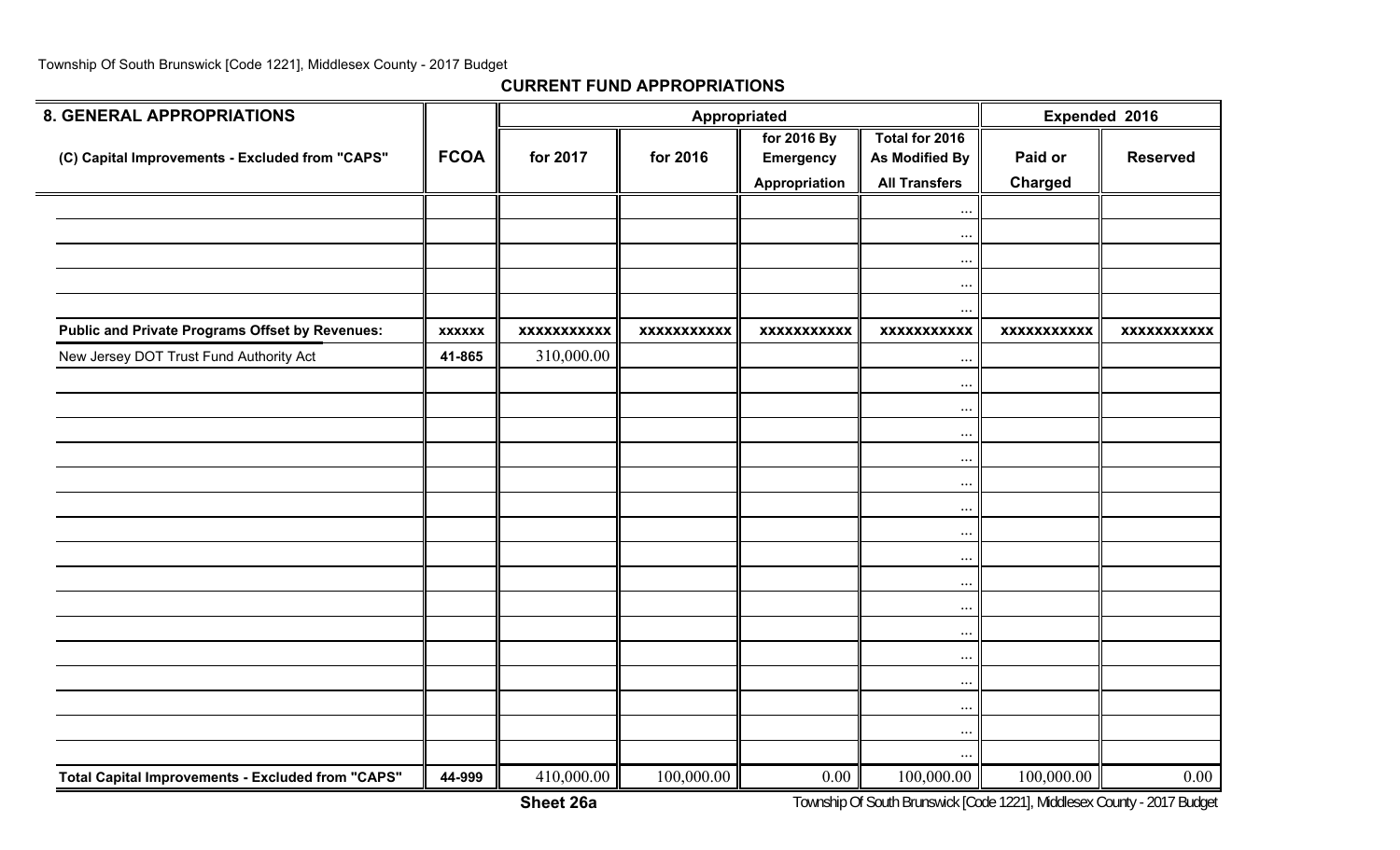**CURRENT FUND APPROPRIATIONS**

| <b>8. GENERAL APPROPRIATIONS</b>                           |               |                    | Appropriated       |                                                  |                                                                 | Expended 2016      |                    |
|------------------------------------------------------------|---------------|--------------------|--------------------|--------------------------------------------------|-----------------------------------------------------------------|--------------------|--------------------|
| (D) Municipal Debt Service - Excluded from "CAPS"          | <b>FCOA</b>   | for 2017           | for 2016           | for 2016 By<br><b>Emergency</b><br>Appropriation | Total for 2016<br><b>As Modified By</b><br><b>All Transfers</b> | Paid or<br>Charged | <b>Reserved</b>    |
| Payment of Bond Principal                                  | 45-920        | 4,793,635.00       | 4,423,500.50       |                                                  | 4,423,500.50                                                    | 4,423,500.50       | <b>XXXXXXXXXXX</b> |
| Payment of Bond Antic. Notes and Capital Notes             | 45-925        |                    |                    |                                                  | $\ddotsc$                                                       |                    | <b>XXXXXXXXXXX</b> |
| Interest on Bonds                                          | 45-930        | 941,156.73         | 1,052,375.00       |                                                  | 1,052,375.00                                                    | 1,052,375.00       | <b>XXXXXXXXXXX</b> |
| Interest on Notes                                          | 45-935        | 48,480.96          | 9,015.00           |                                                  | 9,015.00                                                        | 9,014.64           | <b>XXXXXXXXXXX</b> |
| <b>Green Trust Loan Program:</b>                           | <b>XXXXXX</b> | <b>XXXXXXXXXXX</b> | <b>XXXXXXXXXXX</b> | <b>XXXXXXXXXXX</b>                               | <b>XXXXXXXXXXX</b>                                              | <b>XXXXXXXXXXX</b> | <b>XXXXXXXXXXX</b> |
| Loan Repayments for Principal and Interest                 | 45-940        |                    |                    |                                                  | $\ddotsc$                                                       |                    | <b>XXXXXXXXXXX</b> |
|                                                            |               |                    |                    |                                                  | $\ddotsc$                                                       |                    | <b>XXXXXXXXXXX</b> |
|                                                            |               |                    |                    |                                                  | $\ddotsc$                                                       |                    | <b>XXXXXXXXXXX</b> |
|                                                            |               |                    |                    |                                                  | $\cdots$                                                        |                    | <b>XXXXXXXXXXX</b> |
|                                                            |               |                    |                    |                                                  | $\ddotsc$                                                       |                    | <b>XXXXXXXXXXX</b> |
|                                                            |               |                    |                    |                                                  | $\cdot$ .                                                       |                    | <b>XXXXXXXXXXX</b> |
|                                                            |               |                    |                    |                                                  | $\ddotsc$                                                       |                    | <b>XXXXXXXXXXX</b> |
|                                                            |               |                    |                    |                                                  | $\ddotsc$                                                       |                    | <b>XXXXXXXXXXX</b> |
|                                                            |               |                    |                    |                                                  | $\ddotsc$                                                       |                    | <b>XXXXXXXXXXX</b> |
|                                                            |               |                    |                    |                                                  | $\ddots$                                                        |                    | <b>XXXXXXXXXXX</b> |
|                                                            |               |                    |                    |                                                  | $\ddotsc$                                                       |                    | <b>XXXXXXXXXXX</b> |
|                                                            |               |                    |                    |                                                  | $\ddotsc$                                                       |                    | <b>XXXXXXXXXXX</b> |
|                                                            |               |                    |                    |                                                  | $\ddots$                                                        |                    | <b>XXXXXXXXXXX</b> |
|                                                            | 45-941        |                    |                    |                                                  | $\ddotsc$                                                       |                    | <b>XXXXXXXXXXX</b> |
|                                                            | 45-941        |                    |                    |                                                  | $\cdot$ .                                                       |                    | <b>XXXXXXXXXXX</b> |
| Capital Lease Obligations Approved After 7/1/2007          |               |                    |                    |                                                  |                                                                 |                    | <b>XXXXXXXXXXX</b> |
| Principal                                                  | 45-941        | 398,494.97         | 425,980.00         |                                                  | 425,980.00                                                      | 422,076.24         | <b>XXXXXXXXXXX</b> |
| Interest                                                   | 45-941        | 9,356.11           | 17,500.00          |                                                  | 17,500.00                                                       | 17,500.00          | <b>XXXXXXXXXXX</b> |
| <b>Total Municipal Debt Service - Excluded from "CAPS"</b> | 45-999        | 6, 191, 123. 77    | 5,928,370.50       | 0.00                                             | 5,928,370.50                                                    | 5,924,466.38       | <b>XXXXXXXXXXX</b> |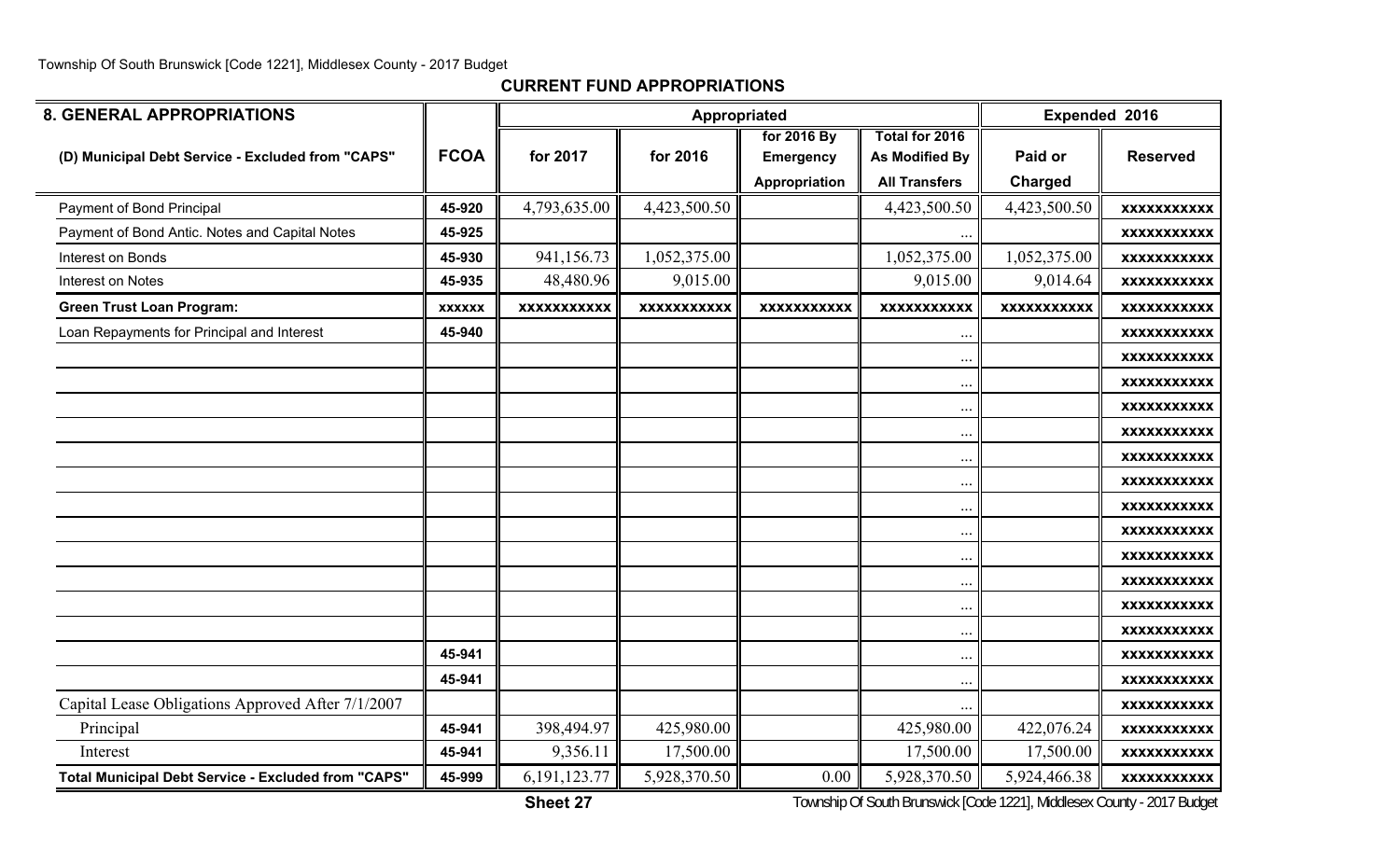#### **CURRENT FUND APPROPRIATIONS**

| <b>8. GENERAL APPROPRIATIONS</b>                                                               |              |                    | Appropriated       |                      |                       | Expended 2016      |                    |
|------------------------------------------------------------------------------------------------|--------------|--------------------|--------------------|----------------------|-----------------------|--------------------|--------------------|
|                                                                                                |              |                    |                    | for 2016 By          | Total for 2016        |                    |                    |
| (E) Deferred Charges - Municipal -                                                             | <b>FCOA</b>  | for 2017           | for 2016           | <b>Emergency</b>     | <b>As Modified By</b> | Paid or            | <b>Reserved</b>    |
| <b>Excluded from "CAPS"</b>                                                                    |              |                    |                    | <b>Appropriation</b> | <b>All Transfers</b>  | <b>Charged</b>     |                    |
| (1) DEFERRED CHARGES:                                                                          | <b>XXXXX</b> | <b>XXXXXXXXXXX</b> | <b>XXXXXXXXXXX</b> | <b>XXXXXXXXXXX</b>   | <b>XXXXXXXXXXX</b>    | <b>XXXXXXXXXXX</b> | <b>XXXXXXXXXXX</b> |
| <b>Emergency Authorizations</b>                                                                | 46-870       |                    |                    | <b>XXXXXXXXXXX</b>   | $\ddots$              |                    | XXXXXXXXXXX        |
| <b>Special Emergency Authorizations-</b>                                                       |              |                    |                    |                      |                       |                    |                    |
| 5 Years (N.J.S. 40A:4-55)                                                                      | 46-875       | 415,000.00         | 430,000.00         | <b>XXXXXXXXXXX</b>   | 430,000.00            | 430,000.00         | <b>XXXXXXXXXXX</b> |
| <b>Special Emergency Authorizations-</b><br>3 Years (N.J.S. 40A:4-55.1 & 40A:4-55.13)          | 46-871       |                    |                    | <b>XXXXXXXXXXX</b>   |                       |                    | XXXXXXXXXXX        |
| Defered Charges to Future Taxation Unfunded                                                    | 46-872       |                    |                    | <b>XXXXXXXXXXX</b>   | $\ddotsc$             |                    | <b>XXXXXXXXXXX</b> |
|                                                                                                |              |                    |                    | <b>XXXXXXXXXXX</b>   | $\ddotsc$             |                    | <b>XXXXXXXXXXX</b> |
|                                                                                                |              |                    |                    | <b>XXXXXXXXXXX</b>   | $\ddots$              |                    | XXXXXXXXXXX        |
|                                                                                                |              |                    |                    | <b>XXXXXXXXXXX</b>   | $\ddotsc$             |                    | XXXXXXXXXXX        |
|                                                                                                |              |                    |                    | <b>XXXXXXXXXXX</b>   | $\cdot$ .             |                    | <b>XXXXXXXXXXX</b> |
|                                                                                                |              |                    |                    | <b>XXXXXXXXXXX</b>   | $\ddots$              |                    | XXXXXXXXXXX        |
|                                                                                                |              |                    |                    | <b>XXXXXXXXXXX</b>   | $\ddotsc$             |                    | XXXXXXXXXXX        |
|                                                                                                |              |                    |                    | <b>XXXXXXXXXXX</b>   | $\cdots$              |                    | <b>XXXXXXXXXXX</b> |
|                                                                                                |              |                    |                    | <b>XXXXXXXXXXX</b>   | $\ddotsc$             |                    | <b>XXXXXXXXXXX</b> |
|                                                                                                |              |                    |                    | XXXXXXXXXXX          | $\ddotsc$             |                    | XXXXXXXXXXX        |
| Total Deferred Charges - Municipal -                                                           |              |                    |                    |                      |                       |                    |                    |
| <b>Excluded from "CAPS"</b>                                                                    | 46-999       | 415,000.00         | 430,000.00         | <b>XXXXXXXXXXX</b>   | 430,000.00            | 430,000.00         | <b>XXXXXXXXXXX</b> |
| (F) Judgements (N.J.S. 40A:4-45.3cc)                                                           | 37-480       |                    |                    |                      | 0.00                  |                    | <b>XXXXXXXXXXX</b> |
| (N) Transferred to Board of Education for Use of<br>Local Schools (N.J.S.A. 40:48-17.1 & 17.3) | 29-405       |                    |                    | XXXXXXXXXXX          | 0.00                  |                    | XXXXXXXXXXX        |
|                                                                                                |              |                    |                    | <b>XXXXXXXXXXX</b>   |                       |                    | <b>XXXXXXXXXXX</b> |
| (G) With Prior Consent of Local Finance Board:<br><b>Cash Deficit of Preceeding Year</b>       | 46-885       |                    |                    | <b>XXXXXXXXXXX</b>   | 0.00                  |                    | XXXXXXXXXXX        |
|                                                                                                |              |                    |                    | <b>XXXXXXXXXXX</b>   |                       |                    | <b>XXXXXXXXXXX</b> |
| (H-2) Total General Appropriations for Municipal                                               |              |                    |                    |                      |                       |                    |                    |
| <b>Purposes Excluded from "CAPS"</b>                                                           | 34-309       | 10,780,595.11      | 10,352,565.77      | 0.00                 | 10,330,565.77         | 10,202,980.11      | 123,681.54         |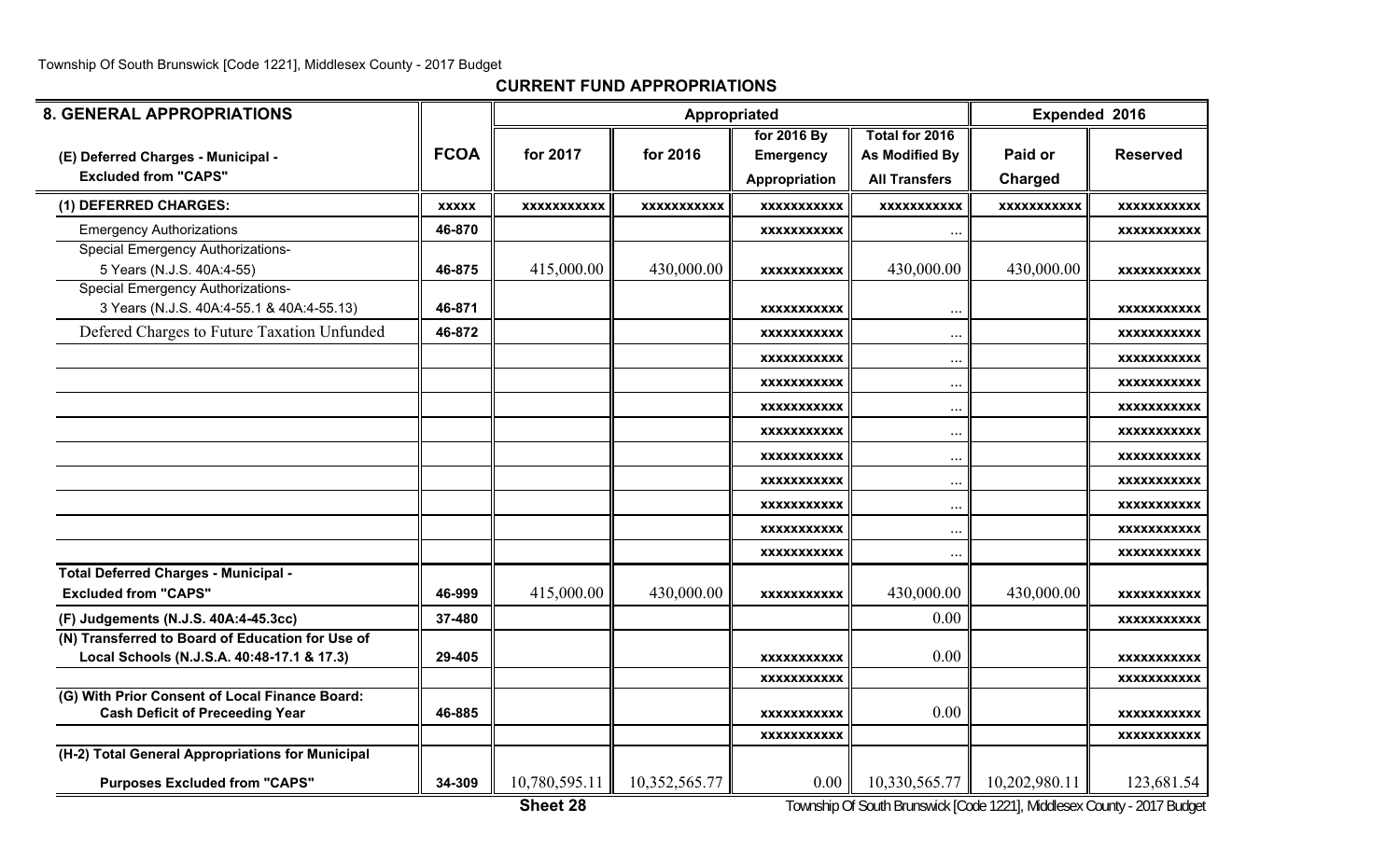**CURRENT FUND APPROPRIATIONS**

| <b>8. GENERAL APPROPRIATIONS</b>                                                              |               |               |               | Appropriated       |                       | Expended 2016      |                    |
|-----------------------------------------------------------------------------------------------|---------------|---------------|---------------|--------------------|-----------------------|--------------------|--------------------|
|                                                                                               |               |               |               | for 2016 By        | Total for 2016        |                    |                    |
|                                                                                               | <b>FCOA</b>   | for 2017      | for 2016      | <b>Emergency</b>   | <b>As Modified By</b> | Paid or            | <b>Reserved</b>    |
|                                                                                               |               |               |               | Appropriation      | <b>All Transfers</b>  | Charged            |                    |
| For Local District School Purposes -                                                          |               |               |               |                    |                       |                    |                    |
| <b>Excluded from "CAPS"</b>                                                                   | <b>XXXXXX</b> | XXXXXXXX.XX   | XXXXXXXX.XX   | XXXXXXXX.XX        | XXXXXXXX.XX           | <b>XXXXXXXX.XX</b> | XXXXXXXX.XX        |
| (I) Type 1 District School Debt Service                                                       | <b>XXXXXX</b> | XXXXXXXX.XX   | XXXXXXXX.XX   | XXXXXXXX.XX        | <b>XXXXXXXX.XX</b>    | <b>XXXXXXXX.XX</b> | XXXXXXXX.XX        |
| Payment of Bond Principal                                                                     | 48-920        |               |               |                    | $\ddotsc$             |                    | XXXXXXXX.XX        |
| Payment of Bond Anticipation Notes                                                            | 48-925        |               |               |                    | $\ddotsc$             |                    | XXXXXXXX.XX        |
| Interest on Bonds                                                                             | 48-930        |               |               |                    | $\ddotsc$             |                    | XXXXXXXX.XX        |
| Interest on Notes                                                                             | 48-935        |               |               |                    | $\ddots$              |                    | XXXXXXXX.XX        |
|                                                                                               |               |               |               |                    | $\ldots$              |                    | XXXXXXXX.XX        |
|                                                                                               |               |               |               |                    | $\bullet$ $\bullet$   |                    | XXXXXXXX.XX        |
| <b>Total of Type 1 District School Debt Service</b>                                           |               |               |               |                    |                       |                    |                    |
| - Excluded from "CAPS"                                                                        | 48-999        | 0.00          | 0.00          | 0.00               | 0.00                  | 0.00               | <b>XXXXXXXX.XX</b> |
| (J) Deferred Charges and Statutory Expenditures -                                             |               |               |               |                    |                       |                    |                    |
| <b>Local School - Excluded from "CAPS"</b>                                                    | <b>XXXXXX</b> | XXXXXXXX.XX   | XXXXXXXX.XX   | XXXXXXXX.XX        | <b>XXXXXXXX.XX</b>    | <b>XXXXXXXX.XX</b> | XXXXXXXX.XX        |
| <b>Emergency Authorizations - Schools</b>                                                     | 29-406        |               |               | <b>XXXXXXXX.XX</b> | 0.00                  |                    | XXXXXXXX.XX        |
| Capital Project for Land, Building or Equipment                                               |               |               |               |                    |                       |                    |                    |
| N.J.S. 18A:22-20                                                                              | 29-407        |               |               |                    | 0.00                  |                    | XXXXXXXX.XX        |
| Total of Deferred Charges and Statutory Expen-<br>ditures-Local School - Excluded from "CAPS" | 29-409        | 0.00          | 0.00          | 0.00               | 0.00                  | 0.00               | XXXXXXXX.XX        |
| (K) Total Municipal Appropriations for Local District School                                  |               |               |               |                    |                       |                    |                    |
| Purposes {Item (I) and (J)} - Excluded from "CAPS"                                            | 29-410        | 0.00          | 0.00          | 0.00               | 0.00                  | 0.00               | <b>XXXXXXXX.XX</b> |
| (O) Total General Appropriations - Excluded from<br>"CAPS"                                    | 34-399        | 10,780,595.11 | 10,352,565.77 | 0.00               | 10,330,565.77         | 10,202,980.11      | 123,681.54         |
|                                                                                               |               |               |               |                    |                       |                    |                    |
| (L) Subtotal General Appropriations<br>${Items (H-1) and (O)}$                                | 34-400        | 53,104,605.80 | 50,693,614.06 | 425,000.00         | 51,118,614.06         | 50, 101, 616.78    | 1,013,093.16       |
| (M) Reserve for Uncollected Taxes                                                             | 50-899        | 1,860,897.26  | 1,810,644.93  | <b>XXXXXXXX.XX</b> | 1,810,644.93          | 1,810,644.93       | <b>XXXXXXXX.XX</b> |
| 9. Total General Appropriations                                                               | 34-499        | 54,965,503.06 | 52,504,258.99 | 425,000.00         | 52,929,258.99         | 51,912,261.71      | 1,013,093.16       |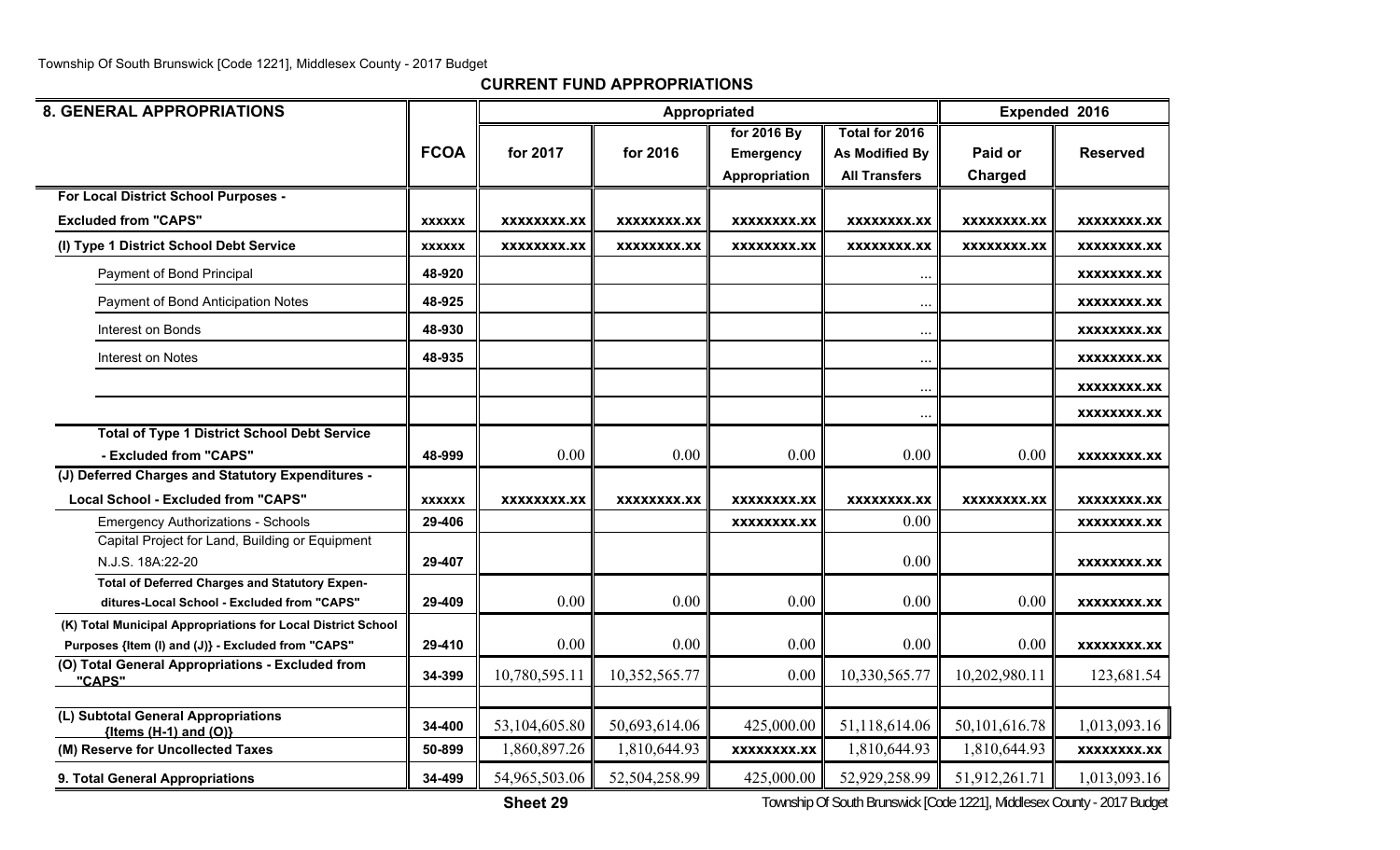**CURRENT FUND APPROPRIATIONS**

| <b>8. GENERAL APPROPRIATIONS</b>                      |               |                   |                   | Appropriated                                     |                                                          | <b>Expended 2016</b> |                   |
|-------------------------------------------------------|---------------|-------------------|-------------------|--------------------------------------------------|----------------------------------------------------------|----------------------|-------------------|
| <b>Summary of Appropriations</b>                      | <b>FCOA</b>   | for 2017          | for 2016          | for 2016 By<br><b>Emergency</b><br>Appropriation | Total for 2016<br>As Modified By<br><b>All Transfers</b> | Paid or<br>Charged   | <b>Reserved</b>   |
| (H-1) Total General Appropriations for                |               |                   |                   |                                                  |                                                          |                      |                   |
| <b>Municipal Purposes within "CAPS"</b>               | 34-299        | 42,324,010.69     | 40, 341, 048. 29  | 425,000.00                                       | 40,788,048.29                                            | 39,898,636.67        | 889,411.62        |
|                                                       | <b>XXXXXX</b> |                   |                   | <b>XXXXXXXXXX</b>                                |                                                          |                      | <b>XXXXXXXXXX</b> |
| <b>Operations - Excluded from "CAPS"</b><br>(A)       | <b>XXXXXX</b> | <b>XXXXXXXXXX</b> | <b>XXXXXXXXXX</b> | <b>XXXXXXXXXX</b>                                | <b>XXXXXXXXXX</b>                                        | <b>XXXXXXXXXX</b>    | <b>XXXXXXXXXX</b> |
| <b>Other Operations</b>                               | 34-300        | 2,945,631.00      | 3,241,166.00      | 0.00                                             | 3,219,166.00                                             | 3,121,993.79         | 97,172.21         |
| <b>Uniform Construction Code</b>                      | 22-999        | 0.00              | 0.00              | 0.00                                             | 0.00                                                     | 0.00                 | 0.00              |
| <b>Shared Service Agreements</b>                      | 42-999        | 615,000.00        | 476,000.00        | 0.00                                             | 476,000.00                                               | 449,490.67           | 26,509.33         |
| <b>Additional Appropriations Offset by Revs.</b>      | 34-303        | 0.00              | 0.00              | 0.00                                             | 0.00                                                     | 0.00                 | 0.00              |
| Public & Private Progs Offset by Revs.                | 40-999        | 203,840.34        | 177,029.27        | 0.00                                             | 177,029.27                                               | 177,029.27           | 0.00              |
| <b>Total Operations - Excluded from "CAPS"</b>        | 34-305        | 3,764,471.34      | 3,894,195.27      | 0.00                                             | 3,872,195.27                                             | 3,748,513.73         | 123,681.54        |
| <b>Capital Improvements</b><br>(C)                    | 44-999        | 410,000.00        | 100,000.00        | 0.00                                             | 100,000.00                                               | 100,000.00           | 0.00              |
| <b>Municipal Debt Service</b><br>(D)                  | 45-999        | 6, 191, 123. 77   | 5,928,370.50      | 0.00                                             | 5,928,370.50                                             | 5,924,466.38         | <b>XXXXXXXXX</b>  |
| <b>Total Deferred Charges (Sheets 28 only)</b><br>(E) | 46-999        | 415,000.00        | 430,000.00        | <b>XXXXXXXXXX</b>                                | 430,000.00                                               | 430,000.00           | <b>XXXXXXXXX</b>  |
| <b>Judgements</b><br>(F)                              | 37-480        | 0.00              | 0.00              | 0.00                                             | 0.00                                                     | 0.00                 | 0.00              |
| <b>Cash Deficit</b><br>(G)                            | 46-885        | 0.00              | 0.00              | <b>XXXXXXXXXX</b>                                | 0.00                                                     | 0.00                 | <b>XXXXXXXXX</b>  |
| (K) Local District School Purposes                    | 29-410        | 0.00              | 0.00              | 0.00                                             | 0.00                                                     | 0.00                 | <b>XXXXXXXXX</b>  |
| <b>Transferred to Board of Education</b><br>(N)       | 29-405        | 0.00              | 0.00              | <b>XXXXXXXXXX</b>                                | 0.00                                                     | 0.00                 | <b>XXXXXXXXX</b>  |
| (M) Reserve for Uncollected Taxes                     | 50-899        | 1,860,897.26      | 1,810,644.93      | <b>XXXXXXXXXX</b>                                | 1,810,644.93                                             | 1,810,644.93         | <b>XXXXXXXXX</b>  |
| <b>Total General Appropriations</b>                   | 34-499        | 54,965,503.06     | 52,504,258.99     | 425,000.00                                       | 52,929,258.99                                            | 51,912,261.71        | 1,013,093.16      |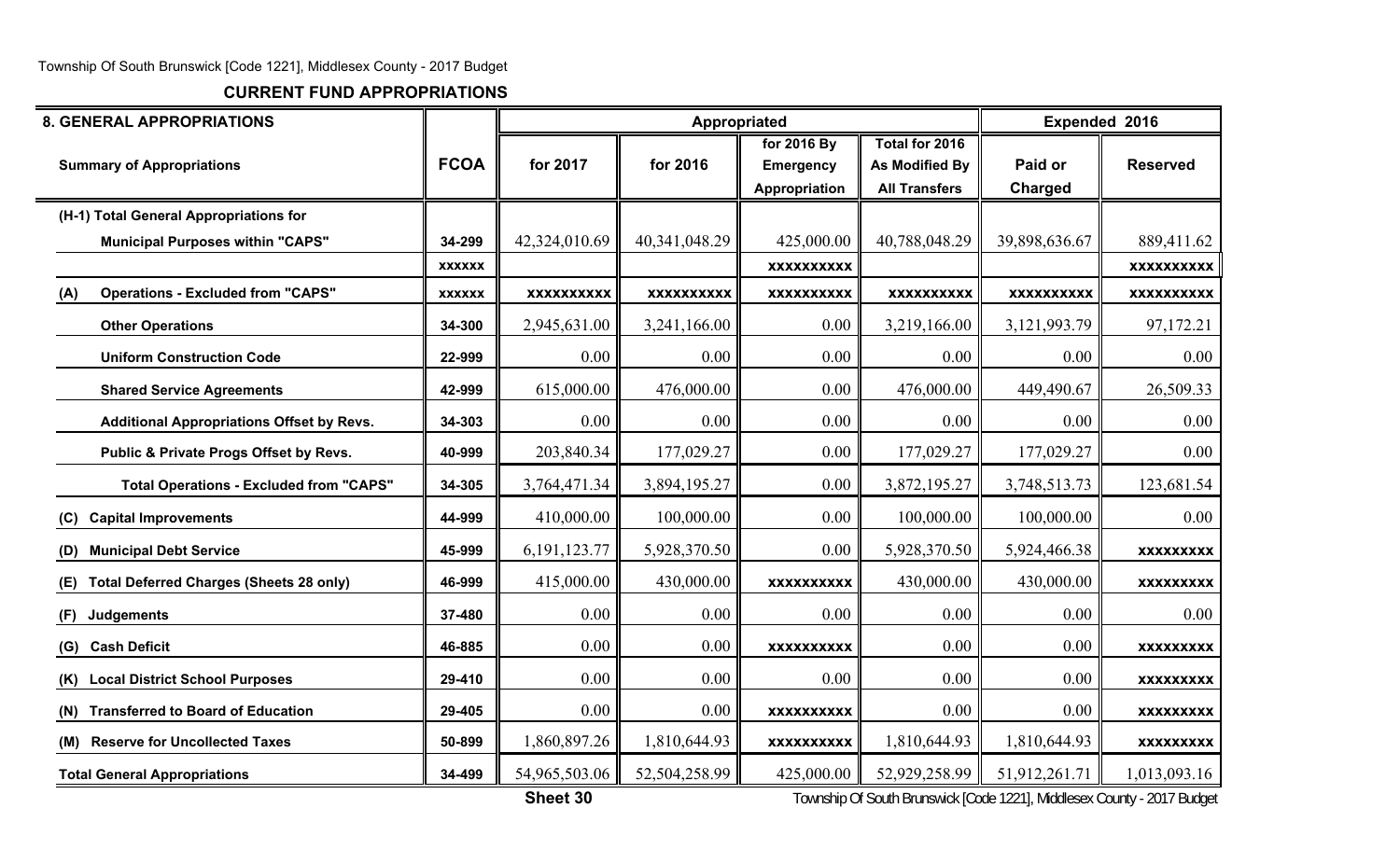## **DEDICATED WATER AND SEWER UTILITY BUDGET**

| <b>10. DEDICATED REVENUES FROM WATER AND SEWER UTILITY</b>                                                         | <b>FCOA</b>   | Anticipated         |               | <b>Realized in</b>  |                           |
|--------------------------------------------------------------------------------------------------------------------|---------------|---------------------|---------------|---------------------|---------------------------|
|                                                                                                                    |               | 2017                | 2016          | <b>Cash in 2016</b> |                           |
| <b>Operating Surplus Anticipated</b>                                                                               | 08-501        | 1,500,000.00        | 1,500,000.00  | 1,500,000.00        |                           |
| <b>Operating Surplus Anticipated with Prior Written</b><br><b>Consent of Director of Local Government Services</b> | 08-502        |                     |               |                     |                           |
| <b>Total Operating Surplus Anticipated</b>                                                                         | 08-500        | 1,500,000.00        | 1,500,000.00  | 1,500,000.00        | * Note: Us                |
| Rents                                                                                                              | 08-503        | 24,700,000.00       | 24,000,000.00 | 25, 342, 181.84     | for Water I               |
| Fire Hydrant Service                                                                                               | 08-504        |                     |               |                     | All other u               |
| Miscellaneous                                                                                                      | 08-505        |                     |               |                     | 35 and 36.                |
|                                                                                                                    | 55-506        |                     |               |                     |                           |
| <b>Connection Fees</b>                                                                                             |               | 1,889,185.00        | 1,350,000.00  | 3,031,289.13        | Use a sepa<br>for each se |
|                                                                                                                    |               |                     |               |                     |                           |
|                                                                                                                    |               |                     |               |                     |                           |
| Special Items of General Revenue Anticipated with Prior                                                            |               |                     |               |                     |                           |
| Written Consent of Director of Local Government Services                                                           | <b>XXXXXX</b> | <b>XXXXXXXXX.XX</b> | XXXXXXXXX.XX  | XXXXXXXXX.XX        |                           |
|                                                                                                                    | 55-509        |                     |               |                     |                           |
|                                                                                                                    | 55-510        |                     |               |                     |                           |
| Reserve for Debt Service                                                                                           |               | 106,000.00          | 168,394.00    | 168,394.00          |                           |
|                                                                                                                    |               |                     |               |                     |                           |
| <b>Deficit (General Budget)</b>                                                                                    | 08-549        |                     |               |                     |                           |
| <b>Total Water And Sewer Utility Revenues</b>                                                                      | 08-599        | 28,195,185.00       | 27,018,394.00 | 30,041,864.97       |                           |

**Total Operating Surplus Anticipated 08-500** 1,500,000.00 1,500,000.00 1,500,000.00 **\*** *Note:* **Use Pages 31, 32 and 33** for Water Utility only.

All other utilities use sheets 34,

**Use a separate set of sheets for each separate Utility.**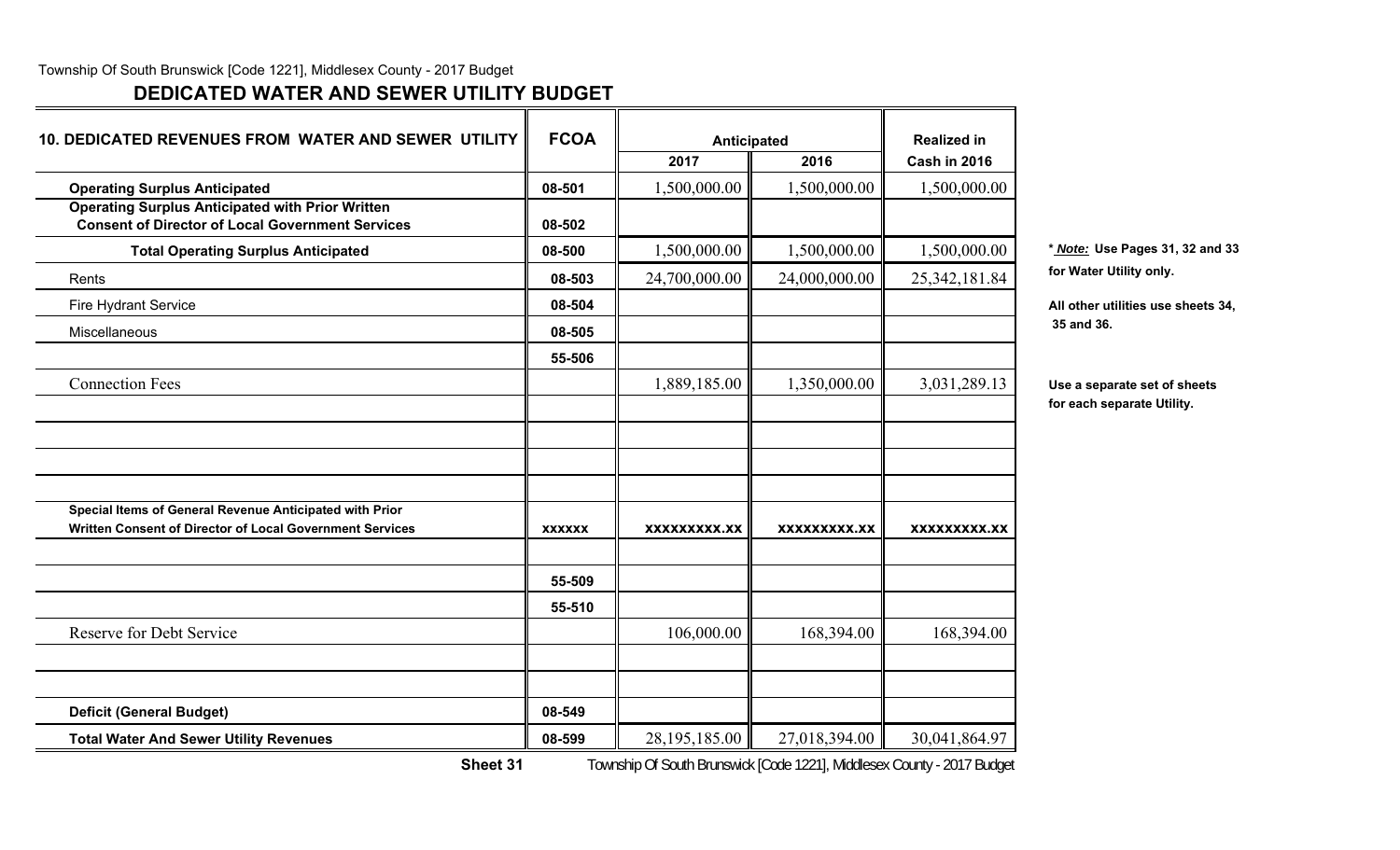# **DEDICATED WATER AND SEWER UTILITY BUDGET - (Continued)** *\* Note: Use sheet 32 for Water Utility only.*

|                                                                 |               |                     | Appropriated        |                                                  |                                                                 | <b>Expended 2016</b> |                     |
|-----------------------------------------------------------------|---------------|---------------------|---------------------|--------------------------------------------------|-----------------------------------------------------------------|----------------------|---------------------|
| <b>11. APPROPRIATIONS FOR</b><br><b>WATER AND SEWER UTILITY</b> | <b>FCOA</b>   | for 2017            | for 2016            | for 2016 by<br><b>Emergency</b><br>Appropriation | Total for 2016 as<br><b>Modified By All</b><br><b>Transfers</b> | Paid or<br>Charged   | <b>Reserved</b>     |
| <b>Operating:</b>                                               | <b>XXXXXX</b> | <b>XXXXXXXXX.XX</b> | <b>XXXXXXXXX.XX</b> | <b>XXXXXXXXX.XX</b>                              | <b>XXXXXXXXX.XX</b>                                             | <b>XXXXXXXXX.XX</b>  | <b>XXXXXXXXX.XX</b> |
| Salaries & Wages                                                | 55-501        | 4,315,860.00        | 3,798,294.00        |                                                  | 3,798,294.00                                                    | 3,704,526.27         | 93,767.73           |
| <b>Other Expenses</b>                                           | 55-502        | 16,902,325.00       | 16,285,100.00       |                                                  | 16,261,255.00                                                   | 15,450,458.84        | 810,796.16          |
|                                                                 |               |                     |                     |                                                  | $\ddots$<br>$\ddots$<br>$\cdots$                                |                      |                     |
| <b>Capital Improvements:</b>                                    | <b>XXXXXX</b> | <b>XXXXXXXXX.XX</b> | XXXXXXXXX.XX        | <b>XXXXXXXXX.XX</b>                              | <b>XXXXXXXXX.XX</b>                                             | <b>XXXXXXXXX.XX</b>  | xxxxxxxxx.xx        |
| Down Payment on Improvements                                    | 55-510        |                     |                     |                                                  |                                                                 |                      |                     |
| Capital Improvement Fund                                        | 55-511        |                     |                     |                                                  |                                                                 |                      |                     |
| <b>Capital Outlay</b>                                           | 55-512        |                     |                     |                                                  |                                                                 |                      |                     |
|                                                                 |               |                     |                     |                                                  |                                                                 |                      |                     |
|                                                                 |               |                     |                     |                                                  |                                                                 |                      |                     |
| <b>Debt Service:</b>                                            | <b>XXXXXX</b> | <b>XXXXXXXXX.XX</b> | <b>XXXXXXXXX.XX</b> | <b>XXXXXXXXX.XX</b>                              | <b>XXXXXXXXX.XX</b>                                             | <b>XXXXXXXXX.XX</b>  | <b>XXXXXXXXX.XX</b> |
| Payment of Bond Principal                                       | 55-520        | 3,460,000.00        | 3,370,000.00        |                                                  | 3,393,845.00                                                    | 3,393,845.00         | <b>XXXXXXXXX.XX</b> |
| Payment of Bond Anticipation Notes and<br><b>Capital Notes</b>  | 55-521        |                     |                     |                                                  |                                                                 |                      | <b>XXXXXXXXX.XX</b> |
| Interest on Bonds                                               | 55-522        | 985,000.00          | 1,100,000.00        |                                                  | 1,100,000.00                                                    | 1,099,966.50         | <b>XXXXXXXXX.XX</b> |
| Interest on Notes                                               | 55-523        | 350,000.00          | 305,000.00          |                                                  | 305,000.00                                                      | 305,000.00           | <b>XXXXXXXXX.XX</b> |
|                                                                 |               |                     |                     |                                                  |                                                                 |                      | <b>XXXXXXXXX.XX</b> |
|                                                                 |               |                     |                     |                                                  |                                                                 |                      | <b>XXXXXXXXX.XX</b> |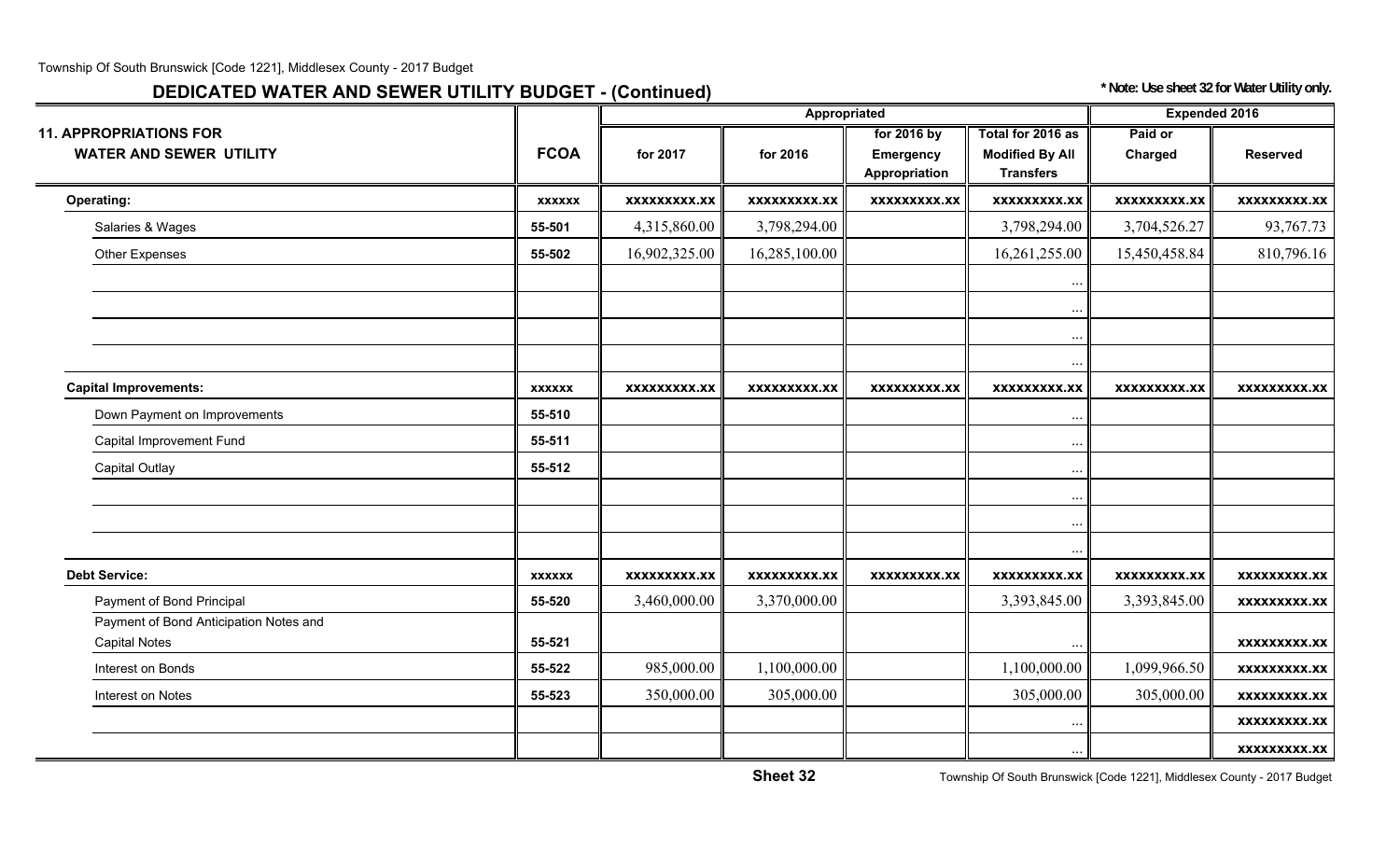**DEDICATED WATER AND SEWER UTILITY BUDGET - (Continued)** NOTE: Use sheet 33 for Water Utility only.

|                                                       |               |                     | Appropriated        |                     |                        | <b>Expended 2016</b> |                     |
|-------------------------------------------------------|---------------|---------------------|---------------------|---------------------|------------------------|----------------------|---------------------|
| <b>11. APPROPRIATIONS FOR WATER AND SEWER UTILITY</b> |               |                     |                     | for 2016 by         | Total for 2016 as      | Paid or              |                     |
|                                                       | <b>FCOA</b>   | for 2017            | for 2016            | <b>Emergency</b>    | <b>Modified By All</b> | Charged              | <b>Reserved</b>     |
|                                                       |               |                     |                     | Appropriation       | <b>All Transfers</b>   |                      |                     |
| <b>Deferred Charges and Statutory Expenditures:</b>   | <b>XXXXXX</b> | <b>XXXXXXXXX.XX</b> | <b>XXXXXXXXX.XX</b> | <b>XXXXXXXXX.XX</b> | <b>XXXXXXXXX.XX</b>    | <b>XXXXXXXXX.XX</b>  | <b>XXXXXXXXX.XX</b> |
| <b>DEFERRED CHARGES:</b>                              | <b>XXXXXX</b> | <b>XXXXXXXXX.XX</b> | <b>XXXXXXXXX.XX</b> | <b>XXXXXXXXX.XX</b> | <b>XXXXXXXXX.XX</b>    | <b>XXXXXXXXX.XX</b>  | <b>XXXXXXXXX.XX</b> |
| <b>Emergency Authorizations</b>                       | 55-530        |                     |                     | <b>XXXXXXXXX.XX</b> |                        |                      | <b>XXXXXXXXX.XX</b> |
|                                                       |               |                     |                     | <b>XXXXXXXXX.XX</b> | $\ddotsc$              |                      | XXXXXXXXX.XX        |
|                                                       |               |                     |                     | <b>XXXXXXXXX.XX</b> | $\cdots$               |                      | <b>XXXXXXXXX.XX</b> |
|                                                       |               |                     |                     | <b>XXXXXXXXX.XX</b> |                        |                      | <b>XXXXXXXXX.XX</b> |
|                                                       |               |                     |                     | <b>XXXXXXXXX.XX</b> | $\ddots$               |                      | <b>XXXXXXXXX.XX</b> |
|                                                       |               |                     |                     | <b>XXXXXXXXX.XX</b> | $\ddots$               |                      | <b>XXXXXXXXX.XX</b> |
|                                                       |               |                     |                     | <b>XXXXXXXXX.XX</b> |                        |                      | <b>XXXXXXXXX.XX</b> |
| <b>STATUTORY EXPENDITURES:</b>                        | <b>XXXXXX</b> | <b>XXXXXXXXX.XX</b> | <b>XXXXXXXXX.XX</b> | <b>XXXXXXXXX.XX</b> | <b>XXXXXXXXX.XX</b>    | <b>XXXXXXXXX.XX</b>  | <b>XXXXXXXXX.XX</b> |
| Contribution To:                                      |               |                     |                     |                     |                        |                      |                     |
| Public Employees' Retirement System                   | 55-540        | 462,000.00          | 450,000.00          |                     | 450,000.00             | 450,000.00           | $0.00\,$            |
| Social Security System (O.A.S.I.)                     | 55-541        | 220,000.00          | 210,000.00          |                     | 210,000.00             | 198,740.91           | 11,259.09           |
| Unemployment Compensation Insurance                   |               |                     |                     |                     |                        |                      |                     |
| (N.J.S.A. 43:21-3 et. seq.)                           | 55-542        |                     |                     |                     |                        |                      |                     |
|                                                       |               |                     |                     |                     | $\ddots$               |                      |                     |
|                                                       |               |                     |                     |                     |                        |                      |                     |
|                                                       |               |                     |                     |                     | $\ddotsc$              |                      |                     |
|                                                       |               |                     |                     |                     | $\ddots$               |                      |                     |
| <b>Judgements</b>                                     | 55-531        |                     |                     |                     | $\ddotsc$              |                      |                     |
| <b>Deficit in Operations in Prior Years</b>           | 55-532        |                     |                     | <b>XXXXXXXXX.XX</b> |                        |                      | <b>XXXXXXXXX.XX</b> |
| <b>Surplus (General Budget)</b>                       | 55-545        | 1,500,000.00        | 1,500,000.00        | <b>XXXXXXXXX.XX</b> | 1,500,000.00           | 1,500,000.00         | <b>XXXXXXXXX.XX</b> |
| TOTAL WATER AND SEWER UTILITY APPROPRIATIONS          | 55-599        | 28, 195, 185.00     | 27,018,394.00       | 0.00                | 27,018,394.00          | 26, 102, 537.52      | 915,822.98          |
|                                                       |               |                     |                     |                     |                        |                      |                     |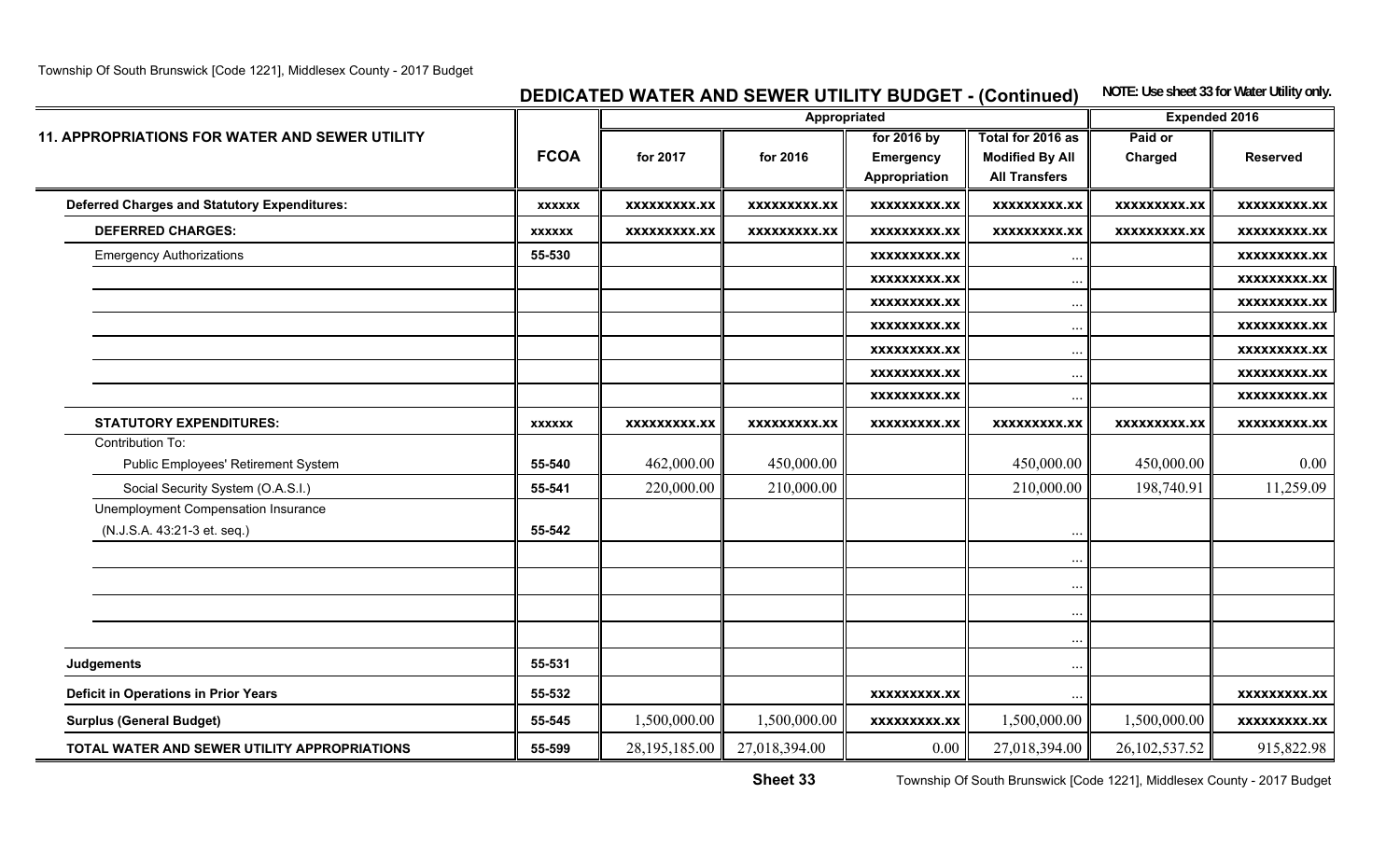## **DEDICATED SECOND UTILITY BUDGET**

| <b>10. DEDICATED REVENUES FROM</b>                                                                                 | <b>FCOA</b>   | Anticipated         |                     | <b>Realized in</b>  |
|--------------------------------------------------------------------------------------------------------------------|---------------|---------------------|---------------------|---------------------|
| <b>SECOND UTILITY</b>                                                                                              |               | 2017                | 2016                | <b>Cash in 2016</b> |
| <b>Operating Surplus Anticipated</b>                                                                               | 08-501        |                     |                     |                     |
| <b>Operating Surplus Anticipated with Prior Written</b><br><b>Consent of Director of Local Government Services</b> | 08-502        |                     |                     |                     |
| <b>Total Operating Surplus Anticipated</b>                                                                         | 08-500        | 0.00                | 0.00                | 0.00                |
|                                                                                                                    |               |                     |                     |                     |
|                                                                                                                    |               |                     |                     |                     |
|                                                                                                                    |               |                     |                     |                     |
| Special Items of General Revenue Anticipated with Prior                                                            |               |                     |                     |                     |
| Written Consent of Director of Local Government Services                                                           | <b>XXXXXX</b> | <b>XXXXXXXXX.XX</b> | <b>XXXXXXXXX.XX</b> | <b>XXXXXXXXX.XX</b> |
|                                                                                                                    |               |                     |                     |                     |
|                                                                                                                    |               |                     |                     |                     |
|                                                                                                                    |               |                     |                     |                     |
| <b>Deficit (General Budget)</b>                                                                                    | 08-549        |                     |                     |                     |
| <b>Total Second Utility Revenues</b>                                                                               | 08-599        | 0.00                | 0.00                | 0.00                |

**Use a separate set of sheets for each separate Utility.**

**Sheet 34**Township Of South Brunswick [Code 1221], Middlesex County - 2017 Budget **NOT APPLICABLE**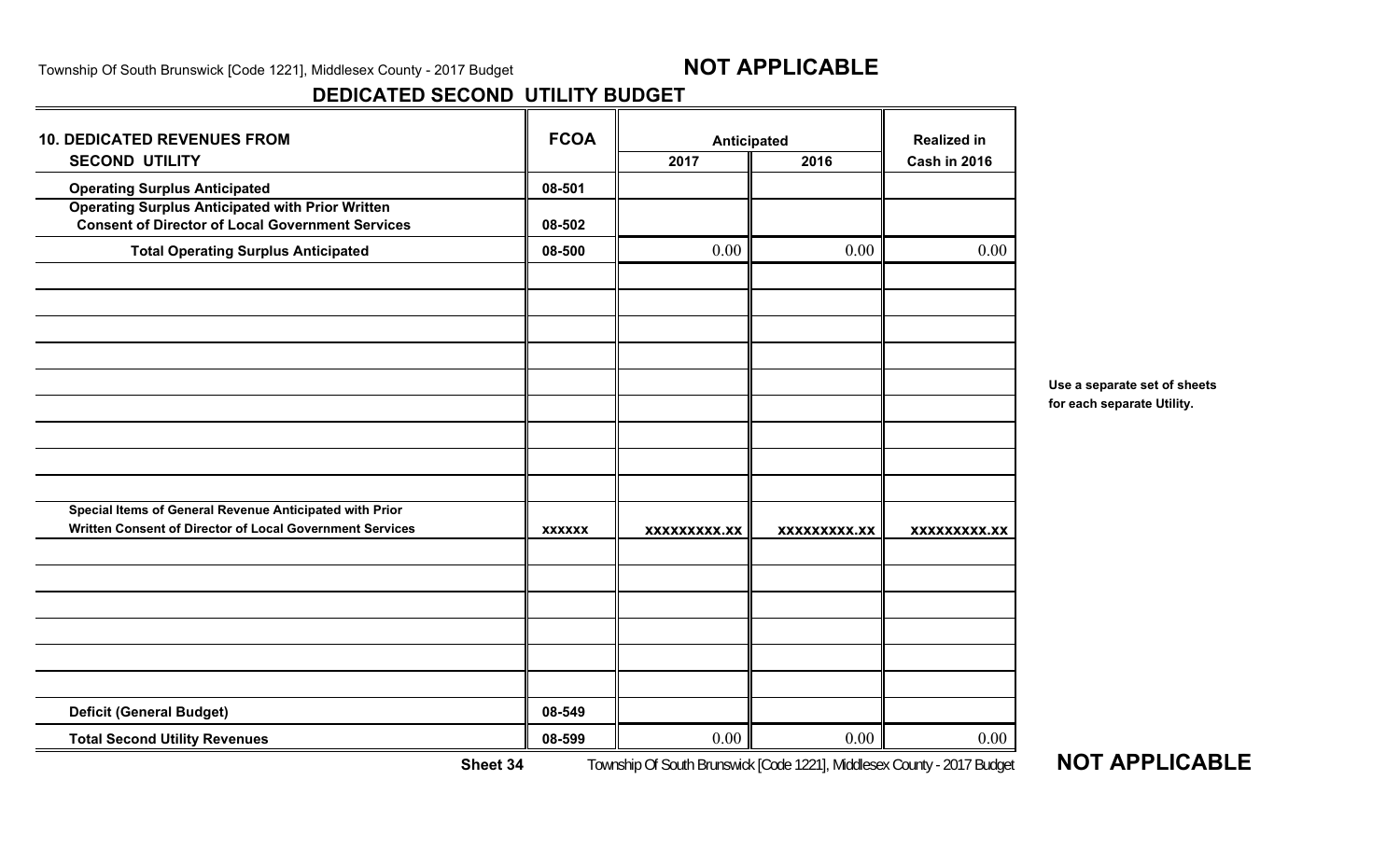## **DEDICATED SECOND UTILITY BUDGET - (Continued) Example 20 and Secure 20 and Secure 22 for Water Utility only.**

|                                        |               |                     |                     |                      |                        |                     | $\frac{1}{2}$       |
|----------------------------------------|---------------|---------------------|---------------------|----------------------|------------------------|---------------------|---------------------|
|                                        |               |                     | Appropriated        | <b>Expended 2016</b> |                        |                     |                     |
| <b>11. APPROPRIATIONS FOR</b>          |               |                     |                     | for 2016 by          | Total for 2016 as      | Paid or             |                     |
| <b>SECOND UTILITY</b>                  | <b>FCOA</b>   | for 2017            | for 2016            | <b>Emergency</b>     | <b>Modified By All</b> | Charged             | <b>Reserved</b>     |
|                                        |               |                     |                     | Appropriation        | <b>Transfers</b>       |                     |                     |
| <b>Operating:</b>                      | <b>XXXXXX</b> | <b>XXXXXXXXX.XX</b> | <b>XXXXXXXXX.XX</b> | <b>XXXXXXXXX.XX</b>  | <b>XXXXXXXXX.XX</b>    | <b>XXXXXXXXX.XX</b> | <b>XXXXXXXXX.XX</b> |
| Salaries & Wages                       | 55-501        |                     |                     |                      | $\cdots$               |                     |                     |
| Other Expenses                         | 55-502        |                     |                     |                      | $\cdots$               |                     |                     |
|                                        |               |                     |                     |                      | $\cdots$               |                     |                     |
|                                        |               |                     |                     |                      | $\cdots$               |                     |                     |
|                                        |               |                     |                     |                      | $\cdots$               |                     |                     |
|                                        |               |                     |                     |                      | $\ddots$               |                     |                     |
| <b>Capital Improvements:</b>           | <b>XXXXXX</b> | <b>XXXXXXXXX.XX</b> | <b>XXXXXXXXX.XX</b> | <b>XXXXXXXXX.XX</b>  | <b>XXXXXXXXX.XX</b>    | <b>XXXXXXXXX.XX</b> | xxxxxxxxx.xx        |
| Down Payment on Improvements           | 55-510        |                     |                     |                      | $\cdots$               |                     |                     |
| Capital Improvement Fund               | 55-511        |                     |                     |                      | $\ddots$               |                     |                     |
| <b>Capital Outlay</b>                  | 55-512        |                     |                     |                      | $\ddots$               |                     |                     |
|                                        |               |                     |                     |                      | $\cdots$               |                     |                     |
|                                        |               |                     |                     |                      | $\ddots$               |                     |                     |
|                                        |               |                     |                     |                      | $\cdots$               |                     |                     |
| <b>Debt Service:</b>                   | <b>XXXXXX</b> | <b>XXXXXXXXX.XX</b> | <b>XXXXXXXXX.XX</b> | <b>XXXXXXXXX.XX</b>  | <b>XXXXXXXXX.XX</b>    | <b>XXXXXXXXX.XX</b> | <b>XXXXXXXXX.XX</b> |
| Payment of Bond Principal              | 55-520        |                     |                     |                      | $\ldots$               |                     | <b>XXXXXXXXX.XX</b> |
| Payment of Bond Anticipation Notes and |               |                     |                     |                      |                        |                     |                     |
| <b>Capital Notes</b>                   | 55-521        |                     |                     |                      | $\cdots$               |                     | <b>XXXXXXXXX.XX</b> |
| Interest on Bonds                      | 55-522        |                     |                     |                      | $\cdots$               |                     | <b>XXXXXXXXX.XX</b> |
| Interest on Notes                      | 55-523        |                     |                     |                      | $\ddots$               |                     | <b>XXXXXXXXX.XX</b> |
|                                        |               |                     |                     |                      | $\cdots$               |                     | <b>XXXXXXXXX.XX</b> |
|                                        |               |                     |                     |                      |                        |                     |                     |

**NOT APPLICABLE**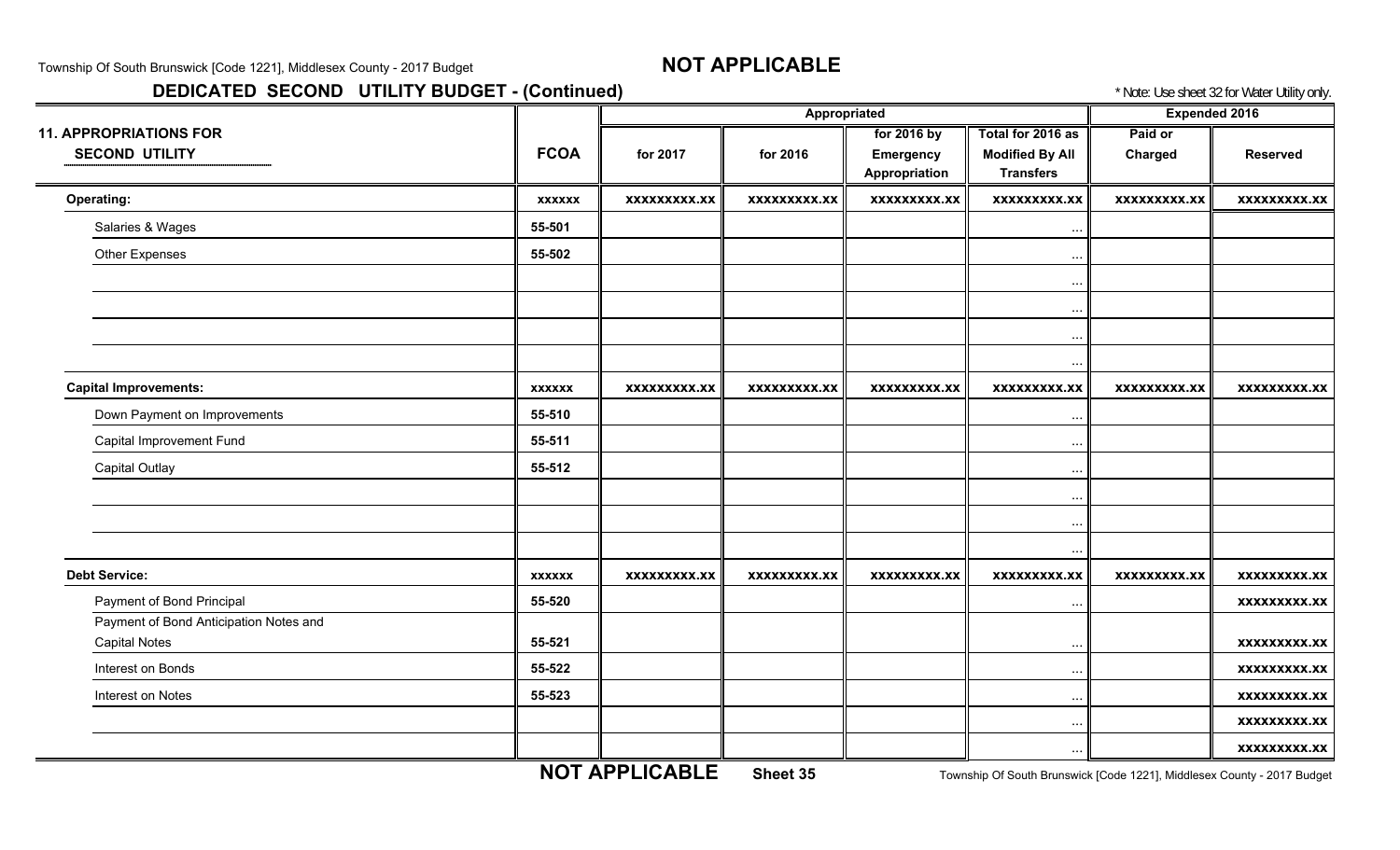## **DEDICATED SECOND UTILITY BUDGET - (Continued)**

|                                                     |               | Appropriated        |                     |                     |                        |                     |                     | <b>Expended 2016</b> |  |
|-----------------------------------------------------|---------------|---------------------|---------------------|---------------------|------------------------|---------------------|---------------------|----------------------|--|
| <b>11. APPROPRIATIONS FOR</b>                       |               |                     |                     | for 2016 by         | Total for 2016 as      | Paid or             |                     |                      |  |
| <b>SECOND UTILITY</b>                               | <b>FCOA</b>   | for 2017            | for 2016            | <b>Emergency</b>    | <b>Modified By All</b> | Charged             | <b>Reserved</b>     |                      |  |
|                                                     |               |                     |                     | Appropriation       | <b>All Transfers</b>   |                     |                     |                      |  |
| <b>Deferred Charges and Statutory Expenditures:</b> | <b>XXXXXX</b> | <b>XXXXXXXXX.XX</b> | xxxxxxxxx.xx        | <b>XXXXXXXXX.XX</b> | <b>XXXXXXXXX.XX</b>    | <b>XXXXXXXXX.XX</b> | <b>XXXXXXXXX.XX</b> |                      |  |
| <b>DEFERRED CHARGES:</b>                            | <b>XXXXXX</b> | <b>XXXXXXXXX.XX</b> | <b>XXXXXXXXX.XX</b> | <b>XXXXXXXXX.XX</b> | <b>XXXXXXXXX.XX</b>    | <b>XXXXXXXXX.XX</b> | <b>XXXXXXXXX.XX</b> |                      |  |
| <b>Emergency Authorizations</b>                     | 55-530        |                     |                     | <b>XXXXXXXXX.XX</b> | $\ddots$               |                     | <b>XXXXXXXXX.XX</b> |                      |  |
|                                                     |               |                     |                     | <b>XXXXXXXXX.XX</b> |                        |                     | <b>XXXXXXXXX.XX</b> |                      |  |
|                                                     |               |                     |                     | <b>XXXXXXXXX.XX</b> | $\ddotsc$              |                     | <b>XXXXXXXXX.XX</b> |                      |  |
|                                                     |               |                     |                     | XXXXXXXXX.XX        | $\cdots$               |                     | <b>XXXXXXXXX.XX</b> |                      |  |
|                                                     |               |                     |                     | <b>XXXXXXXXX.XX</b> | $\cdots$               |                     | <b>XXXXXXXX.XX</b>  |                      |  |
|                                                     |               |                     |                     | <b>XXXXXXXXX.XX</b> |                        |                     | <b>XXXXXXXXX.XX</b> |                      |  |
|                                                     |               |                     |                     | XXXXXXXXX.XX        | $\cdots$               |                     | <b>XXXXXXXXX.XX</b> |                      |  |
| <b>STATUTORY EXPENDITURES:</b>                      | <b>XXXXXX</b> | <b>XXXXXXXXX.XX</b> | <b>XXXXXXXXX.XX</b> | <b>XXXXXXXXX.XX</b> | <b>XXXXXXXXX.XX</b>    | XXXXXXXXX.XX        | XXXXXXXXX.XX        |                      |  |
| Contribution To:                                    |               |                     |                     |                     |                        |                     |                     |                      |  |
| Public Employees' Retirement System                 | 55-540        |                     |                     |                     |                        |                     |                     |                      |  |
| Social Security System (O.A.S.I.)                   | 55-541        |                     |                     |                     |                        |                     |                     |                      |  |
| Unemployment Compensation Insurance                 |               |                     |                     |                     |                        |                     |                     |                      |  |
| (N.J.S.A. 43:21-3 et. seq.)                         | 55-542        |                     |                     |                     |                        |                     |                     |                      |  |
|                                                     |               |                     |                     |                     | $\cdots$               |                     |                     |                      |  |
|                                                     |               |                     |                     |                     |                        |                     |                     |                      |  |
|                                                     |               |                     |                     |                     |                        |                     |                     |                      |  |
|                                                     |               |                     |                     |                     |                        |                     |                     |                      |  |
| <b>Judgements</b>                                   | 55-531        |                     |                     |                     |                        |                     |                     |                      |  |
| <b>Deficit in Operations in Prior Years</b>         | 55-532        |                     |                     | <b>XXXXXXXXX.XX</b> | $\cdots$               |                     | <b>XXXXXXXXX.XX</b> |                      |  |
| <b>Surplus (General Budget)</b>                     | 55-545        |                     |                     | <b>XXXXXXXXX.XX</b> |                        |                     | <b>XXXXXXXXX.XX</b> |                      |  |
| TOTAL SECOND UTILITY APPROPRIATIONS                 | 55-599        | 0.00                | 0.00                | 0.00                | 0.00                   | 0.00                | 0.00                |                      |  |

**NOT APPLICABLE**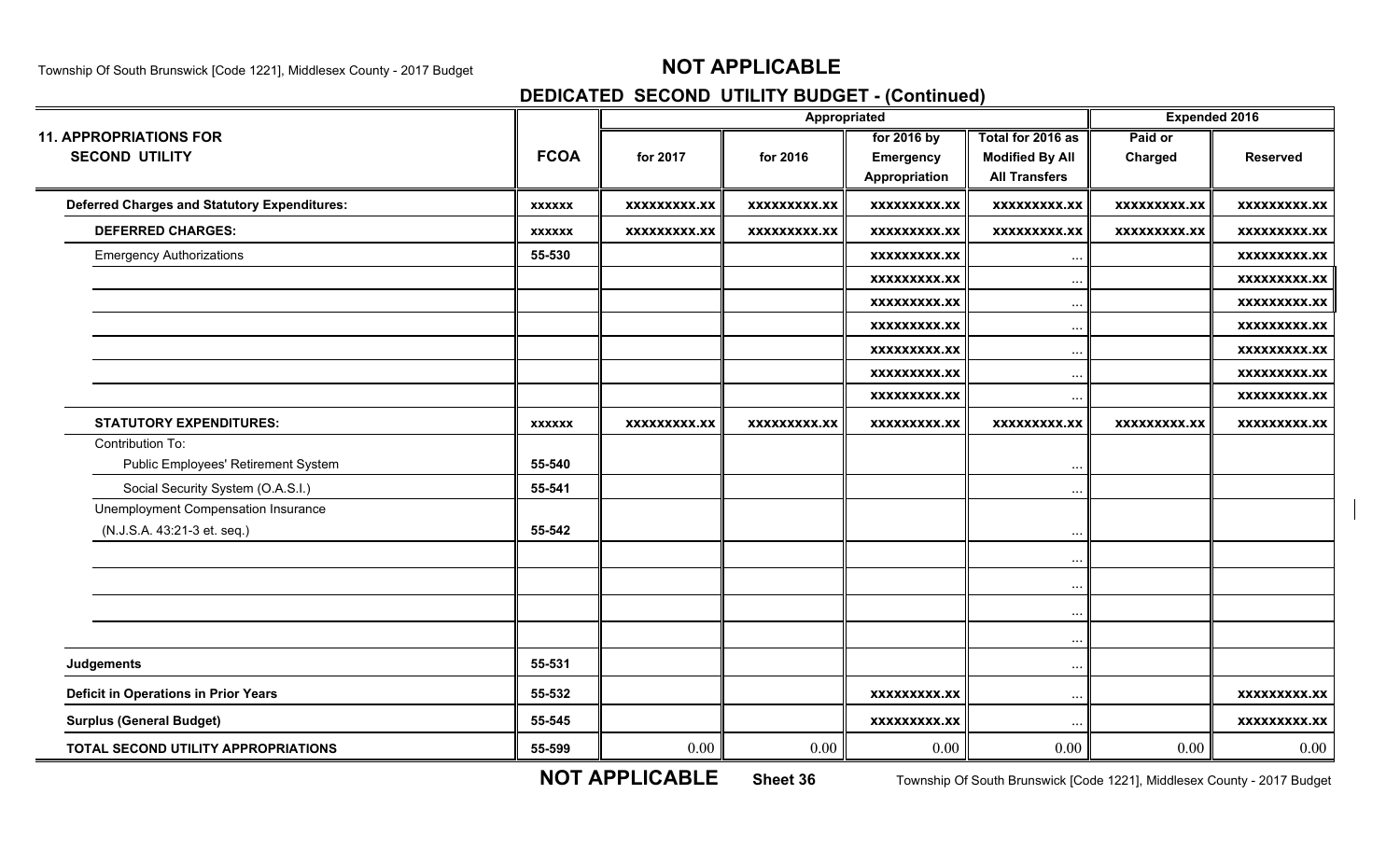## **DEDICATED THIRD UTILITY BUDGET - (Continued)**

|                                                                    |               |                     | Appropriated        |                                           |                                                                     |                     | <b>Expended 2016</b>           |
|--------------------------------------------------------------------|---------------|---------------------|---------------------|-------------------------------------------|---------------------------------------------------------------------|---------------------|--------------------------------|
| <b>11. APPROPRIATIONS FOR</b><br>THIRD UTILITY                     | <b>FCOA</b>   | for 2017            | for 2016            | for 2016 by<br>Emergency<br>Appropriation | Total for 2016 as<br><b>Modified By All</b><br><b>All Transfers</b> | Paid or<br>Charged  | <b>Reserved</b>                |
| <b>Deferred Charges and Statutory Expenditures:</b>                | <b>XXXXXX</b> | <b>XXXXXXXXX.XX</b> | <b>XXXXXXXXX.XX</b> | <b>XXXXXXXXX.XX</b>                       | <b>XXXXXXXXX.XX</b>                                                 | <b>XXXXXXXXX.XX</b> | <b>XXXXXXXXX.XX</b>            |
| <b>DEFERRED CHARGES:</b>                                           | <b>XXXXXX</b> | <b>XXXXXXXXX.XX</b> | <b>XXXXXXXXX.XX</b> | <b>XXXXXXXXX.XX</b>                       | <b>XXXXXXXXX.XX</b>                                                 | <b>XXXXXXXXX.XX</b> | XXXXXXXXX.XX                   |
| <b>Emergency Authorizations</b>                                    | 55-530        |                     |                     | <b>XXXXXXXXX.XX</b>                       |                                                                     |                     | <b>XXXXXXXXX.XX</b>            |
|                                                                    |               |                     | #REF!               | <b>XXXXXXXXX.XX</b>                       | #REF!                                                               |                     | $\overline{x}$ xxxxxxxx.xx   # |
|                                                                    |               |                     |                     | <b>XXXXXXXXX.XX</b>                       | $\ddotsc$                                                           |                     | <b>XXXXXXXXX.XX</b>            |
|                                                                    |               |                     |                     | <b>XXXXXXXXX.XX</b>                       | $\ddots$                                                            |                     | <b>XXXXXXXXX.XX</b>            |
|                                                                    |               |                     |                     | <b>XXXXXXXXX.XX</b>                       | $\ddotsc$                                                           |                     | <b>XXXXXXXXX.XX</b>            |
|                                                                    |               |                     |                     | <b>XXXXXXXXX.XX</b>                       | $\ddots$                                                            |                     | <b>XXXXXXXXX.XX</b>            |
|                                                                    |               |                     |                     | <b>XXXXXXXXX.XX</b>                       | $\ddotsc$                                                           |                     | <b>XXXXXXXXX.XX</b>            |
| <b>STATUTORY EXPENDITURES:</b>                                     | <b>XXXXXX</b> | XXXXXXXXX.XX        | XXXXXXXXX.XX        | XXXXXXXXX.XX                              | <b>XXXXXXXXX.XX</b>                                                 | XXXXXXXXX.XX        | XXXXXXXXX.XX                   |
| Contribution To:<br>Public Employees' Retirement System            | 55-540        |                     |                     |                                           | $\ddotsc$                                                           |                     |                                |
| Social Security System (O.A.S.I.)                                  | 55-541        |                     |                     |                                           | $\ddotsc$                                                           |                     |                                |
| Unemployment Compensation Insurance<br>(N.J.S.A. 43:21-3 et. seq.) | 55-542        |                     |                     |                                           | $\ddotsc$                                                           |                     |                                |
|                                                                    |               |                     |                     |                                           |                                                                     |                     |                                |
|                                                                    |               |                     |                     |                                           | $\ddotsc$                                                           |                     |                                |
|                                                                    |               |                     |                     |                                           | $\ddotsc$                                                           |                     |                                |
|                                                                    |               |                     |                     |                                           | $\ddotsc$                                                           |                     |                                |
| Judgements                                                         | 55-531        |                     |                     |                                           | $\cdots$                                                            |                     |                                |
| <b>Deficit in Operations in Prior Years</b>                        | 55-532        |                     |                     | <b>XXXXXXXXX.XX</b>                       | $\cdots$                                                            |                     | <b>XXXXXXXXX.XX</b>            |
| <b>Surplus (General Budget)</b>                                    | 55-545        |                     |                     | <b>XXXXXXXXX.XX</b>                       | $\cdots$                                                            |                     | <b>XXXXXXXXX.XX</b>            |
| TOTAL THIRD UTILITY APPROPRIATIONS                                 | 55-599        | 0.00                | #REF!               | 0.00                                      | #REF!                                                               | 0.00                | 0.00                           |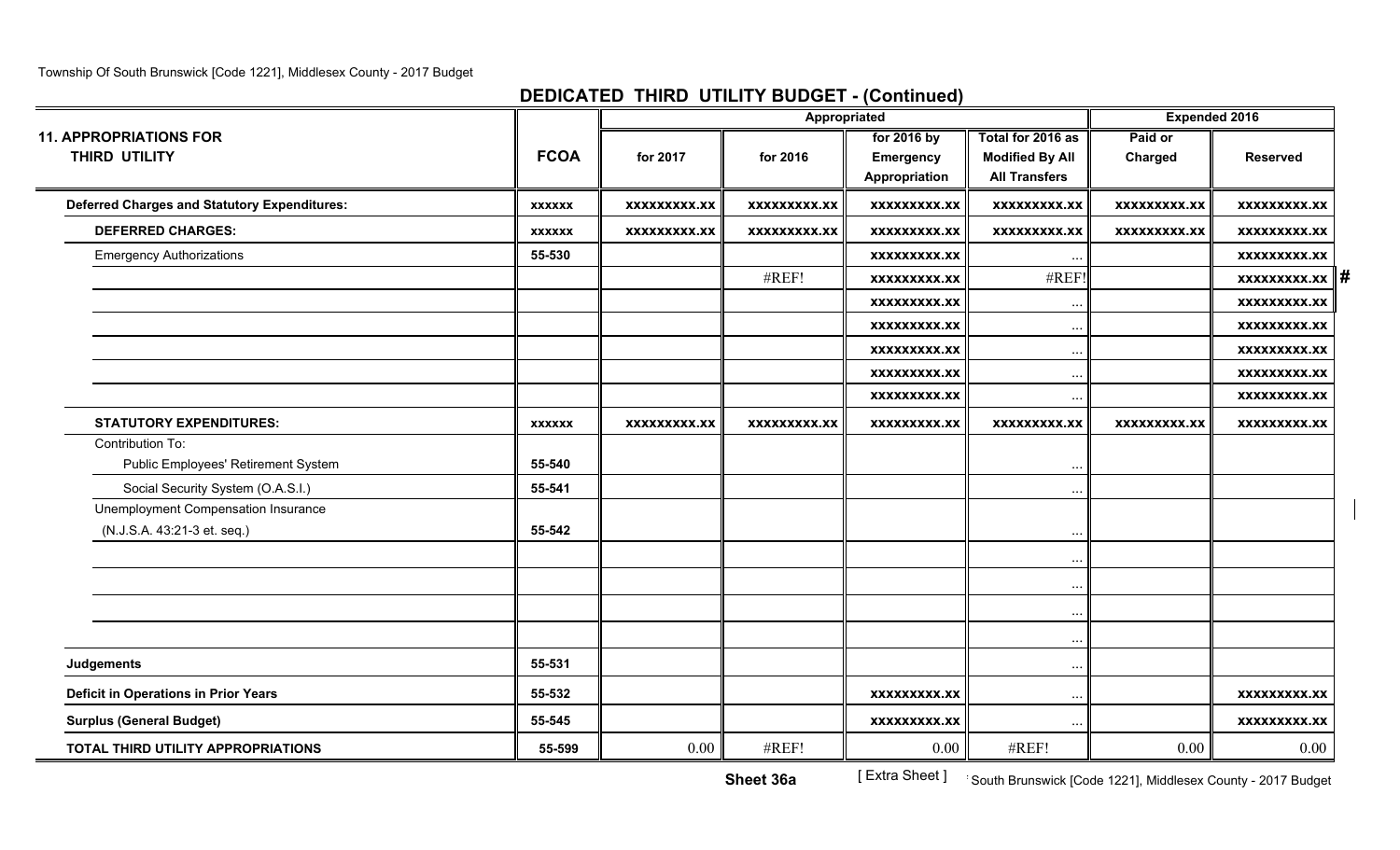## **DEDICATED FIFTH UTILITY BUDGET - (Continued)**

|                                                         |               | Appropriated        |                     |                                 |                                             | <b>Expended 2016</b> |                                |
|---------------------------------------------------------|---------------|---------------------|---------------------|---------------------------------|---------------------------------------------|----------------------|--------------------------------|
| <b>11. APPROPRIATIONS FOR</b><br>FIFTH UTILITY          | <b>FCOA</b>   | for 2017            | for 2016            | for 2016 by<br><b>Emergency</b> | Total for 2016 as<br><b>Modified By All</b> | Paid or<br>Charged   | <b>Reserved</b>                |
|                                                         |               |                     |                     | Appropriation                   | <b>All Transfers</b>                        |                      |                                |
| <b>Deferred Charges and Statutory Expenditures:</b>     | <b>XXXXXX</b> | <b>XXXXXXXXX.XX</b> | <b>XXXXXXXXX.XX</b> | <b>XXXXXXXXX.XX</b>             | <b>XXXXXXXXX.XX</b>                         | <b>XXXXXXXXX.XX</b>  | <b>XXXXXXXXX.XX</b>            |
| <b>DEFERRED CHARGES:</b>                                | <b>XXXXXX</b> | <b>XXXXXXXXX.XX</b> | <b>XXXXXXXXX.XX</b> | <b>XXXXXXXXX.XX</b>             | <b>XXXXXXXX.XX</b>                          | <b>XXXXXXXXX.XX</b>  | XXXXXXXXX.XX                   |
| <b>Emergency Authorizations</b>                         | 55-530        |                     |                     | <b>XXXXXXXXX.XX</b>             |                                             |                      | XXXXXXXXX.XX                   |
|                                                         |               |                     | #REF!               | XXXXXXXXX.XX                    | #REF!                                       |                      | $\overline{x}$ xxxxxxxx.xx   # |
|                                                         |               |                     |                     | <b>XXXXXXXXX.XX</b>             | $\ddotsc$                                   |                      | <b>XXXXXXXXX.XX</b>            |
|                                                         |               |                     |                     | <b>XXXXXXXXX.XX</b>             | $\cdots$                                    |                      | <b>XXXXXXXXX.XX</b>            |
|                                                         |               |                     |                     | <b>XXXXXXXXX.XX</b>             | $\cdots$                                    |                      | <b>XXXXXXXXX.XX</b>            |
|                                                         |               |                     |                     | <b>XXXXXXXXX.XX</b>             | $\ddots$                                    |                      | <b>XXXXXXXXX.XX</b>            |
|                                                         |               |                     |                     | <b>XXXXXXXXX.XX</b>             | $\cdots$                                    |                      | <b>XXXXXXXXX.XX</b>            |
| <b>STATUTORY EXPENDITURES:</b>                          | <b>XXXXXX</b> | <b>XXXXXXXXX.XX</b> | <b>XXXXXXXXX.XX</b> | <b>XXXXXXXXX.XX</b>             | <b>XXXXXXXXX.XX</b>                         | <b>XXXXXXXXX.XX</b>  | <b>XXXXXXXXX.XX</b>            |
| Contribution To:<br>Public Employees' Retirement System | 55-540        |                     |                     |                                 | $\ddotsc$                                   |                      |                                |
| Social Security System (O.A.S.I.)                       | 55-541        |                     |                     |                                 | $\ddotsc$                                   |                      |                                |
| Unemployment Compensation Insurance                     |               |                     |                     |                                 |                                             |                      |                                |
| (N.J.S.A. 43:21-3 et. seq.)                             | 55-542        |                     |                     |                                 | $\ddotsc$                                   |                      |                                |
|                                                         |               |                     |                     |                                 | $\ddotsc$                                   |                      |                                |
|                                                         |               |                     |                     |                                 | $\cdots$<br>$\ddotsc$                       |                      |                                |
|                                                         |               |                     |                     |                                 | $\ddots$                                    |                      |                                |
| <b>Judgements</b>                                       | 55-531        |                     |                     |                                 | $\ddotsc$                                   |                      |                                |
| <b>Deficit in Operations in Prior Years</b>             | 55-532        |                     |                     | <b>XXXXXXXXX.XX</b>             | $\cdots$                                    |                      | <b>XXXXXXXXX.XX</b>            |
| <b>Surplus (General Budget)</b>                         | 55-545        |                     |                     | <b>XXXXXXXXX.XX</b>             | $\ddots$                                    |                      | <b>XXXXXXXXX.XX</b>            |
| TOTAL FIFTH UTILITY APPROPRIATIONS                      | 55-599        | 0.00                | #REF!               | 0.00                            | #REF!                                       | 0.00                 | 0.00                           |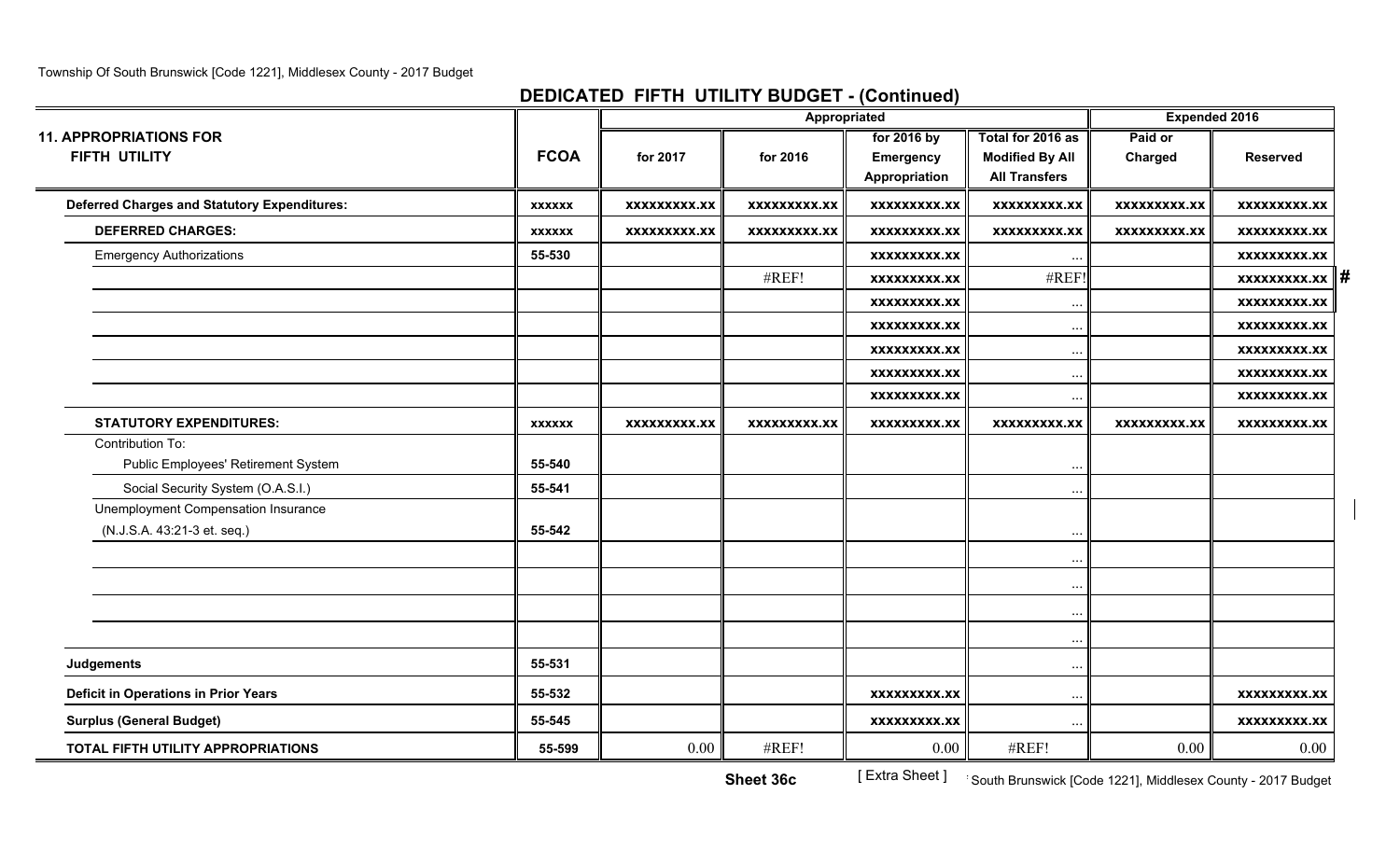## **DEDICATED ASSESSMENT BUDGET**

|                                               |             | Anticipated | <b>Realized in</b> |                        |
|-----------------------------------------------|-------------|-------------|--------------------|------------------------|
| <b>14. DEDICATED REVENUES FROM</b>            | <b>FCOA</b> | 2017        | 2016               | Cash in 2016           |
| <b>Assessment Cash</b>                        | 51-101      |             |                    |                        |
|                                               |             |             |                    |                        |
| <b>Deficit (General Budget)</b>               | 51-885      |             |                    |                        |
| <b>Total Assessment Revenues</b>              | 51-899      | 0.00        | 0.00               | 0.00                   |
| <b>15. APPROPRIATIONS FOR ASSESSMENT DEBT</b> |             |             | Appropriated       | Expended 2016          |
|                                               |             | 2017        | 2016               | <b>Paid or Charged</b> |
| <b>Payment of Bond Principal</b>              | 51-920      |             |                    |                        |
| <b>Payment of Bond Anticipation Notes</b>     | 51-925      |             |                    |                        |
| <b>Total Assessment Appropriations</b>        | 51-999      | 0.00        | 0.00               | 0.00                   |

## **DEDICATED WATER AND SEWER UTILITY ASSESSMENT BUDGET**

|                                                          |             | Anticipated  |      | <b>Realized in</b>     |
|----------------------------------------------------------|-------------|--------------|------|------------------------|
| <b>14. DEDICATED REVENUES FROM</b>                       | <b>FCOA</b> | 2017         | 2016 | <b>Cash in 2016</b>    |
| <b>Assessment Cash</b>                                   | 52-101      |              |      |                        |
|                                                          |             |              |      |                        |
| <b>Deficit Water And Sewer Utility Budget</b>            | 52-885      |              |      |                        |
| <b>Total Water And Sewer Utility Assessment Revenues</b> | 52-899      | 0.00         | 0.00 | 0.00                   |
| <b>15. APPROPRIATIONS FOR ASSESSMENT DEBT</b>            |             | Appropriated |      | Expended 2016          |
|                                                          |             | 2017         | 2016 | <b>Paid or Charged</b> |
| <b>Payment of Bond Principal</b>                         | 52-920      |              |      |                        |
| <b>Payment of Bond Anticipation Notes</b>                | 52-925      |              |      |                        |
| <b>Total Water And Sewer Utility Assessment</b>          |             |              |      |                        |
| <b>Appropriations</b>                                    | 52-999      | 0.00         | 0.00 | 0.00                   |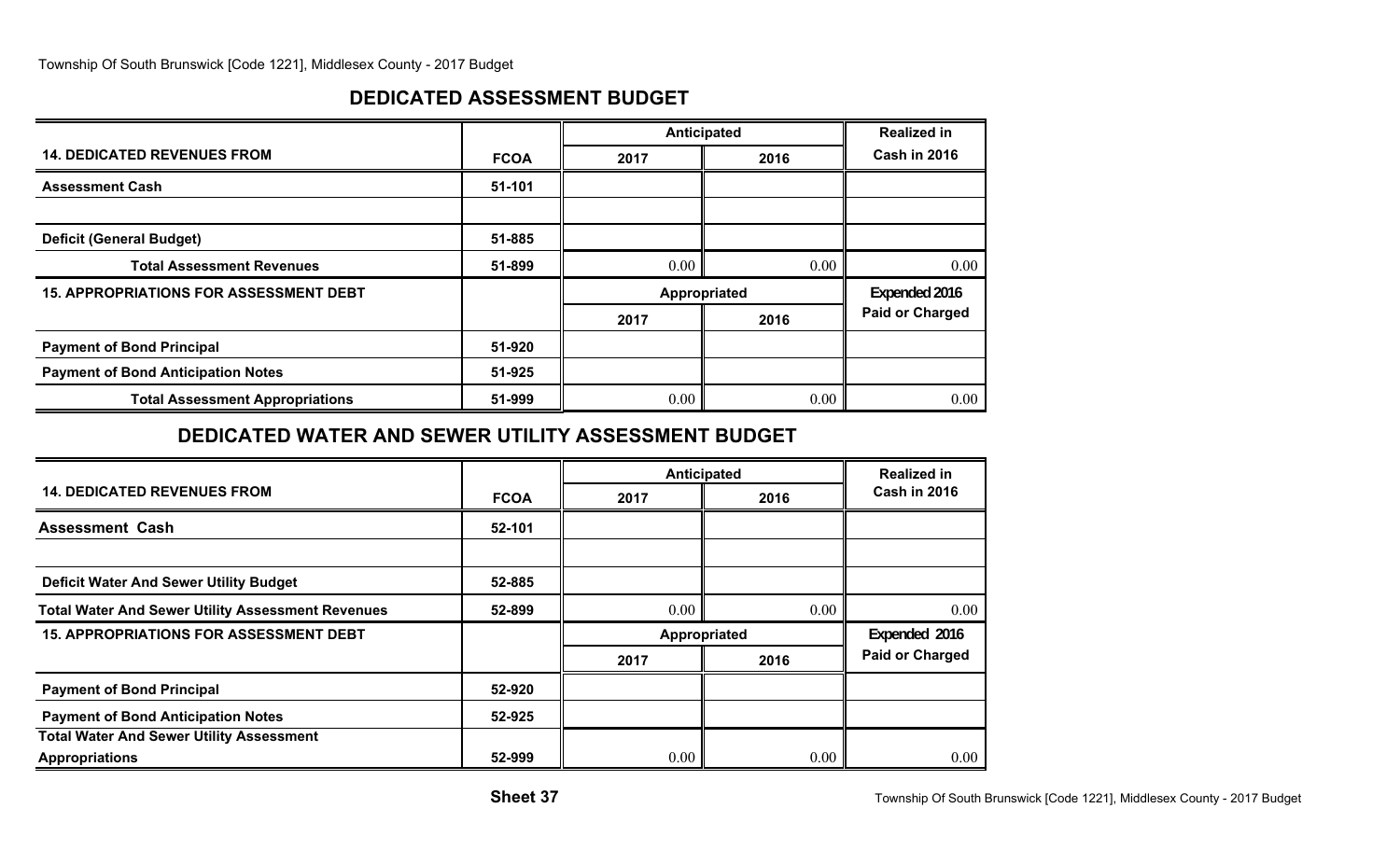# **DEDICATED ASSESSMENT BUDGET SECOND UTILITY**

# **NOT APPLICABLE**

|                                                 |             | Anticipated  | <b>Realized in</b> |                     |
|-------------------------------------------------|-------------|--------------|--------------------|---------------------|
| <b>14. DEDICATED REVENUES FROM</b>              | <b>FCOA</b> | 2017         | 2016               | <b>Cash in 2016</b> |
| <b>Assessment Cash</b>                          | 53-101      |              |                    |                     |
|                                                 |             |              |                    |                     |
| <b>Deficit (Second Utility Budget)</b>          | 53-885      |              |                    |                     |
| <b>Total Second Utility Assessment Revenues</b> | 53-899      | 0.00         | 0.00               | 0.00                |
|                                                 |             | Appropriated |                    | Expended 2016       |
| <b>15. APPROPRIATIONS FOR ASSESSMENT DEBT</b>   | <b>FCOA</b> |              |                    | Paid or Charged     |
|                                                 |             | 2017         | 2016               |                     |
| <b>Payment of Bond Principal</b>                | 53-920      |              |                    |                     |
| <b>Payment of Bond Anticipation Notes</b>       | 53-925      |              |                    |                     |
| <b>Total Second Utility</b>                     |             |              |                    |                     |

**Dedication by Rider - (N.J.S. 40A:4-39) "The dedicated revenues anticipated during the year 2017 from Animal Control, State or Federal Aid for Maintenance of Libraries, Bequest, Escheat; Construction Code Fees Due Hackensak Meadowlands Development Commission; Outside Employment of Off-Duty Municipal Police Officers; Unemployment Compensation Insurance; Reimbursement of Sale of Gasoline to State Automobiles; State Training Fees - Uniform Construction Code Act; Older Americans Act - Program Contributions; Municipal Alliance on Alcoholism and Drug Abuse - Program Income;** Developers Escrow, Disposal of Forfeited Property,Traffic Studies, Housing and Community Development Act, Developers Fees Housing Trust, Recreational and Historical Improvements Uniform Construction Code Fees, Elevator Fees, Bicentennial, Open Space, Recreation and Farmland and Historic Preservation,Snow Removal, NJ Route 92 Defense Fund, South Brunswick Arts Trust, Womens Task Force Donations, Susbstance Abuse Task Force, Accumulated Absence, Hurricane Katrina Relief, Uniform Fire Safety Act, Human Intervention Charitable Trust, Flemers Property Donation, Employee Memorial Fund, Sanitary Landfill Closure, Parkimng Adj, Public Defenfer, Workers Comp, Office on Aging Donations **are hereby anticipated as revenue and are hereby appropriated for the purposes to which said revenue is dedicated by statute or other legal requirement."**

*(Insert additional, appropriate titles in space above when applicable, if resolution for rider has been approved by the Director)* **NOT APPLICABLE**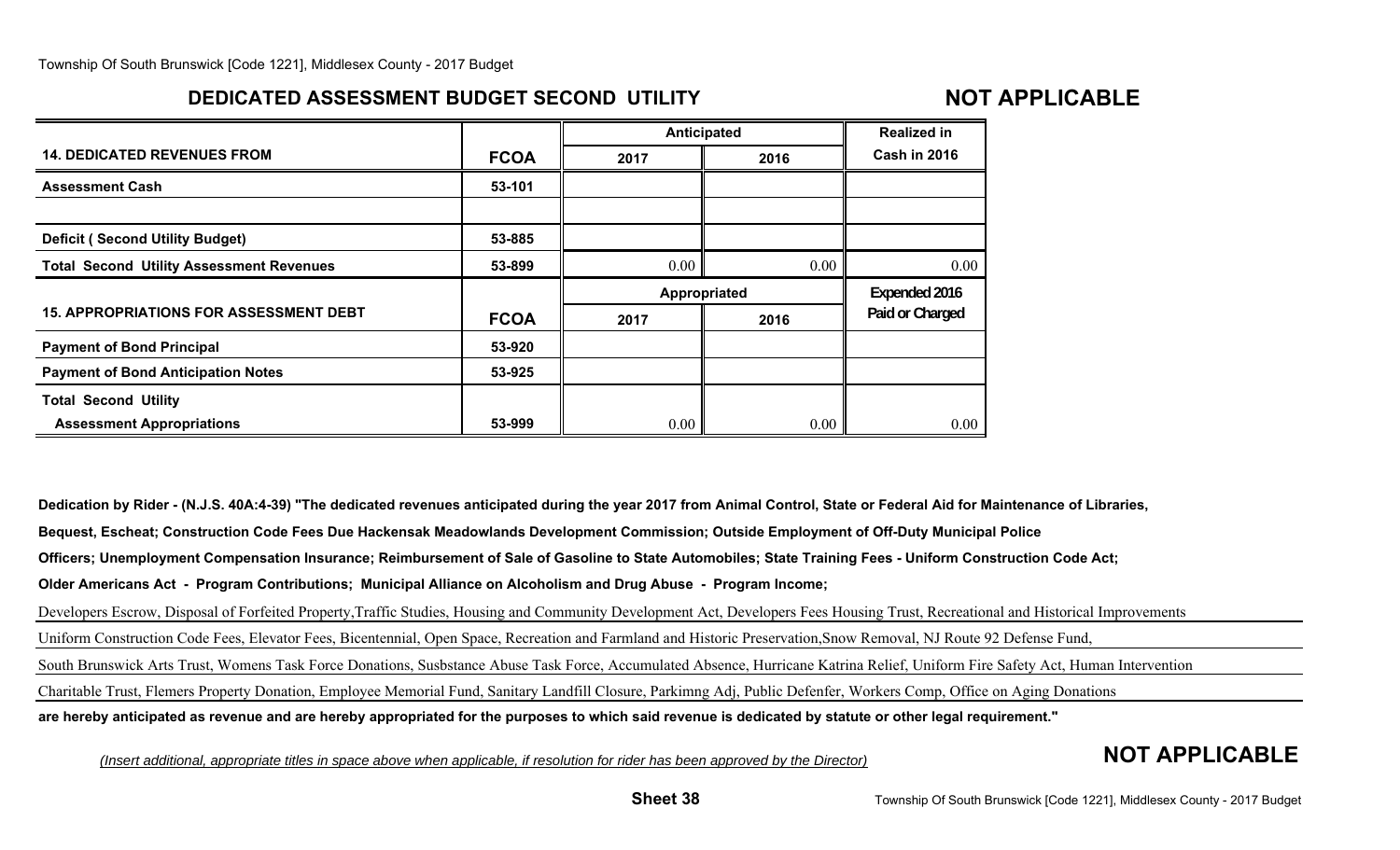# **DEDICATED ASSESSMENT BUDGET THIRD UTILITY**

|                                                |             | Anticipated  |      | <b>Realized in</b> |
|------------------------------------------------|-------------|--------------|------|--------------------|
| <b>14. DEDICATED REVENUES FROM</b>             | <b>FCOA</b> | 2017         | 2016 | Cash in 2016       |
| <b>Assessment Cash</b>                         | 53-101      |              |      |                    |
|                                                |             |              |      |                    |
| <b>Deficit (Third Utility Budget)</b>          | 53-885      |              |      |                    |
| <b>Total Third Utility Assessment Revenues</b> | 53-899      | 0.00         | 0.00 | 0.00               |
|                                                |             |              |      |                    |
|                                                |             | Appropriated |      | Expended 2016      |
| <b>15. APPROPRIATIONS FOR ASSESSMENT DEBT</b>  | <b>FCOA</b> | 2017         | 2016 | Paid or Charged    |
| <b>Payment of Bond Principal</b>               | 53-920      |              |      |                    |
| <b>Payment of Bond Anticipation Notes</b>      | 53-925      |              |      |                    |
| <b>Total Third Utility</b>                     |             |              |      |                    |

**Dedication by Rider - (N.J.S. 40A:4-39) "The dedicated revenues anticipated during the year 2017 from Animal Control, State or Federal Aid for Maintenance of Libraries,**

**Bequest, Escheat; Construction Code Fees Due Hackensak Meadowlands Development Commission; Outside Employment of Off-Duty Municipal Police**

**Officers; Unemployment Compensation Insurance; Reimbursement of Sale of Gasoline to State Automobiles; State Training Fees - Uniform Construction Code Act;**

**Older Americans Act - Program Contributions; Municipal Alliance on Alcoholism and Drug Abuse - Program Income;**

\* continue typing message here

\* continue typing message here

\* continue typing message here

\* continue typing message here

**are hereby anticipated as revenue and are hereby appropriated for the purposes to which said revenue is dedicated by statute or other legal requirement."**

*(Insert additional, appropriate titles in space above when applicable, if resolution for rider has been approved by the Director)*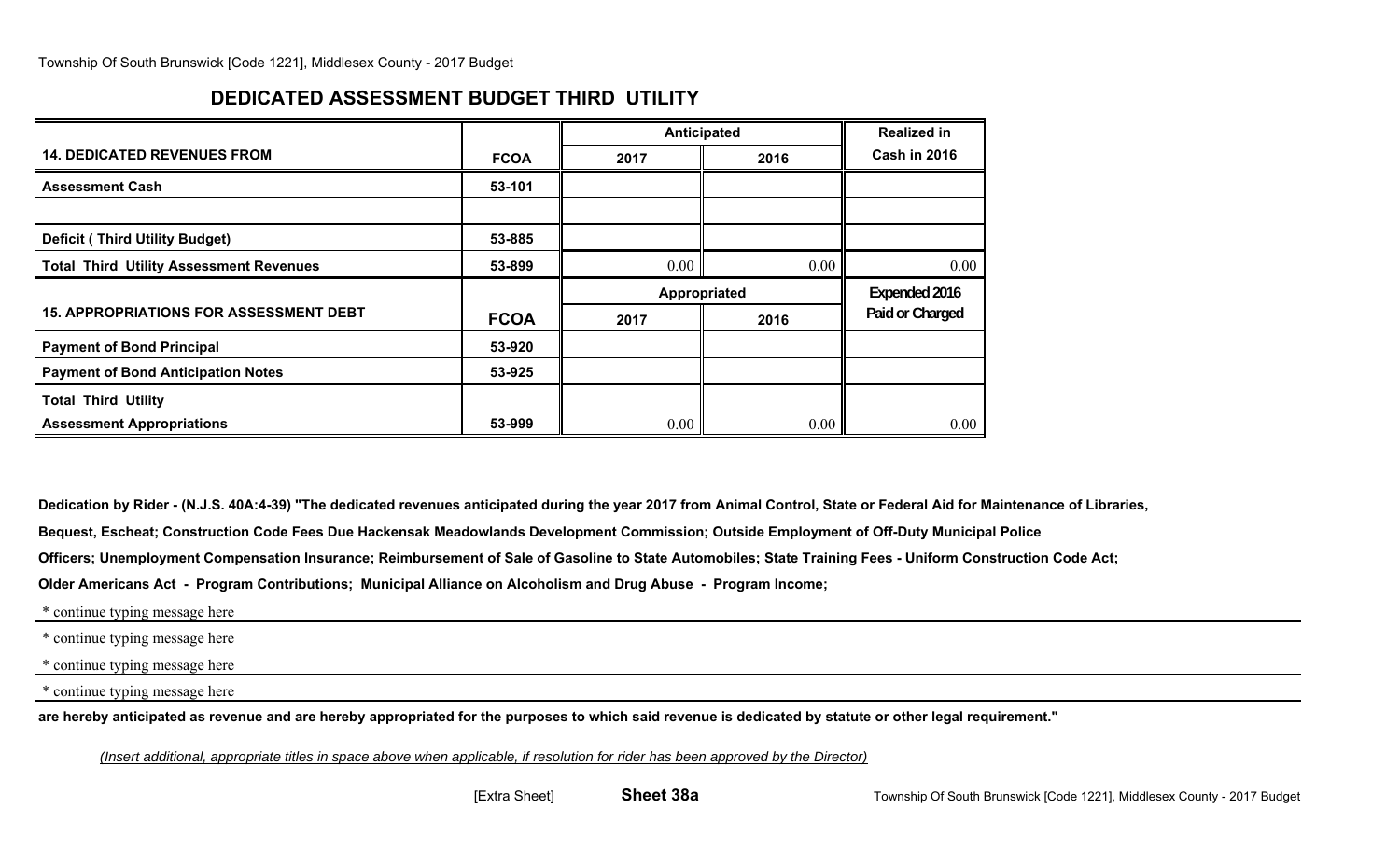## **DEDICATED ASSESSMENT BUDGET FOURTH UTILITY**

|                                                 |             | Anticipated  |      | <b>Realized in</b> |
|-------------------------------------------------|-------------|--------------|------|--------------------|
| <b>14. DEDICATED REVENUES FROM</b>              | <b>FCOA</b> | 2017         | 2016 | Cash in 2016       |
| <b>Assessment Cash</b>                          | 53-101      |              |      |                    |
|                                                 |             |              |      |                    |
| <b>Deficit (Fourth Utility Budget)</b>          | 53-885      |              |      |                    |
| <b>Total Fourth Utility Assessment Revenues</b> | 53-899      | 0.00         | 0.00 | 0.00               |
|                                                 |             |              |      |                    |
|                                                 |             | Appropriated |      | Expended 2016      |
| <b>15. APPROPRIATIONS FOR ASSESSMENT DEBT</b>   | <b>FCOA</b> | 2017         | 2016 | Paid or Charged    |
| <b>Payment of Bond Principal</b>                | 53-920      |              |      |                    |
| <b>Payment of Bond Anticipation Notes</b>       | 53-925      |              |      |                    |
| <b>Total Fourth Utility</b>                     |             |              |      |                    |

**Dedication by Rider - (N.J.S. 40A:4-39) "The dedicated revenues anticipated during the year 2017 from Animal Control, State or Federal Aid for Maintenance of Libraries,**

**Bequest, Escheat; Construction Code Fees Due Hackensak Meadowlands Development Commission; Outside Employment of Off-Duty Municipal Police**

**Officers; Unemployment Compensation Insurance; Reimbursement of Sale of Gasoline to State Automobiles; State Training Fees - Uniform Construction Code Act;**

**Older Americans Act - Program Contributions; Municipal Alliance on Alcoholism and Drug Abuse - Program Income;**

\* continue typing message here

\* continue typing message here

\* continue typing message here

\* continue typing message here

**are hereby anticipated as revenue and are hereby appropriated for the purposes to which said revenue is dedicated by statute or other legal requirement."**

*(Insert additional, appropriate titles in space above when applicable, if resolution for rider has been approved by the Director)*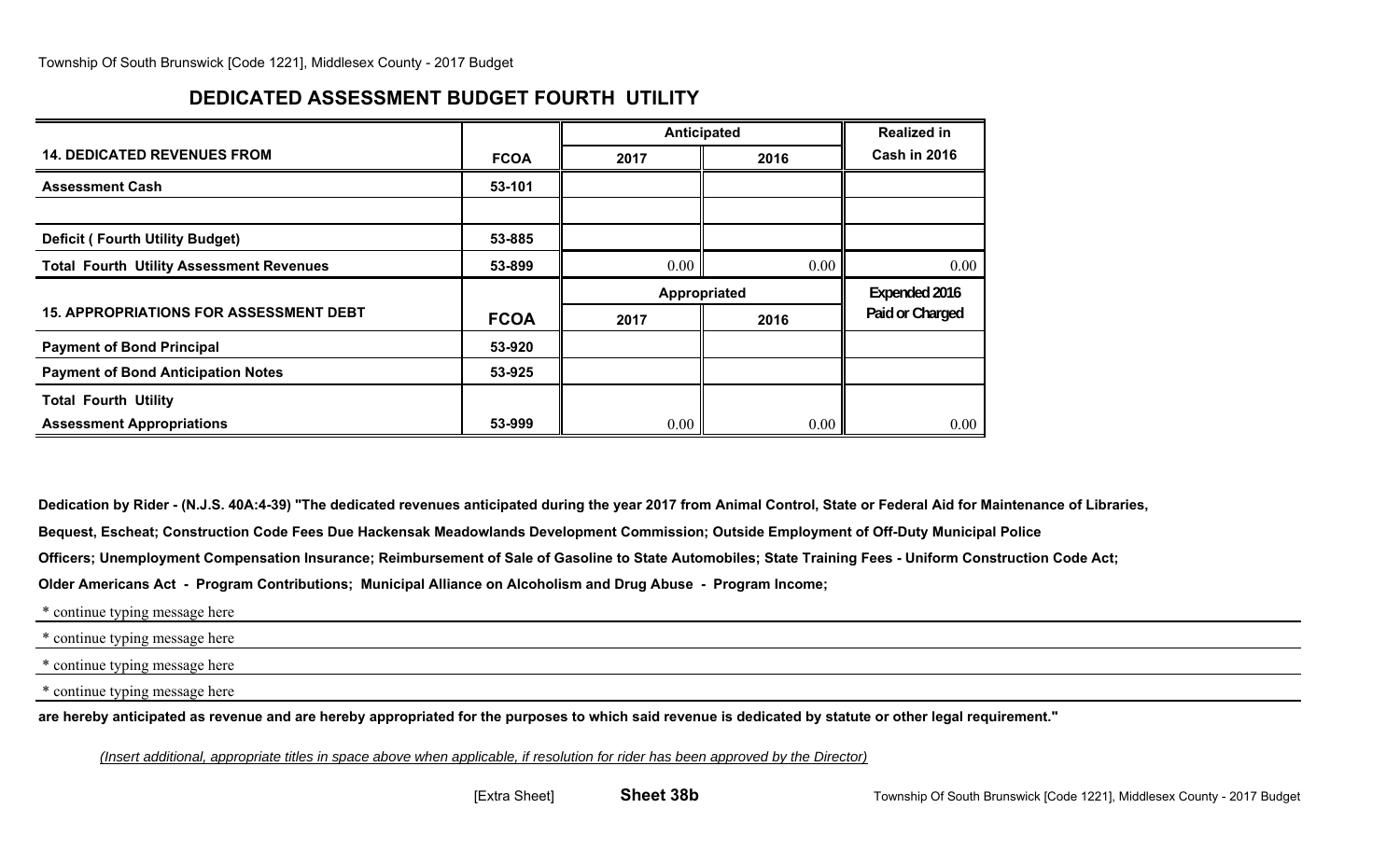# **DEDICATED ASSESSMENT BUDGET FIFTH UTILITY**

|                                                |             | Anticipated |              | <b>Realized in</b>  |
|------------------------------------------------|-------------|-------------|--------------|---------------------|
| <b>14. DEDICATED REVENUES FROM</b>             | <b>FCOA</b> | 2017        | 2016         | <b>Cash in 2016</b> |
| <b>Assessment Cash</b>                         | 53-101      |             |              |                     |
|                                                |             |             |              |                     |
| <b>Deficit (Fifth Utility Budget)</b>          | 53-885      |             |              |                     |
| <b>Total Fifth Utility Assessment Revenues</b> | 53-899      | 0.00        | 0.00         | 0.00                |
|                                                |             |             |              |                     |
|                                                |             |             | Appropriated | Expended 2016       |
| <b>15. APPROPRIATIONS FOR ASSESSMENT DEBT</b>  | <b>FCOA</b> | 2017        | 2016         | Paid or Charged     |
| <b>Payment of Bond Principal</b>               | 53-920      |             |              |                     |
| <b>Payment of Bond Anticipation Notes</b>      | 53-925      |             |              |                     |
| <b>Total Fifth Utility</b>                     |             |             |              |                     |

**Dedication by Rider - (N.J.S. 40A:4-39) "The dedicated revenues anticipated during the year 2017 from Animal Control, State or Federal Aid for Maintenance of Libraries,**

**Bequest, Escheat; Construction Code Fees Due Hackensak Meadowlands Development Commission; Outside Employment of Off-Duty Municipal Police**

**Officers; Unemployment Compensation Insurance; Reimbursement of Sale of Gasoline to State Automobiles; State Training Fees - Uniform Construction Code Act;**

**Older Americans Act - Program Contributions; Municipal Alliance on Alcoholism and Drug Abuse - Program Income;**

\* continue typing message here

\* continue typing message here

\* continue typing message here

\* continue typing message here

**are hereby anticipated as revenue and are hereby appropriated for the purposes to which said revenue is dedicated by statute or other legal requirement."**

*(Insert additional, appropriate titles in space above when applicable, if resolution for rider has been approved by the Director)*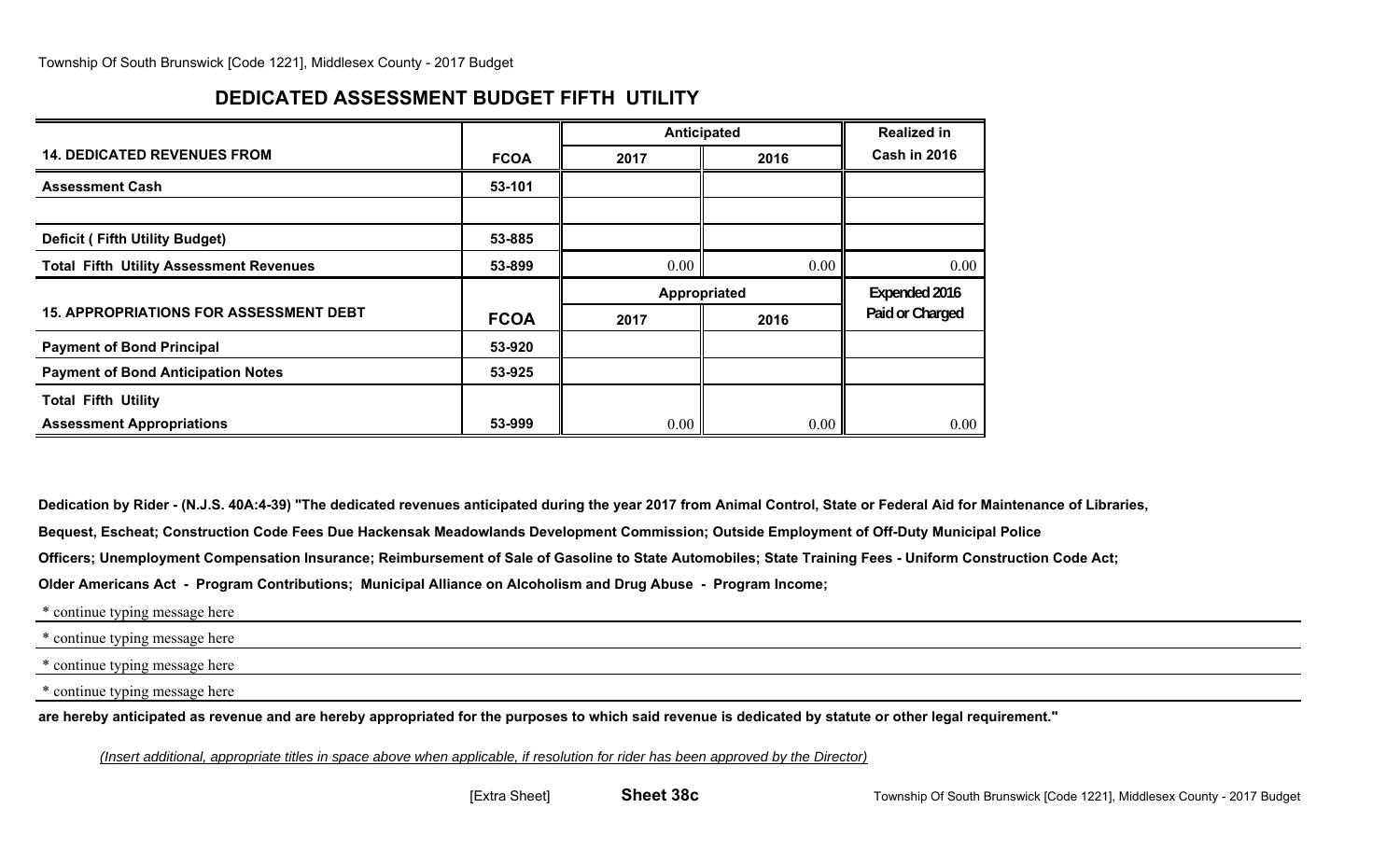## **APPENDIX TO BUDGET STATEMENTS**

### **COMPARATIVE STATEMENT OF CURRENT FUND OPERATIONS AND CHANGE IN**

#### **CURRENT FUND BALANCE SHEET - DECEMBER 31, 2016 CURRENT SURPLUS**

| <b>ASSETS</b>                                                    |                |               |                                                                              |
|------------------------------------------------------------------|----------------|---------------|------------------------------------------------------------------------------|
| <b>Cash and Investments</b>                                      | 1110100        | 8,066,433.11  | <b>Surplus Balance, January 1st</b>                                          |
| Due from State of N.J. (c. 20, P.L. 1971)                        | 1111000        | 0.00          | <b>CURRENT REVENUE ON A CASH BASIS</b>                                       |
| <b>Federal and State Grants Receivable</b>                       | 1110200        | 0.00          | <b>Current Taxes</b><br>99.1<br>*(Percentage collected: 2016<br>$%$ , 201    |
| <b>Receivables with Offsetting Reserves:</b>                     | <b>XXXXXXX</b> | XXXXXXXX.XX   | <b>Delinquent Taxes</b>                                                      |
| <b>Taxes Receivable</b>                                          | 1110300        | 1,140,999.12  | <b>Other Revenues and Additions to Income</b>                                |
| <b>Tax Title Liens Receivable</b>                                | 1110400        | 610,313.73    | <b>Total Funds</b>                                                           |
| <b>Property Acquired by Tax Title Lien</b><br>Liquidation        | 1110500        | 771,640.00    | <b>EXPENDITURES AND TAX REQUIREMENTS:</b><br><b>Municipal Appropriations</b> |
| <b>Other Receivables</b>                                         | 1110600        | 192,143.10    | <b>School Taxes (Including Local and Reg</b>                                 |
| Deferred Charges Required to be in 2017 Budget                   | 1110700        | 415,000.00    | <b>County Taxes (Including Added Tax Am</b>                                  |
| Deferred Charges Required to be in Budgets<br>Subsequent to 2017 | 1110800        | 875,000.00    | <b>Special District Taxes</b>                                                |
| <b>Total Assets</b>                                              | 1110900        | 12,071,529.06 | <b>Other Expenditures and Deductions fro</b>                                 |
| <b>LIABILITIES, RESERVES AND SURPLUS</b>                         |                |               | <b>Total Expenditures and Tax Requiremer</b>                                 |
| *Cash Liabilities                                                | 2110100        | 5,564,453.67  | Less: Expenditures to be Raised by Future                                    |
| <b>Reserves for Receivables</b>                                  | 2110200        | 2,715,095.95  | <b>Total Adjusted Expenditures and Tax Requi</b>                             |
| <b>Surplus</b>                                                   | 2110300        | 3,791,979.44  | <b>Surplus Balance - December 31st</b>                                       |
| <b>Total Liabilities, Reserves and Surplus</b>                   |                | 12,071,529.06 | * Nearest even percent may be used                                           |

| <b>School Tax Levy Unpaid</b>     | 2220100 |  |
|-----------------------------------|---------|--|
| <b>ILess: School Tax Deferred</b> | 2220200 |  |
| l*Balance Included in Above       |         |  |
| "Cash Liabilities"                | 2220300 |  |

| <b>ASSETS</b>                                  |                |                                                |                                                                    |                | <b>YEAR 2016</b> | <b>YEAR 2015</b> |
|------------------------------------------------|----------------|------------------------------------------------|--------------------------------------------------------------------|----------------|------------------|------------------|
| <b>Cash and Investments</b>                    | 1110100        | 8,066,433.11                                   | <b>Surplus Balance, January 1st</b>                                | 2310100        | 3,305,537.27     | 3,662,160.35     |
| Due from State of N.J. (c. 20, P.L. 1971)      | 1111000        | 0.00                                           | <b>CURRENT REVENUE ON A CASH BASIS</b>                             |                |                  |                  |
|                                                |                |                                                | <b>Current Taxes</b>                                               |                |                  |                  |
| <b>Federal and State Grants Receivable</b>     | 1110200        | 0.00                                           | $0.0\,$<br>99.1<br>%<br>$%$ , 2015<br>*(Percentage collected: 2016 | 2310200        | 180,501,540.26   | 172,365,520.85   |
| <b>Receivables with Offsetting Reserves:</b>   | <b>XXXXXXX</b> | XXXXXXXX.XX                                    | <b>Delinquent Taxes</b>                                            | 2310300        | 1,640,617.35     | 1,332,834.36     |
| <b>Taxes Receivable</b>                        | 1110300        | 1,140,999.12                                   | <b>Other Revenues and Additions to Income</b>                      | 2310400        | 16,473,133.42    | 15,886,781.65    |
| <b>Tax Title Liens Receivable</b>              | 1110400        | 610,313.73                                     | <b>Total Funds</b>                                                 | 2310500        | 201,920,828.30   | 193,247,297.21   |
| <b>Property Acquired by Tax Title Lien</b>     |                |                                                | <b>EXPENDITURES AND TAX REQUIREMENTS:</b>                          |                |                  |                  |
| Liquidation                                    | 1110500        | 771,640.00                                     | <b>Municipal Appropriations</b>                                    | 2310600        | 51,118,614.06    | 49,318,037.63    |
| <b>Other Receivables</b>                       | 1110600        | 192,143.10                                     | <b>School Taxes (Including Local and Regional)</b>                 | 2310700        | 108,441,707.00   | 105,563,611.00   |
| Deferred Charges Required to be in 2017 Budget | 1110700        | 415,000.00                                     | <b>County Taxes (Including Added Tax Amounts)</b>                  | 2310800        | 34,815,051.27    | 31,905,945.92    |
| Deferred Charges Required to be in Budgets     | 1110800        |                                                |                                                                    | 2310900        | 3,672,476.00     | 3,475,645.97     |
| <b>Subsequent to 2017</b>                      |                | 875,000.00                                     | <b>Special District Taxes</b>                                      |                |                  |                  |
| <b>Total Assets</b>                            | 1110900        | 12,071,529.06                                  | <b>Other Expenditures and Deductions from Income</b>               | 2311000        | 506,000.53       | 53,519.42        |
| <b>LIABILITIES, RESERVES AND SURPLUS</b>       |                | <b>Total Expenditures and Tax Requirements</b> | 2311100                                                            | 198,553,848.86 | 190,316,759.94   |                  |
| *Cash Liabilities                              | 2110100        | 5,564,453.67                                   | Less: Expenditures to be Raised by Future Taxes                    | 2311200        | 425,000.00       | 375,000.00       |
| <b>Reserves for Receivables</b>                | 2110200        | 2,715,095.95                                   | <b>Total Adjusted Expenditures and Tax Requirements</b>            | 2311300        | 198, 128, 848.86 | 189,941,759.94   |
| <b>Surplus</b>                                 | 2110300        | 3,791,979.44                                   | <b>Surplus Balance - December 31st</b>                             | 2311400        | 3,791,979.44     | 3,305,537.27     |

#### **Proposed Use of Current Fund Surplus in 2017 Budget**

| <b>School Tax Levy Unpaid</b> | 2220100 | $0.00\,$ | <b>Surplus Balance December 31, 2016</b>   | 2311500 | 3,791,979.44 |
|-------------------------------|---------|----------|--------------------------------------------|---------|--------------|
|                               |         |          | <b>Current Surplus Anticipated in 2017</b> |         |              |
| Less: School Tax Deferred     | 2220200 | $0.00\,$ | <b>Budget</b>                              | 2311600 | 3,700,000.00 |
| *Balance Included in Above    |         |          |                                            |         |              |
| "Cash Liabilities"            | 2220300 | $0.00\,$ | <b>Surplus Balance Remaining</b>           | 2311700 | 91,979.44    |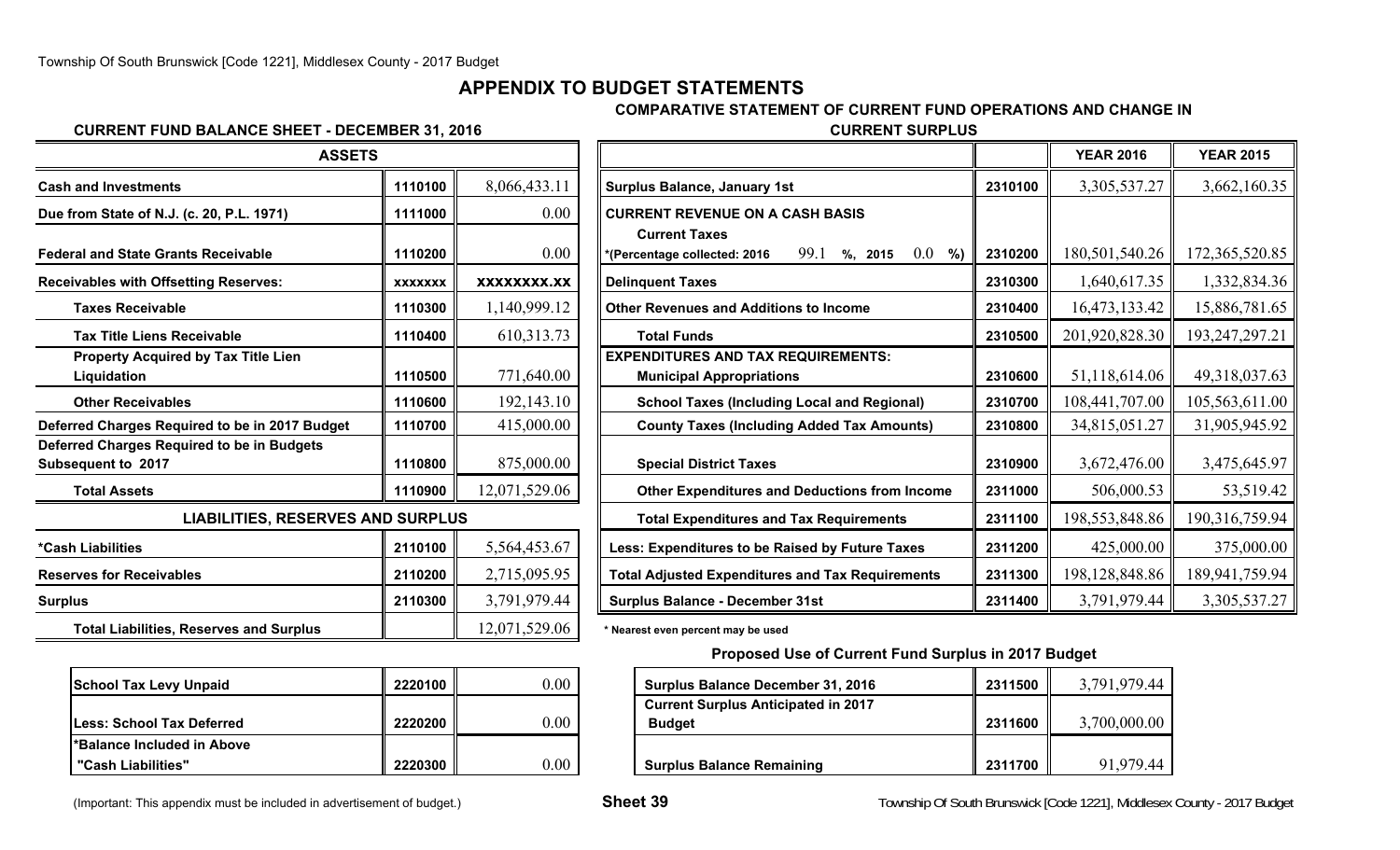#### **2017CAPITAL BUDGET AND CAPITAL IMPROVEMENT PROGRAM**

 **This section is included with the Annual Budget pursuant to N.J.A.C. 5:30-4. It does not in itself confer any authorization to raise or expend funds. Rather it is a document used as part of the local unit's planning and management program. Specific authorization to expend funds for purposes described in this section must be granted elsewhere, by a separate bond ordinance, by inclusion of a line item in the Capital Improvement Section of this budget, by an ordinance taking the money from the Capital Improvement Fund, or other lawful means.**

**CAPITAL BUDGET** - A plan for all capital expenditures for the current fiscal year. If no Capital Budget is included, check the reason why:



 Total capital expenditures this year do not exceed \$25,000, including appropriations for Capital Improvement Fund, Capital Line Items and Down Payments on Improvements.



No bond ordinances are planned this year.

#### **CAPITAL IMPROVEMENT PROGRAM** - A multi-year list of planned capital projects, including the current year.

Check appropriate box for number of years covered, including current year:





6 years. (Over 10,000 and all county governments)



years. (Exceeding minimum time period)

Check if municipality is under 10,000, has not expended more than \$25,000 annually for capital purposes in immediately previous three years, and is not adopting CIP.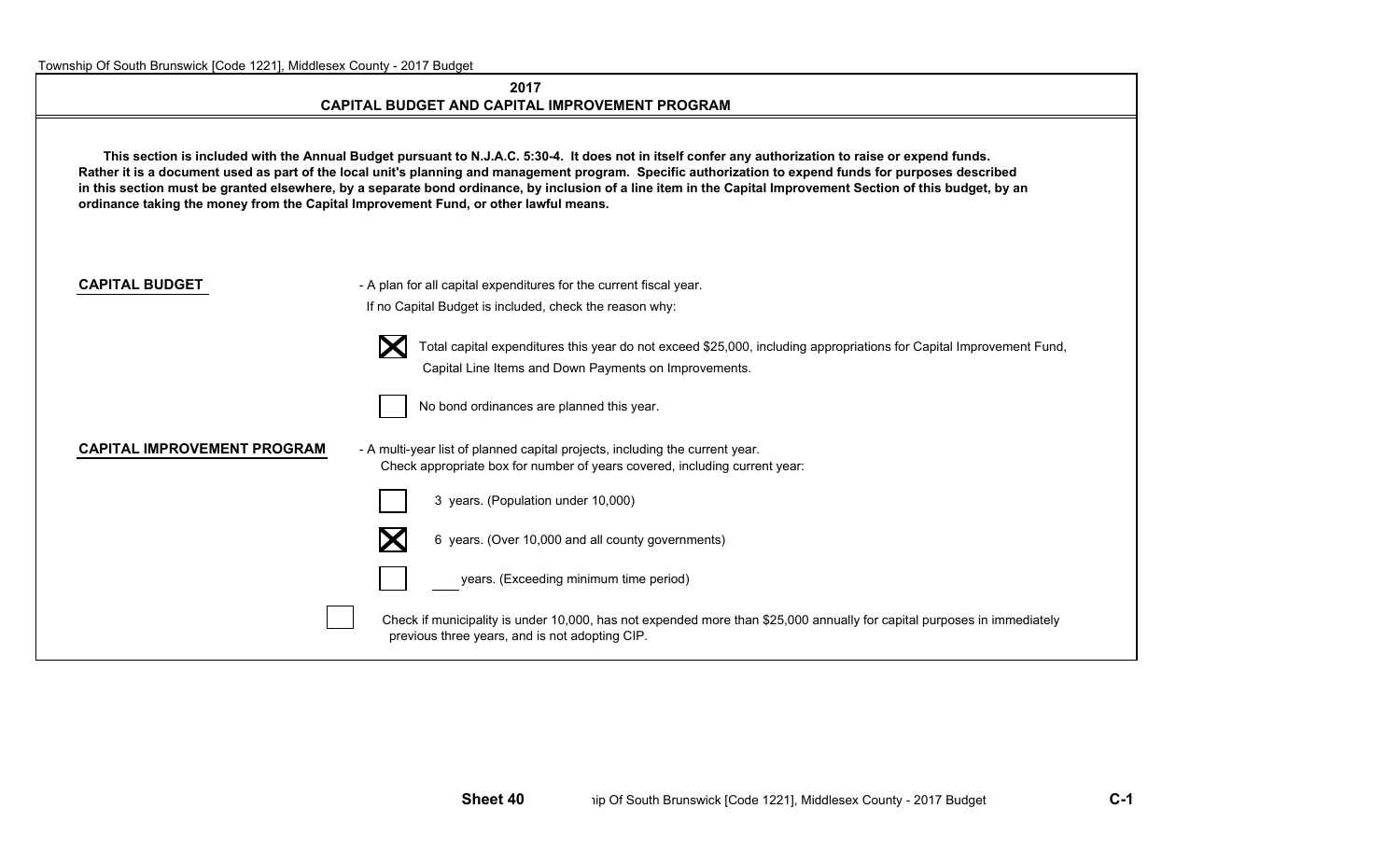**1**

#### **NARRATIVE FOR CAPITAL IMPROVEMENT PROGRAM**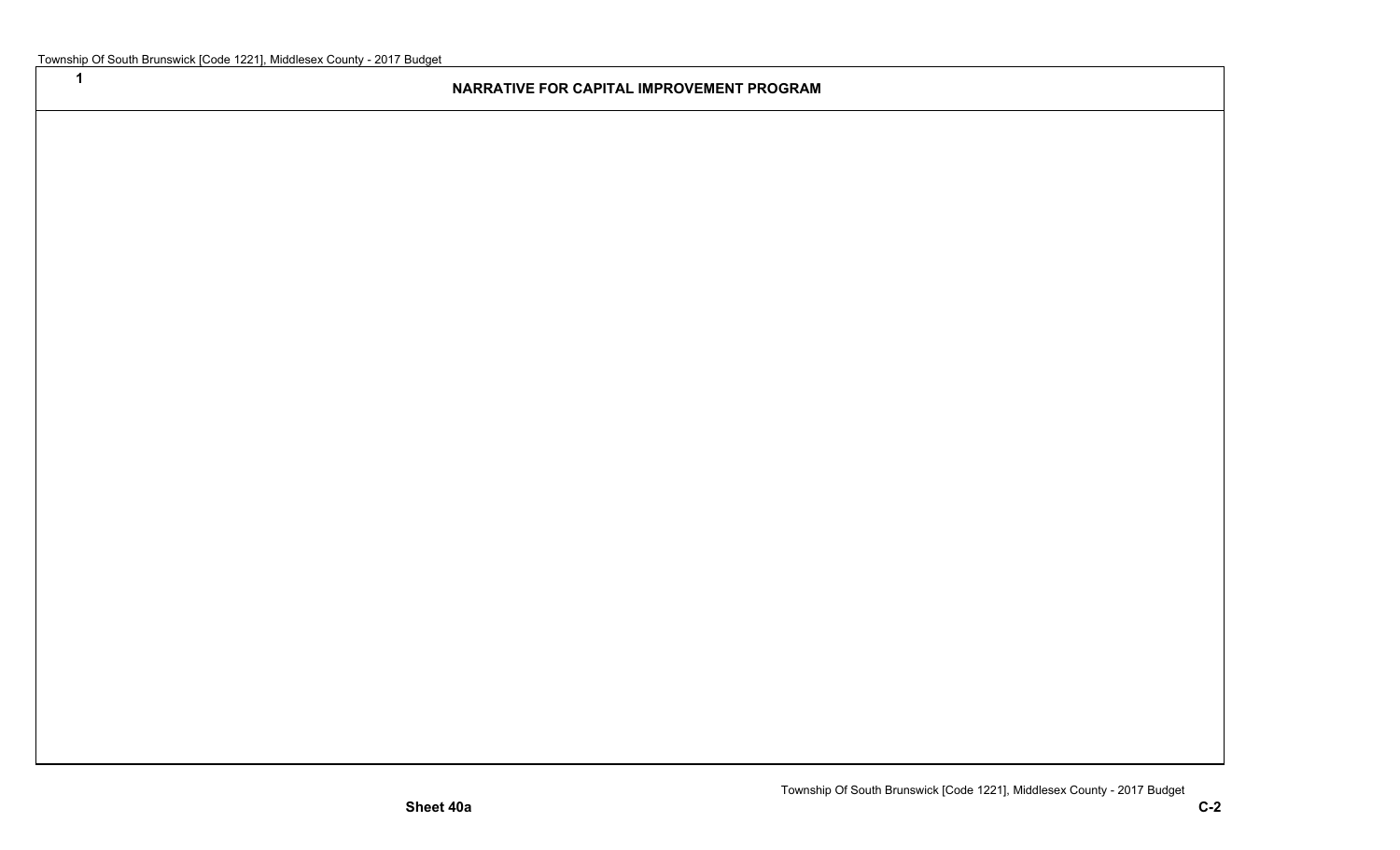**CAPITAL BUDGET (Current Year Action)**

**2017**

**Local Unit:** Township of South Brunswick

|                                       |                |                                                            | 4               | PLANNED FUNDING SERVICES FOR CURRENT YEAR - 2017 | 6              |                |                      |              |                            |
|---------------------------------------|----------------|------------------------------------------------------------|-----------------|--------------------------------------------------|----------------|----------------|----------------------|--------------|----------------------------|
| $\blacktriangleleft$                  | $\mathbf{2}$   | 3                                                          | <b>AMOUNTS</b>  | 5a                                               | 5 <sub>b</sub> | 5 <sub>c</sub> | 5d                   | 5e           | TO BE                      |
| <b>PROJECT TITLE</b>                  | <b>PROJECT</b> | <b>ESTIMATED</b>                                           | <b>RESERVED</b> | 2017 Budget                                      | Capital Im-    | Capital        | <b>Grants in Aid</b> | Debt         | <b>FUNDED IN</b>           |
|                                       | <b>NUMBER</b>  | <b>TOTAL</b>                                               | <b>IN PRIOR</b> | Appropriations                                   | provement      | <b>Surplus</b> | and Other            | Authorized   | <b>FUTURE</b>              |
|                                       |                | <b>COST</b>                                                | <b>YEARS</b>    |                                                  | Fund           |                | Funds                |              | <b>YEARS</b>               |
|                                       |                |                                                            |                 |                                                  |                |                |                      |              | 0.00                       |
|                                       |                |                                                            |                 |                                                  |                |                |                      |              | 0.00                       |
|                                       |                |                                                            |                 |                                                  |                |                |                      |              | 0.00                       |
| Imorovements to Recreation Facilities | $\overline{1}$ | 1,000,000.00                                               |                 |                                                  | 3,000.00       |                |                      | 57,000.00    | 940,000.00                 |
| Purchase of Public Works Equipment    | $\overline{2}$ | 3,000,000.00                                               | 1,300,000.00    |                                                  | 10,000.00      |                |                      | 190,000.00   | 1,500,000.00               |
| Improvements to Utility System        | $\mathfrak{Z}$ | 25,000,000.00                                              |                 |                                                  |                |                |                      | 3,000,000.00 | 22,000,000.00              |
| Road Improvements                     | $\overline{4}$ | 10,000,000.00                                              | 8,000,000.00    |                                                  |                |                |                      | 0.00         | 2,000,000.00               |
| <b>Building Improvements</b>          | 5              | 5,000,000.00                                               |                 |                                                  | 112,000.00     |                |                      | 2,138,000.00 | 2,750,000.00               |
| Information Technology Improvements   | 6              | 1,000,000.00                                               |                 |                                                  | 25,000.00      |                |                      | 475,000.00   | 500,000.00                 |
|                                       |                |                                                            |                 |                                                  |                |                |                      |              | 0.00                       |
|                                       |                |                                                            |                 |                                                  |                |                |                      |              | 0.00                       |
|                                       |                |                                                            |                 |                                                  |                |                |                      |              | 0.00                       |
|                                       |                |                                                            |                 |                                                  |                |                |                      |              | 0.00                       |
|                                       |                |                                                            |                 |                                                  |                |                |                      |              | 0.00                       |
|                                       |                |                                                            |                 |                                                  |                |                |                      |              | 0.00                       |
|                                       |                |                                                            |                 |                                                  |                |                |                      |              | 0.00                       |
|                                       |                |                                                            |                 |                                                  |                |                |                      |              | 0.00                       |
|                                       |                |                                                            |                 |                                                  |                |                |                      |              | 0.00                       |
|                                       |                |                                                            |                 |                                                  |                |                |                      |              | 0.00                       |
| <b>TOTALS - ALL PROJECTS</b>          | 33-199         | $\begin{vmatrix} 45,000,000.00 \end{vmatrix}$ 9,300,000.00 |                 | 0.00                                             | 150,000.00     | 0.00           | 0.00                 |              | 5,860,000.00 29,690,000.00 |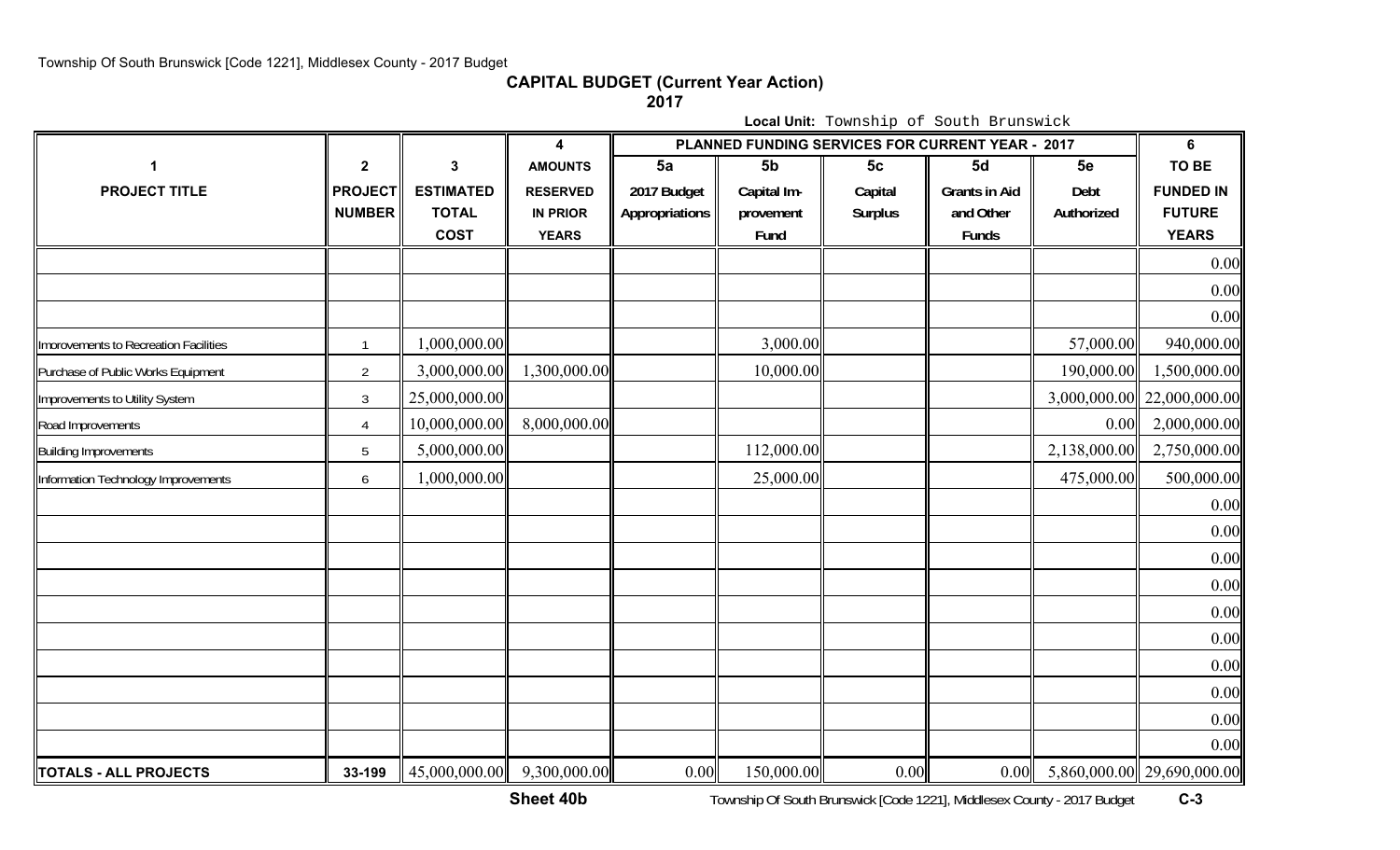### **5 YEAR CAPITAL PROGRAM 2017 - 2021**

## **Anticipated Project Schedule and Funding Requirements**

**Local Unit** Township of South Brunswick

|                                       |                                                            |                                                      |                                                           | <b>FUNDING AMOUNTS PER BUDGET YEAR</b> |                        |                        |              |              |            |  |
|---------------------------------------|------------------------------------------------------------|------------------------------------------------------|-----------------------------------------------------------|----------------------------------------|------------------------|------------------------|--------------|--------------|------------|--|
| 1<br><b>PROJECT TITLE</b>             | $\overline{\mathbf{2}}$<br><b>PROJECT</b><br><b>NUMBER</b> | 3<br><b>ESTIMATED</b><br><b>TOTAL</b><br><b>COST</b> | 4<br><b>ESTIMATED</b><br><b>COMPLETION</b><br><b>TIME</b> | 5a<br>2017                             | 5 <sub>b</sub><br>2018 | 5 <sub>c</sub><br>2019 | 5d<br>2020   | 5e<br>2021   | 5f<br>2022 |  |
|                                       | $\ldots$                                                   |                                                      |                                                           |                                        |                        |                        |              |              | 0.00       |  |
|                                       | $\cdots$                                                   | $\ddots$                                             |                                                           |                                        |                        |                        |              |              | 0.00       |  |
|                                       | $\cdots$                                                   | $\cdots$                                             |                                                           |                                        |                        |                        |              |              | 0.00       |  |
| Imorovements to Recreation Facilities | $\mathbf{1}$                                               | ,000,000.00                                          | 2021                                                      | 60,000.00                              | 250,000.00             | 250,000.00             | 220,000.00   | 220,000.00   | 0.00       |  |
| Purchase of Public Works Equipment    | $\overline{2}$                                             | 3,000,000.00                                         | 2021                                                      | 1,500,000.00                           | 600,000.00             | 300,000.00             | 300,000.00   | 300,000.00   | 0.00       |  |
| Improvements to Utility System        | $\mathfrak{Z}$                                             | 25,000,000.00                                        | 2021                                                      | 3,000,000.00                           | 6,000,000.00           | 6,000,000.00           | 5,000,000.00 | 5,000,000.00 | 0.00       |  |
| Road Improvements                     | $\overline{4}$                                             | 10,000,000.00                                        | 2021                                                      | 8,000,000.00                           | 500,000.00             | 500,000.00             | 500,000.00   | 500,000.00   | 0.00       |  |
| <b>Building Improvements</b>          | 5                                                          | 5,000,000.00                                         | 2019                                                      | 2,250,000.00                           | 1,000,000.00           | 1,750,000.00           |              |              | 0.00       |  |
| Information Technology Improvements   | $6\overline{6}$                                            | ,000,000.00                                          | 2021                                                      | 500,000.00                             | 300,000.00             | 100,000.00             | 50,000.00    | 50,000.00    | 0.00       |  |
|                                       | $\cdots$                                                   | $\ddots$                                             |                                                           |                                        |                        |                        |              |              | 0.00       |  |
|                                       | $\ldots$                                                   | $\ddots$                                             |                                                           |                                        |                        |                        |              |              | 0.00       |  |
|                                       | $\ldots$                                                   | $\ddots$                                             |                                                           |                                        |                        |                        |              |              | 0.00       |  |
|                                       | $\cdots$                                                   | $\cdots$                                             |                                                           |                                        |                        |                        |              |              | 0.00       |  |
|                                       | $\ldots$                                                   | $\ddots$                                             |                                                           |                                        |                        |                        |              |              | 0.00       |  |
|                                       | $\ldots$                                                   | $\cdots$                                             |                                                           |                                        |                        |                        |              |              | 0.00       |  |
|                                       | $\ldots$                                                   | $\cdots$                                             |                                                           |                                        |                        |                        |              |              | 0.00       |  |
|                                       | $\ldots$                                                   | $\ldots$                                             |                                                           |                                        |                        |                        |              |              | 0.00       |  |
|                                       | $\cdots$                                                   | $\ddots$                                             |                                                           |                                        |                        |                        |              |              | 0.00       |  |
|                                       | $\ldots$                                                   | $\cdots$                                             |                                                           |                                        |                        |                        |              |              | 0.00       |  |
| <b>TOTALS - ALL PROJECTS</b>          | 33-299                                                     | 45,000,000.00                                        |                                                           | 15,310,000.00                          | 8,650,000.00           | 8,900,000.00           | 6,070,000.00 | 6,070,000.00 | 0.00       |  |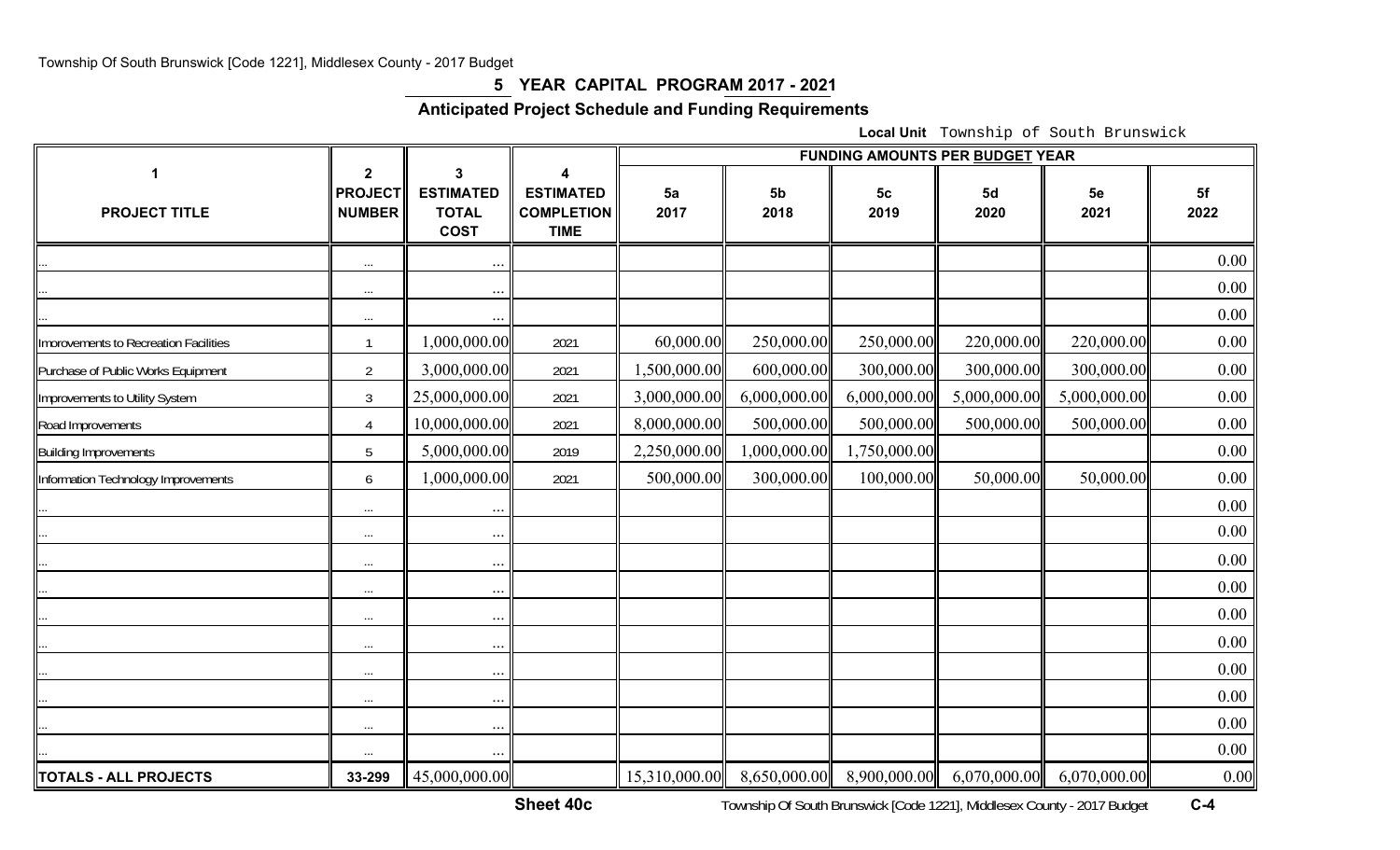## **5 YEAR CAPITAL PROGRAM 2017 - 2021 SUMMARY OF ANTICIPATED FUNDING SOURCES AND AMOUNTS**

**Local Unit:** Township of South Brunswick

|                                       |                          |                      | <b>BUDGET APPROPRIATIONS</b> | 4                   | 5              | 6                  |                     |               |                   |               |
|---------------------------------------|--------------------------|----------------------|------------------------------|---------------------|----------------|--------------------|---------------------|---------------|-------------------|---------------|
|                                       | $\mathbf{2}$             | 3a                   | $\overline{3b}$              | Capital             | Capital        | Grants-In-         | 7a                  | 7b            | 7c                | 7d            |
| <b>Project Title</b>                  | <b>Estimated</b>         | <b>Current Year</b>  | <b>Future Years</b>          | Improve-            | <b>Surplus</b> | Aid and            |                     | <b>Self</b>   |                   |               |
|                                       | <b>Total Cost</b>        | 2017                 |                              | ment Fund           |                | <b>Other Funds</b> | General             | Liquidating   | <b>Assessment</b> | <b>School</b> |
|                                       |                          |                      |                              |                     |                |                    |                     |               |                   |               |
|                                       | $\cdots$                 | $\ddotsc$            |                              |                     |                |                    |                     |               |                   |               |
|                                       |                          | $\ldots$<br>$\cdots$ |                              |                     |                |                    |                     |               |                   |               |
| Imorovements to Recreation Facilities | 1,000,000.00             | $\cdots$             |                              | 50,000.00           |                |                    | 950,000.00          |               |                   |               |
| Purchase of Public Works Equipment    | 3,000,000.00             | $\ldots$             |                              | 150,000.00          |                |                    | 1,550,000.00        |               |                   |               |
| Improvements to Utility System        | 25,000,000.00            | $\ldots$             |                              | 0.00                |                |                    |                     | 25,000,000.00 |                   |               |
| Road Improvements                     | 10,000,000.00            | $\ldots$             |                              | 500,000.00          |                |                    | 1,500,000.00        |               |                   |               |
| <b>Building Improvements</b>          | 5,000,000.00             | $\ddots$             |                              | 250,000.00          |                |                    | 4,750,000.00        |               |                   |               |
| Information Technology Improvements   | 000,000.00               | $\cdots$             |                              | 50,000.00           |                |                    | 950,000.00          |               |                   |               |
|                                       | $\cdot$ .                | $\ddotsc$            |                              |                     |                |                    |                     |               |                   |               |
|                                       | $\cdots$                 | $\ldots$             |                              |                     |                |                    |                     |               |                   |               |
|                                       | $\ddotsc$                | $\ddots$             |                              |                     |                |                    |                     |               |                   |               |
|                                       | $\ddots$                 | $\ddots$             |                              |                     |                |                    |                     |               |                   |               |
|                                       | $\cdot \cdot \cdot$      | $\cdots$             |                              |                     |                |                    |                     |               |                   |               |
|                                       | $\ddots$                 | $\ddots$             |                              |                     |                |                    |                     |               |                   |               |
|                                       | $\ddotsc$                | $\ddots$             |                              |                     |                |                    |                     |               |                   |               |
|                                       | $\ddots$                 | $\ddots$             |                              |                     |                |                    |                     |               |                   |               |
|                                       | $\cdots$                 | $\ddots$             |                              |                     |                |                    |                     |               |                   |               |
|                                       |                          | $\cdots$             |                              |                     |                |                    |                     |               |                   |               |
| TOTALS - ALL PROJECTS                 | 33-399 $ 45,000,000.00 $ | 0.00                 |                              | $0.00$ 1,000,000.00 | 0.00           |                    | $0.00$ 9,700,000.00 | 25,000,000.00 | 0.00              | 0.00          |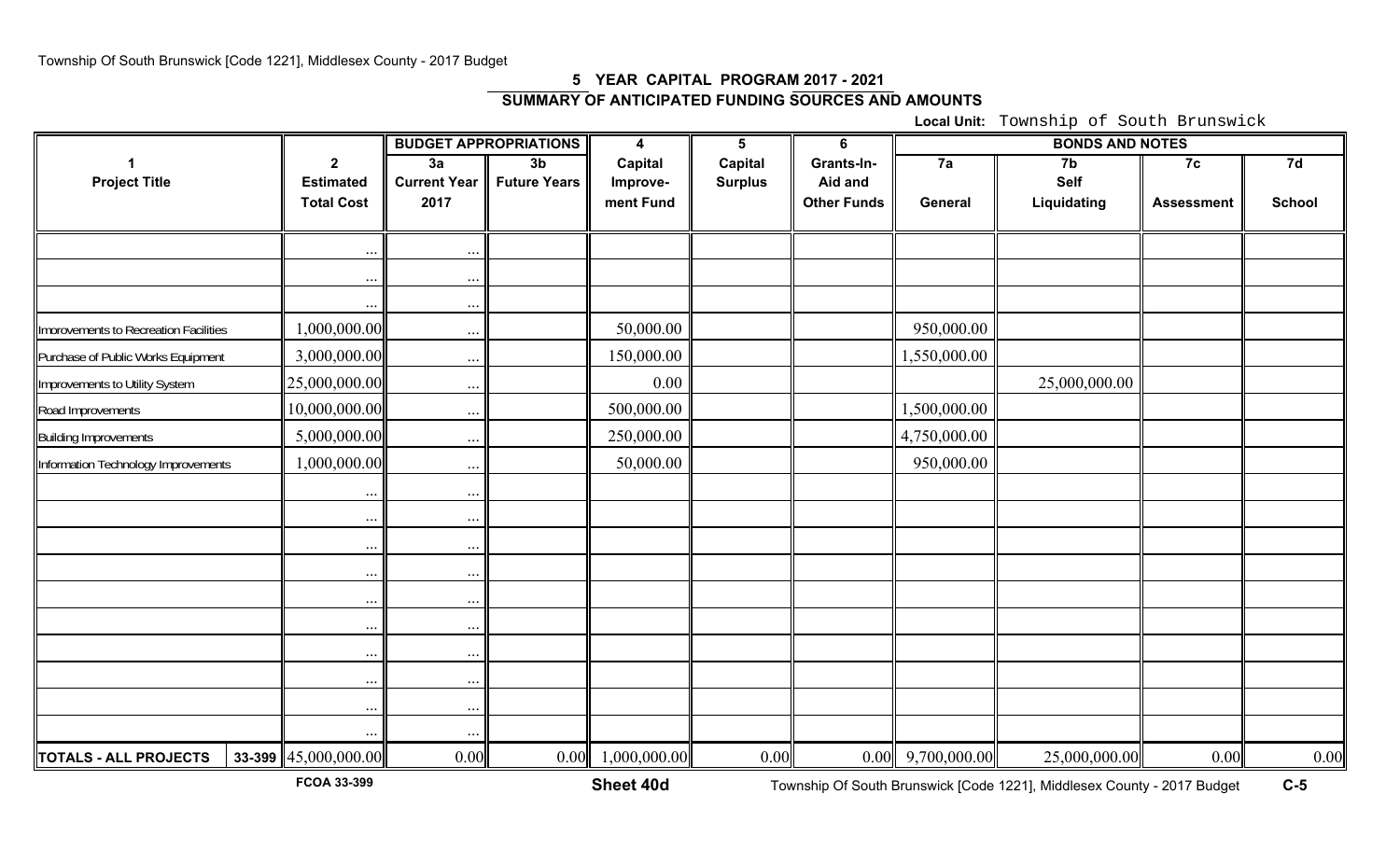#### **SECTION 2 - UPON ADOPTION FOR YEAR 2017**

#### **(Only to be included in the Budget as Finally Adopted)**

#### **RESOLUTION**

| Be it Resolved by the Township Council                                            |                                                                                                                                               | of the                                                                                                                 | Township |                  |          |    |               |  |  |  |  |  |
|-----------------------------------------------------------------------------------|-----------------------------------------------------------------------------------------------------------------------------------------------|------------------------------------------------------------------------------------------------------------------------|----------|------------------|----------|----|---------------|--|--|--|--|--|
| South Brunswick<br>оf                                                             | , County of Middlesex                                                                                                                         | that the budget hereinbefore set forth is hereby adopted and                                                           |          |                  |          |    |               |  |  |  |  |  |
|                                                                                   | shall constitute an appropriation for the purposes stated of the sums therein set forth as appropriations, and authorization of the amount of |                                                                                                                        |          |                  |          |    |               |  |  |  |  |  |
| $(a)$ \$                                                                          | $30,864,032.72$ (Item 2 below) for municipal purposes, and                                                                                    |                                                                                                                        |          |                  |          |    |               |  |  |  |  |  |
| $(b)$ \$                                                                          |                                                                                                                                               | 0.00 (Item 3 below) for school purposes in Type I School Districts only (N.J.S. 18A:9-2) to be raised by taxation and, |          |                  |          |    |               |  |  |  |  |  |
| $(c)$ \$                                                                          |                                                                                                                                               | $0.00$ (Item 4 below) to be added to the certificate of amount to be raised by taxation for local school purposes in   |          |                  |          |    |               |  |  |  |  |  |
|                                                                                   | Type II School Districts only (N.J.S. 18A:9-3) and certification to the County Board of Taxation of                                           |                                                                                                                        |          |                  |          |    |               |  |  |  |  |  |
|                                                                                   |                                                                                                                                               | the following summary of general revenues and appropriations.                                                          |          |                  |          |    |               |  |  |  |  |  |
| (d) \$                                                                            | 1,475,422.00 (Sheet 43) Open Space, Recreation, Farmland and Historic Preservation Trust Fund Levy                                            |                                                                                                                        |          |                  |          |    |               |  |  |  |  |  |
| (e)\$                                                                             | 2,845,631.00 (Item 5 below) Minimum Library Levy                                                                                              |                                                                                                                        |          |                  |          |    |               |  |  |  |  |  |
|                                                                                   |                                                                                                                                               |                                                                                                                        |          |                  |          |    |               |  |  |  |  |  |
|                                                                                   | Killmurray                                                                                                                                    |                                                                                                                        |          | <b>Abstained</b> |          |    |               |  |  |  |  |  |
| <b>RECORDED VOTE</b>                                                              | Hochman                                                                                                                                       |                                                                                                                        |          |                  |          |    |               |  |  |  |  |  |
| (Insert last name)                                                                | Bierman<br><b>Ayes</b>                                                                                                                        | <b>Nays</b>                                                                                                            |          |                  |          |    |               |  |  |  |  |  |
|                                                                                   |                                                                                                                                               |                                                                                                                        |          |                  | Carley   |    |               |  |  |  |  |  |
|                                                                                   |                                                                                                                                               |                                                                                                                        |          | Absent           | Camarota |    |               |  |  |  |  |  |
|                                                                                   |                                                                                                                                               |                                                                                                                        |          |                  |          |    |               |  |  |  |  |  |
| 1. General Revenues                                                               | <b>SUMMARY OF REVENUES</b>                                                                                                                    |                                                                                                                        |          |                  |          |    |               |  |  |  |  |  |
| <b>Surplus Anticipated</b>                                                        |                                                                                                                                               |                                                                                                                        |          |                  | 08-100   | \$ | 3,700,000.00  |  |  |  |  |  |
| <b>Miscellaneous Revenues Anticipated</b>                                         |                                                                                                                                               |                                                                                                                        |          |                  | 13-099   | \$ | 16,305,839.34 |  |  |  |  |  |
| <b>Receipts from Delinquent Taxes</b>                                             |                                                                                                                                               |                                                                                                                        |          |                  | 15-499   | \$ | 1,250,000.00  |  |  |  |  |  |
|                                                                                   | 2. AMOUNT TO BE RAISED BY TAXATION FOR MUNICIPAL PURPOSES (Item 6(a), Sheet 11)                                                               |                                                                                                                        |          |                  | 07-190   | \$ | 30,864,032.72 |  |  |  |  |  |
|                                                                                   | 3. AMOUNT TO BE RAISED BY TAXATION FOR SCHOOLS IN TYPE I SCHOOL DISTRICTS ONLY:                                                               |                                                                                                                        |          |                  |          |    |               |  |  |  |  |  |
| Item 6, Sheet 42                                                                  |                                                                                                                                               |                                                                                                                        | 07-195   | 0.00<br>\$       |          |    |               |  |  |  |  |  |
| Item 6(b), sheet 11 (N.J.S. 40A:4-14)                                             |                                                                                                                                               |                                                                                                                        | 07-191   | 0.00<br>\$       |          |    |               |  |  |  |  |  |
| Total Amount to be Raised by Taxation for Schools in Type I School Districts Only |                                                                                                                                               |                                                                                                                        |          |                  |          |    |               |  |  |  |  |  |
|                                                                                   | 4. To Be Added TO THE CERTIFICATE FOR AMOUNT TO BE RAISED BY TAXATION FOR SCHOOLS IN TYPE II SCHOOL DISTRICTS ONLY:                           |                                                                                                                        |          |                  |          |    |               |  |  |  |  |  |
| Item 6(b), Sheet 11 (N.J.S. 40A:4-14)                                             | 07-191                                                                                                                                        | \$                                                                                                                     | 0.00     |                  |          |    |               |  |  |  |  |  |
| 5. AMOUNT TO BE RAISED BY TAXATION MINIMUM LIBRARY LEVY<br>07-192                 |                                                                                                                                               |                                                                                                                        |          |                  |          |    |               |  |  |  |  |  |
| <b>Total Revenues</b>                                                             |                                                                                                                                               |                                                                                                                        |          |                  | 13-299   | \$ | 54,965,503.06 |  |  |  |  |  |
|                                                                                   |                                                                                                                                               |                                                                                                                        |          |                  |          |    |               |  |  |  |  |  |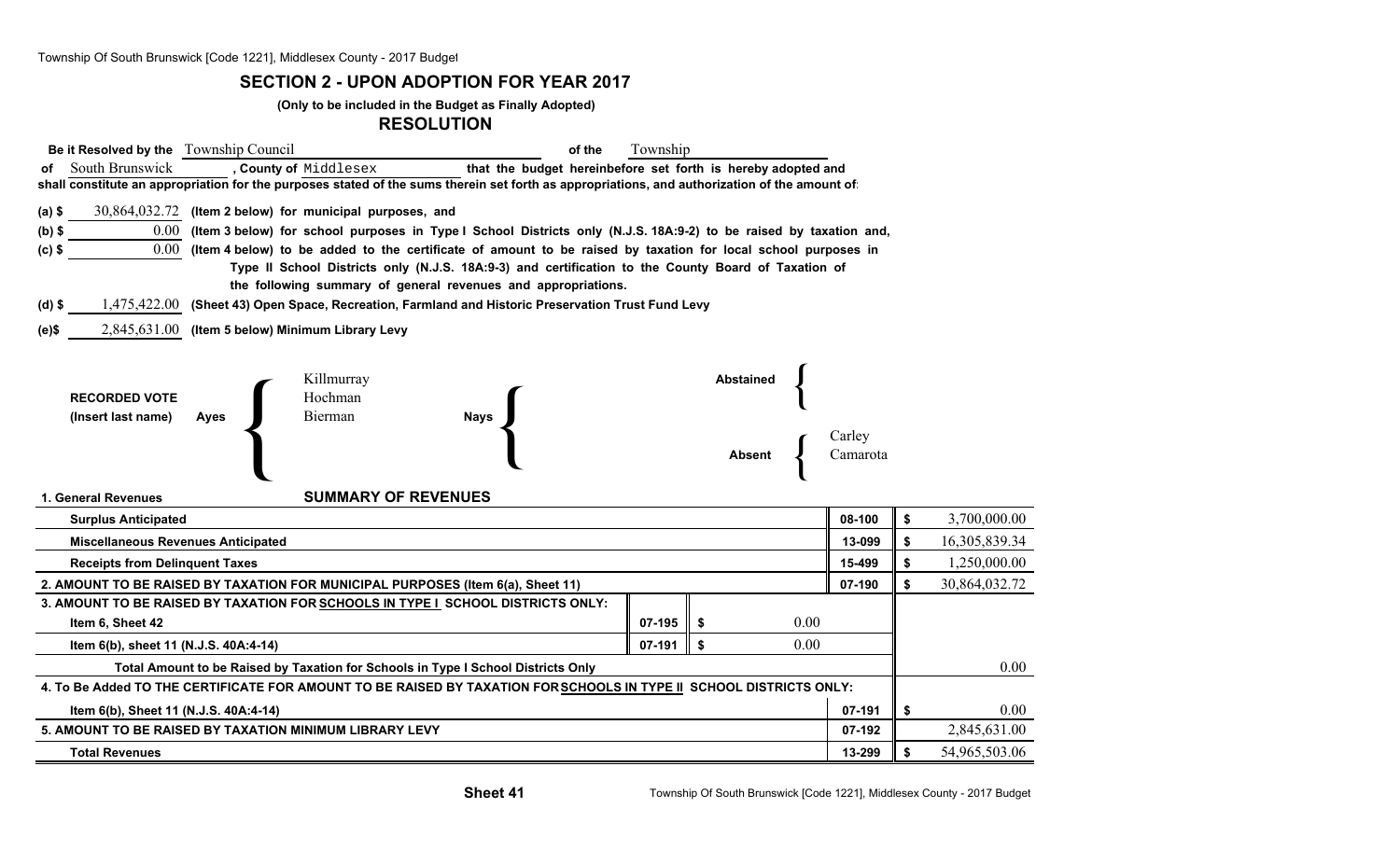### **SUMMARY OF APPROPRIATIONS**

|                                                                                           |                 | 40 I I                |
|-------------------------------------------------------------------------------------------|-----------------|-----------------------|
| <b>5. GENERAL APPROPRIATIONS</b>                                                          | <b>XXXXXXXX</b> | XXXXXXXXXX.XX         |
| <b>Within "CAPS"</b>                                                                      | <b>XXXXXXXX</b> | <b>XXXXXXXXXX.XX</b>  |
| (a&b) Operations Including Contingent                                                     | 34-201          | \$<br>37,013,732.69   |
| (e) Deferred Charges and Statutory Expenditures - Municipal                               | 34-209          | \$<br>5,310,278.00    |
| (g) Cash Deficit                                                                          | 46-885          | \$<br>0.00            |
| <b>Excluded from "CAPS"</b>                                                               | <b>XXXXXXXX</b> | <b>XXXXXXXXXX.XX</b>  |
| (a) Operations - Total Operations Excluded from "CAPS"                                    | 34-305          | \$<br>3,764,471.34    |
| (c) Capital Improvements                                                                  | 44-999          | \$<br>410,000.00      |
| (d) Municipal Debt Service                                                                | 45-999          | \$<br>6, 191, 123. 77 |
| (e) Deferred Charges - Municipal                                                          | 46-999          | \$<br>415,000.00      |
| (f) Judgements                                                                            | 37-480          | \$<br>0.00            |
| (n) Transferred to Board of Education for Use of Local Schools (N.J.S. 40:48-17.1 & 17.3) | 29-405          | \$<br>0.00            |
| (g) Cash Deficit                                                                          | 46-885          | \$<br>0.00            |
| (k) For Local District School Purposes                                                    | 29-410          | \$<br>0.00            |
| (m) Reserve for Uncollected Taxes (Include Other Reserves if Any)                         | 50-899          | \$<br>1,860,897.26    |
| 6. SCHOOL APPROPRIATIONS - TYPE I SCHOOL DISTRICTS ONLY (N.J.S. 40A:4-13)                 | 07-195          | \$<br>0.00            |
| <b>Total Appropriations</b>                                                               | 34-499          | \$<br>54,965,503.06   |

It is hereby certified that the within budget is a true copy of the budget finally adopted by resolution of the Governing Body on the 27th day of June, 2017 **. It is further certified that each item of revenue and appropriation is set forth in the same amount and by the same title as appeared in the 2017 approved budget and all amendments thereto, if any, which have been previously approved by the Director of Local Government Services.**

**Certified by me this 27th day of** June, 2017 **, Clerk. , Clerk. , Clerk.** 

**Sheet 42**

*Signature* Township Of South Brunswick [Code 1221], Middlesex County - 2017 Budget

**2017**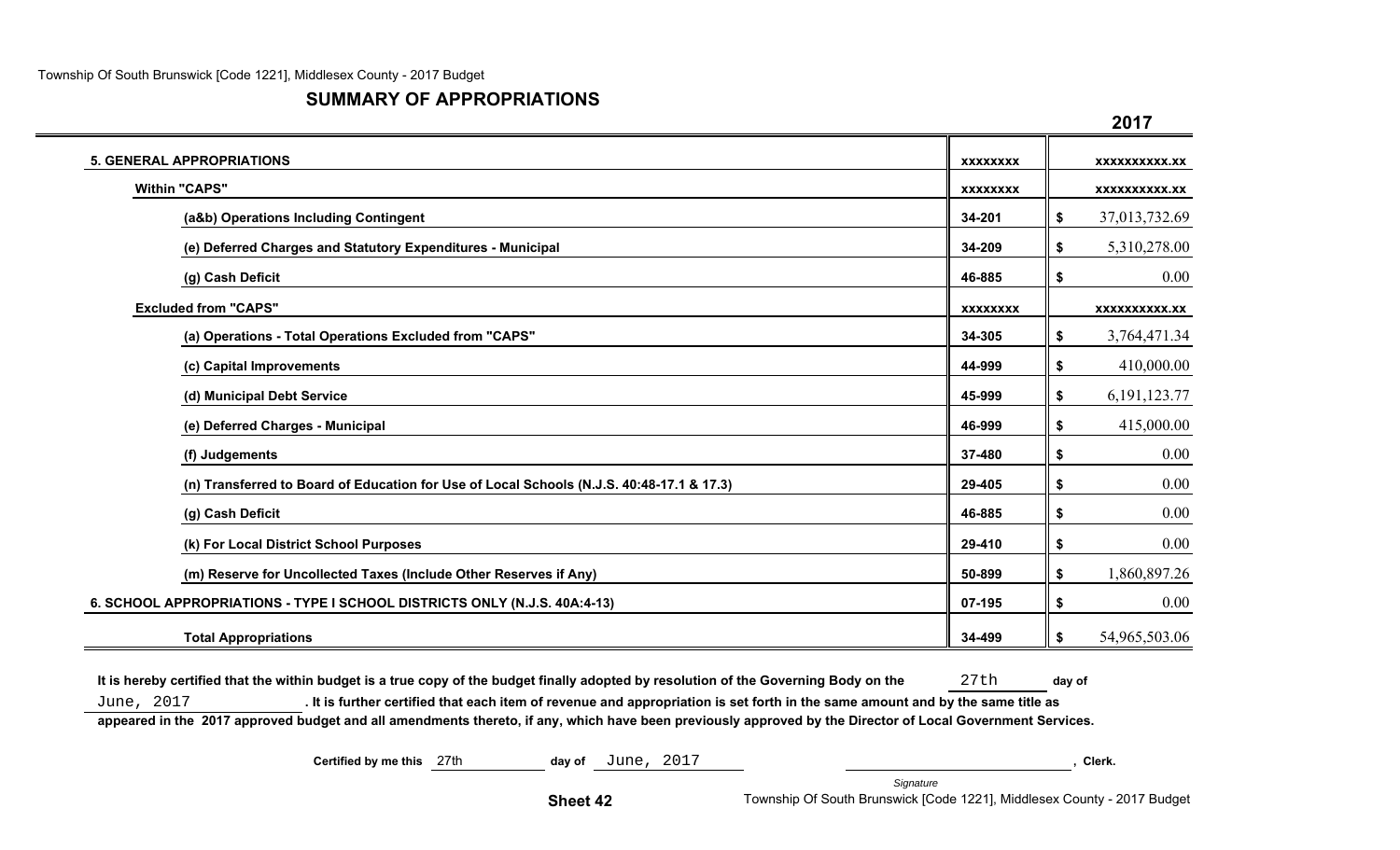#### **Local Unit: TOWNSHIP OF SOUTH BRUNSWICK [CO**

# **MUNICIPAL OPEN SPACE, RECREATIONAL, FARMLAND AND HISTORIC PRESERVATION TRUST FUND**

|                                                  |             |                           |                           |                             |                                                                        |             |                   | Appropriated      | <b>Expended 2016</b> |                   |  |
|--------------------------------------------------|-------------|---------------------------|---------------------------|-----------------------------|------------------------------------------------------------------------|-------------|-------------------|-------------------|----------------------|-------------------|--|
| <b>DEDICATED REVENUES</b>                        | <b>FCOA</b> |                           | Anticipated               | <b>Realized in</b>          | <b>APPROPRIATIONS</b>                                                  | <b>FCOA</b> |                   |                   | Paid or              |                   |  |
| <b>FROM TRUST FUND</b>                           |             | 2017                      | 2016                      | Cash in 2016                |                                                                        |             | for 2017          | for 2016          | Charged              | <b>Reserved</b>   |  |
| <b>Amount To Be Raised</b><br><b>By Taxation</b> | 54-190      | 1,475,422.00              | 1,456,525.00              | 1,456,525.00                | <b>Development of Lands for<br/>Recreation and Conservation:</b>       |             | XXXXXXX.XX        | XXXXXXX.XX        | XXXXXXX.XX           | XXXXXXX.XX        |  |
|                                                  |             |                           |                           |                             | Salaries & Wages                                                       | 54-385-1    |                   |                   |                      |                   |  |
| Interest Income                                  | 54-113      | 7,500.00                  | 10,000.00                 | 8,449.45                    | Other Expenses                                                         | 54-385-2    |                   |                   |                      |                   |  |
|                                                  |             |                           |                           |                             | <b>Maintenance of Lands for</b><br><b>Recreation and Conservation:</b> |             | <b>XXXXXXX.XX</b> | XXXXXXX.XX        | <b>XXXXXXX.XX</b>    | <b>XXXXXXX.XX</b> |  |
| <b>Reserve Funds:</b>                            |             | 308,922.43                | 706,673.00                | 689,542.26                  | Salaries & Wages                                                       | 54-375-1    |                   |                   |                      |                   |  |
|                                                  |             |                           |                           |                             | Other Expenses                                                         | 54-375-2    |                   | 100,000.00        | 83,339.21            | 16,660.79         |  |
|                                                  |             |                           |                           |                             | <b>Historic Preservation:</b>                                          |             | XXXXXXX.XX        | XXXXXXX.XX        | XXXXXXX.XX           | <b>XXXXXXX.XX</b> |  |
|                                                  |             |                           |                           |                             | Salaries & Wages                                                       | 54-176-1    |                   |                   |                      |                   |  |
| Dog Park                                         |             | 10,000.00                 | 8,000.00                  | 10,020.00                   | Other Expenses                                                         | 54-176-2    |                   |                   |                      |                   |  |
|                                                  |             |                           |                           |                             |                                                                        |             |                   |                   |                      |                   |  |
|                                                  |             |                           |                           |                             | <b>Acquisition of Lands for Recreation</b><br>and Conservation         | 54-915-2    |                   |                   |                      |                   |  |
| <b>Total Trust Fund Revenues</b>                 | 54-299      | 1,801,844.43              | 2,181,198.00 2,164,536.71 |                             | <b>Acquisition of Farmland</b>                                         | 54-916-2    |                   |                   |                      |                   |  |
|                                                  |             | <b>Summary of Program</b> |                           |                             | Down Payments on Improvements                                          | 54-906-2    |                   | <b>XXXXXXX.XX</b> |                      |                   |  |
| Year Referendum Passed / Implemented             |             |                           |                           | 04/15/1997                  | <b>Debt Service:</b>                                                   |             | XXXXXXX.XX        | XXXXXXX.XX        | XXXXXXX.XX           | XXXXXXX.XX        |  |
| <b>Rate Assessed:</b>                            |             |                           | \$                        | (Date)<br>0.0400            | Payment of Bond Principal                                              | 54-920-2    | 1,406,365.00      | 1,651,500.00      | 1,651,499.50         | XXXXXXX.XX        |  |
| <b>Total Tax Collected to date</b>               |             |                           | \$                        | 25,194,649.49               | Payment of Bond Anticipation<br>Notes and Capital Notes                | 54-925-2    |                   |                   |                      | <b>XXXXXXX.XX</b> |  |
| <b>Total Expended to date:</b>                   |             |                           | \$                        | 24,988,147.68               | Interest on Bonds                                                      | 54-930-2    | 391,616.03        | 429,698.00        | 429,698.00           | <b>XXXXXXX.XX</b> |  |
| <b>Total Acreage Preserved to date</b>           |             |                           |                           | 0.000                       | Interest on Notes                                                      | 54-935-2    | 3,863.40          |                   |                      | XXXXXXX.XX        |  |
| Recreation land preserved in 2016:               |             |                           |                           | (Acres)<br>0.000            | <b>Reserve for Future Use</b>                                          | 54-950-2    |                   |                   |                      |                   |  |
| Farmland preserved in 2016:                      |             |                           |                           | (Acres)<br>0.000<br>(Acres) | <b>Total Trust Fund Appropriations:</b>                                | 54-499      | 1,801,844.43      | 2,181,198.00      | 2,164,536.71         | 16,660.79         |  |